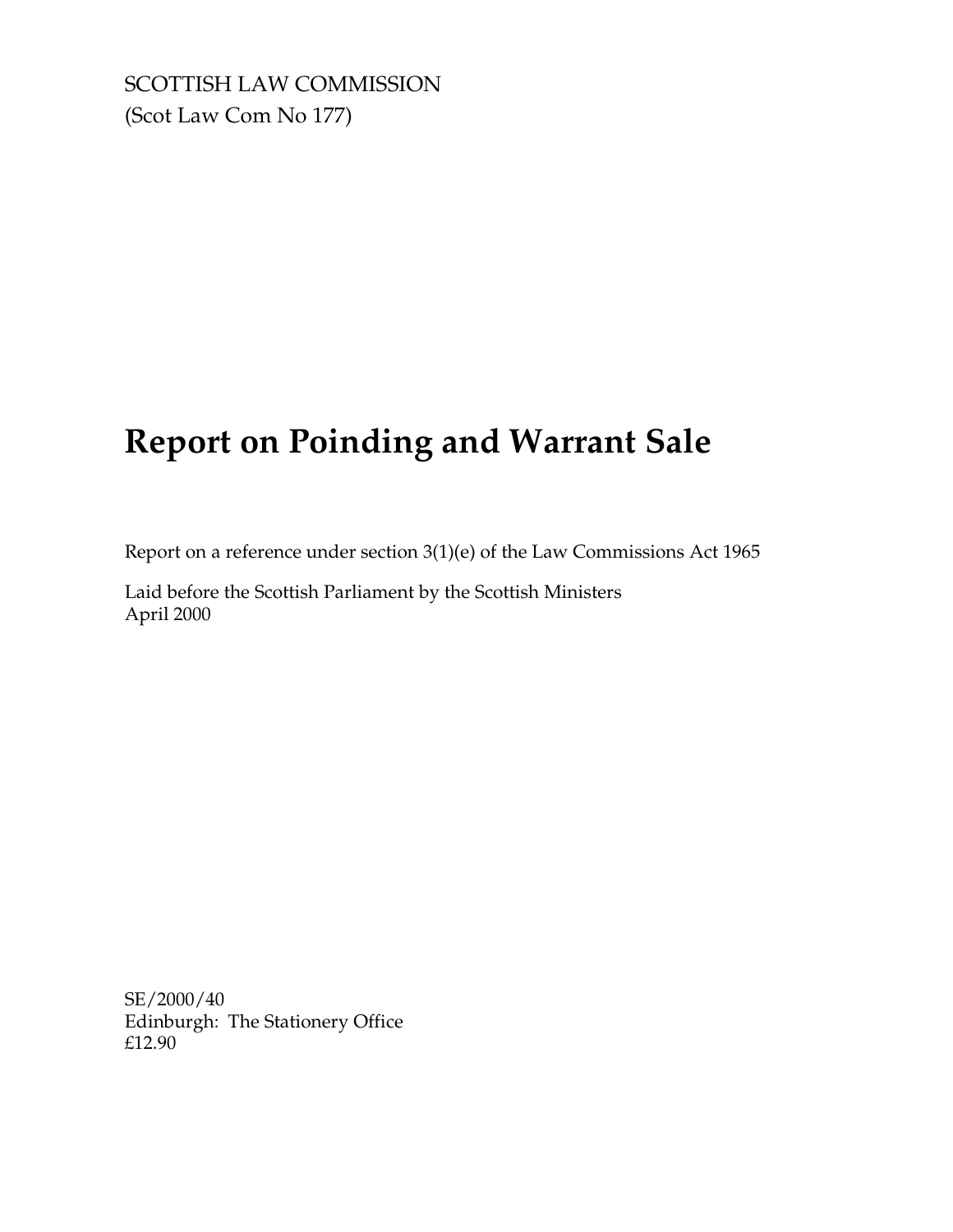The Scottish Law Commission was set up by section 2 of the Law Commissions Act 1965<sup>1</sup> for the purpose of promoting the reform of the law of Scotland. The Commissioners are:

The Honourable Lord Gill, *Chairman*  P S Hodge, QC Professor G Maher Professor K G C Reid Professor J M Thomson

The Secretary of the Commission is Mr N Raven. Its offices are at 140 Causewayside, Edinburgh EH9 1PR

<sup>&</sup>lt;sup>1</sup> Now amended by the Scotland Act 1998 (Consequential Modifications) (No 2) Order 1999 (S.I.1999/1802)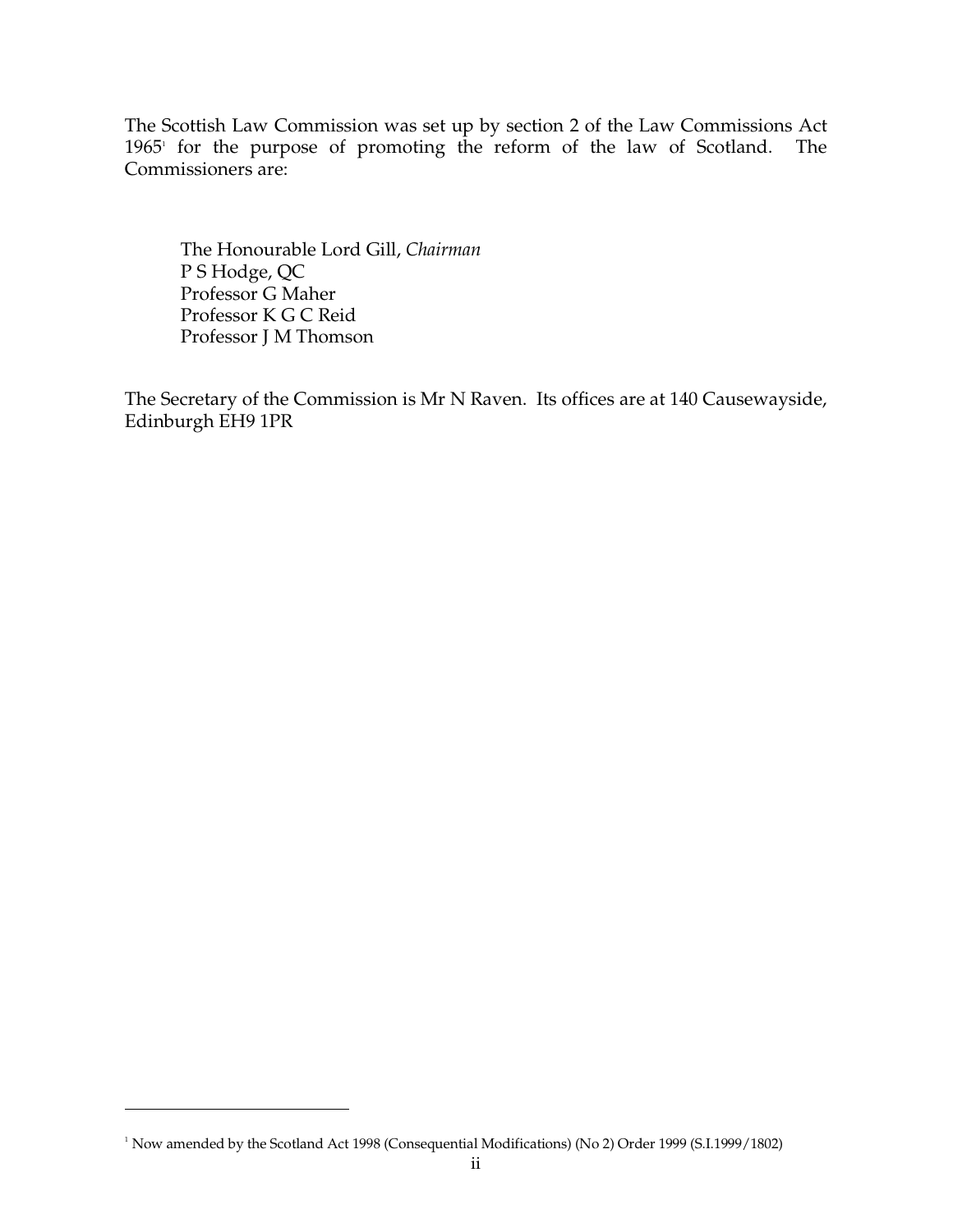# SCOTTISH LAW COMMISSION

*Report on a reference under section 3(1)(e) of the Law Commissions Act 1965* 

# **Poinding and Warrant Sale**

*To:* Jim Wallace, Esq., QC, MSP, Deputy First Minister and Minister for Justice

We have the honour to submit to the Scottish Ministers our Report on Poinding and Warrant Sale.

> (*Signed*) BRIAN GILL, *Chairman*  PATRICK S HODGE GERARD MAHER KENNETH G C REID JOSEPH M THOMSON

NORMAN RAVEN, *Secretary 20 March 2000*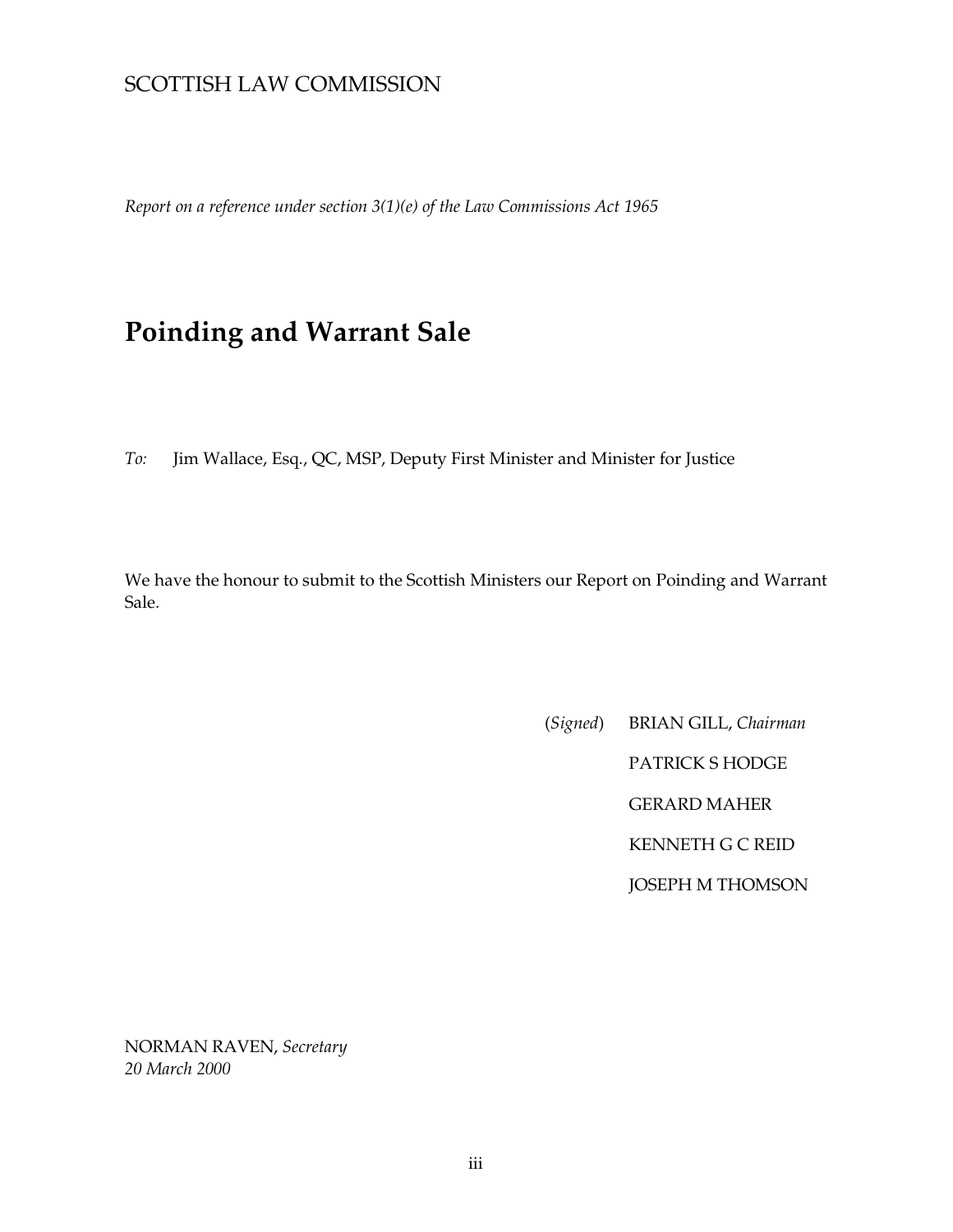# **Contents**

|                                                             | Paragraph | Page           |
|-------------------------------------------------------------|-----------|----------------|
| <b>Executive Summary</b>                                    |           | $x-xi$         |
| Table of Abbreviations                                      |           | xii-xiii       |
| - INTRODUCTION<br><b>PART I</b>                             |           |                |
| Background to report                                        | 1.1       | $\mathbf{1}$   |
| Our 1985 Report and the 1987 Act                            | 1.3       | 1              |
| Consultation and other material                             | 1.5       | $\overline{2}$ |
| The SOCRU evaluation of the 1987 Act                        | 1.9       | $\mathfrak{Z}$ |
| Structure of the report                                     | 1.10      | $\mathfrak{Z}$ |
| Acknowledgements                                            | 1.11      | 3              |
| PART 2 - POLICY ISSUES                                      |           |                |
| Introduction                                                | 2.1       | 4              |
| The nature of the proposals to abolish poinding and sale    | 2.3       | $\overline{4}$ |
| Principles of reform of the diligence                       | 2.6       | 5              |
| $(1)$ The rule of law                                       | 2.13      | 7              |
| (2) The principle of least coercion                         | 2.18      | 8              |
| (3) The principle of appropriateness                        | 2.22      | 10             |
| (4) Effective enforcement                                   | 2.25      | 10             |
| (5) Debtor protection                                       | 2.40      | 14             |
| Avoiding legal isolationism                                 | 2.44      | 17             |
| European Convention on Human Rights                         | 2.47      | 17             |
| Alternative measures                                        | 2.49      | 18             |
| (1) A replacement diligence                                 | 2.50      | 18             |
| (2) Existing diligence                                      | 2.52      | 19             |
| (3) Insolvency procedures                                   | 2.57      | 20             |
| The distinction between commercial and non-commercial cases | 2.60      | 20             |
| (1) Poinding and sale in non-residential premises           | 2.61      | 21             |
| (2) Poinding in dwellinghouses                              | 2.70      | 22             |
| (a) The case for abolition                                  | 2.70      | 22             |
| (b) The case for retention                                  | 2.70      | 23             |
| Our strategy for reform                                     | 2.77      | 24             |
| <b>REFORM OF POINDING AND SALE</b><br>PART 3 -              |           |                |
| Introduction                                                | 3.1       | 27             |
| Preventing economically ineffective poindings and sales     | 3.2       | 27             |
| Special warrant to poind in dwellings                       | 3.17      | 33             |
| Information about amount arrested                           | 3.31      | 38             |

Powers of entry for execution of poindings in a dwellinghouse 3.32  $38\,$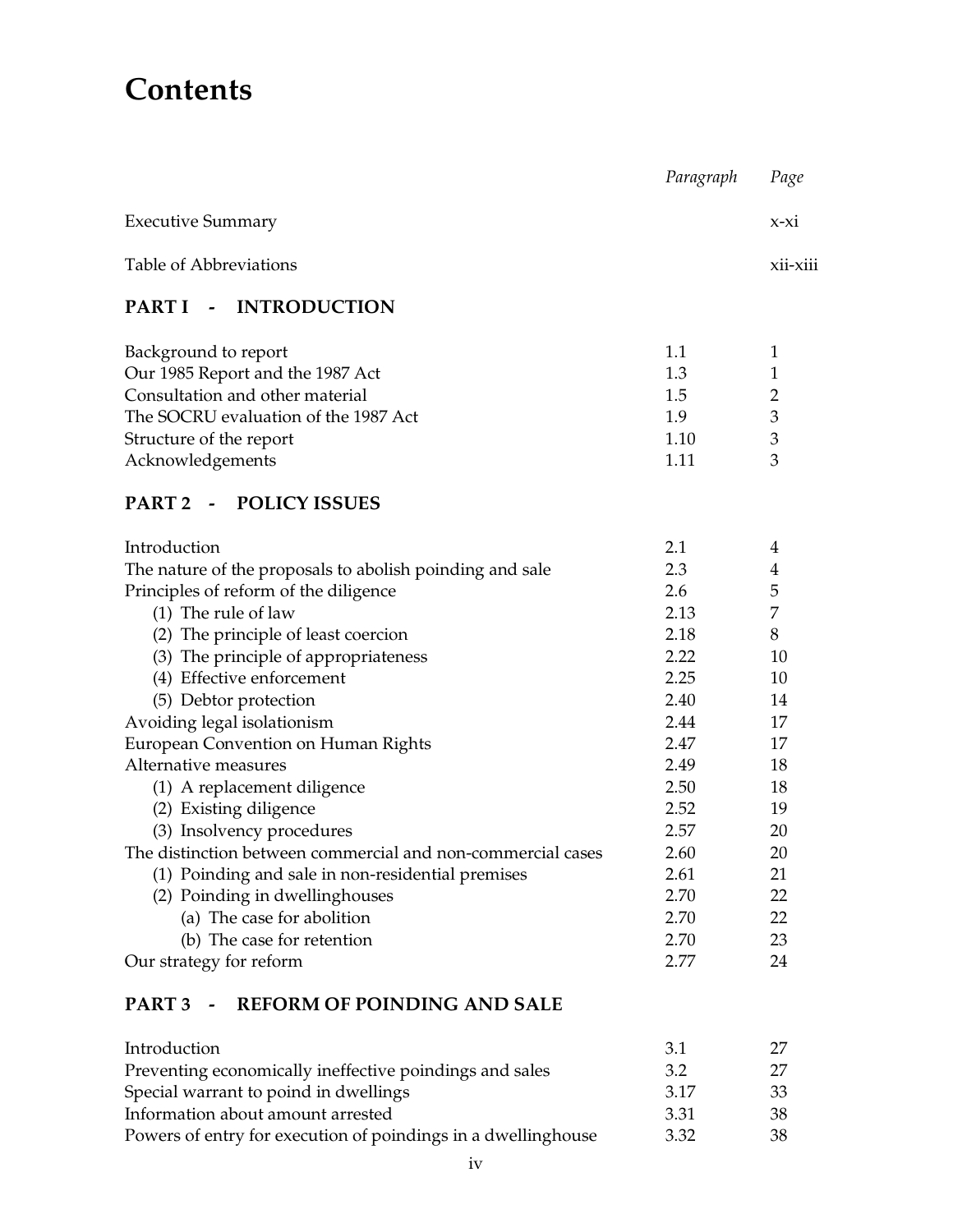# **Contents (cont'd)**

|                                     | Paragraph | Page |
|-------------------------------------|-----------|------|
|                                     |           |      |
| Exemptions from poinding            | 3.41      | 42   |
| Items of sentimental value          | 3.59      | 49   |
| Substitution of luxury items        | 3.62      | 50   |
| Release of cars and other vehicles  | 3.64      | 51   |
| Time of application for release     | 3.65      | 52   |
| Other grounds for recall or refusal | 3.66      | 52   |
| Redesigning the forms<br>3.69       |           | 53   |

# **PART 4 - SUMMARY WARRANTS FOR ARREARS OF CENTRAL AND LOCAL GOVERNMENT TAXES AND SIMILAR CHARGES**

| Preliminary                                                                                  | 4.1  | 55 |
|----------------------------------------------------------------------------------------------|------|----|
| A: POINDING AND SALE PROCEDURE                                                               | 4.2  | 55 |
| Charge for payment                                                                           |      | 56 |
| Special warrant to poind in dwellings                                                        | 4.11 | 58 |
| Insufficiency of goods                                                                       | 4.15 | 60 |
| Reports of poinding                                                                          | 4.18 | 61 |
| Warrants of sale                                                                             | 4.19 | 62 |
| Exempt goods                                                                                 |      | 62 |
| <b>B: TIME TO PAY AND SUMMARY WARRANT DILIGENCE</b>                                          | 4.21 | 62 |
| C: SUMMARY WARRANTS AND DEDUCTION FROM BENEFITS                                              | 4.28 | 64 |
| <b>MEASURES TO FACILITATE BY-PASSING</b><br>PART <sub>5</sub><br>$\sim$<br>POINDING AND SALE |      |    |
| Introduction                                                                                 | 5.1  | 66 |
| A: DILIGENCE STOPPERS                                                                        | 5.2  | 66 |
| TIME TO PAY DIRECTIONS AND ORDERS: THE PRESENT<br>1.                                         |      |    |
| <b>POSITION</b>                                                                              | 5.3  | 66 |
| Time to pay directions                                                                       | 5.3  | 66 |
| Time to pay orders                                                                           | 5.10 | 68 |
| REFORM OF TIME TO PAY MEASURES<br>2.                                                         | 5.14 | 68 |
| (a) Monetary levels of time to pay directions and orders                                     | 5.15 | 69 |
| (b) Prior default and time to pay orders                                                     | 5.19 | 70 |
| (c) Increasing awareness of time to pay directions and orders                                |      |    |
| and of the variation provisions                                                              | 5.23 | 70 |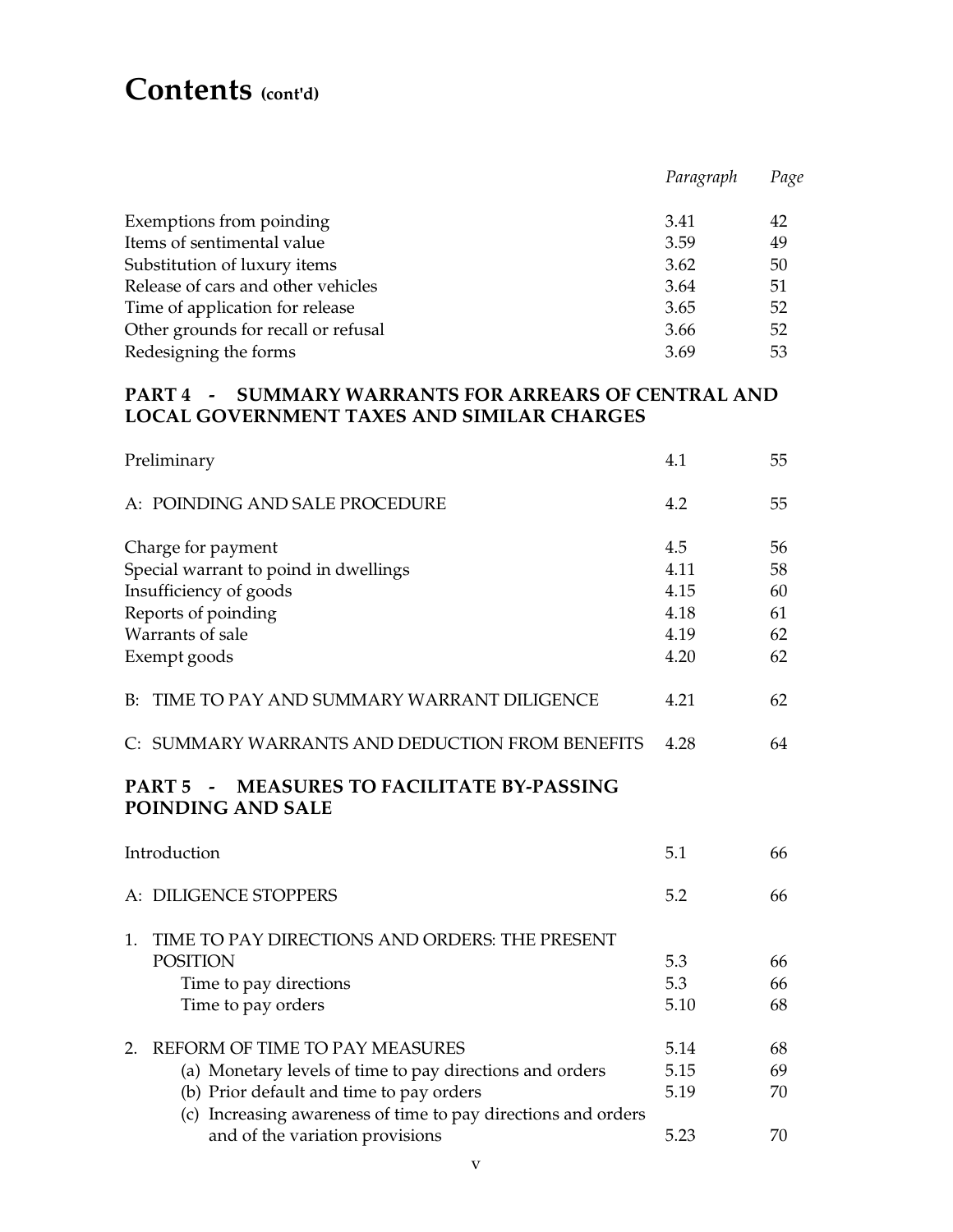# **Contents (cont'd)**

|                                                              | Paragraph | Page |
|--------------------------------------------------------------|-----------|------|
| (d) Redesigning the forms                                    | 5.30      | 72   |
| (e) Debtor's application to be copied to the creditor        | 5.33      | 72   |
| (f) Greater guidance to sheriffs on time to pay              | 5.36      | 73   |
| (g) Instalments and default                                  | 5.44      | 74   |
| (h) Intimation of the decree with direction                  | 5.48      | 75   |
| 3. DEBT ARRANGEMENT SCHEMES                                  | 5.52      | 76   |
| <b>B: ENHANCING DEBTOR ADVICE AND INFORMATION</b>            |           |      |
| <b>PROVISION</b>                                             | 5.62      | 79   |
| Introduction                                                 | 5.62      | 79   |
| (a) Means enquiries in aid of diligence                      | 5.63      | 79   |
| (b) Duty of council tax defaulter to give information        | 5.71      | 81   |
| (c) Obtaining information from third parties                 | 5.73      | 81   |
| (d) Tracking debtors to new jobs through the PAYE system     | 5.78      | 82   |
| PART <sub>6</sub><br>- SUMMARY OF RECOMMENDATIONS            |           | 84   |
| <b>Appendix</b> List of those submitting written comments on |           |      |
| Discussion Paper No 110.                                     |           | 91   |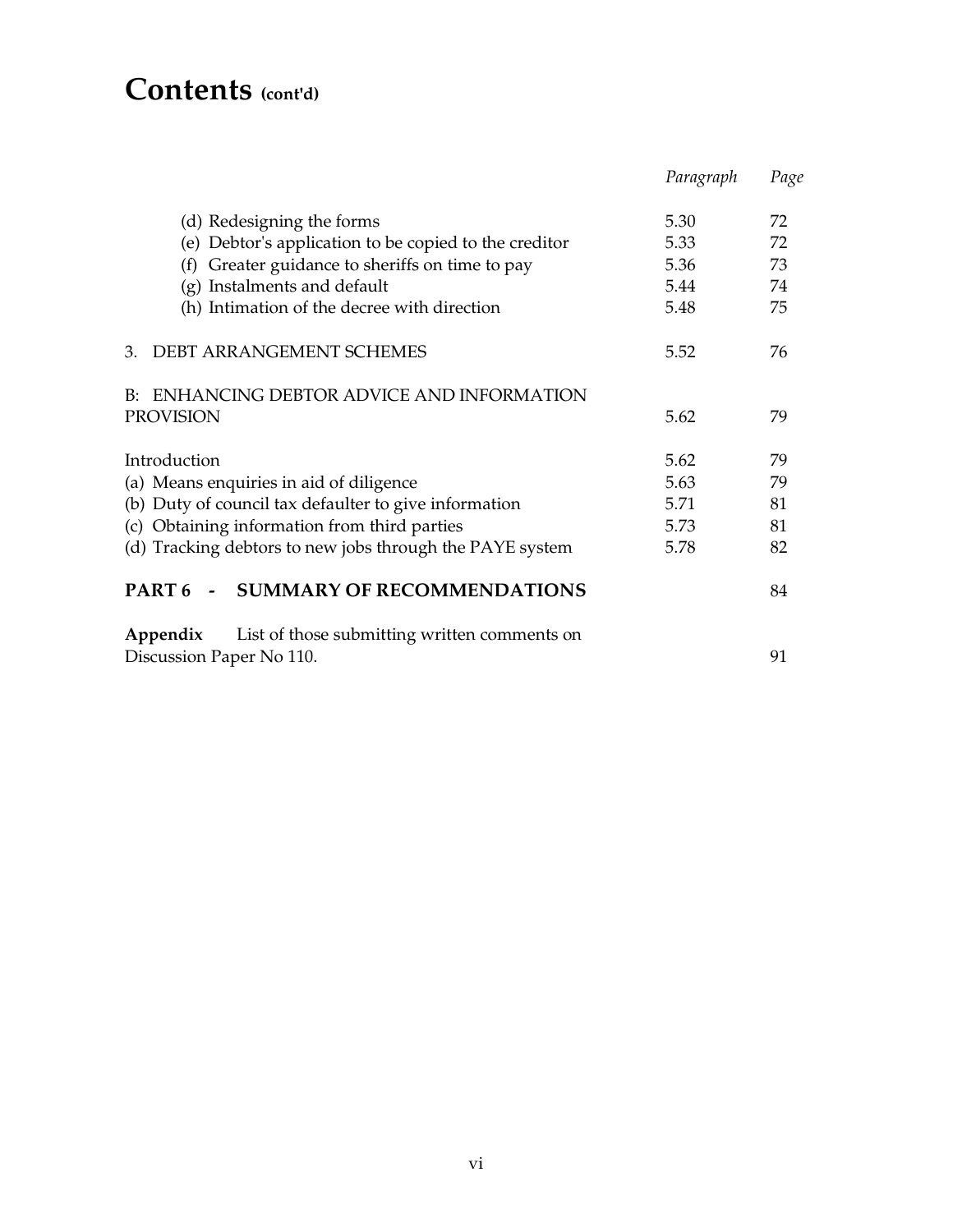# EXECUTIVE SUMMARY

We have reached the conclusion that the diligence of poinding and warrant sale should be radically reformed and made less easily available but that it should not be completely abolished.

In our view there are good reasons for retaining the diligence when it is used in a commercial context. By contrast major changes to the law are needed where poinding and sale is to be used in dwellinghouses.

We believe that the recommendations for change contained in the Report are the basis for substantial reform of the diligence. If the recommendations were enacted, the effects would be that in all cases poinding and sale could be used only where it would reduce the size of the debt. Poindings in dwellinghouses would take place only where no other diligence could be used and would be confined to use against luxury goods.

The main recommendations are outlined below.

- Poinding should be prohibited unless there are poindable goods of sufficient value to reduce the debt itself.
- Poindings in dwellinghouses should require a special warrant from the sheriff. The creditor's application to the sheriff should be intimated to the debtor who would have an opportunity to oppose it.
- The sheriff should not grant a special warrant unless satisfied that
	- (a) an arrestment of the debtor's earnings or funds cannot be carried out or has been or is likely to be ineffective, and
	- (b) there is a reasonable likelihood that there are sufficient poindable goods in the premises to make a poinding competent.
- Where the creditor is a local authority enforcing arrears of council tax due under a summary warrant, the sheriff should also have to be satisfied that the arrears cannot be collected by means of deduction from social security benefits paid to the debtor.
- Warrant for forcible entry to a dwelling house to carry out a poinding should no longer be contained in an extract decree or its equivalent. Such entry would be authorised only by the special warrant to poind.
- The range of articles exempt from poinding should be increased so as to include
	- (a) A television set, a radio, a microwave oven and a telephone, all of modest value.
	- (b) A computer if reasonably required for the education or training of the debtor or any member of the debtor's household. The current aggregate monetary limit of £500 for such items should be increased to £1,000.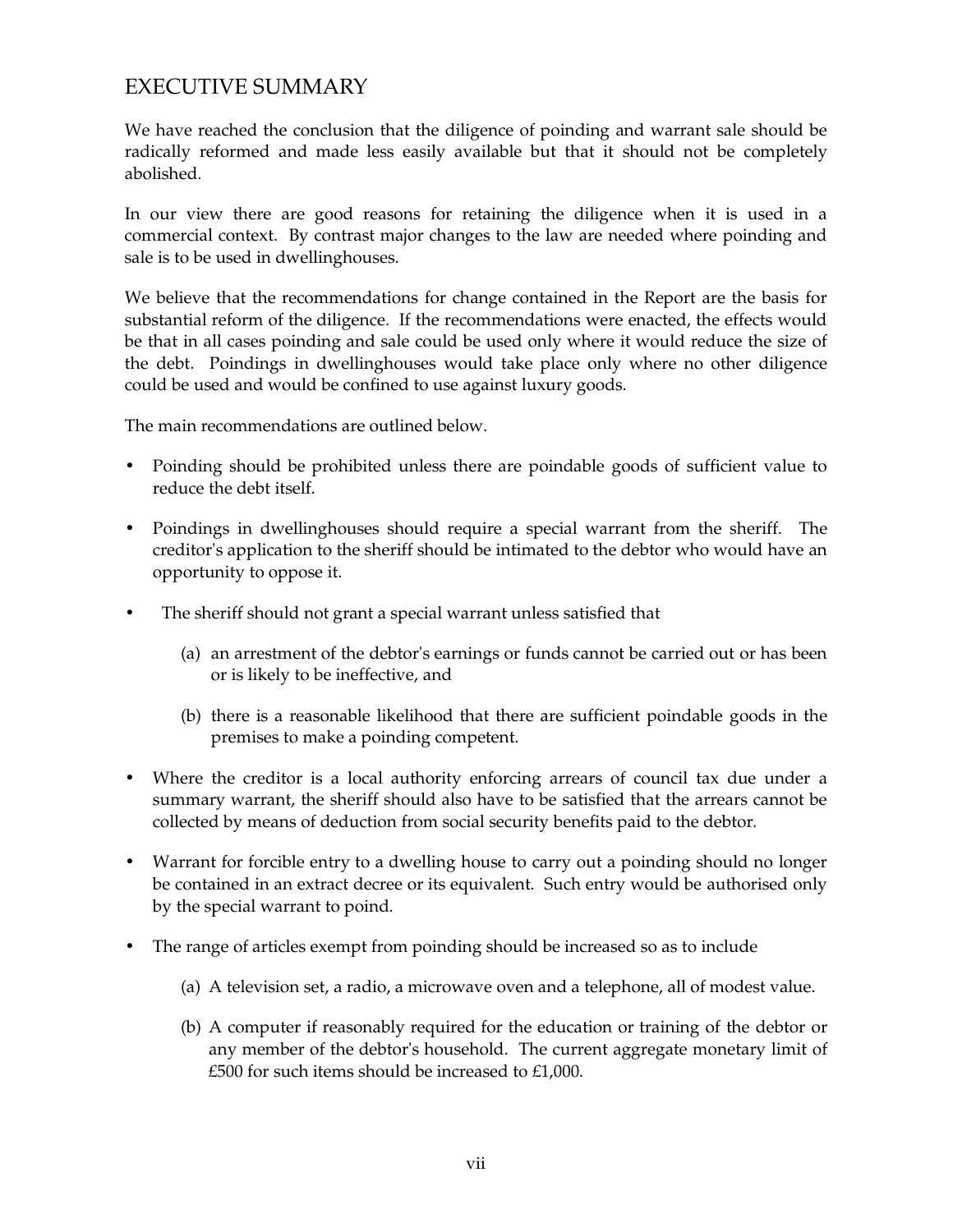- (c) The items exempt if reasonably required for the purposes of a profession, trade or business should expressly include a car or van, and the current monetary limit should be increased from £500 to £1,000.
- (d) Items of particular sentimental value should be exempt up to an aggregate value of £150.
- The sheriff should have power to order the creditor to pay the debtor out of the proceeds of sale of a poinded article a specified sum to obtain a cheaper replacement of that article.
- The debtor may apply to the sheriff for an order releasing a car or other vehicle from the poinding on the grounds that it is necessary for the debtor to get to or to obtain employment or to get to shops or essential services. Where the car exceeds £1,000 in value the sheriff may direct the creditor to make over to the debtor a specified sum out of the proceeds of sale to enable the debtor to buy a cheaper replacement vehicle.
- The time limits for a debtor applying for release of goods from a poinding should be extended.
- A charge to pay should be introduced into summary warrant diligence. A poinding or earnings arrestment should be incompetent unless the charge has expired without payment of the debt.
- Time to pay directions and orders should be available in relation to central and local government tax debts and time to pay orders made available in summary warrant procedure.
- Officers of court should report all summary warrant poindings to the sheriff, but it should remain competent to sell goods poinded in pursuance of a summary warrant without a separate warrant to sell from the sheriff.
- The upper limit on debts for which time to pay directions and orders can be made should be increased from £10,000 to £25,000.
- The procedure for applying for time to pay directions and orders should be amended to encourage debtors to make more use of them.
- Statutory guidance should be given to courts to make it clear that they must grant time to pay directions or orders where satisfied that it is reasonable in all the circumstances.
- Some form of debt arrangement scheme should be introduced in order to deal with the problems faced by debtors owing several debts.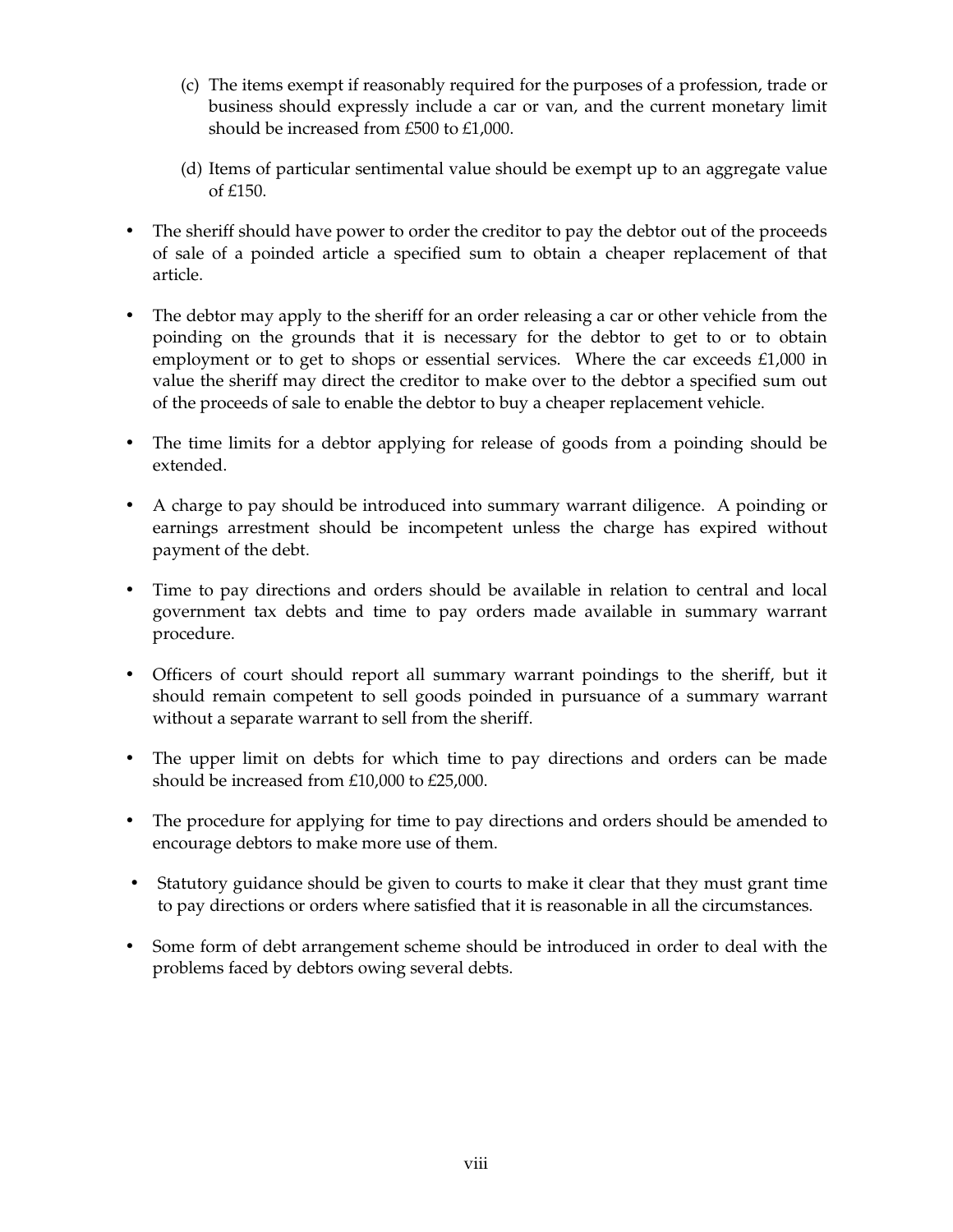# **TABLE OF ABBREVIATIONS**

#### **The Scottish Office Central Research Unit Papers on Evaluation of the Debtors (Scotland) Act 1987**

| Fleming, SOCRU Survey of Poindings and Warrant Sales                                                                |
|---------------------------------------------------------------------------------------------------------------------|
| A Fleming, Evaluation of the Debtors (Scotland) Act 1987: Survey of Poindings and                                   |
| Warrant Sales (1999) Edinburgh: The Scottish Office Central Research Unit.                                          |
| Fleming, SOCRU Study of Facilitators                                                                                |
| A Fleming, Evaluation of the Debtors (Scotland) Act 1987: Study of Facilitators (1999)                              |
| Edinburgh: The Scottish Office Central Research Unit.                                                               |
| Fleming and Platts, SOCRU Survey of Payment Actions in the Sheriff Courts                                           |
| A Fleming and A Platts, Evaluation of the Debtors (Scotland) Act 1987: Survey of                                    |
| Payment Actions in the Sheriff Courts (1999) Edinburgh: The Scottish Office Central                                 |
| Research Unit.                                                                                                      |
| Fleming and Platts, SOCRU Analysis of Diligence Statistics                                                          |
| A Fleming and A Platts, Evaluation of the Debtors (Scotland) Act 1987: Analysis of                                  |
| Diligence Statistics (1999) Edinburgh: The Scottish Office Central Research Unit.                                   |
| Headrick and Platts, SOCRU Study of Individual Creditors                                                            |
| D Headrick and A Platts, Evaluation of the Debtors (Scotland) Act 1987: Study of                                    |
| Individual Creditors, (1999) Edinburgh: The Scottish Office Central Research Unit.                                  |
| Platts, SOCRU Overview                                                                                              |
| A Platts, Evaluation of the Debtors (Scotland) Act 1987: Overview (1999) Edinburgh: The                             |
| Scottish Office Central Research Unit.                                                                              |
| Platts, SOCRU Study of Commercial Creditors                                                                         |
| A Platts, Evaluation of the Debtors (Scotland) Act 1987: Study of Commercial Creditors                              |
| (1999) Edinburgh: The Scottish Office Central Research Unit.                                                        |
| Whyte, SOCRU Study of Debtors                                                                                       |
| D Whyte, Evaluation of the Debtors (Scotland) Act 1987: Study of Debtors (1999)                                     |
| Edinburgh: The Scottish Office Central Research Unit.                                                               |
| Other materials                                                                                                     |
| "1985 Report"<br>= Scottish Law Commission, Report on Diligence and Debtor Protection<br>(1985) Scot Law Com No 95. |

|                   | $(1,0)$ because $\alpha$ .                                          |
|-------------------|---------------------------------------------------------------------|
| "1987 Act"        | $=$ Debtors (Scotland) Act 1987.                                    |
| "Act of Sederunt" | $=$ the Act of Sederunt (Proceedings in the Sheriff Court under the |
|                   | Debtors (Scotland) Act 1987) 1988 (SI 1988/2013) as amended.        |

#### *IRRV Report*

Institute of Revenues, Rating and Valuation, *Council Tax Collection Arrangements in Scotland and England & Wales* (1999).

#### Kennett

"Enforcement of Judgments" (1997) 5 *European Review of Private Law* 321-428. *LCD Consultation Paper 2* 

Lord Chancellor's Department, Consultation Paper 2: *Enforcement Review : Key principles for a new system of enforcement in the civil courts* (1999)

#### *LCD Consultation Paper 3*

Lord Chancellor's Department, Consultation Paper 3: *Enforcement Review : Attachment of earnings orders, charging orders and garnishee orders* (1999)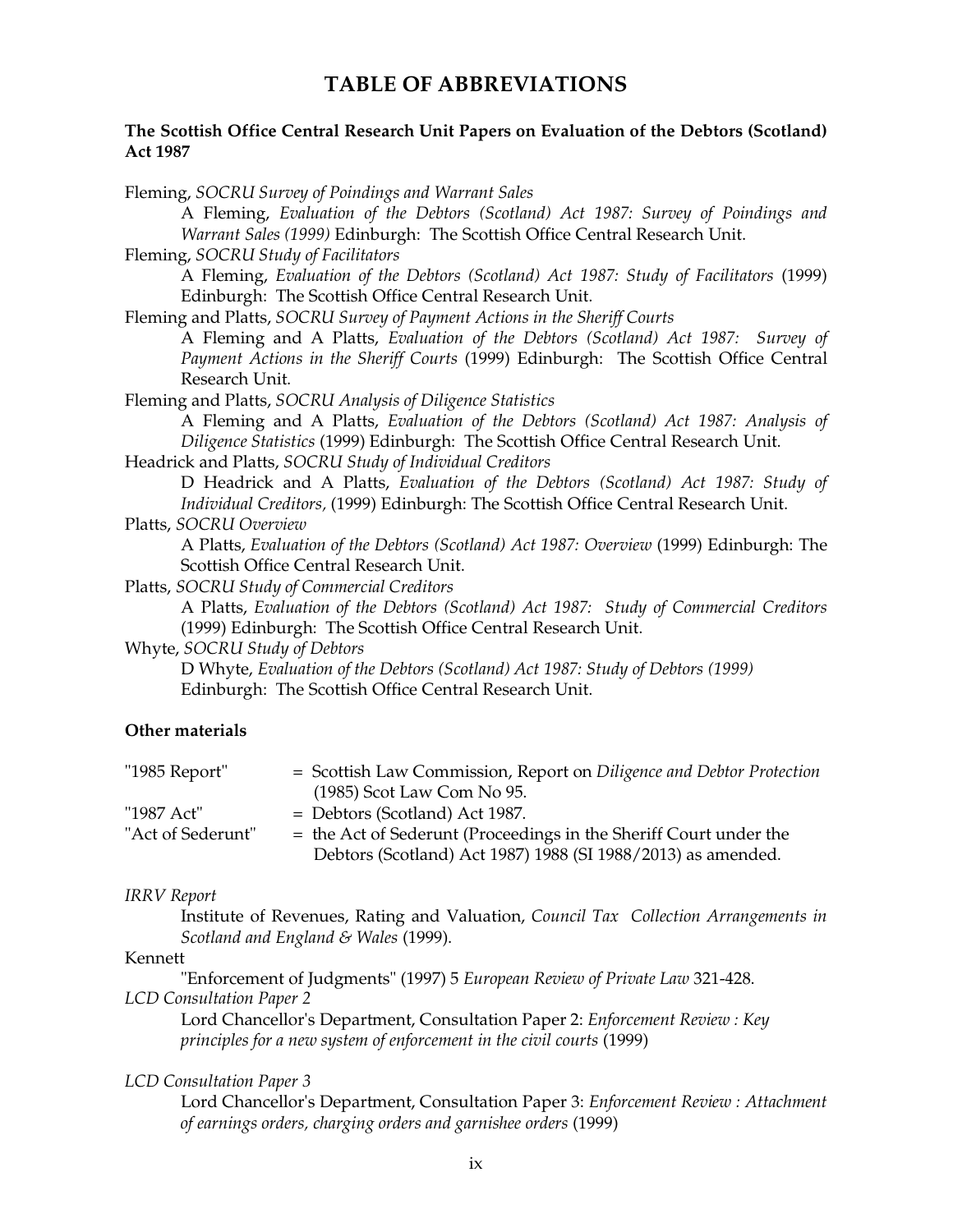OCR

Ordinary Cause Rules [of the sheriff court] 1993 (as amended).

RCS

Rules of the Court of Session 1994 (as amended).

*Stair Memorial Encyclopaedia* 

*The Laws of Scotland, Stair Memorial Encyclopaedia* (25 vols, 1986-1995).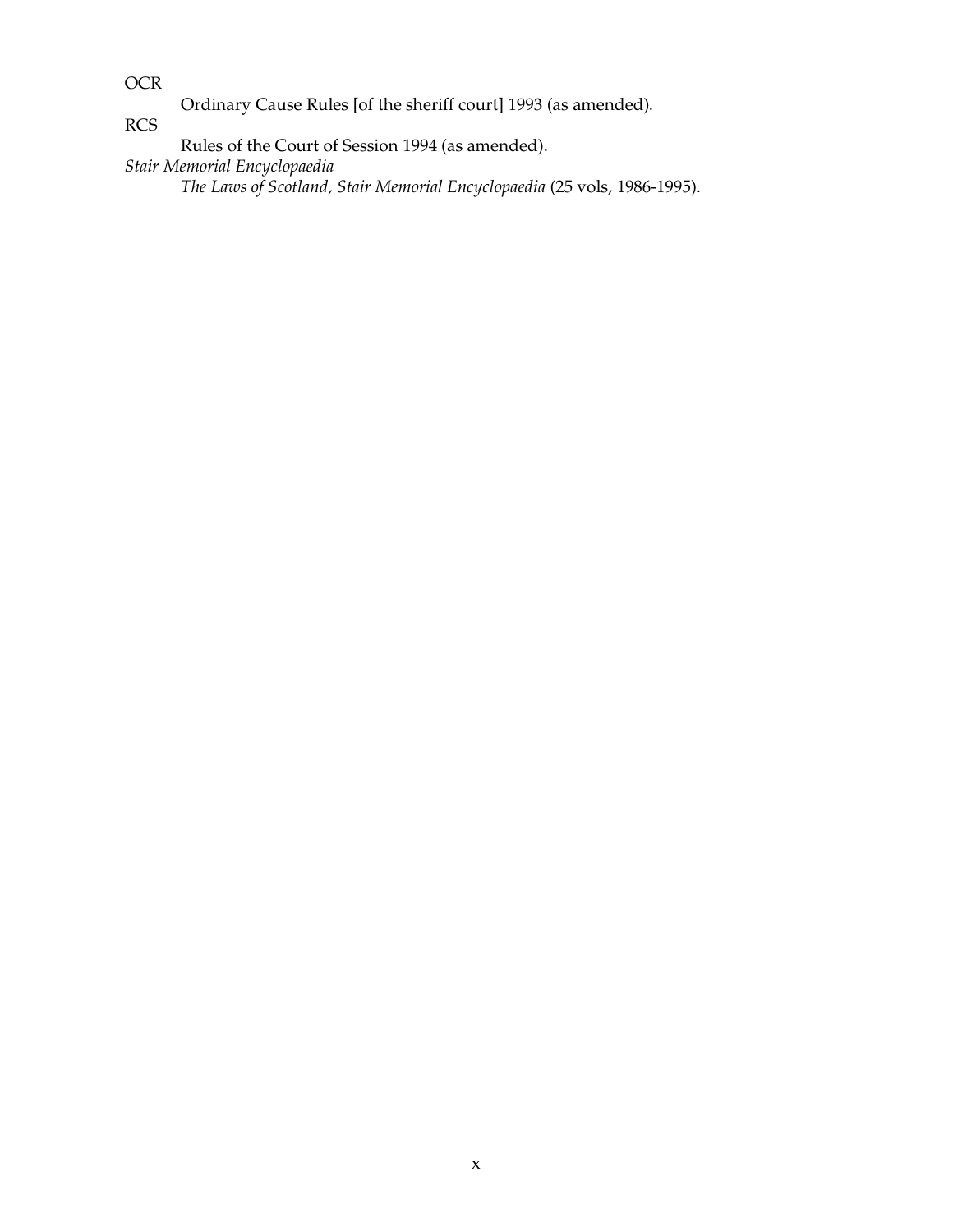# **PART 1 INTRODUCTION**

#### **Background to report**

1.1 On 2 September 1999, Mr Jim Wallace QC, MSP, the Minister for Justice of the Scottish Executive, gave us a reference<sup>1</sup> in the following terms:

"To reconsider, as a matter of urgency, whether the conclusions, as set out in the Report on *Diligence and Debtor Protection* (1985) Scot Law Com No 95, that the diligence of poinding and warrant sale should not be abolished remain valid. To consider whether there are alternative measures that might replace and be no less effective than this diligence within the existing structure of the diligence system while still protecting the legitimate interests of creditors in the recovery of legally constituted debt and the interests of debtors. To consult relevant interests and have regard to subsequent developments, research and other relevant factors."

1.2 We understand that this reference was a response by the Minister for Justice to the proposal for a Bill lodged on 19 August 1999 by Mr Tommy Sheridan MSP which led to his introducing the Abolition of Poinding and Warrant Sales Bill ("the Bill") on 24 September 1999. 2 We published Discussion Paper No 110, *Poinding and Sale: Effective Enforcement and*  Debtor Protection, ("our discussion paper") on 30 November 1999. We also submitted<sup>3</sup> a Memorandum on the Bill to the Justice and Home Affairs Committee, the committee charged with producing a Stage 1 report on the Bill for the Scottish Parliament. One of our Commissioners and a member of our legal staff gave evidence<sup>4</sup> to the Local Government Committee which, together with the Social Inclusion, Housing and Voluntary Sector Committee, was also involved in the Parliamentary proceedings.

#### **Our 1985 Report and the 1987 Act**

1.3 Our terms of reference require us to reconsider whether the conclusions, as set out in our Report on *Diligence and Debtor Protection*<sup>5</sup> ("our 1985 Report"), that the diligence of poinding and warrant sale should not be abolished remain valid. In 1985 we concluded that an alternative mode of enforcement which was as effective and more socially acceptable could not be devised. <sup>6</sup> Our 1985 Report discussed the aims of reform and the main policy options for achieving them. It affirmed that the general objectives of a good law of enforcing debts by diligence were as follows:

"First, it should seek to provide effective machinery, in which creditors have confidence, whereby creditors can obtain payment of their debts. Second, within the constraints imposed by the need to maintain an effective system of enforcing debts, it should make available procedures which are designed to have proper regard to

<sup>&</sup>lt;sup>1</sup> Under the Law Commissions Act 1965, s  $3(1)(e)$ .

 $2^2$  He lodged a second proposal on 10 September 1999 as the first proposal was too narrow in scope to permit him to introduce the Bill.

 $3$  On 28 October 1999.

 $4$  On 18 January 2000.

<sup>5</sup> Scot Law Com No 95.

<sup>6</sup> Paras 2.144-2.145.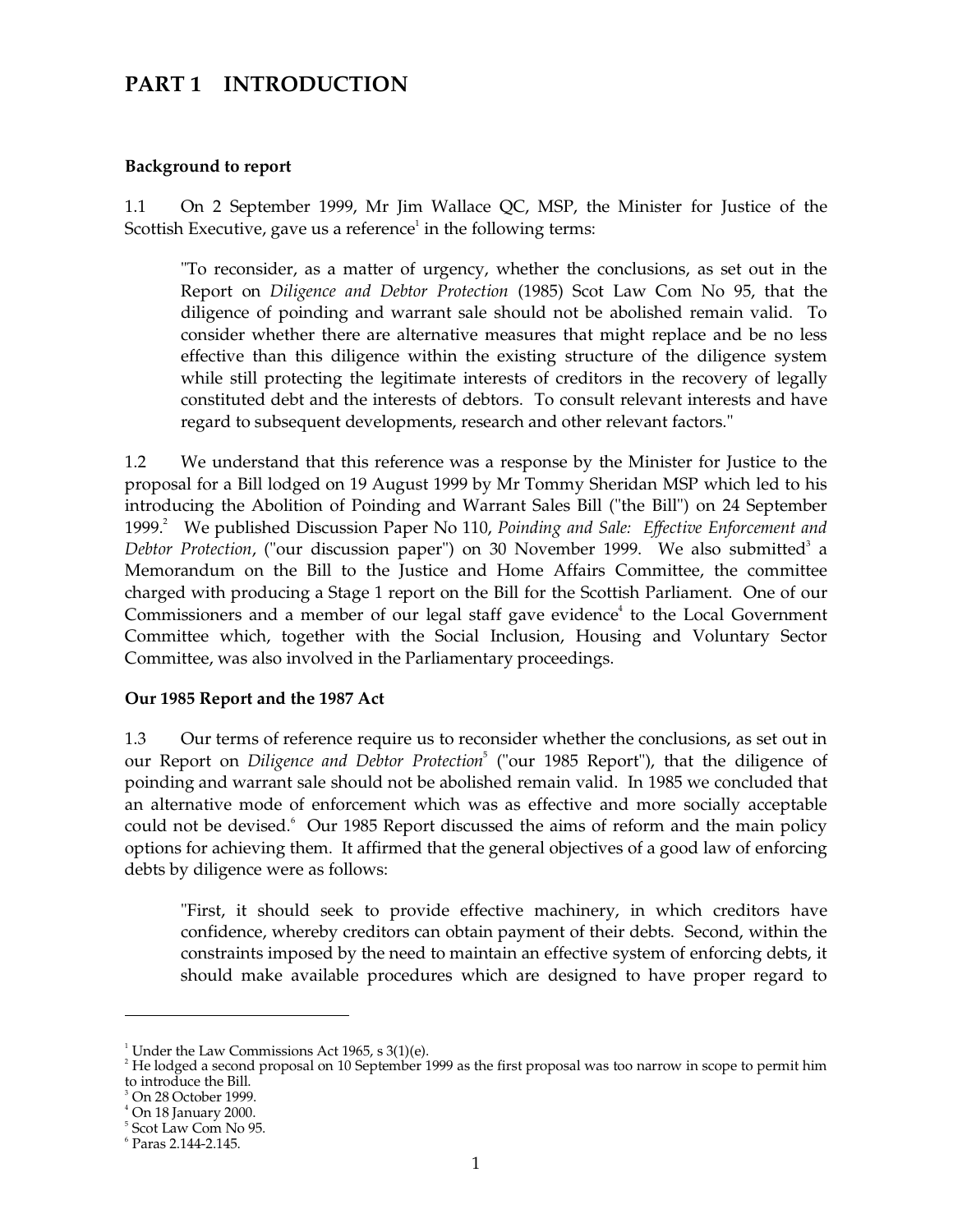protecting those debtors who are subject to diligence from undue economic hardship and personal distress".<sup>7</sup>

Our report found that the then existing system largely attained the first objective but not the second. 8

1.4 The primary aim of reform in our 1985 Report was therefore to introduce new safeguards protecting debtors subject to or threatened by diligence from undue economic hardship and personal distress. Many of these were enacted in the Debtors (Scotland) Act 1987, the first major reform of poinding and sale for almost 150 years.<sup>9</sup> The bulk of the law on poinding and sale is now contained in the 1987 Act.

# **Consultation and other material**

1.5 In spite of the very short period (two months) that our timetable allowed for consultation we received over 50 responses from a wide variety of organisations and individuals. A list of those who provided written comments on the discussion paper is in the Appendix.<sup>10</sup> We are extremely grateful to all the respondents who sent in such full and detailed comments within or shortly after the consultation period.

1.6 Representatives of the Commission also attended several seminars and conferences on the topic. We have found these instructive and have taken account of the views expressed by the participants. The Justice and Home Affairs Committee, the Social Inclusion, Housing and Voluntary Sector Committee, and the Local Government Committee have taken evidence from many organisations and we have considered carefully the points made in all the sessions.

1.7 Since our discussion paper was published the Scottish Executive Central Research Unit published a report, *Council Tax Collection Arrangements in Scotland and England & Wales*  by the Institute of Revenues, Rating and Valuation. We were able to refer to this report in our discussion paper as we were kindly permitted to see a copy before publication. Another recent publication is the Joint Scottish Executive/COSLA Working Group Report *It Pays to Pay: Improving Council Tax Collection in Scotland*, published in January 2000. Both reports contain recommendations on measures to improve recovery of arrears of council tax and community charge to which we have had regard.

1.8 The Justice and Home Affairs Committee published its Stage 1 report on the Bill on 9 March 2000 which recommended that the general principles of the Bill should be accepted. The danger that immediate abolition would leave a gap in the system of diligence is recognised. The Committee therefore proposed that the Bill should become law but should not be brought into force until the Scottish Executive has had an opportunity to bring forward legislation to address other problems of debt recovery.

 $\rm{7}$  Para 2.41.

 $^8$  Paras 2.40 – 2.73. 9 Debtors (Scotland) Act 1838.

 $10^1$  Consultees requesting confidentiality have not been included in the list.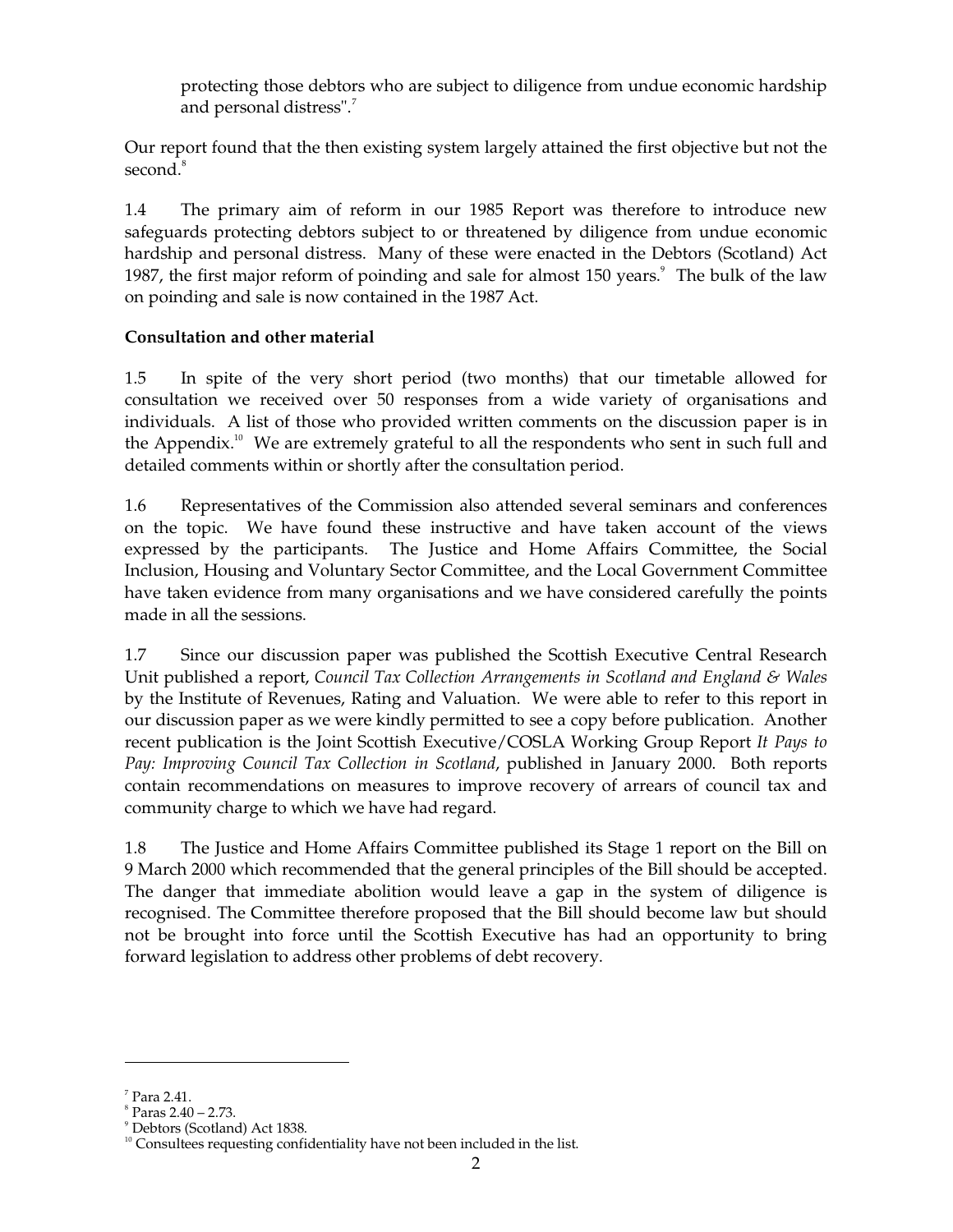## **The SOCRU evaluation of the 1987 Act**

1.9 The reforms made by the 1987 Act were evaluated on the basis of empirical data obtained in 1991 and 1992 in a series of valuable reports by the Scottish Office [now Scottish Executive] Central Research Unit published in 1999<sup>11</sup> on which we relied in our discussion paper and refer to in this report. The SOCRU reports were confined to ordinary diligence in pursuance of court decrees as distinct from diligence under summary warrants for tax and rates arrears.

## **Structure of the report**

1.10 Part 2 of the report discusses the main policy issues involved in the proposal to abolish the diligence of poinding and sale. We conclude that the diligence should not be abolished but should continue with substantial reform to increase debtor protection, especially where poindings are carried out against individual debtors and in residential premises. In Part 3 we put forward a number of recommendations for reducing the harsh impact of the diligence on debtors. The main thrust of the reforms is to confine the use of poinding and sale to those cases where there are sufficient non-exempt goods to make the diligence economically effective. We also recommend that a poinding may not take place in a dwelling house unless the creditor has obtained a special warrant entitling him to do so. A further recommendation is that the range of goods exempt from poinding should be increased. The recommendations in this Part are confined to poinding and sale in execution of court decrees. Part 4 looks at the different summary warrant poinding procedure used to enforce local and central government taxes. We consider the extent to which the recommendations in Part 3 for the reform of ordinary poinding procedure should be applied to the summary warrant poinding procedure. In Part 5 we look at time to pay directions, time to pay orders and other ways of preventing diligence by allowing those who are unable to pay their debts in a lump sum to enter into binding arrangements with their creditors. Methods for obtaining more information about debtors and their assets in order to improve the effectiveness of diligence are also examined. Part 6 sets out the recommendations made in the earlier Parts of the report. A list of those who submitted written responses to our discussion paper forms the Appendix to this report.

# **Acknowledgements**

1.11 We acknowledged in our discussion paper the help given to us by many individuals and organisations in the production of that document. We wish to place on record in this report our gratitude to them. During the preparation of this report we had the benefit of discussions with Mr Roderick Macpherson, an experienced messenger-at-arms, who provided us with invaluable comments on the practical implications of our proposals. We wish, however, to make it clear that none of those who assisted us in the preparation of our discussion paper and of this report bears any responsibility for the recommendations in our report or any errors in it.

 $11$  See the Table of Abbreviations above.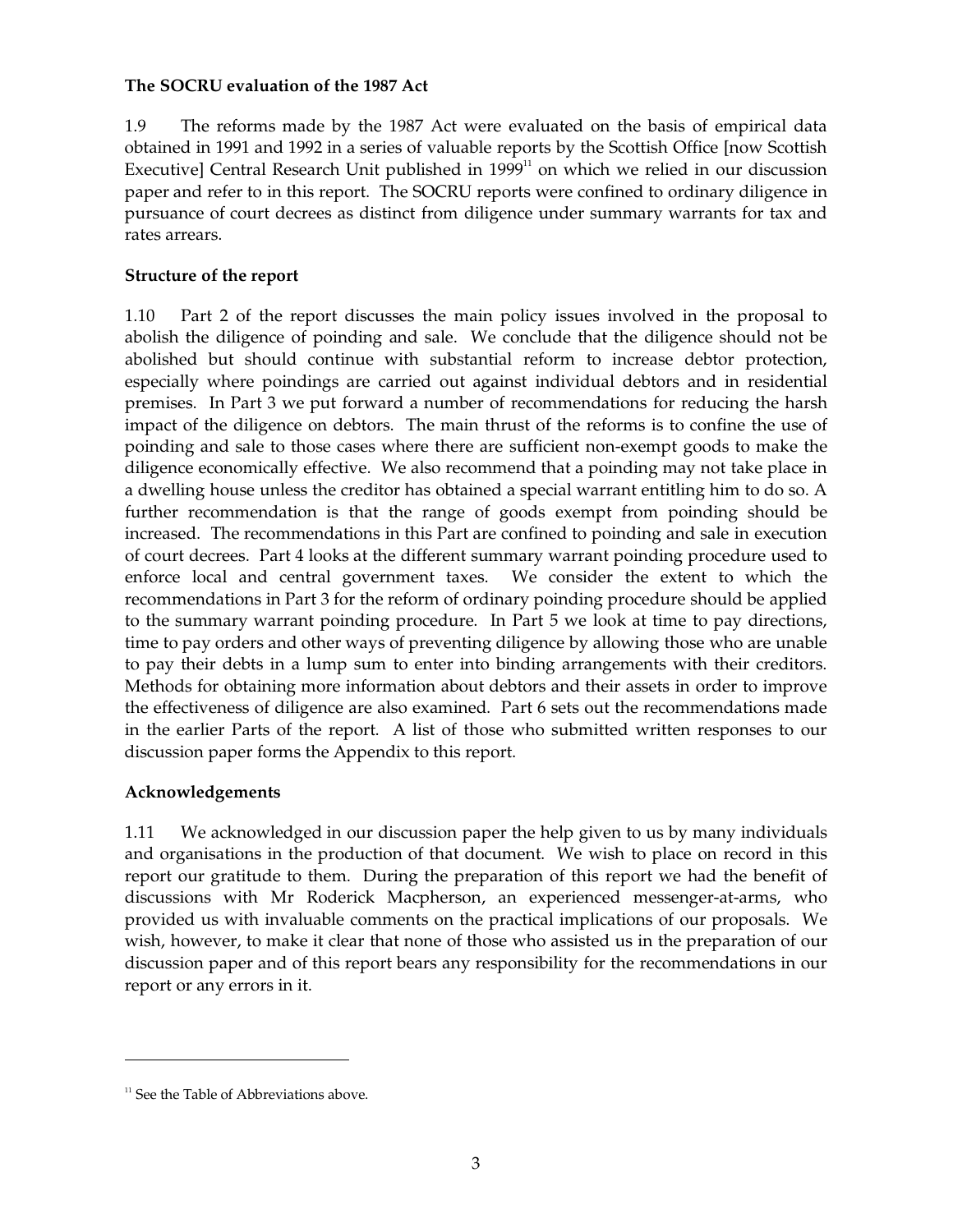# **PART 2 THE POLICY ISSUES**

## **Introduction**

2.1 In this Part of our report we consider the main policy issues involved in the proposal to abolish the diligence of poinding and sale. Poinding and sale is the main diligence used against the (corporeal) moveable property of the debtor which is in his own possession. It involves officers of court visiting the debtor's premises, which in many cases is the debtor's home, to carry out a valuation of sufficient goods to cover the outstanding debt. Poinded goods are removed from the premises for sale by auction, and the proceeds of the sale are applied to pay off the debt.<sup>1</sup>

2.2 Poinding and sale has for a long time been a controversial diligence. Criticism has focused on its perceived harsh impact on debtors and their families, as well as its alleged inefficiency as a method of enforcing debt. In our 1985 Report, we conducted a detailed examination of the diligence as part of our consideration of the overall system of debt recovery in Scotland. In that report we considered proposals that the diligence should be abolished. We were not persuaded by the reasons given for these proposals and we recommended that the diligence should be retained but made subject to a wide range of reforms both to the workings of the diligence itself and to more general aspects of debt enforcement. 2

## **The nature of the proposal to abolish poinding and sale**

2.3 The proposal we are considering in this report is that the diligence of poinding and sale should be abolished in its entirety, and that no alternative diligence is to be introduced which would operate against the debtor's moveable property in his own possession.<sup>3</sup> It is crucial in understanding the issues involved to appreciate how extensive would be the effect of implementing this proposal. Total abolition means that it is not possible to use any general diligence against the debtor's moveable property in his own possession to enforce any type of debt. However removing this type of property from the scope of the law of diligence would not mean that it would be beyond the reach of creditors who would instead be required to resort to bankruptcy processes.<sup>4</sup>

2.4 There is a very wide range of cases under the existing law in which poinding and sale is available to a creditor as a measure of debt enforcement. Examples include the following:

(a) a shop has supplied goods to a (consumer) customer who has defaulted on making payment of the price of the goods;

<sup>&</sup>lt;sup>1</sup> For general discussion of the current law see Stair Memorial Encyclopaedia, vol 8, paras 217-246; G Maher & D J Cusine, *The Law and Practice of Diligence* (1990) ch 7.

<sup>2 1985</sup> Report, paras 2.142-2.157.

<sup>&</sup>lt;sup>3</sup> We consider at paras 2.50-2.51 below a different interpretation of 'abolition' whereby the diligence under the present law is replaced with another but similar diligence which operates against moveable property in the

hands of the debtor.<br><sup>4</sup> The Bill specifically allows for the debtor's moveables in his own possession to be subject to bankruptcy and insolvency law but retains the present rule that goods exempt from poinding are also exempt from bankruptcy.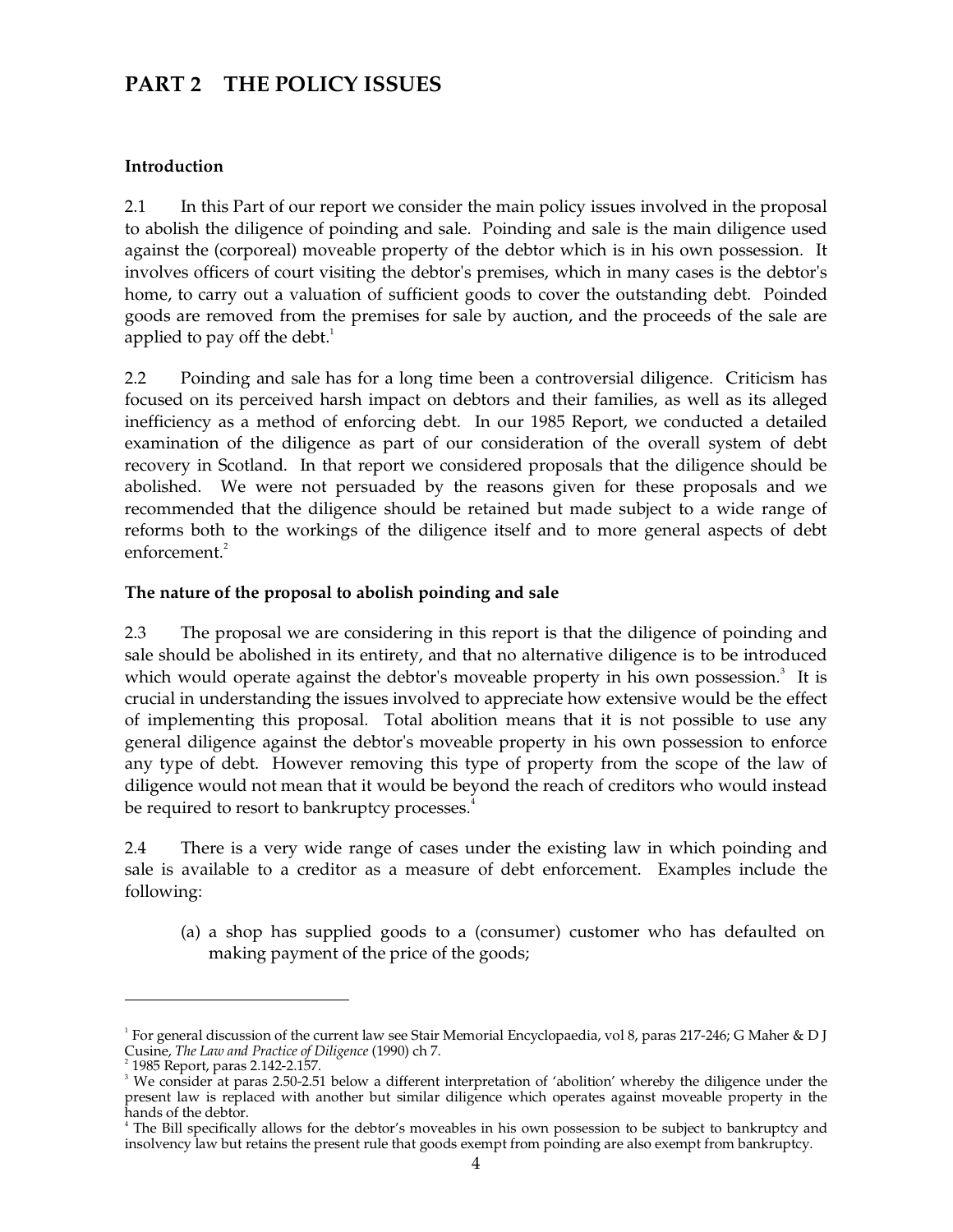(b) a limited company is owed a debt by another limited company;

(c) a local authority wishes to recover arrears of council tax;

(d) an ex-employee has made a successful claim for damages at an industrial tribunal against her former employers who now refuse to pay;

(e) a pursuer in a small claim action is awarded decree for damages against a local firm who carried out shoddy repair work on her house;

(f) the Child Support Agency is seeking to recover unpaid child support maintenance from the child's absent parent; and

(g) a Scottish firm holds a decree against a foreign firm which has business assets in Scotland.

2.5 There are many other types of case where poinding and sale can be used to enforce a debt. Total abolition has the effect that the diligence is no longer available to *any* of the persons who are seeking payment in the above examples. The proposal we are considering is that there should be no diligence against the debtor's moveable property in his own possession, no matter the circumstances of the debtor and no matter the circumstances of the creditor.

## **Principles of reform of the diligence**

2.6 In our 1985 Report we reached the conclusion that the diligence of poinding and warrant sale should not be abolished but that the diligence as it then existed had defects which required reform. We stated that conclusion in the following terms:<sup>5</sup>

"2.144 ...[I]n considering whether a particular mode of enforcement has outlived its usefulness and is ripe for abolition, there is an important limiting factor which must be borne in mind. Every society which holds to the belief that people able to pay their debts should be required by law to do so must make available to creditors modes of enforcement from a field of choice which is limited by economic and social realities to diligence against the debtor's person (i.e. civil imprisonment for debt), or diligence against his heritable or moveable property or his income. All these modes of enforcement are necessarily coercive and in any given legal system at any given time it frequently happens that a particular mode of enforcement is especially unpopular....

2.145 In recent years, the diligence of poinding and warrant sale has become probably the most unpopular diligence in Scotland as well as being the most frequently used. It is tempting to conclude from this that the diligence can simply be abolished as a humanitarian reform equivalent to the virtual abolition of civil imprisonment and as the logical next step in the progressive development of the law. We think that this temptation should be resisted unless it can be demonstrated that an alternative mode of enforcement can be devised which would be as effective and

 $<sup>5</sup>$  Paras 2.144 -2.145.</sup>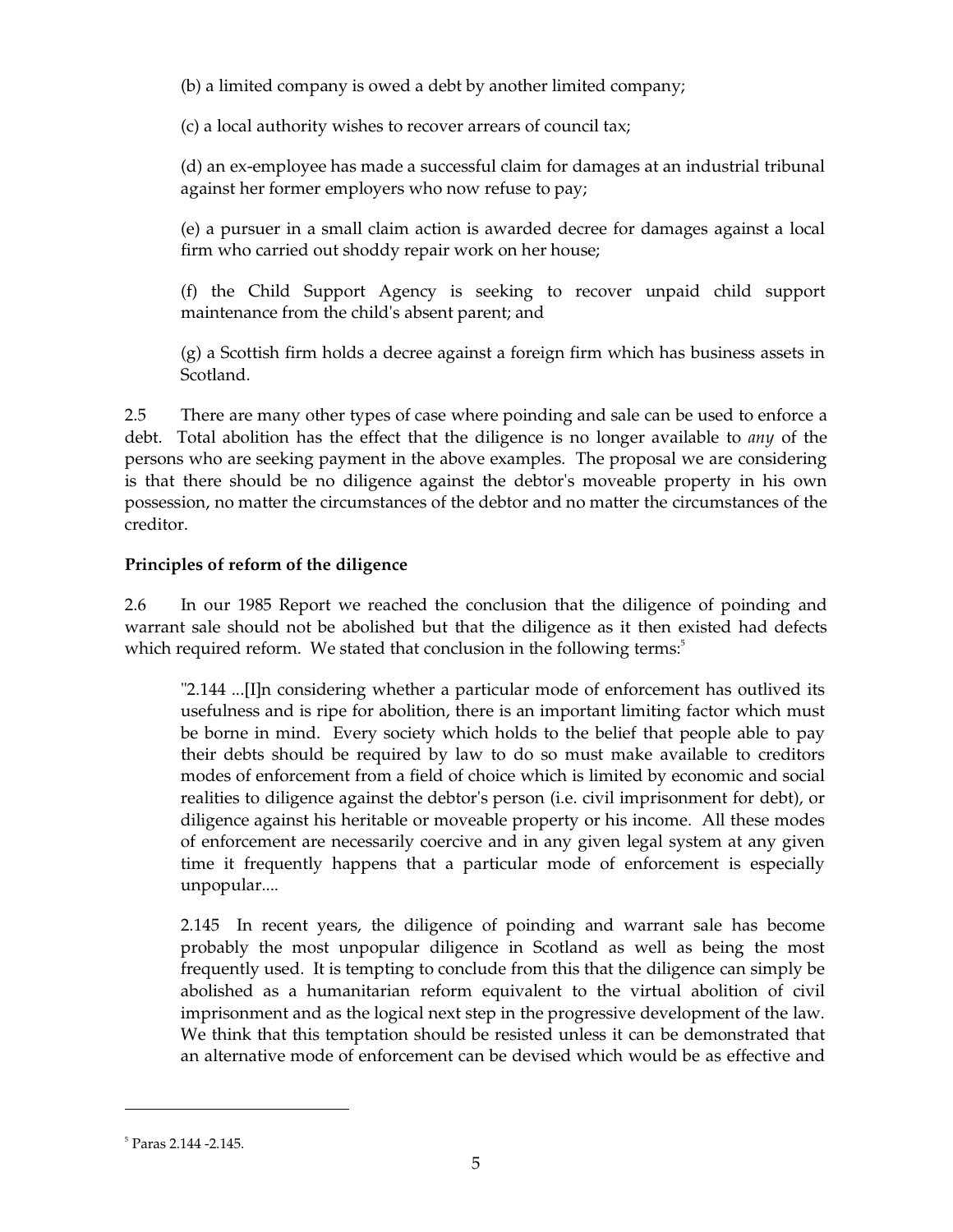more socially acceptable. Having considered the matter anxiously and at length, we believe that such an alternative cannot be devised."

2.7 The present reference requires us to reconsider whether that conclusion remains valid. The underlying premise of our reasoning in the 1985 Report was set out in the two general objectives which the law of diligence should seek to achieve. Those objectives are as follows:

"First, it should seek to provide effective machinery, in which creditors have confidence, whereby creditors can obtain payment of their debts. Second, within the constraints imposed by the need to maintain an effective system of enforcing debts, it should make available procedures which are designed to have proper regard to protecting those debtors who are subjected to diligence from undue economic hardship and personal distress." 6

2.8 The conclusion set out in that report was based on the view that the then law in general terms achieved the first objective but failed to achieve the second objective in significant ways.<sup>7</sup> Accordingly the report pursued the general strategy of keeping the diligence of poinding and sale but introducing a wide-ranging set of proposals to secure a much greater degree of debtor protection.<sup>8</sup> The primary aim of reform was therefore to introduce new safeguards protecting debtors subject to or threatened by diligence from undue economic hardship and personal distress. Most of these recommendations were enacted in the Debtors (Scotland) Act 1987. Our recommendations included:

\*the introduction of time to pay directions and orders;<sup>9</sup>

\*wide ranging reforms of poinding and sale;<sup>10</sup>

\*the introduction of earnings arrestments and other continuous diligences against earnings replacing "single shot arrestments";<sup>11</sup>

\*reforms of diligence enforcing fiscal debts including diligence under summary warrants;<sup>12</sup>

\*abolition of civil imprisonment for failure to pay rates or tax; $^{13}$  and

\*a package of measures designed to assist unrepresented debtors to make use of the protections provided. 14

One major recommendation - the introduction of debt arrangement schemes – was rejected.<sup>15</sup>

 $^{\circ}$  Para 2.41.

 $7$  Paras 2.40 – 2.73.

 $^8$  Paras 2.40 – 2.73.

<sup>&</sup>lt;sup>9</sup> Chapter 3 implemented by 1987 Act, Part I.

<sup>&</sup>lt;sup>10</sup> Chapter 5 implemented by 1987 Act, Part II. These are detailed at para 2.42 below.

<sup>&</sup>lt;sup>11</sup> Chapter 6 implemented by 1987 Act, Part III.

<sup>&</sup>lt;sup>12</sup> Chapter 7, implemented by 1987 Act, Part IV and Schedules 4 and 5.

<sup>&</sup>lt;sup>13</sup> 1987 Act, s 74(3).

<sup>&</sup>lt;sup>14</sup> Chapter 9, implemented by 1987 Act, Part VII.

<sup>&</sup>lt;sup>15</sup> See paras 5.52-5.61 below. Other reforms included the regulation of the service and profession of officers of court (messengers-at-arms and sheriff officers) Chapter 8, implemented by 1987 Act, Part V.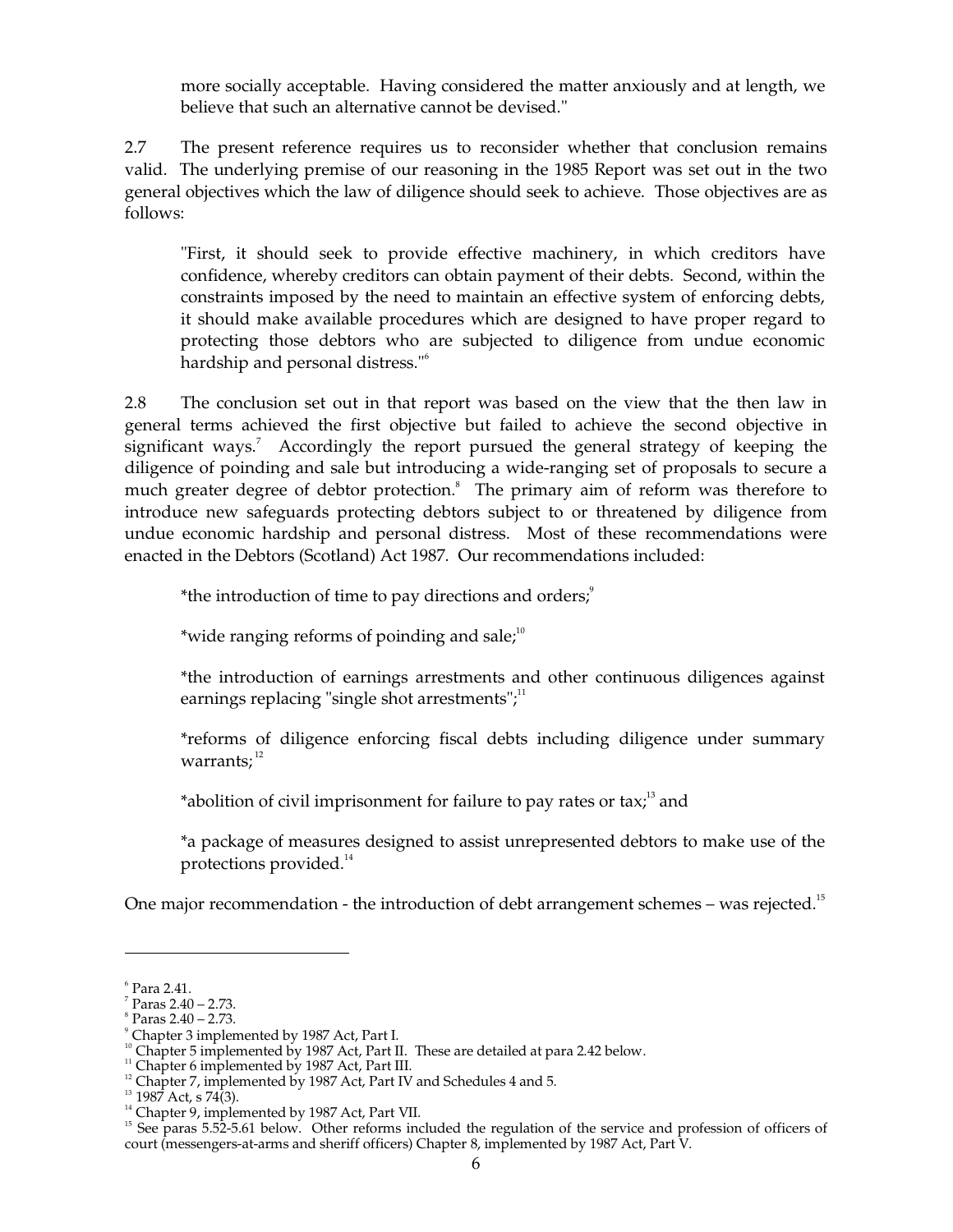2.9 The more recent arguments for the total abolition of the diligence of poinding and sale have attacked the diligence for failing on both of the objectives we identified in our 1985 report. It is argued that the diligence is an ineffective method of enforcing debt and that it is also one which has a harsh impact on those debtors who come within its scope.  $^{16}$ 

2.10 In order to assess the continuing validity of our previous conclusion in the light of arguments for total abolition of the diligence, it is necessary to state the general principles of the law of diligence in a more detailed way than appeared in our 1985 Report.

2.11 In that report we identified two basic principles, namely effective enforcement and debtor protection. We now consider that the manner in which those principles were stated could be misleading in that it might suggest that debtor protection is always a secondary consideration and that the primary principle is effective enforcement. Instead our view is that the general law of diligence, as well as the law of particular diligences, must always embody aspects of each of these two principles. Accordingly the law on poinding and sale must satisfy both criteria of effectiveness and debtor protection. The central question is how the balance between the two should be made.

2.12 We return later to a detailed consideration whether the version of the diligence as reformed by the 1987 Act satisfies these two fundamental principles.<sup>17</sup> In addition there are a number of further principles which we believe were implicit in our previous approach but which might be better stated in a more direct fashion.

# (1) **The rule of law**

2.13 A fundamental principle which must inform any measure of law reform is that the requirements of the rule of law are respected. The basic idea behind the rule of law is that where the law confers a right on any person, it must also supply an effective mechanism to make the right genuine and real in its practical effect. A legal system which confers rights in the abstract and on paper only but does not supply such a mechanism, is taking away with the one hand what it has given with the other. This fundamental principle has an obvious but highly significant application to the present issue, for our legal system confers a right to receive payment on a wide range of persons over a variety of circumstances. This includes persons who hold a court decree in their favour. It is also a feature of the present law on poinding and sale that debtors are given rights to protect their interests against harsher aspects of the diligence.

2.14 How does the proposal to abolish poinding and sale cohere with this fundamental principle? On one view total abolition of poinding and sale would breach the principle of the rule of law. Creditors holding a decree or its equivalent have been granted the right to receive payment of debts owing by their debtors. Where the only property which the debtor owns is moveable property in his own possession, the creditor would be denied a

<sup>&</sup>lt;sup>16</sup> These points of criticism, especially the intrusive and potentially traumatic effect on debtors, are well illustrated in the evidence given to the Committees considering the Bill to abolish the diligence. See, for example, Justice and Home Affairs Committee Official Report, 17 November 1999, cols 403-419 (evidence of Tommy Sheridan MSP and Govan Law Centre); *ibid*, 11 January 2000, cols 558-564 (Scottish Consumer Council); Social Inclusion, Housing and Voluntary Sector Committee Official Report, 17 November 1999, cols 307-327 (Communities Against Poverty Network); *ibid*, 12 January 2000, cols 500-512 (Citizens Advice Scotland); Local Government Committee Official Report, 12 January 2000, cols 440-449 (Glasgow City Council Protective Services), cols 449-454 (Glasgow Braendam Link) 17 See paras 2.25-2.43.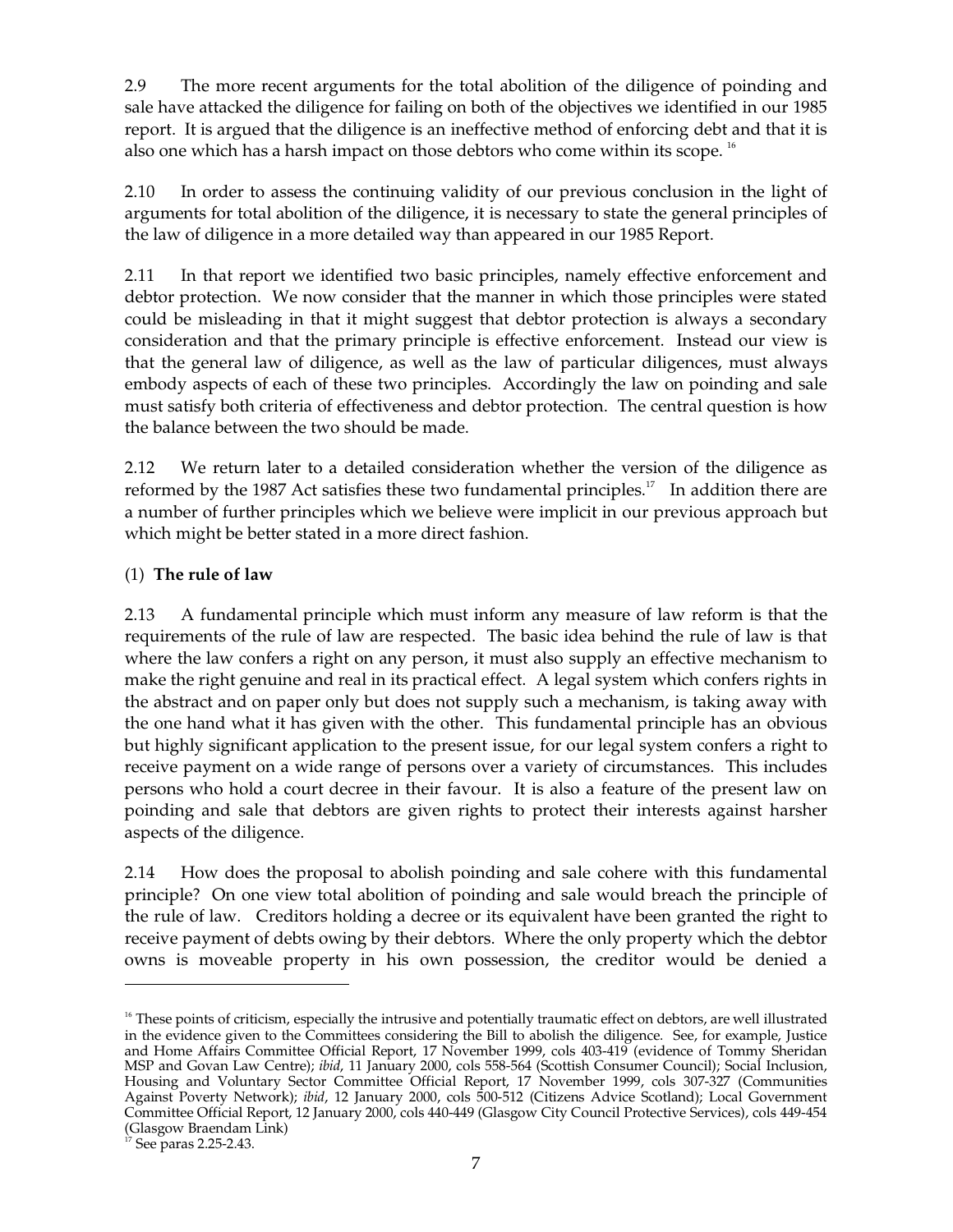mechanism for giving effect to his right. However where the debtor owns moveable property in the hands of a third party (as with a bank account or earnings), the creditor would be able to take steps to recover the debt. The rights of creditors holding decrees to receive payment would be different for the sole reason that their respective debtors possessed different types of assets. From the perspective of creditors, the law would be failing to treat like cases alike.

2.15 Furthermore from the perspective of certain debtors, abolition would also result in a failure to treat different cases differently. A debtor whose assets consisted of heritable property, or moveable property in the hands of a third party or earnings would find that property liable to be subject to the diligence of creditors. However all debtors whose only assets were in the form of moveables in their own possession would be exempt from diligence altogether. This situation would apply to debtors who owned luxury goods in exactly the same way as it applied to debtors who owned only the basic necessities for living. While there are clear reasons for extending protection to debtors in the second category, there are no obvious policy grounds for equally protecting those in the first.

2.16 We take the view that there is considerable force in this argument We accept that a legal system should not draw arbitrary distinctions between the rights of creditors. Where a creditor is to be denied the right to enforce a debt against his debtors' moveable property, there must be good reasons for doing so, and these reasons must apply equally to all creditors.

2.17 The rule of law also has a significant role to play in protecting debtors from the harsher aspects of poinding and sale. In our 1985 Report we recommended that debtors facing the prospect of poinding and sale should be granted a package of rights to protect their interests,<sup>18</sup> recommendations which were substantially enacted in the 1987 Act. We later examine the extent to which these rights have failed to help debtors. One reason for this failure, and one which was emphasised by many of our consultees, is that several of the key rights require initial action by debtors who for various reasons, especially lack of awareness of their rights or lack of access to appropriate advice, are unable to take it. We conclude that the 1987 Act did not strike the correct balance between debtors' rights which require action by the debtor and those which are given effect to in a more direct way, for example by rules requiring creditor application or judicial supervision. We also accept that for more effective debtor protection, debtors need greater opportunity for receiving appropriate advice.

# (2) **The principle of least coercion**

2.18 Where a choice is available between the use of different legal procedures, preference should normally be given to that which involves the least coercion. This principle is illustrated by the way in which Scots law has for long preferred diligence against the debtor's property as opposed to diligence against his person. We applied this principle in our 1985 Report. There we adopted the strategy that the diligence of arrestment and the new diligences of arrestments against earnings were less intrusive than was poinding and sale in their operation against the debtor. Accordingly, where a creditor had an option of using more than one diligence to recover a debt, the law should facilitate his opting for

 $18$  Para 2.155 and chapter 5.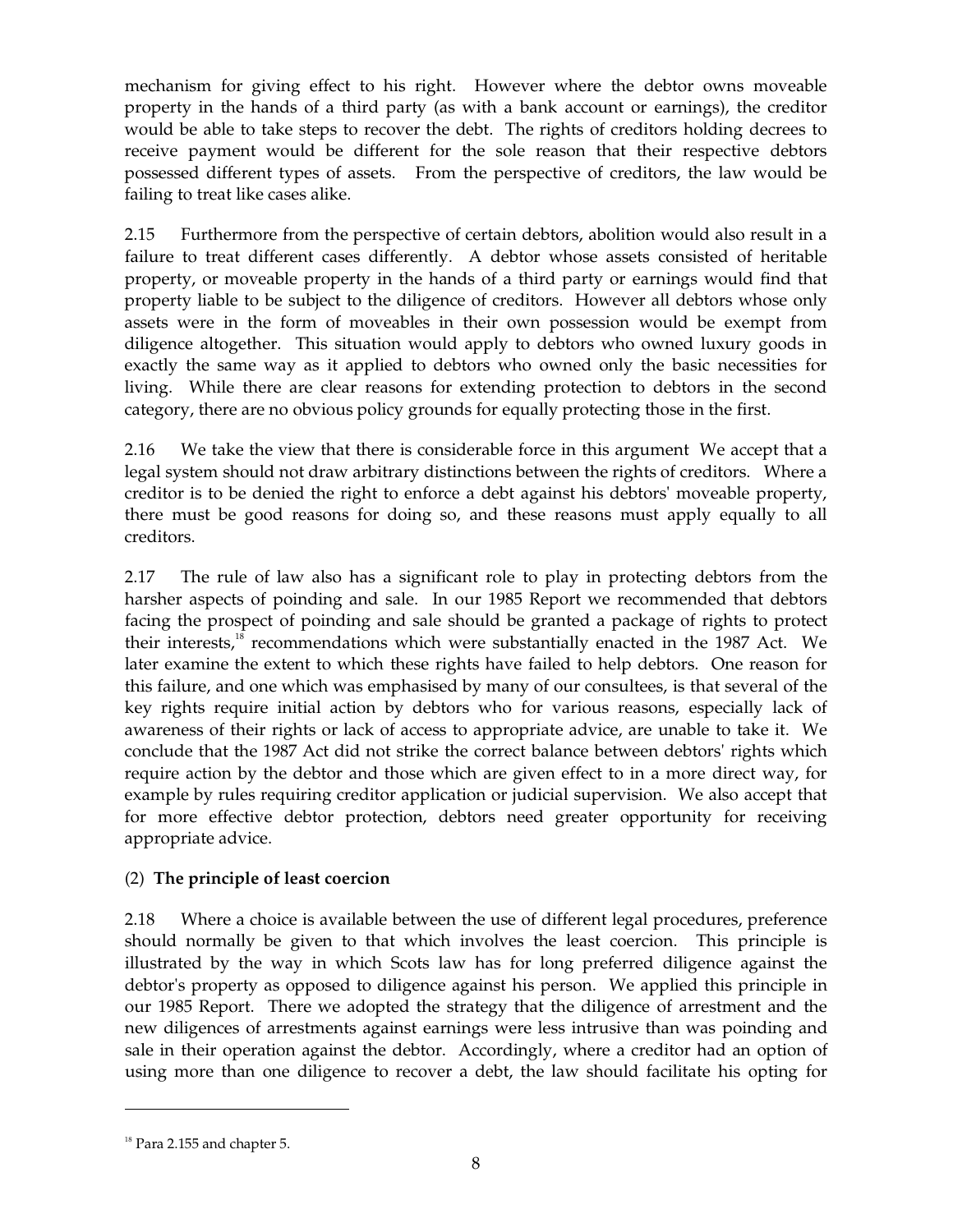arrestment or earnings arrestment rather than poinding and sale. On the whole this strategy has been successful. The SOCRU research shows that creditors view the reforms to poinding and sale in the 1987 Act as making the diligence less attractive than other diligences such as earnings arrestment, and in pursuing a debt creditors prefer to use arrestment.<sup>19</sup> The SOCRU research did not deal with recovery under summary warrant. In our discussion paper we noted the views of local authorities on the effectiveness of the different recovery procedures available to them, as set out in the IRRV Report.<sup>20</sup> The overall picture is not straightforward but the most effective mechanism was thought to be deduction from benefit, followed by earnings arrestment. Common law arrestment was rated next equal with poinding alone (ie without sale), followed by poinding and sale.

2.19 The principle of preferring the least coercive mechanism has further applications in the context of the present reference. The vast majority of our consultees were of the view that earnings arrestment and to a lesser extent bank arrestments were less coercive diligences than poinding and sale, and that where a debtor had earnings or other funds, arrestment was to be preferred. However a major obstacle to a creditor using arrestment is that he requires information as to the debtor's employment or bank details, information he is less likely to have than the details of the debtor's address. Accordingly there must be some means whereby this information can be passed on to the creditor. In the discussion paper we asked whether there should be compulsory means enquiries of debtors, one function of which would be to provide information of this type. We take the view that compulsory means enquiries are not likely to be effective and are also in breach of the principle of preferring to minimise the amount of coercion in the debt enforcement process. Virtually all of our consultees agreed with this conclusion.

2.20 In the discussion paper we also canvassed a proposal that failure of a debtor to provide local authorities with details of his employment and bank account should be a criminal offence as opposed to merely leading to a civil penalty as under the current law. We also considered whether there should be a statutory offence of failure by an employee subject to an arrestment against earnings to notify the creditor or sheriff clerk of changes to his employment circumstances.<sup>21</sup> We take the view that as far as possible the process of debt recovery should avoid resort to criminal sanctions, a position adopted by the vast majority of our consultees. Our preference is that the provision of the information required for arrestment to be used instead of poinding and sale should be voluntary on the part of the debtor. We discuss this further in Part 5 of this report.

2.21 There is a further application of the general principle of preferring the least coercive option. All diligence is by its very nature coercive. Accordingly preference should be given to procedures for recovery of debt which bypass diligence altogether. We have been impressed by the evidence before the Parliamentary committees and from our consultees that the current law does not adequately allow for these procedures, especially in relation to time to pay provisions under the 1987 Act, multiple debt, and access to legal advice. We also deal with these issues in Part 5.

<sup>&</sup>lt;sup>19</sup> Platts, *SOCRU Overview*, p 46, paras 28 and 29; p 68, para 8.<br><sup>20</sup> Paras 2.34-2.43 and Table H.<br><sup>21</sup> These procedures currently exist in English law: Local Government Finance Act 1992, Sch 4, para 18; Council Tax (Administration and Enforcement) Regulations 1992, regs 47, 48 and 56; Attachment of Earnings Act 1971, ss 15 and 23.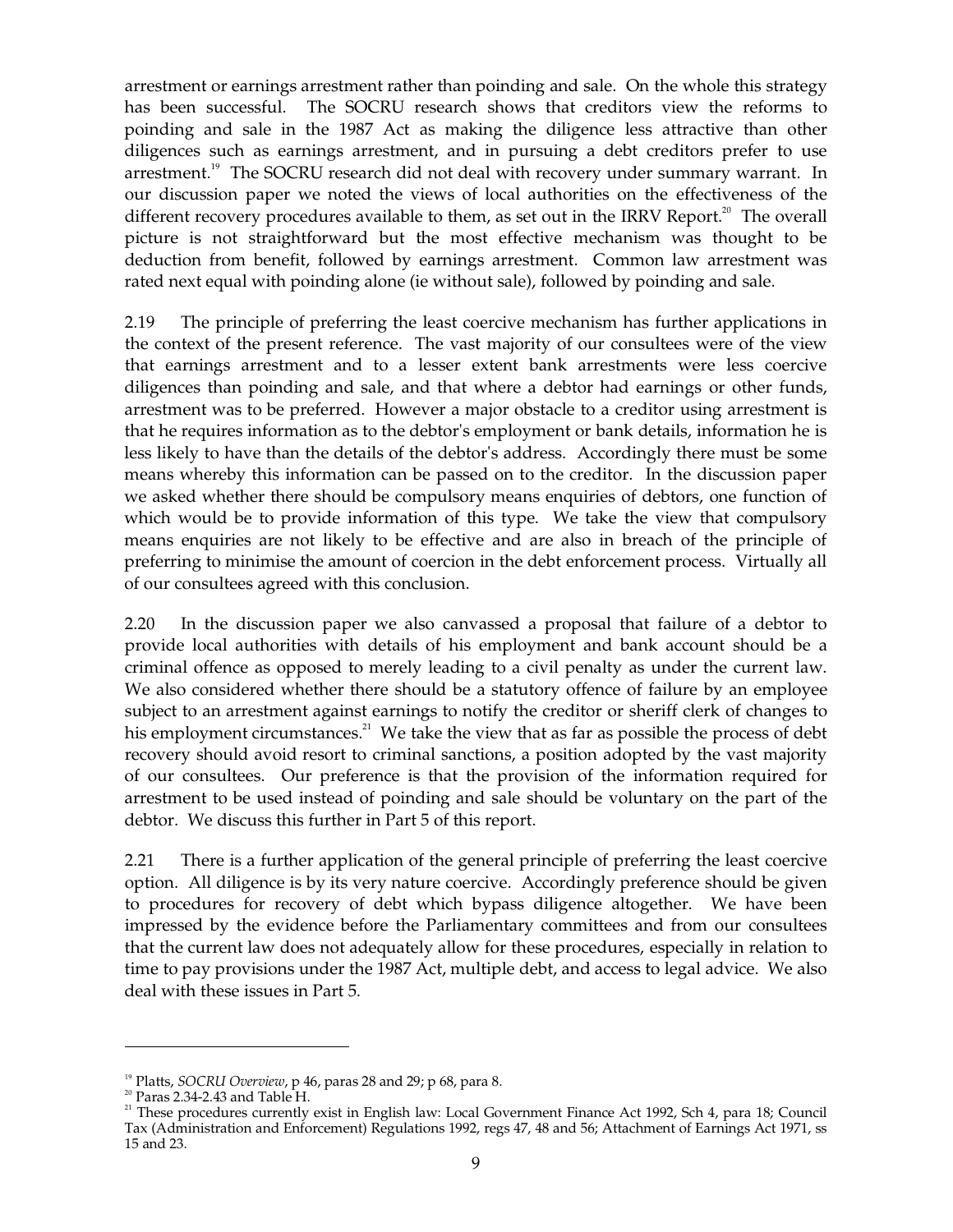## (3) **The principle of appropriateness**

2.22 Legal procedures should be designed to achieve their set objectives in as direct a manner as possible and to avoid or minimise having an impact on other procedures with different objectives. This principle requires that the law should identify the objectives of any procedure and set out the most appropriate way of achieving them. In the context of enforcement of debt, this principle requires drawing a distinction between three different objectives which the law may be seeking to achieve. First, the law has to deal with the situation where a person has defaulted on payment of a debt and the law provides a mechanism for attaching the assets of the debtor with a view to realising them (as by sale) to satisfy the debt. $2^2$  We see this objective as being the concern of the law on diligence in execution.<sup>23</sup> A second situation is where a debtor is insolvent, that is he does not have enough assets to pay all his debts. Here the appropriate legal mechanism is the law of bankruptcy which provides a procedure for the orderly realisation of the debtor's assets, followed by distribution of the proceeds to his creditors and release of the debtor from his debts. A third, and further, situation is where a debtor has attachable assets but is faced by demands from a number of creditors. The phenomenon of multiple debt has featured in much of the debate on abolition of poinding and sale, and we recognise that apart from sequestration (which is primarily dealing with debts owed by an insolvent person), the law does not provide an effective means of dealing with multiple debt.

2.23 This principle has relevance in the present context in various ways. Total abolition of poinding and sale without a direct replacement diligence requires considering whether other existing diligences could operate against the debtor's moveable property in his own possession. To the extent that poinding and sale is used as a means of debt enforcement then it is preferable to look for a substitute diligence rather than some other mechanism, for example insolvency procedures. A further point which has been made to us in consultation as an argument against using poinding and sale is that the diligence is unsuitable where a debtor is in a multiple debt situation and that in practice it is often used in this situation. In principle we accept that individual diligences are not ideally suited for dealing with multiple debt and we consider below how best to resolve problems arising from multiple debt. 24

2.24 We now consider the extent to which the diligence of poinding and sale does not achieve the objectives required by the principles of effective enforcement and debtor protection.

#### (4) **Effective enforcement**

2.25 One objective which we identified for all diligence, including poinding and sale, is that it is an effective mechanism for the enforcement of debt. Before we can assess how far poinding and sale meets this objective, we must re-iterate two important preliminary points

 $22$  The law also allows diligence to proceed against the person, as opposed to the property, of the debtor, as in the case of civil imprisonment. Historically Scots law has never given prominence to civil imprisonment as part of the law of diligence and at present civil imprisonment is a very marginal part of the law.<br><sup>23</sup> Diligence also serves other functions. Diligence on the dependence provides protection to persons pursuing a

claim prior to the determination of the action. In this report we are not concerned with this function of the law of diligence which involves different underlying principles.  $^{24}$  Paras 5.52-5.61.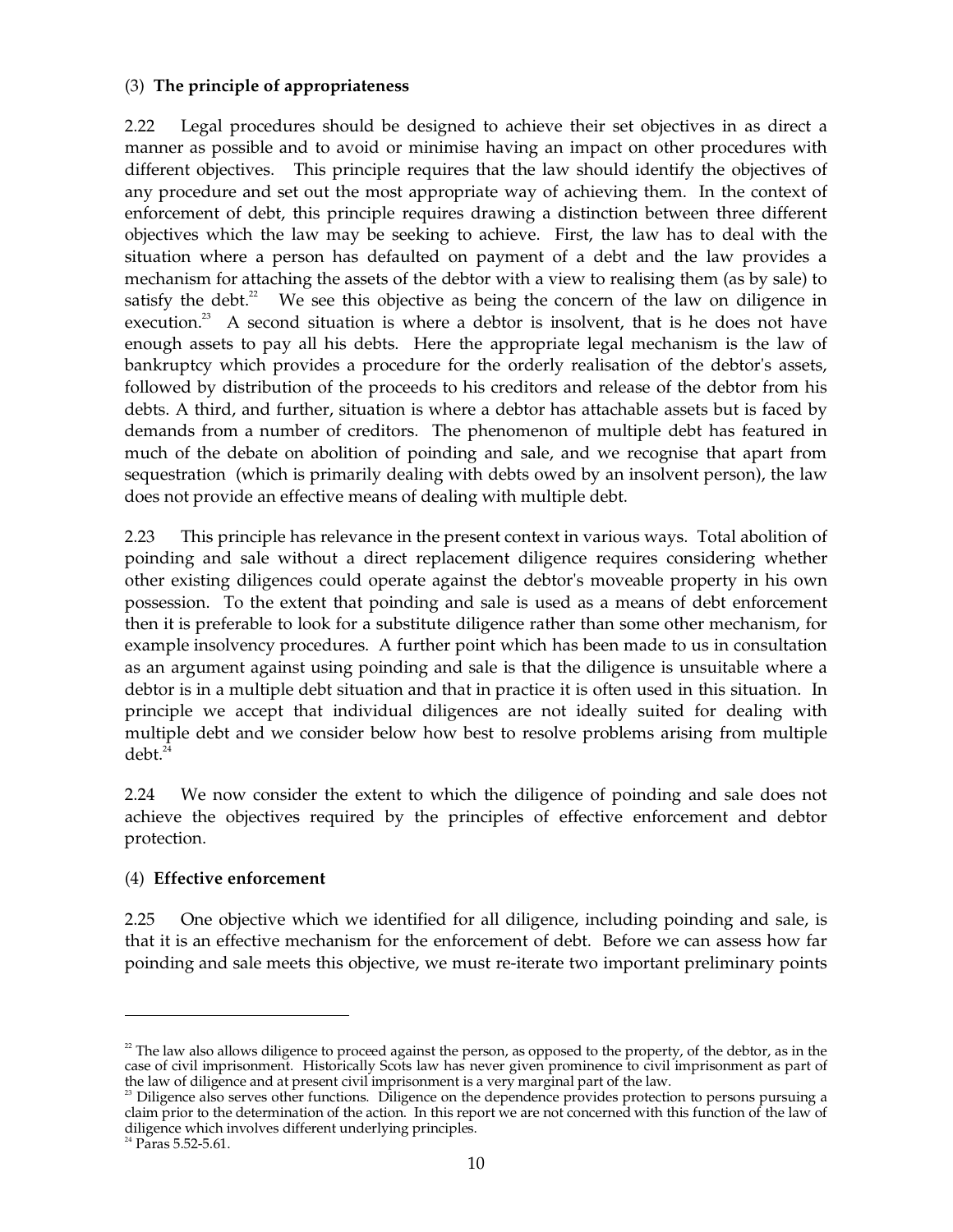which we made in our 1985 Report and our discussion paper.<sup>25</sup> First, firm and complete information on the amounts recovered at particular stages of debt recovery, court action and diligence is lacking because creditors' records are generally not arranged by reference to these stages but in some other way.<sup>26</sup> It is therefore necessary to rely on the various research reports (which provide valuable information on this matter) and on consultation.

2.26 Second, whether the system of diligence is effective depends to some extent on what criterion of effectiveness is used. On one view the effectiveness of poinding and sale is to be measured only by looking at the cases in which that diligence has been used to completion. A different approach is to have regard not only to the diligence stage but also to the earlier stages of informal collection by creditors and to the court action stage. For reasons stated below we believe the second approach is the correct one in measuring the effectiveness of poinding and sale.

2.27 As far as data on debt recovery and diligence are concerned, in our discussion paper we set out figures on<sup>27</sup>

(1) decrees in debt action over the period 1984-1998 and the number of warrant sales executed in each of those years.

(2) each stage of poinding and sale over roughly the same period.

(3) diligences, including poinding and sale, proceeding under summary warrant between 1996-1998.

We also summarised the discussion of the diligence's effectiveness made in several of the SOCRU Reports based on data in 1991-92.<sup>28</sup>

2.28 A crucial point in this whole issue is a phenomenon which we have described as the filter effect of debt recovery and enforcement. At any one stage of the debt recovery process and in diligence, fewer and fewer cases proceed to the next stage. This phenomenon comes about because the use by a creditor of one stage carries with it the threat, implicit or explicit, that if the debtor does not make payment, the creditor will proceed to the next stage.

2.29 We wish to make it plain that we see nothing inherently objectionable in using a threat to proceed to court action, and thereafter to the various stages of diligence, as means of eliciting payment from a debtor. It is a fundamental aspect of the rule of law that debts should be paid and that the legal system should provide effective and fair mechanisms for compelling payment where the debtor has defaulted. A system which allowed payment of all debt to be purely voluntary would be unworkable. $^{29}$ 

2.30 We conclude from the data we examined in the discussion paper that on the whole poinding and sale is an effective diligence in enforcing debt. It clearly has an impact as part

<sup>&</sup>lt;sup>25</sup> 1985 Report, para 2.44; discussion paper, paras 2.23-2.24.<br><sup>26</sup> B Doig and A Millar, *Debt Recovery – A Review of Creditors' Practices and Policies, Central Research Unit, Scottish Office (1981), para 7.5* 

<sup>&</sup>lt;sup>27</sup> Paras 2.9-2.21.<br><sup>28</sup> Paras 2.25-2.43.<br><sup>29</sup> At the same time creditors should not be allowed to make entirely empty threats which trade on debtor ignorance, for example by threatening the use of poinding or sale where these procedures would be incompetent.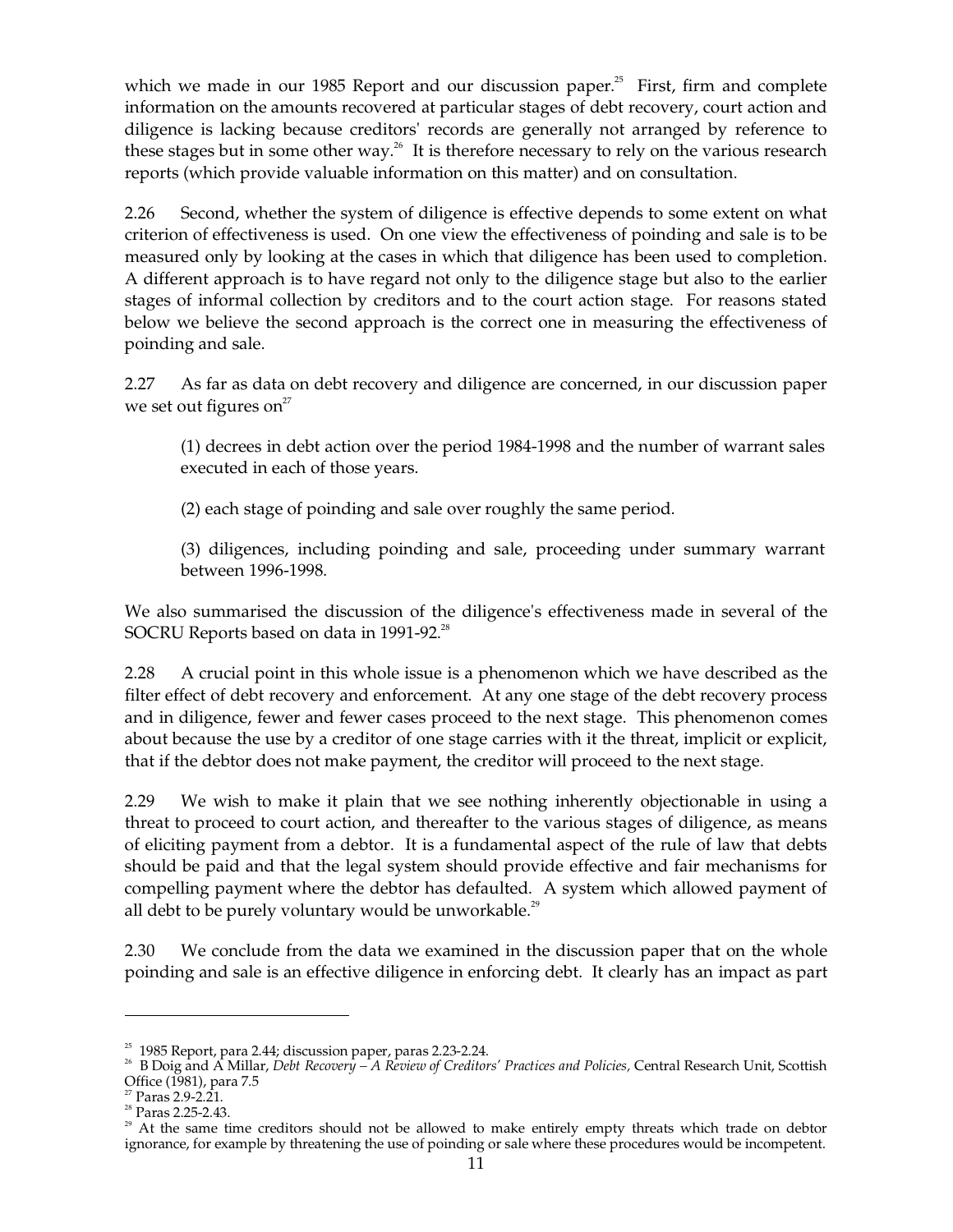of the filter effect in both the general system of debt recovery, and within the diligence itself, as one stage of the diligence is followed by another stage. On this approach it is perfectly consistent to see the fewer number of cases that proceed to the final stage of warrant sale as an indicator of the diligence's effectiveness.

2.31 In recent discussions three main objections have been raised against regarding poinding and sale as an effective method of enforcing debt. 30 These are as follows:

(a) the filter effect has its greatest impact at the very earliest stages of the debt recovery process. If poinding and sale were totally abolished without a replacement diligence, this change would have little impact on the workings of the filter effect as there is no evidence that it is the specific threat of poinding and sale which induces debtors to pay up at the early stages.

(b) the diligence is inefficient because the number of steps involved in using it to completion adds to the overall cost and increases the amount of debt.

(c) the diligence lacks effectiveness in the cases which proceed to the final stage of warrant sale, as in those cases the diligence virtually never clears the outstanding debt and in some cases has no impact at all on the amount of debt.

2.32 We are of the view that these objections either are not sound or do not justify total abolition of the diligence as opposed to its reform. We consider each objection in turn.

2.33 (a) We question the assumption on which this argument is founded. A debtor who does not believe that a threat to use court action or diligence is real will not react to it by making payment. The efficacy of the earlier stages of the filter process depends upon the debtor's perception that there is a high probability that if payment is not made now, then the creditor will indeed proceed to the next stage, and ultimately to the final stage of using (and completing) diligence. It follows that if debtors are aware that the diligence of poinding and sale is abolished and no direct replacement made for it, they will know that creditors cannot threaten diligence against their moveable property in their own possession. For any debtor who owns this type of property, the filter effect will be lessened and for a debtor who owns no other type of property, its effect will disappear altogether.

2.34 In our discussion paper we asked consultees how they perceived the effect of total abolition of poinding and sale on recovery of ordinary debts and tax and rates arrears. Very few consultees thought that for both types of debt there would be no adverse effect. The vast majority considered that the effect would be either serious or very serious in preventing recovery.

2.35 (b) A frequently-made objection to poinding and sale is that the diligence is a costly one because of the various stages involved in executing it. $31$  Each of these stages involves costs which are passed on to the debtor to be recovered by the diligence. The overall effect is that the diligence itself increases the size of the debt. To a considerable extent we accept the

<sup>&</sup>lt;sup>30</sup> We are not concerned at this juncture with criticism of the diligence that it does not adequately protect the debtor subject to it. We deal with debtor protection in the next section.<br><sup>31</sup> Where the diligence proceeds in execution of a decree the main stages are service of the charge, the carrying out

of the poinding, report of the poinding, application for warrant of sale, removal of goods for sale, sale by auction, and report of sale. Summary warrant poindings do not involve all of these stages: see Part 4 para 4.2.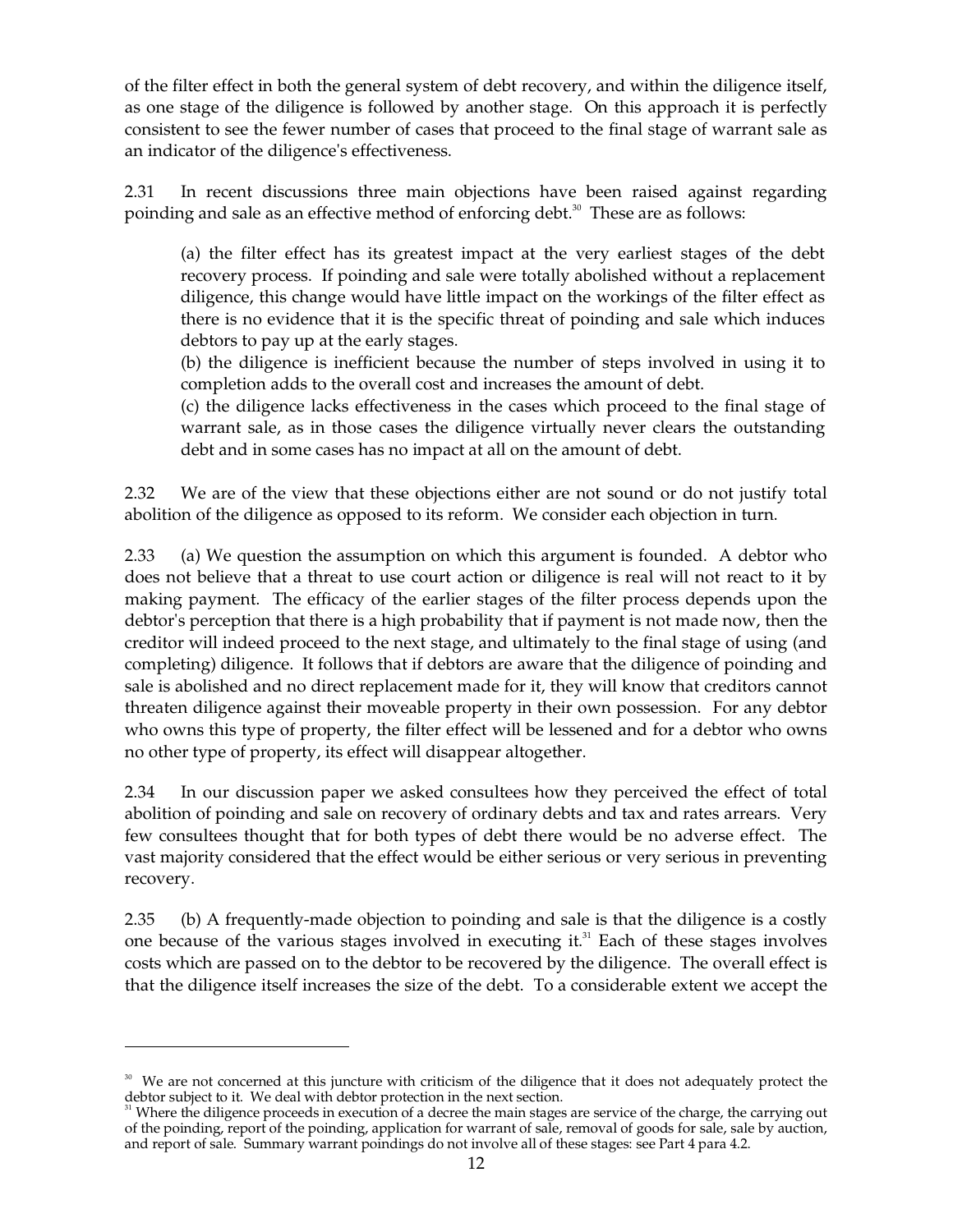basic premise of this argument but we feel that there are other considerations which reduce its force.

2.36 In the first place the number of stages of the diligence allows for the filter effect to operate so that there are far fewer cases at the final stage than at each preceding stage. But secondly and crucially there are good reasons why the diligence has so many stages. Compared with other diligences, poinding and sale is intrusive as it involves officers of court entering the debtor's premises, which in many cases is his home, both to execute the poinding and to remove the goods for sale. Many of these stages exist as measures of debtor protection and many of them allow for judicial supervision and control in order to protect the debtor from being subjected unnecessarily to the next stage. $32$  We believe that this method of debtor protection is justified. As a result of our proposal in our 1985 Report a further stage of the diligence (removal of the goods for sale) was introduced by the 1987 Act. At that time we saw this reform as a key part of debtor protection, and we believe that it has been successful in achieving that objective. Later in this report we recommend that in the case of poinding in dwellinghouses, there should be yet a further stage of the procedure (application for special warrant to poind), which we justify as a crucial measure of debtor protection.<sup>33</sup> We fully accept that this proposal does involve the diligence being more complex and potentially more costly to the debtor, but we feel that the need to provide for debtor protection outweighs this ground of objection.

2.37 (c) The third objection focuses on those cases which proceed to the final stage of sale of the poinded goods. Its point is that what the diligence recovers rarely extends beyond the expenses of the diligence itself. A debtor can then find himself taken through all the stages of poinding and sale without there being any reduction of the amount of debt owed by the debtor before the diligence started. The first point to note is how few cases reach the stage of warrant sale, between one in 23 and one in 12 poindings for ordinary debt cases and between one in 45 and one in 30 in summary warrant cases.<sup>34</sup> Secondly it is important to bear in mind the exact extent to which these cases can be said to make no or little impact on the initial debt.<sup>35</sup> The SOCRU survey of the 1991-2 data reported that 8% of sales carried out against business debtors recovered the total debt (initial debt, court expenses and diligence expenses) and in a further 46% of these sales the proceeds recovered all the expenses and some of the initial debt. However the position was different for sales against private individuals. In no case did a warrant sale against a private individual clear the initial debt plus all the court and diligence expenses, and in only 17% of these cases did the proceeds make some inroad into the amount of the initial debt.

2.38 What is clear is that there are cases in which warrant sales are being carried out where the proceeds of sale fail to cover the expenses of sale. We consider that this is a valid criticism of the current law. The 1987 Act sought to prevent this by empowering the sheriff to refuse warrant of sale if the likely aggregate proceeds of sale would not exceed the expenses likely to be incurred in applying for and executing the warrant of sale.<sup>36</sup> We are

 $32$  The clearest example of this function is with the separate application for warrant to sell.

 $33$  Recommendation  $3$ , para 3.27.

 $34$  See discussion paper, chapter 2, Tables C and D.

<sup>&</sup>lt;sup>35</sup> Fleming, *SOCRU Survey of Poindings and Warrant Sales*, p 26 Table 16 (individual debtors), p 40 Table 28 (business debtors).

<sup>&</sup>lt;sup>36</sup> 1987 Act, s 30(2)(a)(ii) as read with s 24(3)(c).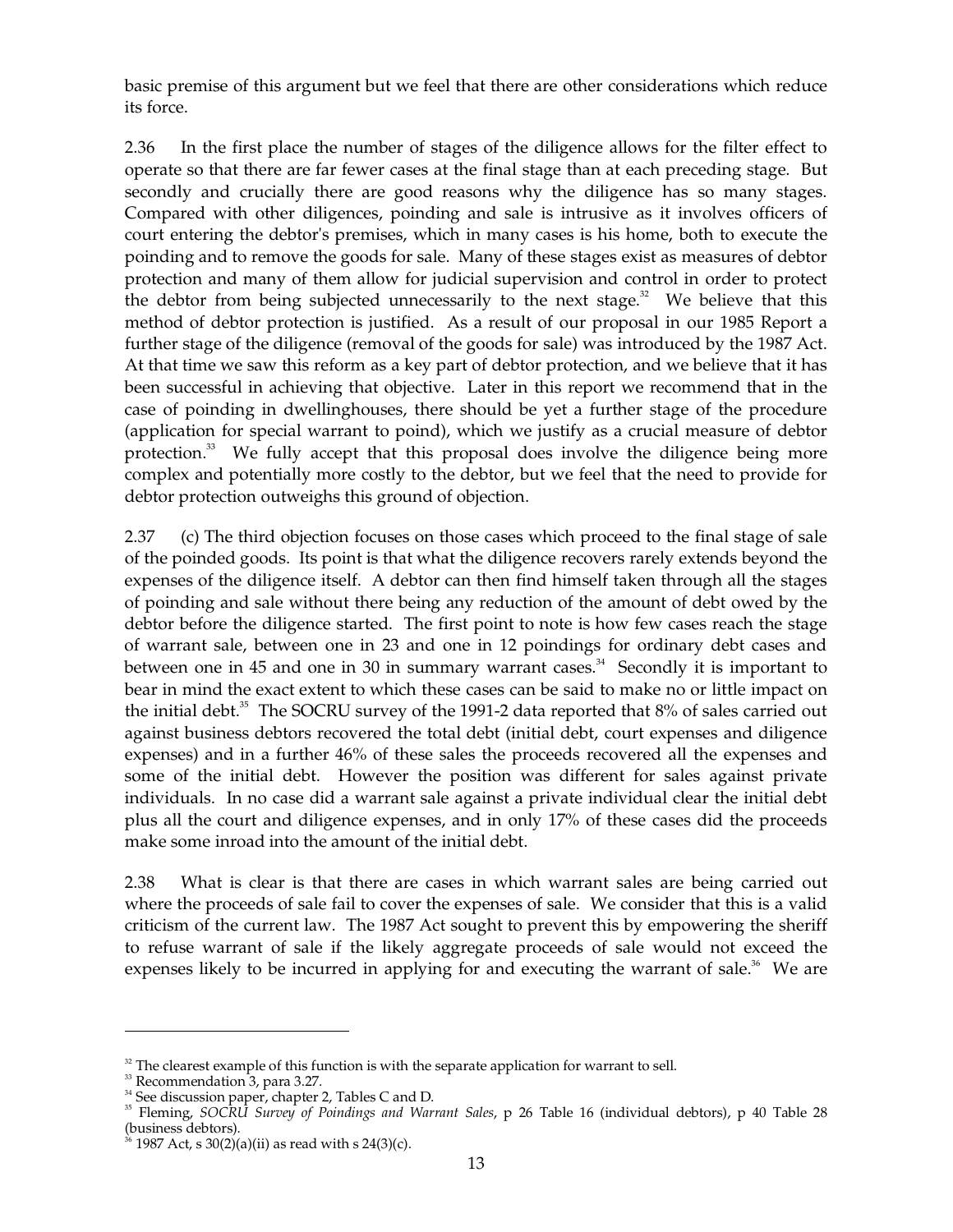now of the view that although the underlying policy of this provision is correct, it requires to be extended further. 37

2.39 Our view on this objection is that it is a slender basis on which to base an argument for the total abolition of the diligence. It does point to various difficulties in the present law, but we believe that the problems which do exist as regards the proceeds of sale can be more appropriately dealt with within the general framework of the existing law.

# (5) **Debtor protection**

2.40 A further possible ground for the abolition of poinding and sale is that the present law does not succeed in achieving adequate debtor protection. In our discussion paper we set out extracts from the SOCRU research which clearly show that several of the provisions on debtor protection in the 1987 Act were not fully effective.<sup>38</sup> This is especially the case in relation to the provisions on time to pay. In respect of poinding and sale the research also indicated that debtors subject to the diligence suffered considerable distress. Debtors described the experience of poindings variously as frightening, stressful, intrusive, embarrassing, and humiliating. The experience of the uplift of goods was commonly referred to as "traumatic". Some reported that after the poinding they had suffered health problems which they attributed to the levels of stress that they had experienced.<sup>39</sup> Furthermore a significant number of debtors who experience poinding saw it not as an effective method of extracting payment but either as a means of punishing debtors or to make an example of some debtors to encourage others to pay.<sup>40</sup> It is also thought that creditors exploit debtor ignorance (for example of their rights to challenge the diligence or to apply for time to pay orders) to threaten them into making payment even although the diligence might not have been successful or valid if carried out.

2.41 We accept the force of these criticisms of the present law. However we do not hold that these defects inevitably lead to the conclusion that poinding and sale must be abolished in its entirety or that it is not possible to remedy these defects within the general framework of the existing diligence. In particular these criticisms have little application to the use of the diligence in commercial cases.

2.42 We also reject the view that advancing debtor protection by reform as opposed to abolition cannot work. The 1987 Act made a significant number of reforms to the law on poinding and sale. These include

- (1) *Restriction on power of forcible entry*. Officers are no longer entitled to enter empty houses or houses with unattended children under 16 unless at least 4 days' prior notice of intended entry has been given to the debtor, unless the sheriff's authorisation has been obtained.<sup>41</sup>
- (2) *Exemptions*. The range of exemptions from poinding of household goods and certain other goods was increased considerably. The range of exempt goods now covers,

 $37$  See paras 3.2-3.16.

<sup>38</sup> Paras 2.44-2.50.

39 Whyte, *SOCRU Study of Debtors,* pp 49-51; 59; 65; 84, 85.

<sup>40</sup>*Ibid*, p 54, para 50.

 $41$  1987 Act, s 18.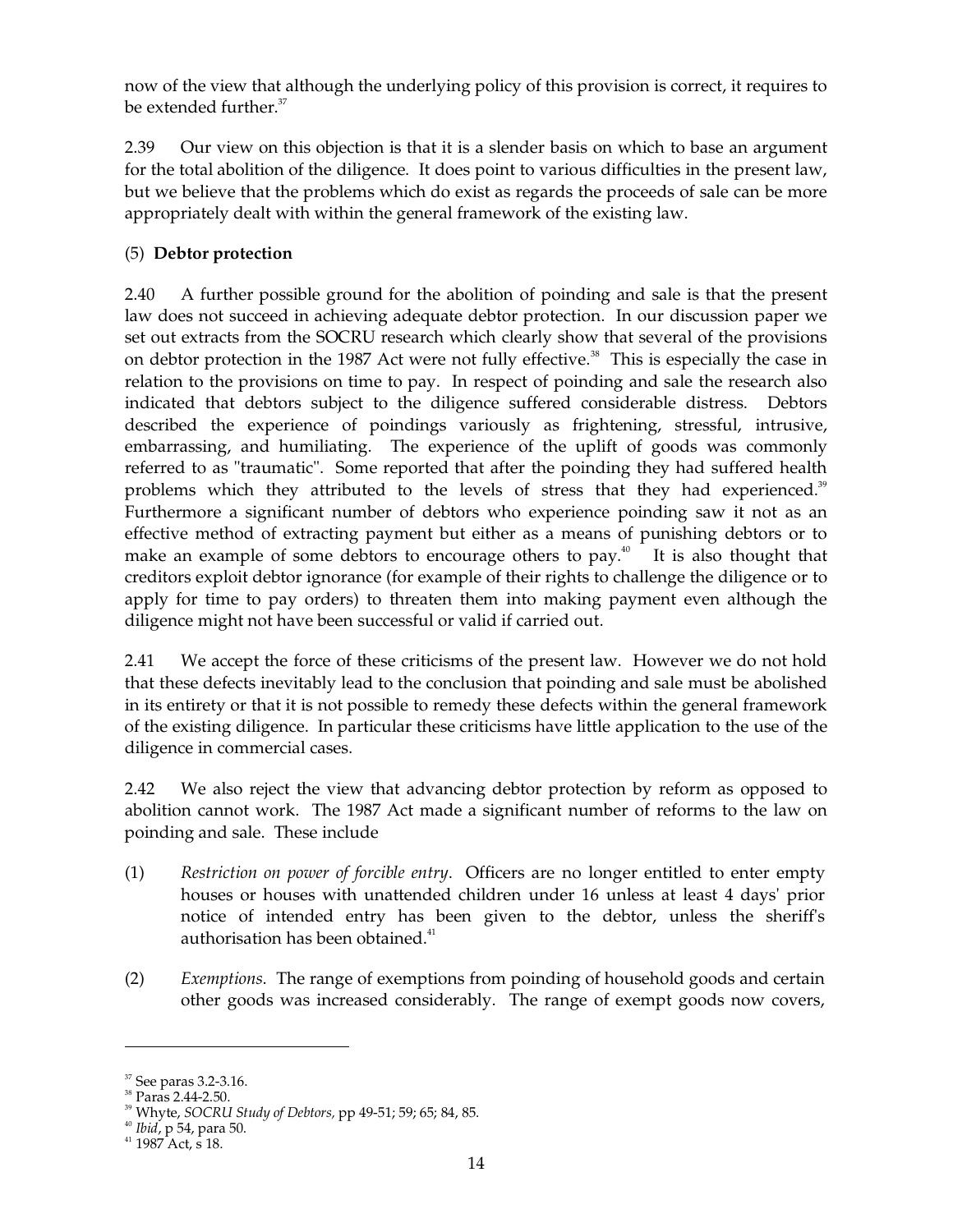among other things, a long list of items reasonably required for the use of the debtor and the members of his household.<sup>42</sup>

- (3) *Release and redemption of poinded goods*. The debtor was given increased rights to redeem poinded goods or have them released from the poinding. Under the 1987 Act he can apply to the sheriff for the release of exempt goods and for the release of individual items on the ground of undue harshness. 43 He may also redeem goods at their appraised values,<sup>44</sup> and has a second chance of redemption if the creditor applies for warrant of sale. 45
- (4) *Recall of poinding or refusal of warrant of sale*. At any time after a poinding and before the creditor applies for warrant of sale, the debtor has a right to apply to the sheriff for recall of the poinding on the ground that:

(a) the eventual grant of warrant of sale would be unduly harsh; or

(b) the total appraised value of the poinded goods is substantially below their likely total open market value; or

(c) the likely proceeds of sale would not be likely to cover the expenses incurred in applying for warrant of sale and in completing the diligence.<sup>46</sup>

These are also the grounds on which the sheriff may refuse to grant warrant of sale at the later stage when the creditor applies for such a warrant. $47$  Thus in cases where warrant of sale would not be granted, the debtor need not remain under the uncertain threat of sale but can have the poinding recalled. Recall of the poinding is also competent on the ground that the poinding is invalid or has ceased to have effect (for example if the debt has already been paid).<sup>48</sup>

- (5) *Debtor's right to oppose warrant of sale*. The debtor has a right to be informed of the creditor's application to the sheriff for warrant of sale, and a right and opportunity to intervene to oppose the application on any of the grounds mentioned above.<sup>49</sup>
- (6) *No newspaper advertisements publicising sales*. Before the 1987 Act, debtors disliked and indeed feared newspaper advertisements of sales in the home even more than the sale itself, and the problem of low prices at warrant sales was well known. On social grounds and to secure so far as possible better prices, the 1987 Act provides that warrant sales of goods poinded in a debtor's or other person's dwelling should take place in an auction room rather than in the dwelling. Sales in a dwelling are permitted only if the occupier, and if he is not the occupier, the debtor, has

 $^{42}$  1987 Act, s 16(1) and (2).<br> $^{43}$  1987 Act, ss 16(4), 23(1). The release of goods from a poinding would not bring the whole poinding to an end unless all the goods were released. Release is thus to be contrasted with recall of a poinding which always

 $44$  1987 Act, s 21(4). The officer values each item when poinding it. The value put on it is termed the appraised value. For valuable or unusual items the officer may obtain a valuation from an expert valuer.  $45$  1987 Act, s 33(2).  $46$  1987 Act, s 24(3).  $47$  1987 Act, ss 30(1),(2).  $48$  1987 Act, ss 24(1).  $49$  1987 Act, ss 30(3),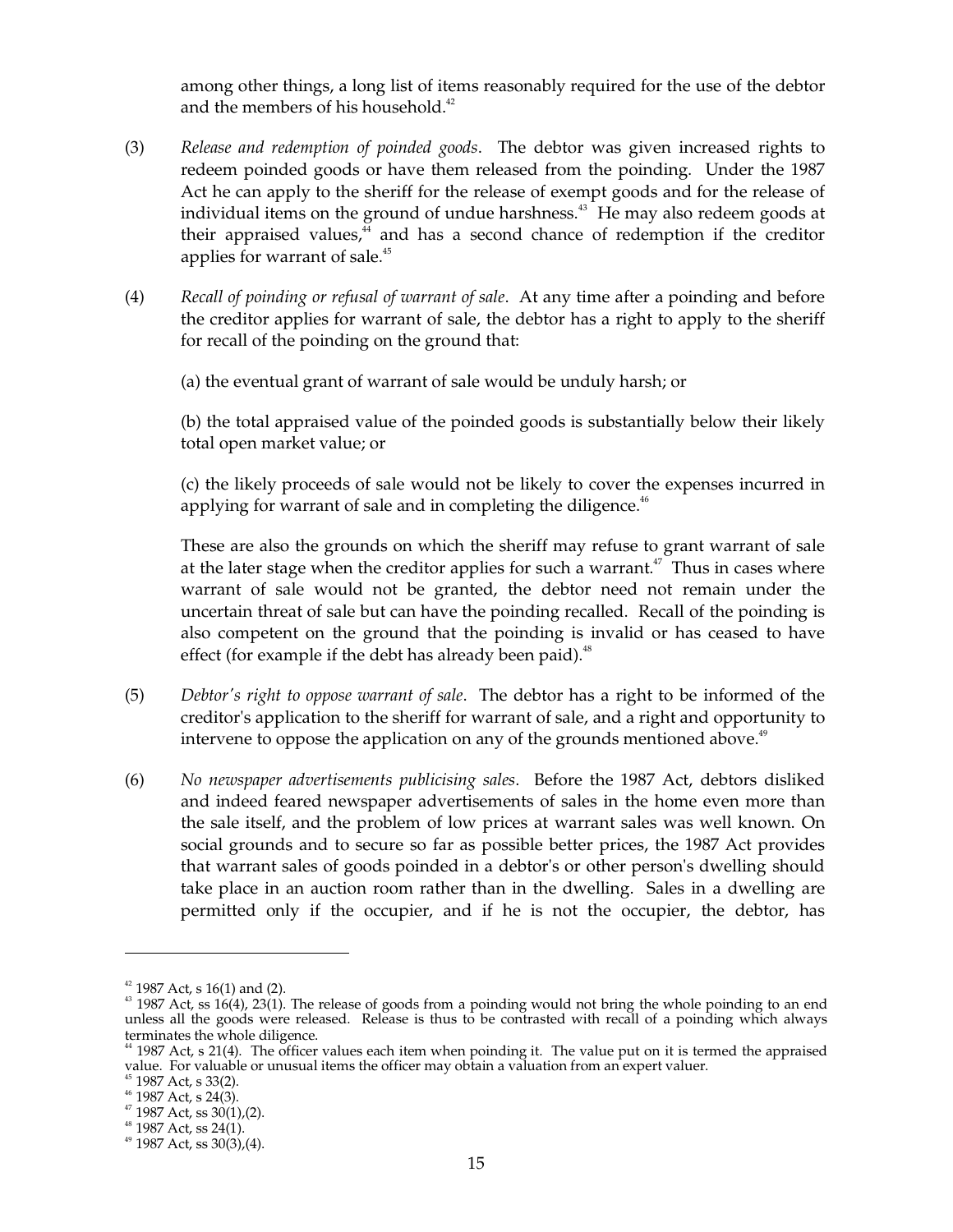consented in writing. Public notices of warrant sales must not identify the debtor unless the sale is, with his consent, to be held in his premises.<sup>50</sup> As a result of these reforms, sales in dwellinghouses and the newspaper advertisements publicising such sales have been virtually abolished.<sup>51</sup>

- (7) *Restriction on second poinding in same premises for same debt*. To ensure that debtors do not remain perpetually under threat of poinding for a particular debt, a restriction is imposed on second poindings on the same premises for the same debt.<sup>52</sup>
- (8) *Relaxing time limits to allow payment arrangements after poinding*. To enable adequate informal instalment arrangements to be made, a period of one year (instead of six months under the previous law and practice) between the poinding and the application for warrant of sale is allowed, subject to extension by the sheriff on cause shown. 53
- (9) *Relaxing time limits to allow payment arrangements after warrant of sale*. In order to encourage instalment settlements, following the grant of warrant of sale, the creditor is entitled to cancel arrangements for the sale and make an instalment arrangement secured by an extension of the poinding. To prevent the diligence from continuing indefinitely, this is possible on two occasions only and the extension is limited in time. 54
- (10) *No threat of uplifting goods after sale*. Creditors to whom poinded goods are transferred in default of sale are prevented from using the threat of uplifting them as a means of putting further pressure on debtors to pay.<sup>55</sup>

2.43 These measures have achieved considerable success in increasing debtor protection. A crucial point which emerges from the SOCRU research is that the debtor protection measures of the 1987 Act have greater success when they are in the form of rules which call for application to be made by the creditor rather than by the debtor or which require judicial supervision of the diligence. Comparatively little use has been made of applications by debtors for release of goods from poinding or for recall of the poinding. Few debtors have objected to the creditor's application for warrant of sale. By contrast, the statutory list of goods exempt from poinding has on the whole had the desired effect of ensuring that reasonably required household goods are not poinded and sold. The number of sales in dwellinghouses has fallen significantly. We conclude that proceeding by reform of the

 $50$  1987 Act, ss 32(1)-(3) and 34(5).<br> $51$  The SOCRU research found that officers hardly ever sought consent for a sale in a dwellinghouse (Fleming, *SOCRU Study of Facilitators*, p 49, para 36); that no sheriff interviewed could remember granting warrant to sell in a dwellinghouse (*Ibid*, p 79, para 32); and that no warrant sale instructed against an individual took place in that person's home (Fleming, *SOCRU Survey of Poindings and Warrant Sales*, p 27, para 33). It is true that the *Civil Judicial Statistics: Scotland* for 1989 – 1993 record that between 15% and 19% of all warrants for sale designated the place of sale as the debtor's home. However the SOCRU researchers, after analysis of the court records, considered that these figures overstate the proportion of sales in homes (Fleming and Platts, *SOCRU Analysis of Diligence Statistics*, p 20, para 10).

<sup>&</sup>lt;sup>52</sup> 1987 Act, s 25.<br><sup>53</sup> 1987 Act, s 27(1) and (2).<br><sup>54</sup> 1987 Act, s 36. 55 1987 Act, s 37(6) and (7).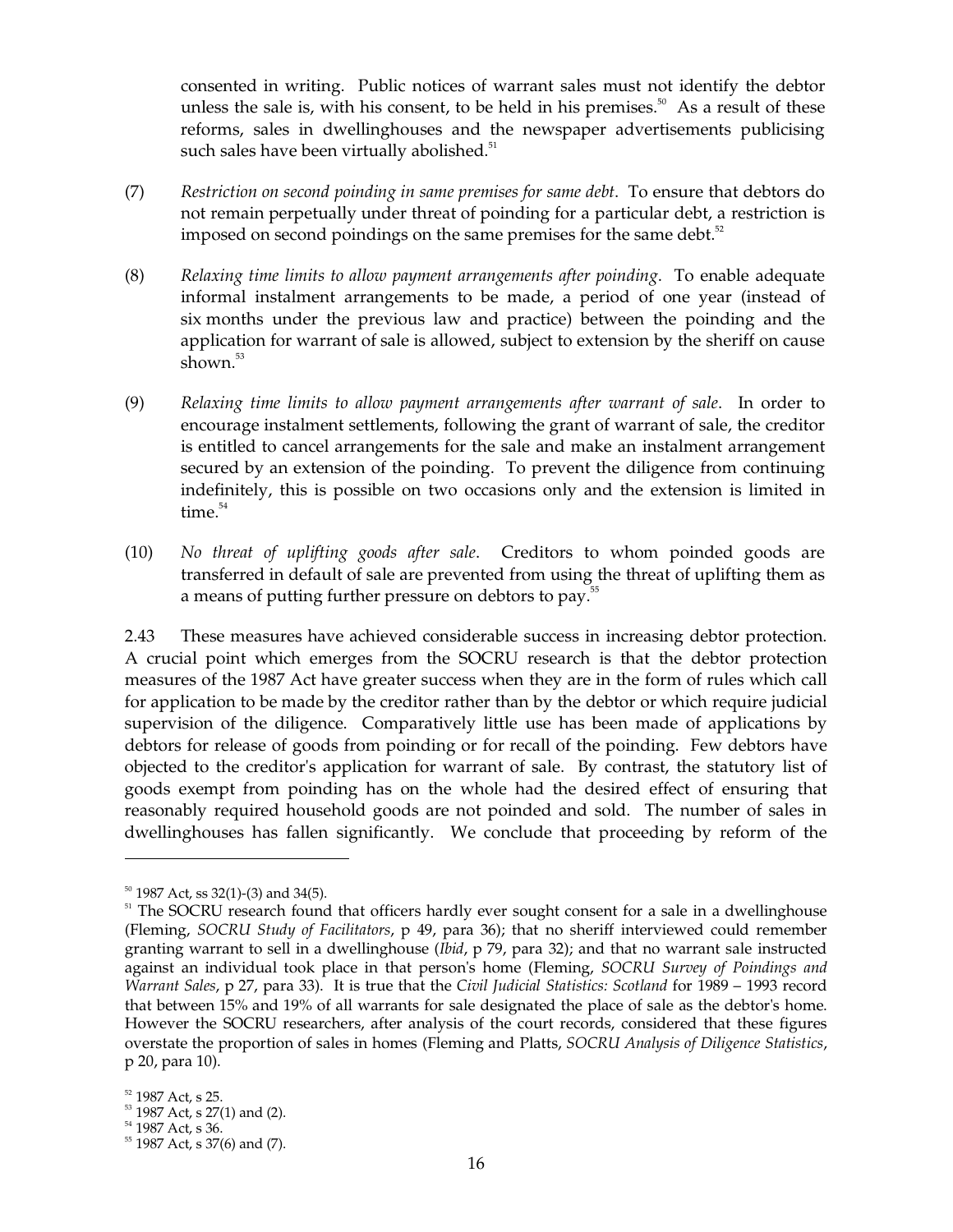existing law can achieve greater debtor protection. We accept that as far as possible proposals for additional debtor protection should be in the form of rules requiring creditor application and judicial supervision rather than provisions entitling debtors to apply to the court for protective orders.

## **Avoiding legal isolationism**

2.44 A point which has been made in recent calls for reform is that Scots law should not be out of step with other legal systems in methods of debt enforcement. This principle has been invoked as an argument for abolition of the entire diligence or radical reform to some part of it. For example, it is sometimes said that Scotland is unique in having a debt enforcement procedure which attaches moveable property in the debtor's possession or that Scots law is the only legal system, or one of a very few, which grants officers of court power of entry in executing the diligence.<sup>56</sup> These specific views involve a misunderstanding of the position in other legal systems. Nonetheless we accept that the principle on which they are based is a relevant one. When making any recommendation for reform of the law of Scotland, we should seek to give effect to the primary objectives of the branch of law in question. However, an important secondary principle of law reform is that Scots law, as far as is consistent with those primary objectives, should be in conformity with general principles followed in other legal systems.

2.45 In our discussion paper, we set out the position on enforcement against moveable property in England and Wales and in 41 other legal systems in Europe and the Commonwealth.<sup>57</sup> The conclusion we reached was that all of the legal systems we examined provided creditors with a method of enforcing decrees and judgments against articles of corporeal moveable property owned by the debtor in his own possession. In some systems, such as England and Wales, this form of diligence is the most common method of enforcing judgments. In almost every system there are exemptions from the general principle that corporeal moveables are subject to attachment for debt, but in no system does this exemption extend to every type of such property.

2.46 From our survey of other legal systems we conclude that total abolition of diligence and sale would breach the principle of avoiding legal isolationism. What that principle does suggest is that Scots law should retain the diligence subject to reform of any weaknesses in the present law.

#### **European Convention on Human Rights**

2.47 In our discussion paper, we considered an argument that the existing law on poinding and sale was itself in breach of the European Convention for the Protection of Human Rights and Fundamental Freedoms.<sup>58</sup> We noted that if this argument was correct, then abolition of the diligence would not simply be an option, but instead a requirement for reform. However on examining the details of the provisions of the Convention itself and the relevant case law, we concluded that the law on poinding and sale did not breach the

 $56$  On this last point see, for example, Mr John McAllion MSP, Official Report of the Social Inclusion, Housing and Voluntary Sector Committee, 1 December 1999, col 389; Mr Tommy Sheridan MSP, *ibid*, 12 January 2000, col 508. We deal with powers of entry at paras 3.32-3.39. 57 Paras 2.54-2.68 and Appendix.

<sup>58</sup> Paras 2.69-2.75.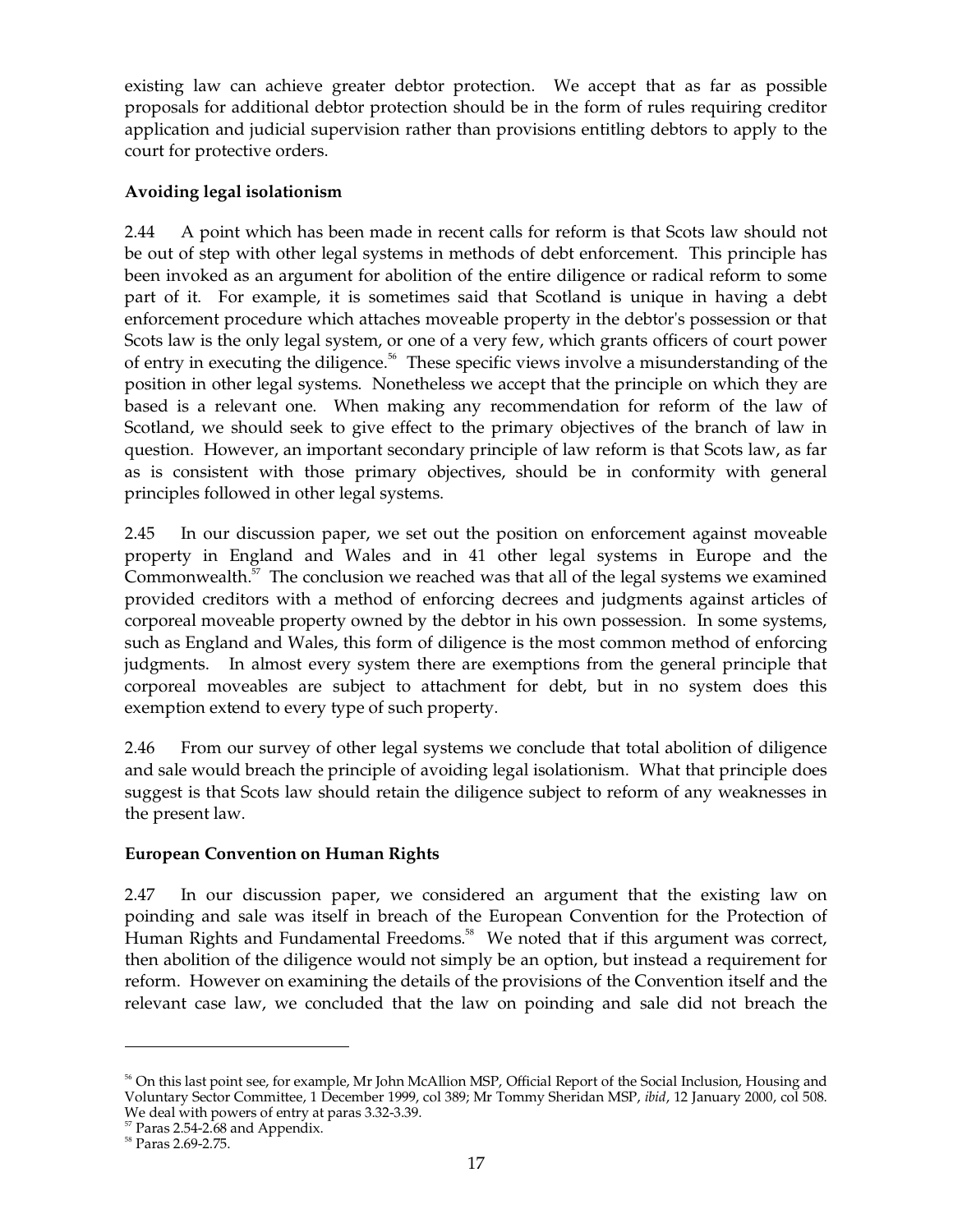Convention. We considered cases on article 6 (the right to a fair and public hearing), article 8 (the right to respect for private and family life) and article 1 of protocol no 1 (right to peaceable enjoyment of possessions) but in none of these cases could we find any basis for the claim that the law on poinding and sale is in breach of those provisions. On the contrary we noted that in the case  $K$  v Sweden<sup>59</sup> the European Commission on Human Rights examined a procedure in Swedish law which had strong parallels with poinding and sale (including provisions on forcible entry). The Commission rejected an argument that the Swedish procedure was in breach of article 8 of the Convention. We took the view that the same conclusion applies to poinding and sale. Since the publication of the discussion paper we have re-examined the provisions of the Convention. We are still of the opinion that abolition of poinding and sale is not required by the Convention.

2.48 There is a further matter which we did not consider in the discussion paper but which has arisen during the consultation period. We have received the suggestion that total abolition of poinding and sale without a replacement diligence to attach corporeal moveables in the possession of the debtor would itself be in breach of the Convention and thus beyond the legislative competence of the Scottish Parliament. This view is premised on the position of a creditor who holds a decree for payment but is unable to enforce it even though the debtor has assets in the form of moveables in his own possession. It is argued that such a creditor would be deprived of the right to a fair hearing (contrary to article 6) and to his right of peaceable enjoyment of his property (contrary to article 1 of protocol no 1). We are uncertain whether this argument is well founded and we are unable to identify any direct basis for it in the existing case law on the Convention. Accordingly we do not reach any concluded view on this matter, but we feel that it is right to mention it as something which may have a bearing on the debate on the legislative options on the law of poinding and sale.

# **Alternative measures**

2.49 Our terms of reference require us to "consider whether there are alternative measures that might replace and be no less effective than this diligence within the existing structure of the diligence system while still protecting the legitimate interests of creditors in the recovery of legally constituted debt and the interests of debtors." We have interpreted these terms widely and have considered alternatives measures in the sense of

- (1) a replacement diligence against moveable property in the debtor's possession;
- (2) existing diligences other than poinding and sale;
- (3) insolvency processes.

# (1) **A replacement diligence**

2.50 One possible sense of an alternative to poinding and sale is to devise an entirely new diligence for Scots law, perhaps modelled on those in other legal systems, to be used against the debtor's moveable property. This approach would involve considering the general principles of the new diligence as well as working out its detailed provisions, and the overall

<sup>59</sup> Application No 13800/88 (1 July 1991).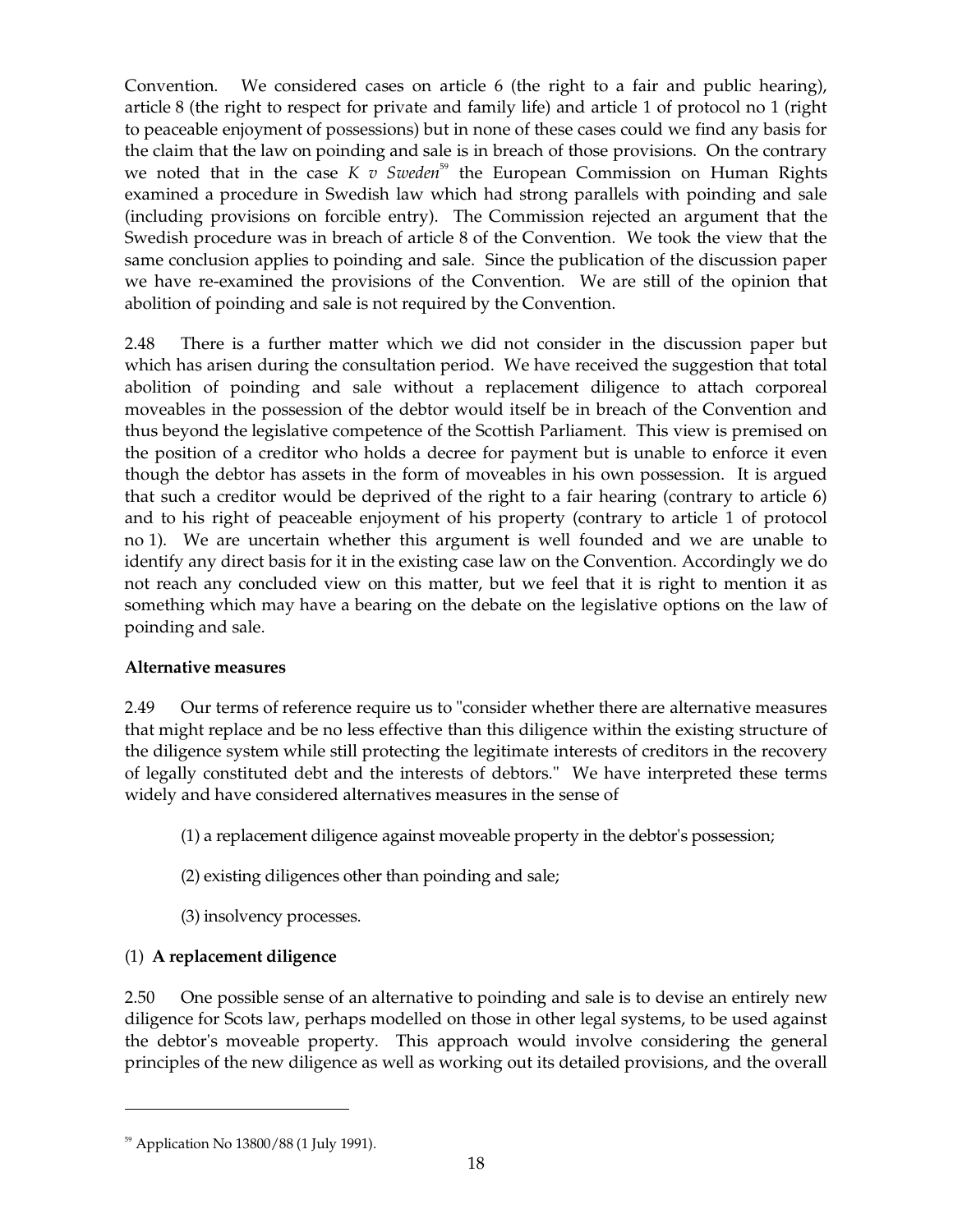outcome would be an exercise no different from that in which we engaged in our previous and present reports.

2.51 Potentially the only noticeable change might be that the diligence would have a new name. We recognise that the word 'poinding' and even more the phrase 'warrant sale' have highly emotive connotations, and that there may be some symbolic value in changing the name of the diligence while retaining its substantive provisions. However we would stress the limited nature of this change. It is not one we recommend.

# (2) **Existing diligences**

2.52 In our discussion paper, we examined other existing diligences available to creditors generally, namely civil imprisonment, common law arrestment, arrestments against earnings, admiralty arrestments, adjudication, and inhibition. We took the view that if poinding and sale were abolished none of these other diligences could be used as a means of identifying and attaching the moveable property of debtors in their possession.<sup>60</sup> The overwhelming majority of respondents agreed with this view.

2.53 We also considered whether any of the other existing diligences could provide an adequate incentive for payment (the so-called spur to payment role).<sup>61</sup> We specifically looked at civil imprisonment in this context. In terms of the general principle identified at paras 2.18-2.22 above, replacing poinding and sale by civil imprisonment would breach the principle of preferring the least coercive process. As we pointed out in our discussion paper, civil imprisonment either as a direct form of diligence or as a part of a compulsory means enquiry procedure would be likely to cause much greater distress to debtors than does the existing procedure of poinding and sale. We expressed the opinion that introducing civil imprisonment as a central part of the law of diligence would be regarded as retrograde and unacceptable on grounds of social policy.<sup>62</sup>

2.54 Although one or two respondents thought that civil imprisonment could have a role to play in the law of diligence over and above its present use in the recovery of aliment, the vast majority agreed with our tentative conclusion on this point.

2.55 We also suggested that none of the other existing diligences could provide an incentive to pay where a debtor's only assets were goods in his possession or whose arrestable funds or earnings were unknown to the creditor.<sup>63</sup> Again the vast majority of respondents agreed with this view.

2.56 We asked a further question whether there were any other mechanisms which we had not examined (whether a diligence or not) that could take over the place of poinding and sale if that diligence were abolished. A number of respondents argued that a key element in securing payment of debts was providing creditors and courts with detailed information about the debtor's financial circumstances and that the present law did not easily allow this. It was also suggested to us that the need for diligence to provide incentives for payment would be less if the legal system made available a mechanism for

 $60$  Para 3.13.

<sup>61</sup>*Ibid*, paras 3.15-3.26.

<sup>62</sup>*Ibid*, para 3.21.

<sup>63</sup>*Ibid*, para 3.23.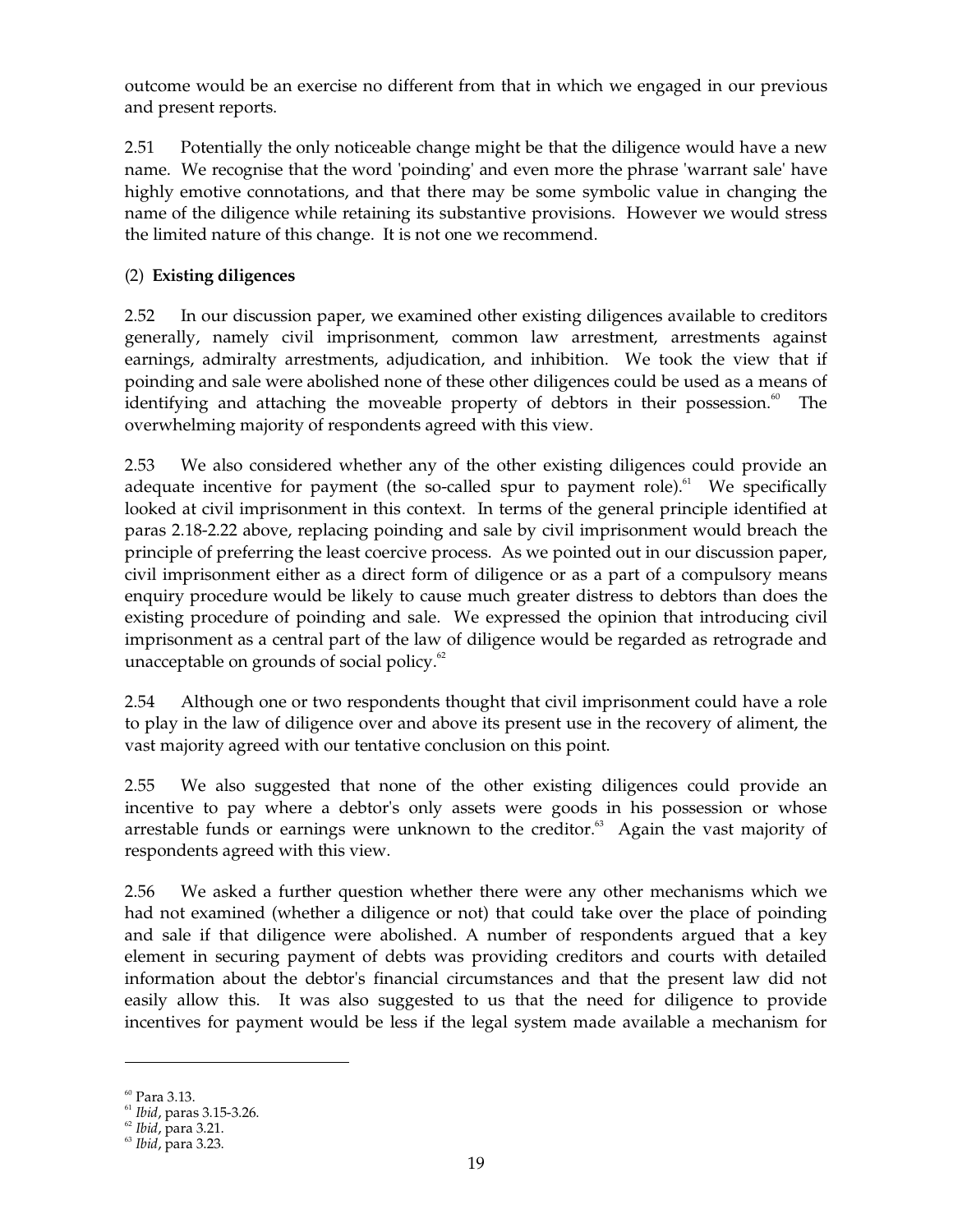debt management and debt arrangement. We think that both of these points are of some importance and we discuss each of them later.<sup>64</sup>

## (3) **Insolvency procedures**

2.57 We also considered whether an alternative to poinding and sale could be found in insolvency procedures. 65 The Bill to abolish poinding and sale would still allow creditors to proceed against debtors' moveable property under these procedures (which are subject to the exemptions from poinding currently in the 1987 Act). At the level of general principle this state of affairs is undesirable as sequestration and winding up are designed to deal with situations of debtor insolvency and are not debt enforcement procedures as such. In our discussion paper we asked whether sequestration or winding up would be satisfactory alternatives to poinding and sale if that diligence were abolished. We argued that both sequestration and winding up were more costly than poinding and sale, and that the effect of the insolvency procedures on debtors was no less, and probably greater, than that of the diligence. Ordinary debtors would be faced with the possible stigma and trauma of a process which was just as invasive and much more public than poinding and sale. Business debtors would be forced to cease trading needlessly and prematurely.

2.58 We also noted that if insolvency procedures were to be used as an alternative to poinding and sale it would be necessary to reconsider the level of debt (currently  $£1,500$ ) which allows for the procedures to be initiated.

2.59 Virtually every one of our respondents rejected the use of insolvency procedures as an alternative to poinding and sale. Many mentioned the greater costs involved in these procedures, and most were of the view that sequestration and winding up were not procedures which were designed as, or could be easily adapted to be, forms of debt enforcement.

# **The distinction between commercial and non-commercial cases**

2.60 A key point which was made in our 1985 Report and in our discussion paper is that there is a clear distinction between using poinding and sale in commercial contexts and in non-commercial contexts. Virtually all of the problems which appear to exist with the diligence arise in respect of non-commercial debtors. Should commercial and noncommercial cases be treated in the same way? One argument which might justify the same approach to both (and this appears to have been used in arguing for total abolition) is that it is difficult to distinguish commercial and non-commercial cases. The law draws this distinction in other contexts, but we accept that the distinction may not be suitable in the context of the law of diligence where sheriff officers have to apply the law in practical situations in which resort to legal advice may not be quickly at hand. However we feel that a different way of distinguishing commercial and non-commercial cases can be made by reference to the premises on which goods are kept. The 1987 Act itself refers in several key provisions to poindings in dwellinghouses, and we take the view that the distinction between dwellinghouse and non-dwellinghouse poindings is one which can be made straightforwardly in the vast majority of cases.

<sup>64</sup> Paras 5.52 to 5.79.

 $65$  These procedures are sequestration under the Bankruptcy (Scotland) Act 1985 and creditors' winding up under the Insolvency Act 1986.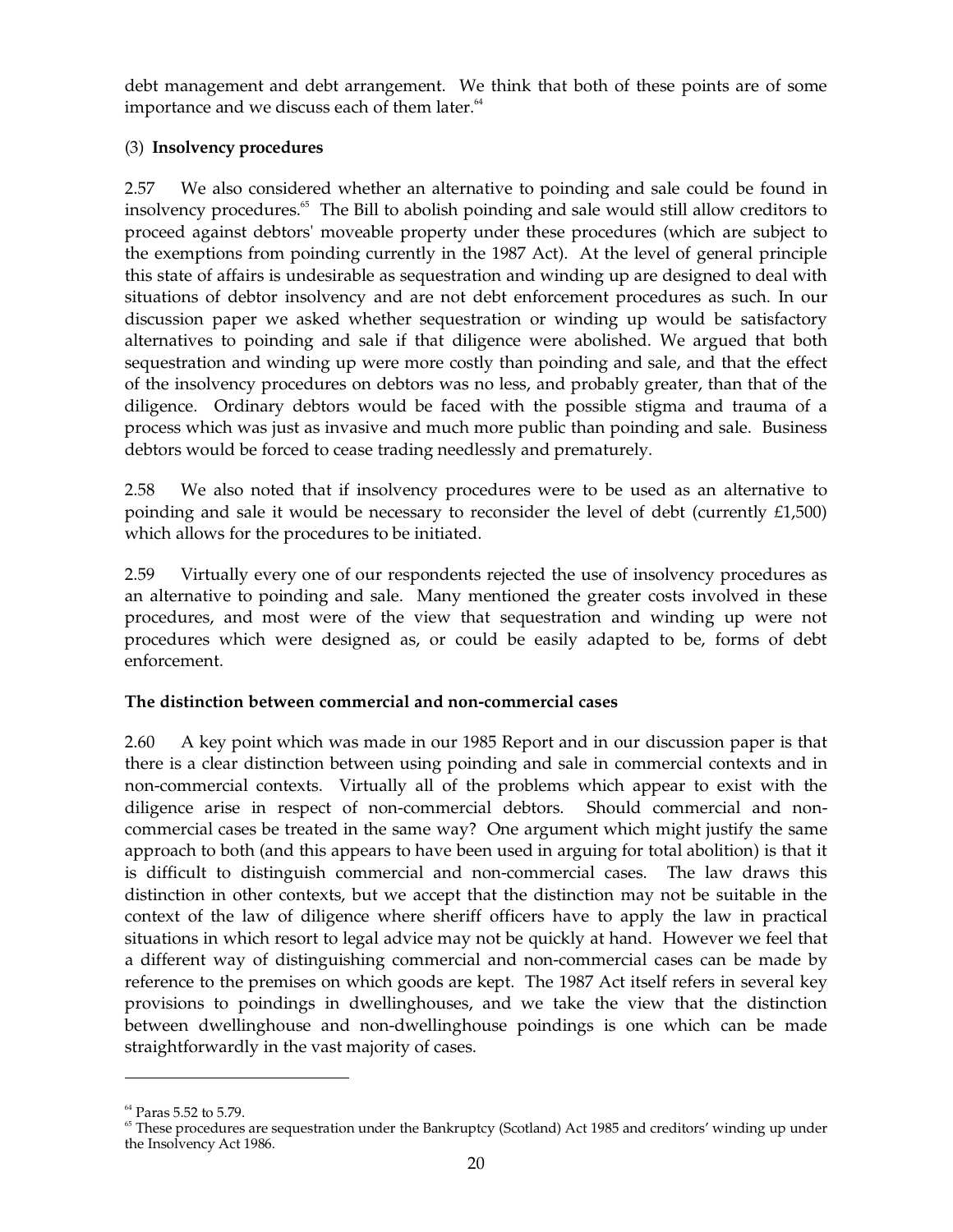## (1) **Poinding and sale in non-residential premises**

2.61 In our 1985 Report we expressed the view that there never had been any controversy over the propriety of a creditor poinding commercial goods owned by a trader in order to recover debts from that trader.<sup>66</sup> However the Bill would abolish the poinding and sale of commercial goods in non-residential premises as well as goods in debtors' dwellinghouses. In many ways the acid test for total abolition of the diligence is whether the diligence is ineffective and unfair to debtors even in a commercial context.

2.62 In our discussion paper, we pointed out that the SOCRU research on 1991-92 data found that creditors tended to distinguish between poinding and sale in domestic and commercial situations and that issues of the morality of using the diligence in commercial cases did not arise to the same degree as in domestic cases. $67$ 

2.63 Furthermore there is clear evidence that the diligence is effective in its use against business debtors. We set out this evidence from the SOCRU research at some length in our discussion paper.<sup>68</sup> In summary that research shows that business debt poindings yield items up to 78% of the total value of the debt as it stood at the time of poinding. By contrast the figure for domestic debtors is  $34\%$ .<sup>69</sup> In  $45\%$  of business debt cases which reach the stage of a warrant sale the appraised value of the goods is over  $E750$ .<sup>70</sup> By contrast only 11% of cases involving domestic debtors reach the warrant sale stage with goods valued at over  $£750<sup>71</sup>$  The average amount of the principal sum in each case will be different. In cases of domestic debt 66% of debts reaching warrant sale stage are for less than £750; in cases of business debt the proportion is only 51%.<sup>72</sup> The SOCRU research points to a clear improvement since its 1980 research in the proportion of debts which creditors may realise through warrant sales against business debtors.<sup>73</sup>

2.64 Compared with domestic poindings, poindings and sales against business debtors progress relatively quickly. The SOCRU research shows that 57% of business debt cases went from a charge for payment to a poinding in less than six weeks. In the context of domestic debtors only 26% of cases were as rapid.<sup>74</sup> Furthermore, 54% of business debts move from a poinding to an application for a warrant of sale within 8 weeks, while this number is reduced to 23% of domestic poinding cases.<sup>75</sup>

2.65 The evidence referred to above suggests to us that from the standpoint of both effective enforcement and debtor protection, any case for abolishing poinding of goods in non-residential premises is quite distinct from the case for abolishing poinding of goods in debtors' dwellinghouses.

<sup>66</sup> Para 2.147.

 $\rm ^{67}$  Para 3.37.

<sup>68</sup> Para 3.38.

<sup>&</sup>lt;sup>69</sup> Fleming, *SOCRU Survey of Poindings and Warrant Sales*, p 42, para 35.<br><sup>70</sup>*Ibid*, p 37, Table 25.<br><sup>71</sup>*Ibid*, p 22, Table 13.<br><sup>72</sup>*Ibid*, p 19, Table 10 and p 34, Table 22.

 $73$  In 1980 it was reported that 23% of the value of the total debt was recovered through warrant sale. The more recent SOCRU research now puts this figure at 36%. See Fleming, *SOCRU Survey of Poindings and Warrant Sales*, p

<sup>39,</sup> para 22. 74 Fleming, *SOCRU Survey of Poindings and Warrant Sales*, p 21, Table 12 and p 36, Table 24. 75 *Idem.*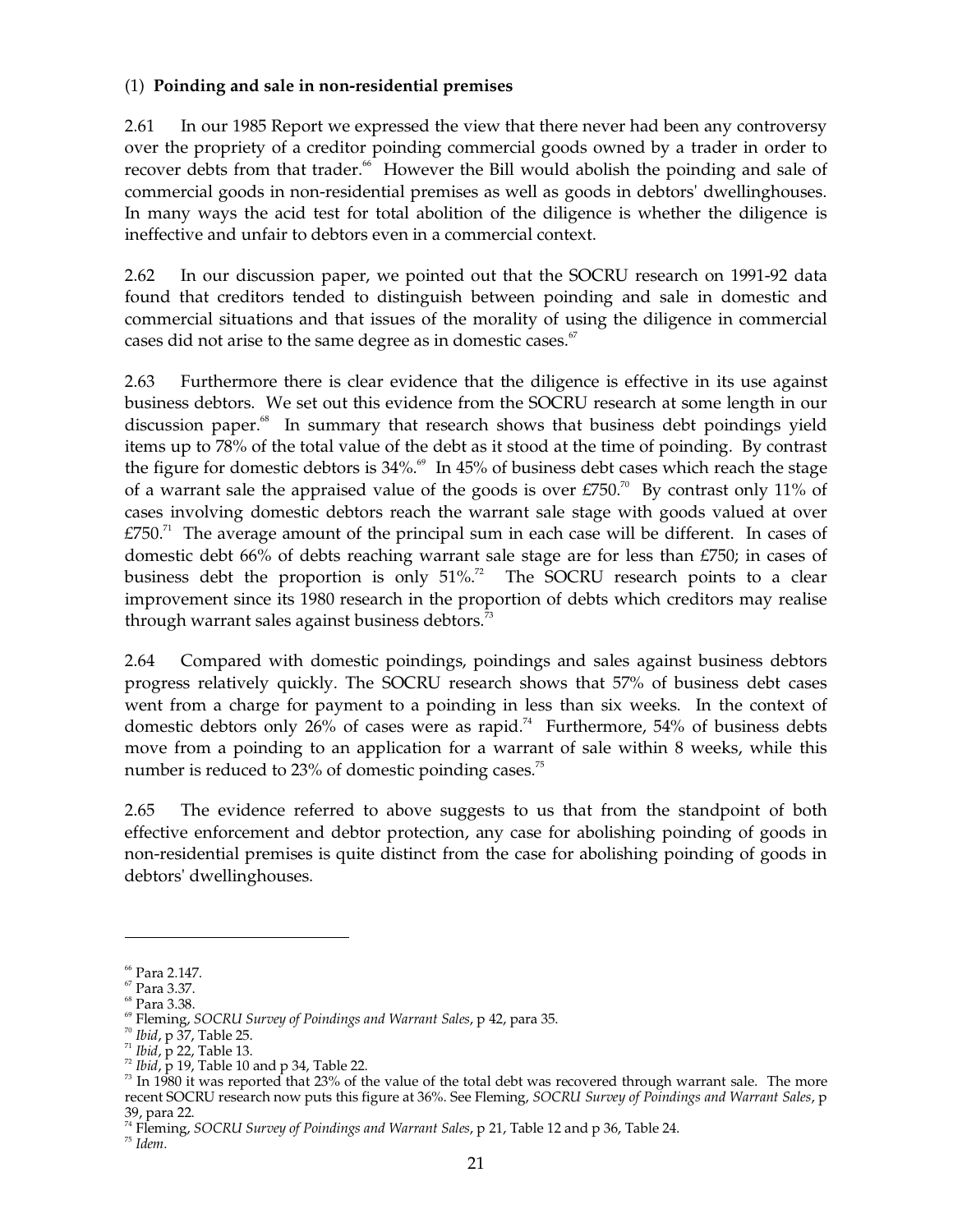2.66 We are of the view that poinding and sale in non-residential premises is an effective diligence and we can identify no reason why creditors should be forced to use insolvency procedures to attach assets kept in those premises. Furthermore from the perspective of debtor protection, the case for abolishing poinding and sale of goods in debtors' dwellinghouses rests on considerations of morality and social policy. The same considerations do not seem to arise, at any rate with the same strength, in poindings of goods in commercial premises. Furthermore using sequestration as an alternative to poinding and sale would be likely to have serious adverse effects on self-employed or small business debtors. Sequestration compels those debtors to cease trading. Winding up dissolves a debtor company. Poinding and sale does not necessarily have these drastic effects for business debtors.

2.67 In our discussion paper we asked consultees if they considered that poinding and sale in non-residential premises should be abolished.<sup>76</sup> Of the 37 consultees who answered this question not one expressed unqualified support for abolition. A small number of consultees took the view that retention was justified only if no alternative diligence against moveable assets could be devised. The vast majority strongly favoured retention of the diligence in non-residential premises, mainly on the basis that the troublesome aspects of poinding and sale arose only in connection with its use in dwellinghouses and had no application in commercial settings.

2.68 For these reasons we take the view that no case has been made for abolishing poinding and sale in non-residential premises and that there are good reasons for maintaining the diligence in these cases.

2.69 One further matter which arose during this part of the consultation was whether the exemption from poinding for tools of trade and other business items should be reviewed. Under the present law the exemption applies only up to the value of  $£500.<sup>77</sup>$  Several consultees argued that this exemption had a particular relevance for small businesses and that the level for the exemption should be reviewed. We consider this issue in Part  $3.^{78}$ 

# (2) **Poinding in dwellinghouses**

2.70 In our discussion paper, we summarised the main arguments for and against abolition of poinding and sale used against goods in dwellinghouses.<sup>79</sup>

# (a) **The case for abolition**

- (1) Poinding and sale imposes undue personal distress on debtors and their families. The level of personal distress is well documented by the recent SOCRU research.
- (2) It imposes undue economic hardship on debtors and their families. Sheriff officers' fees increase the total debt. Replacing items included in a warrant sale means incurring greater expense than the re-sale value and possibly further debt.

<sup>&</sup>lt;sup>76</sup> Question 3.7, para 3.44.<br><sup>77</sup> 1987 Act, s 16(1)(b).

 $^{78}$  Paras 3.52.

<sup>79</sup> Paras 3.46-3.47.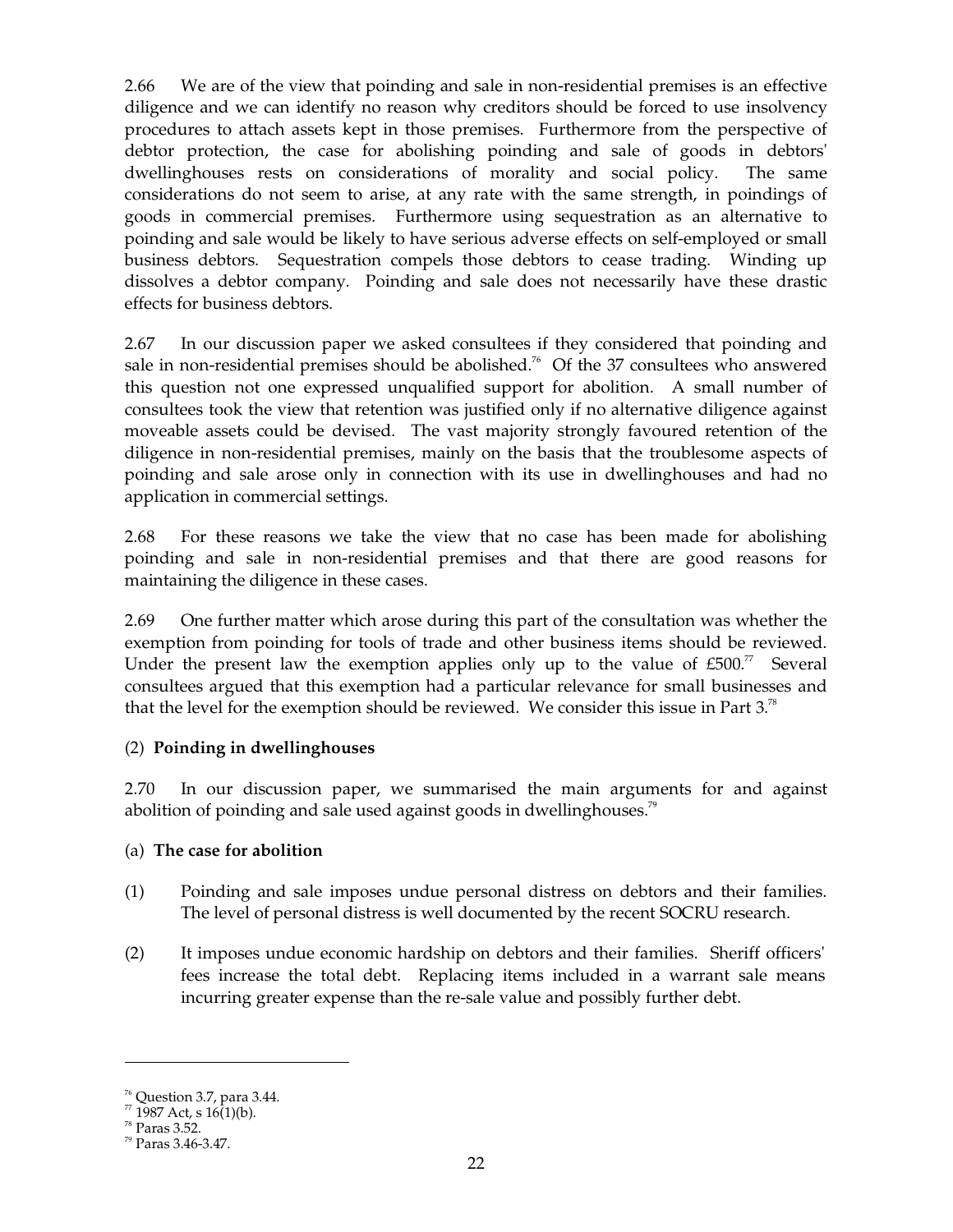- (3) It is ineffective from the standpoint of creditors and not cost-effective. The transaction costs and therefore the expenses borne ultimately by debtors are too high relative to the low yield to creditors and the corresponding small or nil effect of warrant sales in reducing the debt. It benefits operators of the system but nobody else.
- (4) It is primarily an immoral method of punishing poor debtors rather than recovering debts. It gives officers of court too much power to force their way into the family homes of debtors, predominantly poor people, to invade their privacy and to intimidate, harass and humiliate them and their families.

#### (b) **The case for retention**

- (1) Poinding and warrant sale (or a similar method of attachment and sale) is the only method (outside of sequestration or liquidation for the benefit of all creditors) which enables a creditor pursuing a single debt to satisfy his debt out of the proceeds of sale of valuable non-exempt moveable goods of the debtor in his possession. It is also normally the only diligence available to creditors who are unable to identify their debtors' arrestable assets or earnings, and the only means of deterring debtors from evading their creditors' legally constituted claims by converting their assets into corporeal moveable property in their dwellinghouses.
- (2) The use or threatened use of the stages of poinding and warrant sale is often the only available incentive to payment which a creditor can use to elicit payment from a debtor.
- (3) The problem of cost-effectiveness in the attachment and sale of moveable goods would not be solved but would be made worse by recourse to sequestration or liquidation in place of poinding and sale.
- (4) In all legal systems, the modern approach to protection of debtors from attachment and sale of moveable goods is invariably by way of exemptions. This is a more discriminating solution than abolition. The evident and strong moral case for exempting goods to protect a modest standard of living of debtors and their families does not apply to what are clearly luxury goods.

2.71 After considering this issue further and in the light of comments made by our consultees, we have reached the conclusion that the case for the complete abolition of poinding in dwellinghouses has not been made out. We accept that there are defects both in the current law on poinding and sale and in the way that the law has been used. However we believe that these defects can be remedied by measures specifically aimed at preventing hardship to debtors and abuse of the diligence rather than by wholesale abolition. Furthermore we consider that there are good reasons why the diligence should remain available to creditors, at least in certain types of case. The grounds on which these conclusions were reached are as follows:

2.72 *(i) 'Luxur' goods in dwellinghouses*. The effect of abolition of poinding in dwellinghouses is that the diligence would be incompetent in such premises, no matter the types of goods kept there. The policy of the present law (which we accept is not fully achieving its objectives) is that personal and household goods which are required for anyone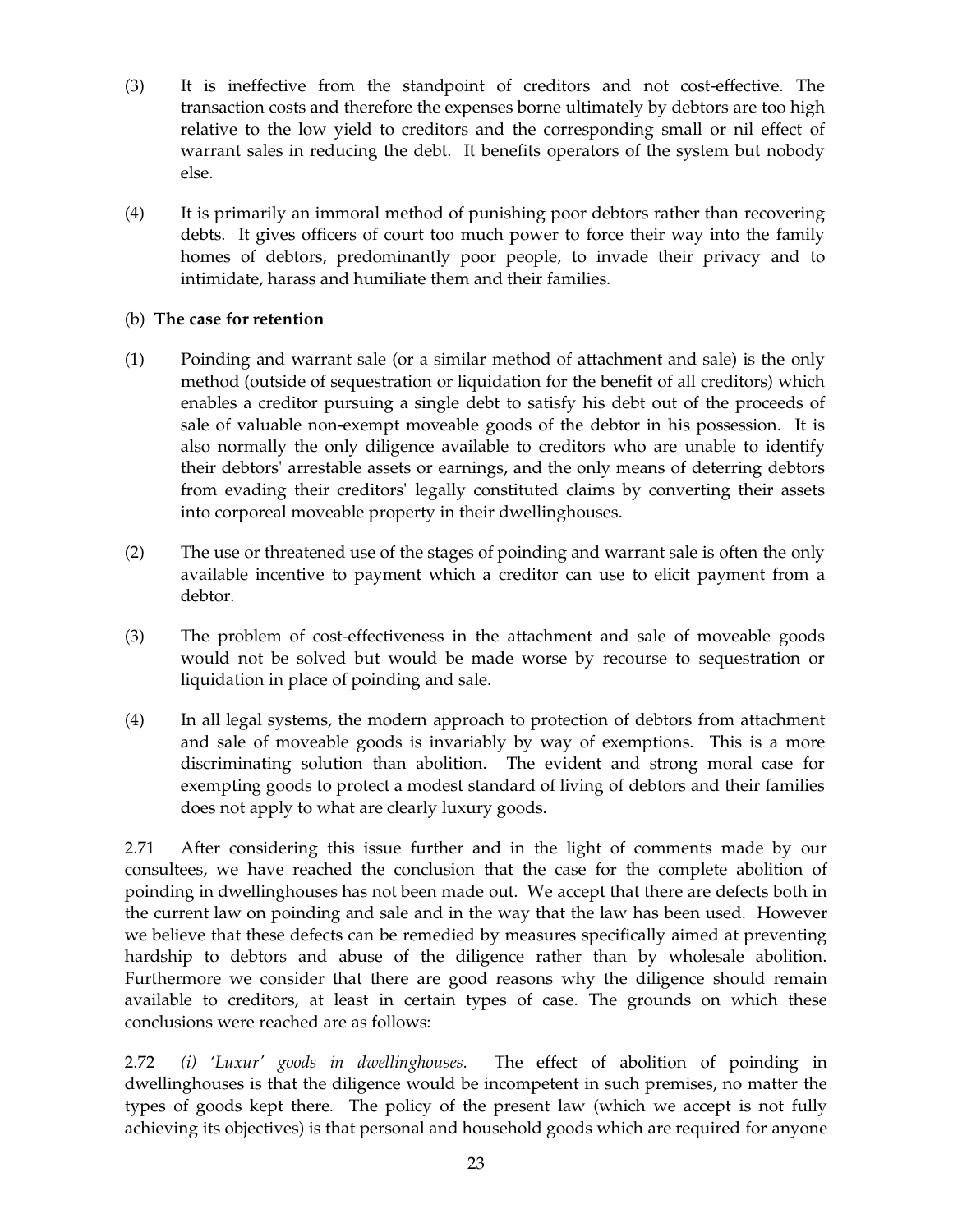to continue with a viable but modest standard of living are exempted from the diligence. This general policy is a central element of debtor protection in poinding and sale. However we see no reason why this policy should be extended to include luxury items. No argument of principle has been advanced to us why luxury items should be exempt from diligence. What is undoubtedly crucial here is how the distinction between exempt and luxury goods is to be drawn but we are in no doubt that the distinction is valid and important.

2.73 Some respondents argued that instances of poinding, and especially sale, of luxury items such as expensive cars, paintings, antique furniture and the like are mythical. This is not so. We are aware of cases where items exactly like these have been subject to both poinding and sale. Accordingly we take the view that the real issue is where to draw the line between goods which should be exempted from poinding and goods which should not be exempted.<sup>80</sup>

2.74 *(ii) Commercial goods in dwellinghouses*. We consider that this argument applies even more strongly in respect of commercial goods in dwellinghouses.<sup>81</sup> We have argued that there are no major objections to poinding and sale against goods in non-domestic premises. However problems may arise where premises are used for both commercial and domestic purposes, or where a trader stores stock or business equipment at home. An anomaly would arise if it were accepted that poinding and sale should continue against goods in nondomestic premises but become unavailable against all goods in dwellinghouses. In such a situation a commercial debtor could easily evade the diligence by removing his business stock and equipment to his home.

2.75 *(iii) Poinding and sale and incentives to pay*. We have argued that a key function which poinding and sale plays is to provide a debtor who has sufficient assets, including property in his own possession, with an incentive to pay a lawfully constituted debt. We consider that abolition of poinding and sale in respect of every conceivable type of moveable property in a dwellinghouse would seriously weaken this role. The diligence would lose its main basis for being an effective method of enforcing debt against debtors who owned this type of property.

# **Our strategy for reform**

2.76 We now draw together the various strands of reasoning set out in this Part and present our general strategy for reform. The specific recommendations which give effect to this strategy are set out in the remainder of this report.

(1) The case for the total abolition of poinding and sale has not been made out. On the contrary there are good reasons for retaining the diligence. However it is clear that there are defects in the present law which call for major reform. The strongest criticisms that can be levelled against poinding and sale are made in the context of non-commercial cases, primarily on the basis of inadequate debtor protection and to a lesser extent lack of effectiveness as a means of debt enforcement. However no substantive argument has been advanced for the total abolition of the diligence in a commercial context. In

<sup>&</sup>lt;sup>80</sup> Paras 3.41-3.54.<br><sup>81</sup> Not all items of commercial property are subject to poinding. Under section 16 (1)(b) of the 1987 Act various types of tools of trade are exempt from poinding. We recommend extension of this exemption at paras 3.52 and 3.54.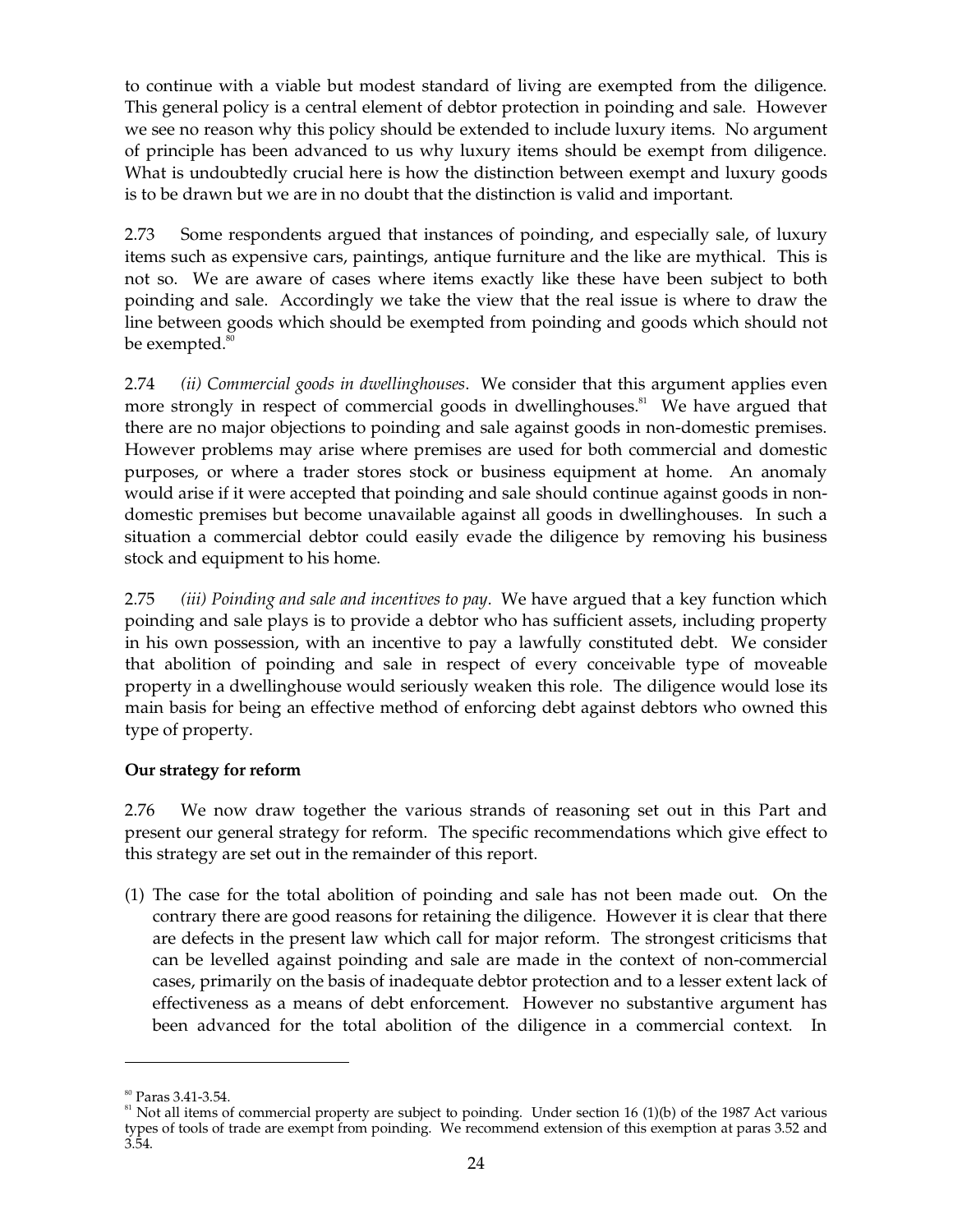commercial cases the present law should remain subject to various measures of reform. By contrast we consider that although abolition in non-commercial cases is not appropriate a more radical approach is called for than in commercial cases. $82$ 

- (2) A major recommendation, to apply in both commercial and non-commercial cases, is that a warrant to sell poinded goods is not to be granted unless the likely proceeds of the sale will reduce the principal debt to a significant extent. We accept as a justified criticism of the diligence that it can proceed to its final stages and still not leave the debtor any better off in terms of reducing his debt. We consider that this state of affairs is inherently unsatisfactory and is open to abuse by creditors. We sought to deal with this problem in recommendations made in our 1985 Report, which were enacted in the 1987 Act. We are now of the view that those provisions did not go far enough and we make recommendations to strengthen them. Furthermore the principle that the diligence is to proceed only where it is likely to have an impact on the principal debt is to operate from the first stages of the diligence. A poinding is not to proceed or is to be recalled where any subsequent warrant sale would not lead to reduction in the debt.<sup>83</sup>
- (3) Subject to this key recommendation we consider that in commercial contexts the diligence works well. However for non-commercial cases further and more far-reaching reforms are required.
- (4) This general approach is to be advanced by using the distinction already contained in the 1987 Act between poindings in dwellinghouses and poindings in other premises. We recommend that the warrant to execute diligence contained in an extract decree (or its equivalent) should no longer authorise execution of a poinding in a dwellinghouse. Instead a creditor seeking to carry out a poinding in a dwellinghouse should have to apply for a separate warrant to do so. $^{84}$  The onus should be on the creditor to show that no other diligence is appropriate to recover the debt and that it is likely that there are goods which can be poinded. Furthermore the warrant to use forcible entry to a dwellinghouse would no longer be part of the general warrant contained in the extract decree but would be contained in the special warrant for poinding in a dwellinghouse. We regard the proposal for a special warrant for dwellinghouse poindings to be a central one in our reforms of the diligence. It is an important part of promoting debtor protection, and does not require debtors to make application to a court for it to become effective. The need for special warrant for dwellinghouse poindings will also prevent or minimise the use of the diligence as an empty threat.
- (4) We consider that section 16 of the 1987 Act, which details various types of goods that are exempt from poinding, has been a successful measure of debtor protection. However we take the view that the provisions on exempt goods need to be revised and expanded. We make various recommendations to achieve those objectives.<sup>85</sup>
- (5) It is beyond the scope of our reference to consider general questions relating to the use and justification of summary warrants which are available to various public bodies as a part of the recovery of taxes and other similar public charges. However we consider that

<sup>&</sup>lt;sup>82</sup> Paras 3.17 to 3.27.<br><sup>83</sup> Paras 3.2 to 3.16.<br><sup>84</sup> Paras 3.17-3.40.<br><sup>85</sup> Paras 3.41-3.64.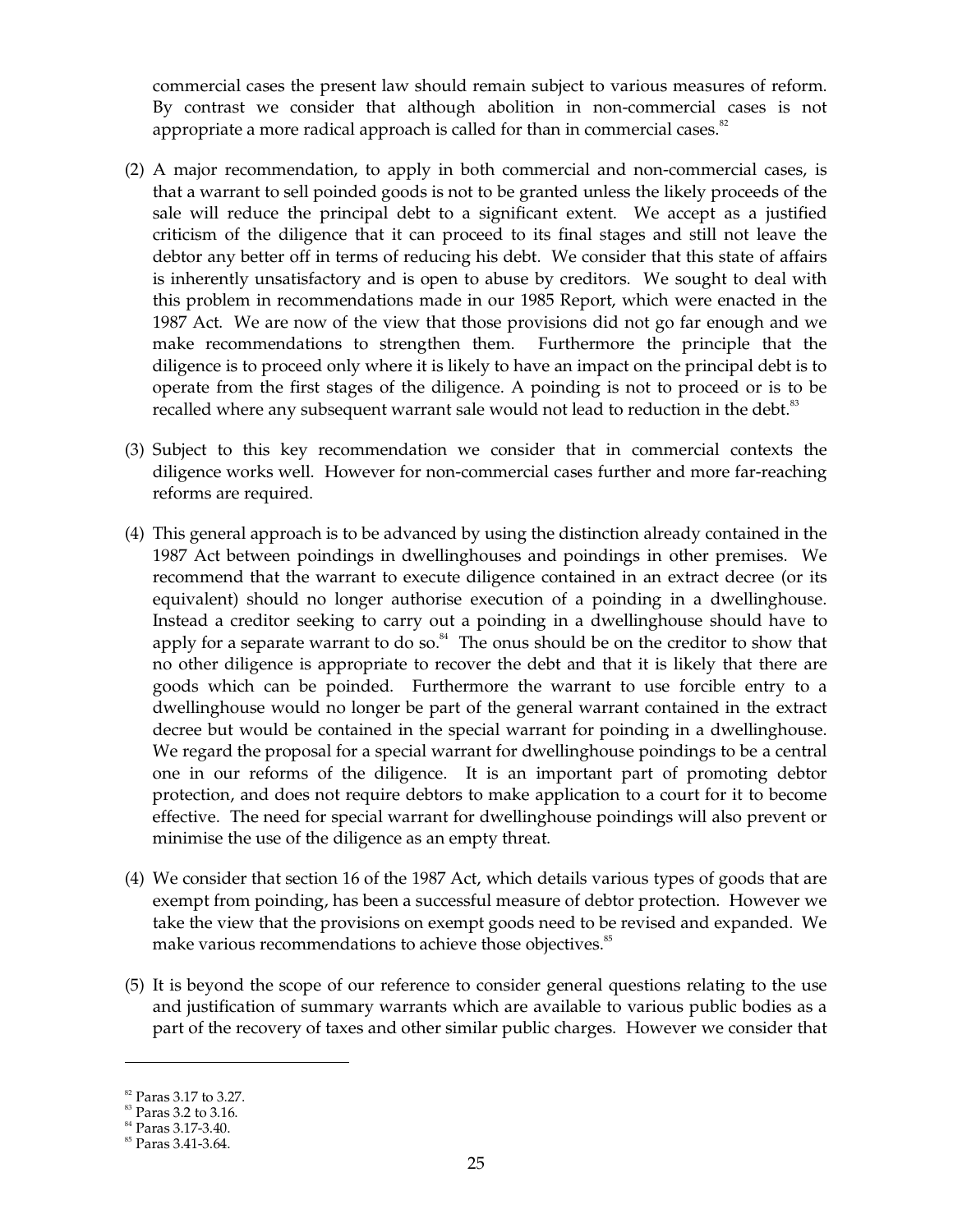the issues of debtor protection apply equally to poindings and sales under summary warrant. Accordingly we recommend that the proposed changes to the diligence should apply to poinding and sale under summary warrant.<sup>86</sup>

- (6) Many of the problems encountered in the use of poinding and sale could be by-passed if greater use were made of the provisions of the 1987 Act on time to pay directions and time to pay orders. These measures are considerably under-used at present and we set out various recommendations for reform of the law and practice of these provisions. $^{87}$
- (7) We also adhere to our previous view that the law should provide some mechanism for closing off the use of diligence (including poinding and sale) where a debtor has multiple debts. In our 1985 Report we recommended that debt arrangement schemes should be introduced to deal with the problems of multiple debt. This recommendation was not enacted in the 1987 Act. In this report we make proposals for introducing such schemes. 88
- (8) We have been impressed by evidence which suggests that if creditors had greater access to information on the financial circumstances of debtors there would be less use of diligence generally and arrestment would be used in preference to poinding and sale. We consider that the law should promote the provision of this information but that it should not do so by threatening or using criminal sanctions.<sup>89</sup>

<sup>&</sup>lt;sup>86</sup> Paras 4.2-4.20.<br><sup>87</sup> Paras 5.2 -5.51.<br><sup>88</sup> Paras 5.52-5.61.<br><sup>89</sup> Paras 5.62-5.79.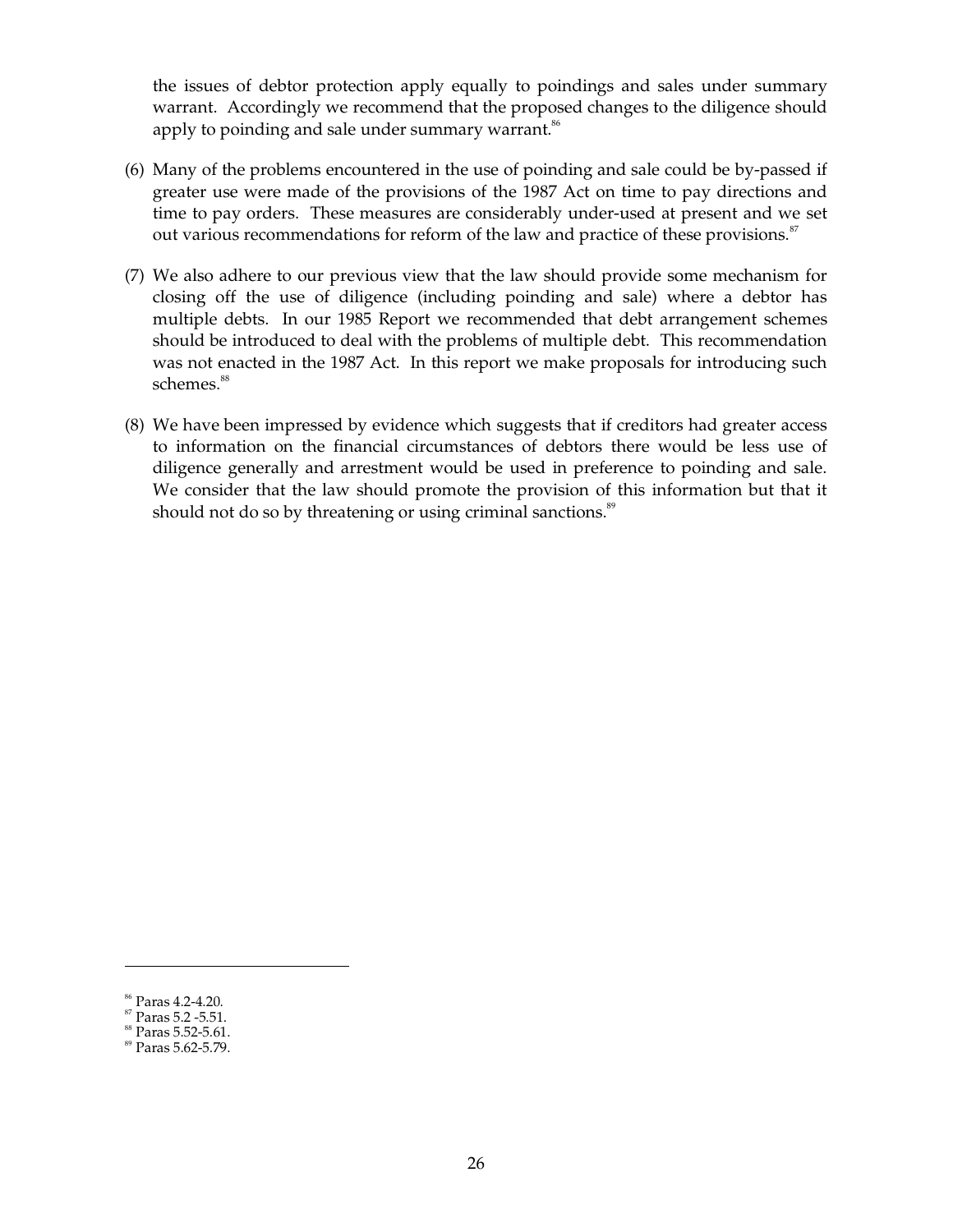# **PART 3 REFORM OF POINDING AND SALE**

#### **Introduction**

3.1 In Part 2 of this report we concluded that the diligence of poinding and sale should be reformed rather than abolished. In line with this approach we now consider how the many and varied criticisms can be met by changes to the present law and practice. Our recommendations for change relate mainly to domestic poindings and individual debtors where most of the criticisms and concerns are directed. However, some of the recommendations would also affect poindings in commercial premises. This Part deals only with the poinding procedure as used to enforce court decrees and equivalent documents. The different procedure used in pursuance of summary warrants for central and local government taxes is considered in Part 4.

## **Preventing economically ineffective poindings and sales**

3.2 One of the major criticisms of the diligence is that it is often ineffective in the sense that even if the goods are sold, the proceeds of sale are less than the expenses of poinding and selling them. The SOCRU research showed that in the sample examined no sale involving an individual debtor resulted in the debt and expenses being satisfied in full. In only 17% of the sales the diligence expenses were paid in full and some inroads were made in the debt. Further analysis by the SOCRU researchers showed that 54% of sales recovered the expenses of sale together with some of the expenses of earlier steps in the diligence. The remaining 29% failed to recover even the expenses of sale.<sup>1</sup> Sales where the debtor was a business enjoyed a much higher rate of recovery. 8% resulted in payment of the debt and expenses in full, while a further 46% paid off the expenses and made some inroads into the debt.<sup>2</sup> We turn now to consider ways of preventing ineffective poindings or sales occurring. The recommendations we put forward apply to commercial as well as domestic poindings.

3.3 Officers of court are entitled to poind goods up to the value of the debt and a reasonable estimate of the total diligence expenses.<sup>3</sup> There is no minimum amount that has to be poinded. At the warrant of sale stage the sheriff may refuse to grant warrant on the ground (among others) that the likely proceeds of sale of the poinded articles would not exceed the likely expenses of selling them, the so called "not worth it" test. The expenses of sale include the expenses of the creditor's application for warrant of sale on the basis that it is unopposed. 4 The sheriff may refuse warrant on this ground on his own initiative as well as on an objection by the debtor. The debtor need not wait for the creditor to apply for a warrant of sale, but may apply to the sheriff for the poinding to be recalled on the ground that any future sale would not be worth it.<sup>5</sup> The SOCRU research indicates that few debtors object to the granting of a warrant of sale. 6 The sheriffs interviewed said they tended to look for errors in the application and relevant documents that would invalidate it, but that it was difficult in the absence of information to refuse warrant on the ground of the sale proceeds

 $3$  1987 Act, s 19(1).

<sup>1</sup> Fleming, *SOCRU Survey of Poindings and Warrant Sales,* p 26, para 30.

<sup>2</sup> Fleming, *SOCRU Survey of Poindings and Warrant Sales,* p 40, para 24.

 $4$  1987 Act, s 30 as read with s 24(3)(c).

 $5$  1987 Act, s 24(3)(c).

<sup>6</sup> Fleming, *SOCRU Study of Facilitators,* p 78, para 30.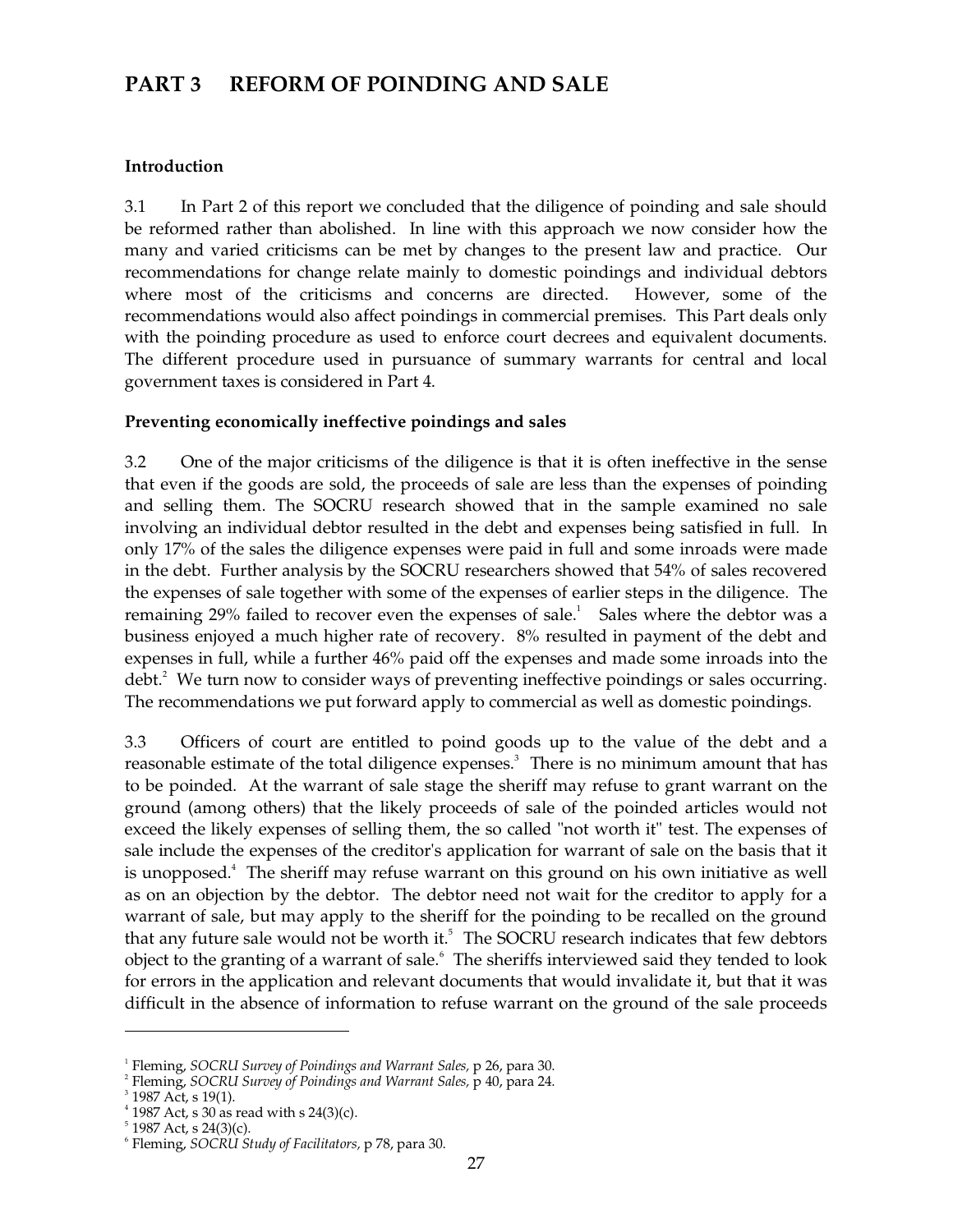being likely to be less than sale expenses. However, in one court the practice was to estimate that the sale expenses would be £150 and this was compared with the officer's appraised values.<sup>7</sup> Also a number of sheriffs said that they took a more relaxed attitude to warrant sales since the 1987 Act had given debtors rights to protect themselves. In the absence of any objections by debtors these sheriffs were less likely to intervene than they were before the 1987 Act. 8

3.4 In our discussion paper we asked whether warrant of sale should be refused if the likely proceeds of sale did not exceed a specified proportion of the debt and diligence expenses.<sup>9</sup> We also asked whether a poinding should be incompetent if the appraised value of the poindable goods found on the premises was insufficient to ensure that warrant for their sale would be granted.<sup>10</sup> As we pointed out, the test at the two stages - poinding or warrant of sale - has to be the same. Three options for the specified proportion were put forward. The first was the existing law - that the likely proceeds of sale of the poinded goods must at least equal the likely expenses of sale. The second was that the likely proceeds of sale must at least equal the whole diligence expenses incurred and to be incurred in selling the poinded goods. The final option was that the likely proceeds of sale had to equal the whole diligence expenses plus some portion of the debt.

3.5 Opinion was fairly evenly divided amongst those responding. Twelve consultees thought that the test should remain as it is - the first option. Eight considered that the likely proceeds of sale should cover at least the likely expenses of the whole diligence, while twelve consultees were in favour of the likely proceeds of sale being sufficient to pay off all or part of the debt as well as the whole diligence expenses. The suggested proportion of the debt required to be satisfied varied from 10% to 100%. Three consultees suggested other approaches. We are in favour of the third option so that the proceeds of sale should have to be sufficient to pay some of the debt itself as well as all the diligence expenses. The present law requiring only the expenses of sale to be met seems to us to be wrong. It may result in debtors being subjected to an experience which they find humiliating and distressing but confers no benefit on them or their creditors. The only beneficiaries would be those who carry out the various steps of the diligence and its associated procedures. We do not think that such a process should be used as an incentive to payment. The second option, that the proceeds of sale must at least equal the whole diligence expenses, would prevent diligence which fails to confer any economic benefit on either the debtor or the creditor, but it has the disadvantage that a poinding or sale would be allowed even though its effect would be only a trifling reduction in the debt. On the other hand, requiring the likely proceeds of sale to meet the diligence expenses and the debt in full seems too severe a test. Creditors should be entitled to use diligence which results in recovery of part of the debt. Many other diligences, such as arrestment, often fail to satisfy the creditor in full. We think that the potential proceeds of sale should be such that the whole diligence expenses and a not insubstantial proportion of the debt itself would be paid. However, we do not think that the test of competence can be expressed in some such general way. Officers of court require more precise guidance in order to know whether they are entitled to poind the non-exempt goods found or whether they must refrain from poinding them. We suggest that the likely proceeds of sale should have to recover a prescribed percentage of the debt, or a prescribed

<sup>7</sup> Fleming, *SOCRU Study of Facilitators,* p 78, para 30.

<sup>&</sup>lt;sup>8</sup> Fleming, *SOCRU Study of Facilitators*, p 81, para 43.<br><sup>9</sup> Question 4.3, para 4.36. It would also be a ground for recall of the poinding.

 $10$  Question 4.5, para 4.43.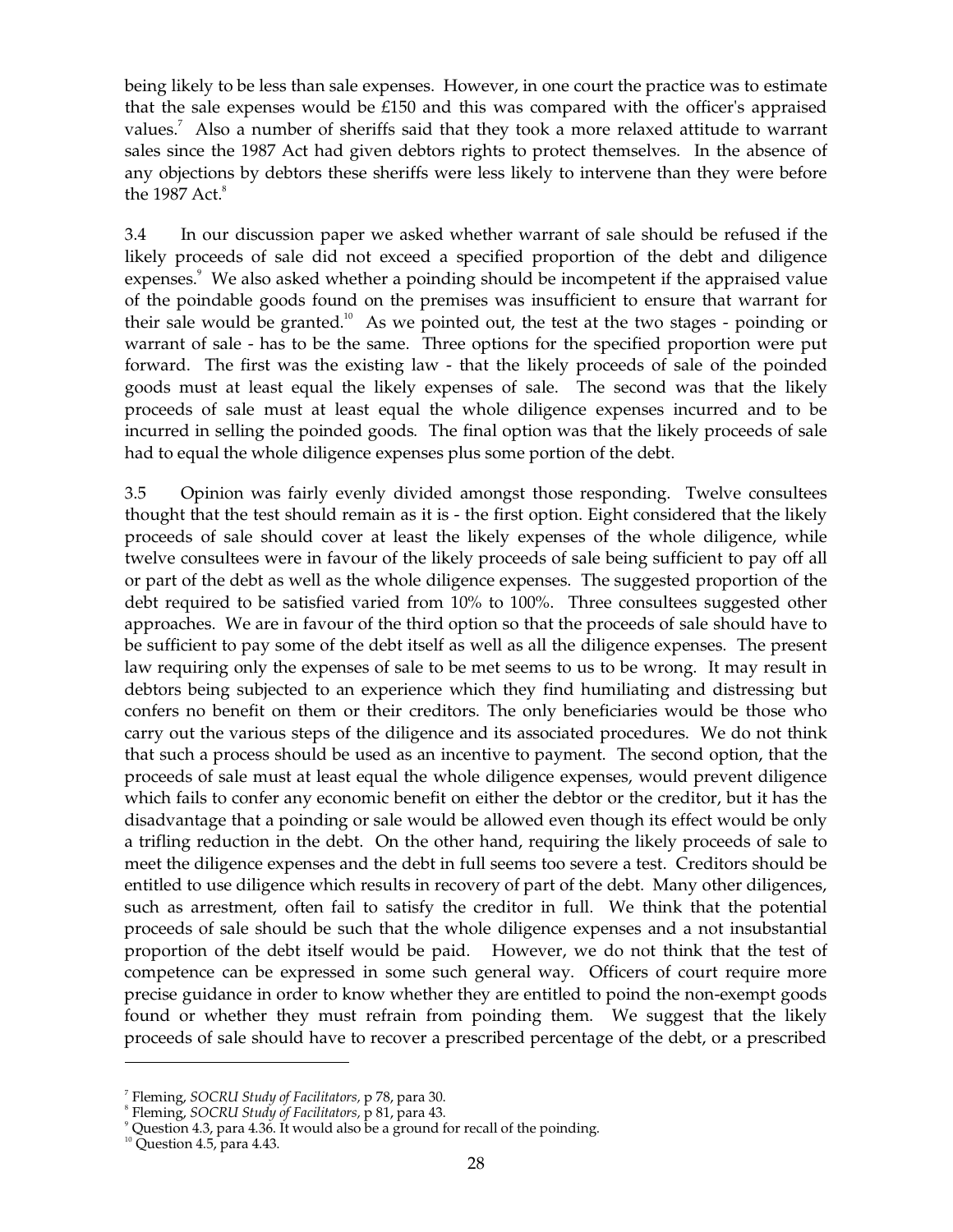sum of money, whichever is the lesser, as well as the whole diligence expenses. The numerical values of the prescribed percentage and sum are a matter of judgment, but requiring the diligence to recover at least 10% of the debt or £50, whichever is the lesser, seems to us to strike a reasonable balance between the interests of debtors and creditors. The figures initially selected may well need adjustment in the light of experience. We think that they should be capable of being varied by the Scottish Ministers.

3.6 **Poinding** A clear majority of those responding were in favour of a poinding being incompetent if the circumstances were such that warrant of sale would be refused. The University of Aberdeen Working Party was against this approach since the creditor would not be able to challenge any under-valuation at the poinding stage. While revaluation by a different officer could be introduced we think it would give rise to too many problems. The debtor would be subjected to two visits by different officers, and the creditor could use the threat of instructing a second visit to put further pressure on the debtor to pay. The Society of Messengers-at-Arms and Sheriff Officers was also against changing the law on several grounds. First, it would place an unreasonable responsibility on officers. Officers would risk action by debtors if they over-valued goods in order to carry out a poinding and action by creditors if they under-valued them so that poinding was incompetent. We do not regard this responsibility as unreasonable. Liability for errors in valuation exists at present, for example if warrant of sale is refused on the ground that the goods have been substantially undervalued, $11$  or the appraised value is well above what the articles sell for at auction. Second, the Society considered that it would preclude officers from searching the premises, making enquiries of the debtor and inventorying goods. This criticism is misplaced. We envisage that the officer of court (with a witness) would go round the premises, inventorying and appraising any poindable goods found. If insufficient goods were found the officer would not poind them and the diligence would end there and then. Where there were goods of sufficient value the officer would complete a poinding schedule and the diligence would proceed as normal. It would be awkward to provide for a poinding to start<sup>12</sup> and then for it to be invalidated when the officer failed to find sufficient goods to make it competent. If there were insufficient goods found the officer should make a formal report to the creditor, detailing what goods were present and their appraised values, together with a note of the likely total diligence expenses. The officer might have an opportunity to talk to the debtor during the visit in order to suggest payment arrangements or find out employment and financial particulars.

3.7 The Society's principal objection and one that probably lies behind the objections of other respondents is that it removes the incentive to payment function of the diligence. It commented that the proposal reflected the current English procedure which is criticised, especially by creditors there. We understand that this refers to the practice of county court bailiffs<sup>13</sup> not levying where there appears to be insufficient goods to make their removal and

<sup>&</sup>lt;sup>11</sup> 1987 Act, s 30(2) as read with s 24(3)(b).<br><sup>12</sup> The 1987 Act is silent as to when a poinding starts (except that it is after the officer exhibits the warrant to poind, demands payment of the debt and enquires as to ownership of goods), but it is probably when the officer starts the valuation process. The poinding is executed when the officer delivers the poinding schedule or leaves

it on the premises, s 21(7). 13 The Court Service *Bailiffs Handbook*, para 6.1.7. We understand that sheriff's officers enforcing writs of *fieri facias*  often levy in this situation as an incentive to payment but do not remove and sell the goods where the cost of doing so exceeds the proceeds of sale. A return of *nulla bona* includes the situation where the proceeds of sale are insufficient to meet the costs of the levy (Keith, Podevin and Sandbook, *The Execution of Sheriffs'Warrants* (1995) p 204).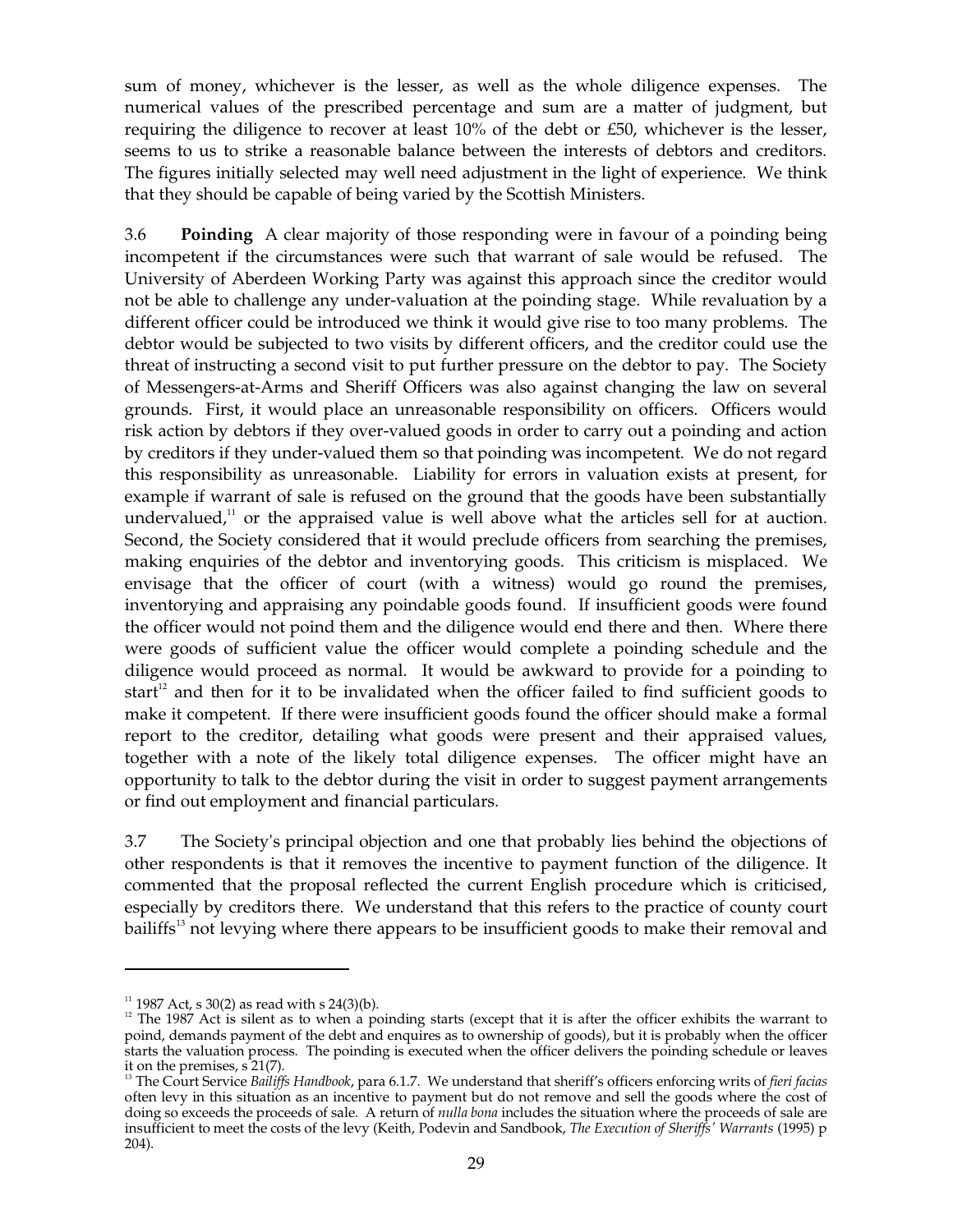sale worthwhile. We appreciate the concern of creditors that debtors with insufficient goods to be worth selling could ignore any threat to poind, but we do not regard this as an objection. Indeed in our view it is the principal merit of the proposed change. Allowing a poinding to be carried out if there are insufficient goods trades on the ignorance of debtors. It has been suggested that a levy in England and Wales in such circumstances may be disportionate interference in the debtor's private life and hence a breach of article 8 of the European Convention on Human Rights.<sup>14</sup> If warrant for sale will be refused on the grounds of insufficiency<sup>15</sup> the creditor's application for such a warrant, the threat to apply for one and the poinding itself is a bluff. Many individuals subject to poinding were found to be unsure of the law and the steps that the creditor could take.<sup>16</sup> Some creditors were aware that the effectiveness of poindings as an incentive to payment depends on the continued ignorance of debtors.<sup>17</sup> We think that the law should not allow a procedure which is bound to fail at a later stage to be used in this way, and should be changed so as to prevent the poinding of insufficient goods. It is not sufficient to rely on the debtor's entitlement to apply for recall. Under the existing law a debtor may apply to have a poinding recalled on the grounds that the goods are not worth selling.<sup>18</sup> The SOCRU research found that very few debtors make such applications.<sup>19</sup> In our opinion the only effective way to protect debtors from poindings that would not reduce their indebtedness, or would reduce it by only a trifling extent, is to have a rule making them incompetent. The sheriff should be under a duty to refuse to receive a report of poinding that breaches such a rule. Refusal brings the diligence to an end.<sup>20</sup> The debtor should not be left in ignorance as to the result of the officer's visit. Where the officer has poinded articles a schedule of poinding is given to, or left on the premises for, the debtor.<sup>21</sup> We suggest that similar notification should be given where the officer finds insufficient goods to make a poinding competent. Notification could take the form of a copy of the formal report to the creditor with an explanatory leaflet in plain English.

3.8 The Society of Messengers-at-Arms and Sheriff Officers and one other commentator pointed out that the expenses of the diligence would not be known with certainty until after any sale, but our recommendation involves only the likely expenses. The officer would know the expenses already incurred with certainty and ought to be able to estimate the future expenses or at least put a minimum figure on them. At present, probably due to an oversight, the officer's fee for arranging a poinding but not being able to execute it $^{22}$  is not chargeable against the debtor.<sup>23</sup> This gives officers an incentive to poind some article however small. We think that this anomaly should be rectified. The fee of an officer who is unable to find sufficient articles to make a poinding competent should be chargeable against the debtor. This would enable the creditor to set it against any payments made to account by the debtor.

<sup>&</sup>lt;sup>14</sup> Independent Review of Bailiff Law: A Consultation Paper, Professor J Beatson QC, University of Cambridge, Centre for Public Law (2000), para 2.16.

<sup>&</sup>lt;sup>15</sup> See Recommendation 2, para 3.16 below.

<sup>16</sup> Whyte, *SOCRU Study of Debtors,* p 87, para 22.

<sup>17</sup> Whyte, *SOCRU Study of Debtors,* p 53, para 48; Platts, *SOCRU Study of Commercial Creditors,* p 77, para 66.

 $18$  1987 Act, s 24(3)(c).

19 Fleming and Platts, *SOCRU Analysis of Diligence Statistics* p 22, Table 15.

<sup>&</sup>lt;sup>20</sup> 1987 Act, s 22.

 $21$  1987 Act, s 20(6).

 $22$  Act of Sederunt (Fees of Sheriff Officers) 1999 (SI 1999/150), Table, Item 3(b).

 $^{23}$  It is not included in the steps mentioned in 1987 Act, Sch 1, para 1.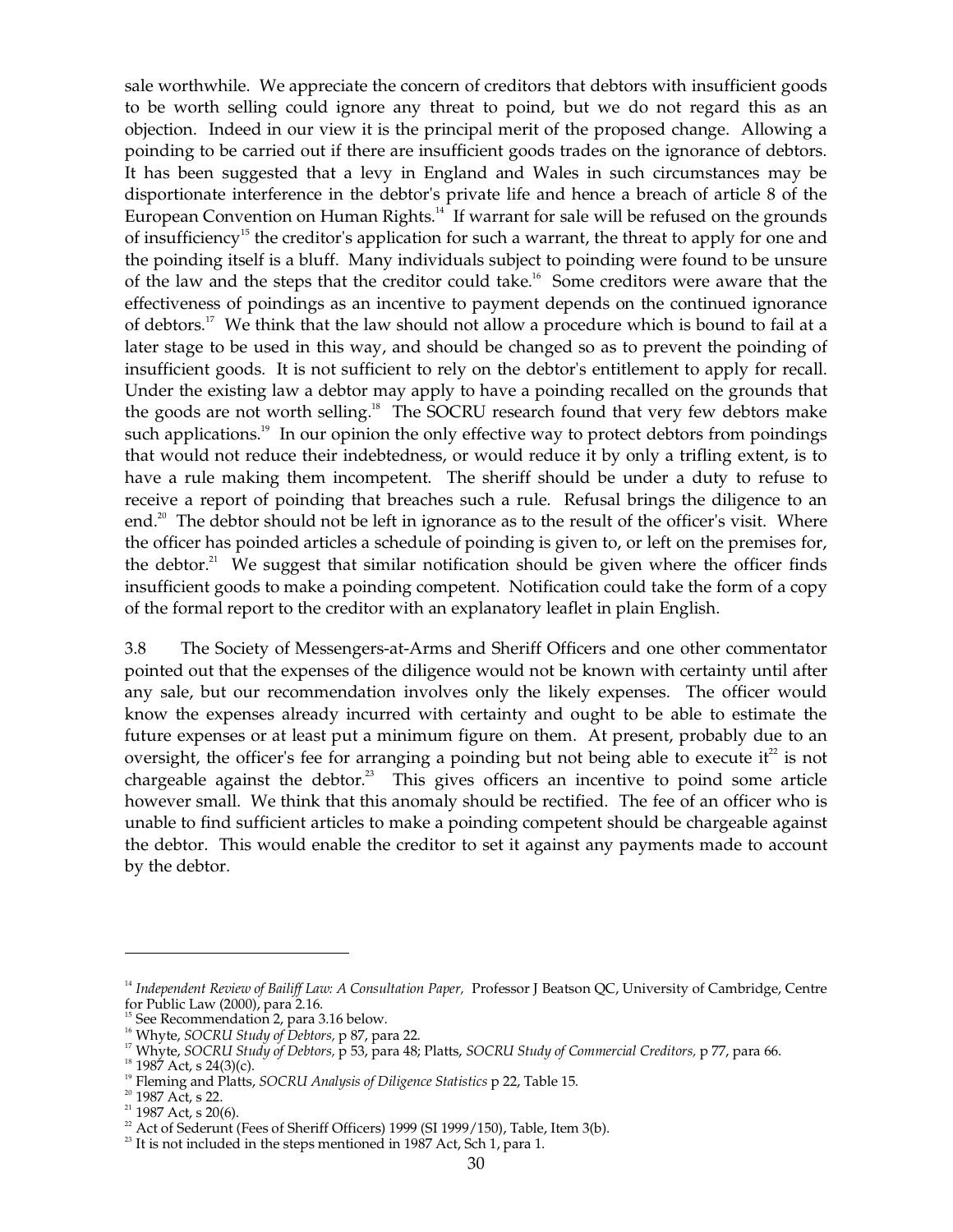#### 3.9 We recommend that:

**1 (1) A poinding should be incompetent if the total appraised value of the non-exempt goods situated in the premises does not exceed the total of the diligence expenses already incurred and likely to be incurred in selling them plus 10% of the debt or £50, whichever is the lesser. The percentage and sum should be capable of being varied by the Scottish Ministers.** 

**(2) Where a poinding is incompetent by reason of paragraph (1) the officer should make a formal report of insufficient goods to the creditor, detailing what goods were present, their appraised values and the estimated total diligence expenses on which the decision not to poind was based. A copy of this report should be handed to, or left on the premises for, the debtor. The expenses of these steps should be chargeable against the debtor.** 

# **(3) The sheriff should refuse to receive a report of poinding which is incompetent by reason of paragraph (1).**

3.10 Some debtors will possess goods in two or more different premises, such as a shop or office and their homes. It should be possible to combine two or more poindings for the same debt if each separate poinding would be incompetent due to an insufficiency of goods but the combined appraised value was sufficient.

3.11 **Warrant of sale** Where a poinding is incompetent by reason of insufficiency of goods the diligence would end there and then. A competent poinding could normally be completed by a sale since the proceeds of sale have already been adjudged sufficient to meet the whole diligence expenses plus a not insubstantial proportion of the debt. Sometimes, fewer goods will be available to be sold than were poinded. Poinded articles may have been released on the grounds that they were exempt from poinding, $24$  articles may have been redeemed by the debtor on paying the creditor the appraised value  $25$ or articles may have been removed. Accordingly the "not worth it" test is still needed at this later stage although it will probably be used only occasionally.

3.12 At the poinding stage the officer has to use the appraised values to decide whether poinding is competent. We rejected the idea that creditors should be able to challenge an under-valuation which made poinding incompetent. At the warrant of sale stage however the sheriff is involved so that it would be possible to raise valuation issues then. In our discussion paper we asked whether the appraised value of the poinded goods should be taken to be the likely proceeds of sale, although the sheriff could use a higher value if satisfied that it was likely to be obtained.<sup>26</sup> This was agreed by the overwhelming majority of respondents. We think that the appraised value of the goods has to be a starting point for estimating the likely proceeds of sale. This information is already before the court in the report of poinding. In the absence of any dispute as to valuation it would not be sensible to order a revaluation for the purposes of deciding whether or not to grant warrant of sale. The SOCRU research shows that in the sample warrant sales examined against individual

<sup>&</sup>lt;sup>24</sup> 1987 Act, s 16(4).<br><sup>25</sup> 1987 Act, s 21(4).<br><sup>26</sup> Question 4.4(2), para 4.37.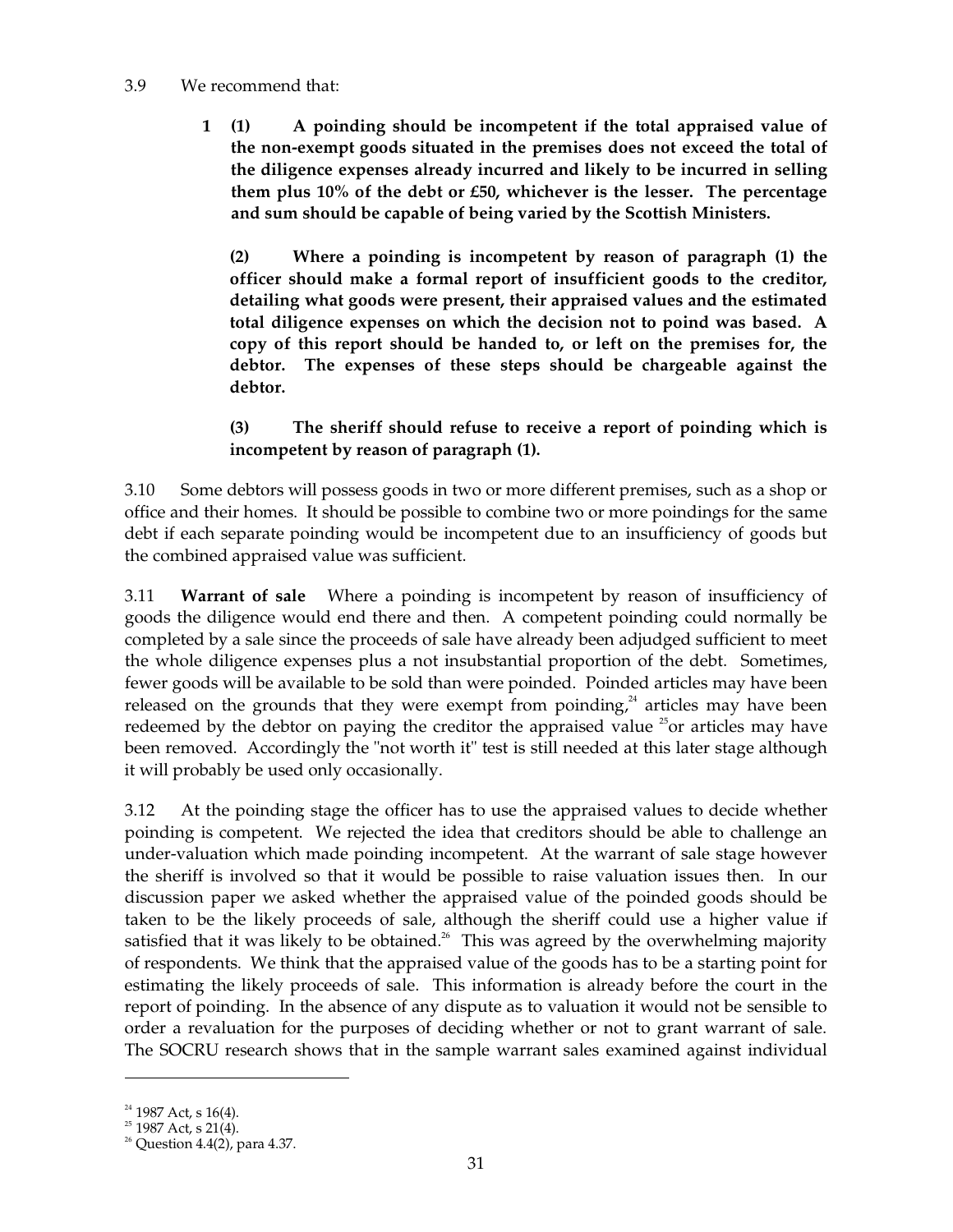debtors 58% of poinded articles were sold at their appraised value, 26% went for more and  $16\%$  for less.<sup>27</sup> In warrant sales against business debtors  $83\%$  of articles sold for their appraised value,  $9\%$  for more and  $9\%$  for less.<sup>28</sup> The Scottish Legal Action Group and the University of Aberdeen Working Party suggested that the debtor should be able to argue that the goods had been over-valued. We are grateful for this suggestion which would serve as a brake to over-valuation in order to obtain warrant of sale.

3.13 Under the present law the sheriff has a power, but not a duty, in certain circumstances to refuse warrant of sale or recall a poinding, but as indicated in paragraph 3.3 above some sheriffs do not refuse warrant of sale in the absence of objections by the debtor. We therefore asked whether the sheriff should be under a duty to recall a poinding or refuse warrant if satisfied that one of the grounds applies, for example that the likely proceeds of sale did not reach the required amount.<sup>29</sup> The overwhelming majority of those who responded was in favour of replacing the sheriff's discretionary power to refuse warrant of sale or recall a poinding with a duty once satisfied that the ground for doing so applies. The main effect of this change would be to prevent warrant of sale being granted if the likely proceeds of sale were insufficient. Even where the debtor does not object the sheriff would have to consider whether the likely proceeds were sufficient and refuse warrant if they were not. The sheriff cannot recall a poinding on any of the grounds or refuse warrant on the ground of undue harshness unless the debtor applies. Sheriffs may refuse warrant on the ground of substantial under-valuation of the goods on their own initiative, but in practice opposition by the debtor is required to provide information to challenge the officer's valuation unless it is patently absurd.<sup>30</sup> Turning the power into a duty would not alter this. Some concern was expressed that having to scrutinise all unopposed applications for warrants for sale would increase the workload of sheriffs. But we think that our other recommendations for reform of poindings would cut down quite substantially the number of applications for warrant of sale, especially in relation to domestic poindings. Moreover, unopposed applications could be checked first by court staff and those that appeared not to meet our recommended insufficiency test could be brought to the attention of the sheriff. Given the low level of applications for recall of poinding or objections to warrant of sale by debtors, we think that sheriffs should in future be under a duty to exercise the powers that they have been given in order to protect debtors from sales which will confer little or no benefit on them or their creditors. The SOCRU research found that there were a substantial proportion of such sales at least in the sample examined from a period in 1991-1992. Nearly one third (29%) of poindings against individual debtors proceeded to a sale even though the proceeds of sale did not cover the expenses of sale. $^{31}$ 

3.14 In order to exercise their duty in the previous paragraph, sheriffs will need information as to the likely diligence expenses. We asked in our discussion paper whether creditors should be required to produce this information when applying for warrant of sale. $32$  Most consultees were in favour although it was pointed out that the expenses of sale could not be known with certainty until the sale had been carried out. Our test only requires the future expenses to be estimated and we do not envisage the diligence being set aside

<sup>27</sup> Fleming, *SOCRU Survey of Poindings and Warrant Sales,* p 27, para 32 and Table 18.

<sup>28</sup>*Ibid*., pp 40-41, para 27 and Table 30.

 $29$  Question 4.8, para 4.47.

<sup>30</sup>*Scottish Gas Board v Johnstone* 1974 SLT (Sh Ct) 65.

<sup>31</sup> Fleming, *SOCRU Survey of Poindings and Warrant Sales,* pp 27-28, para 35.

 $32$  Question 4.4(1), para 4.37.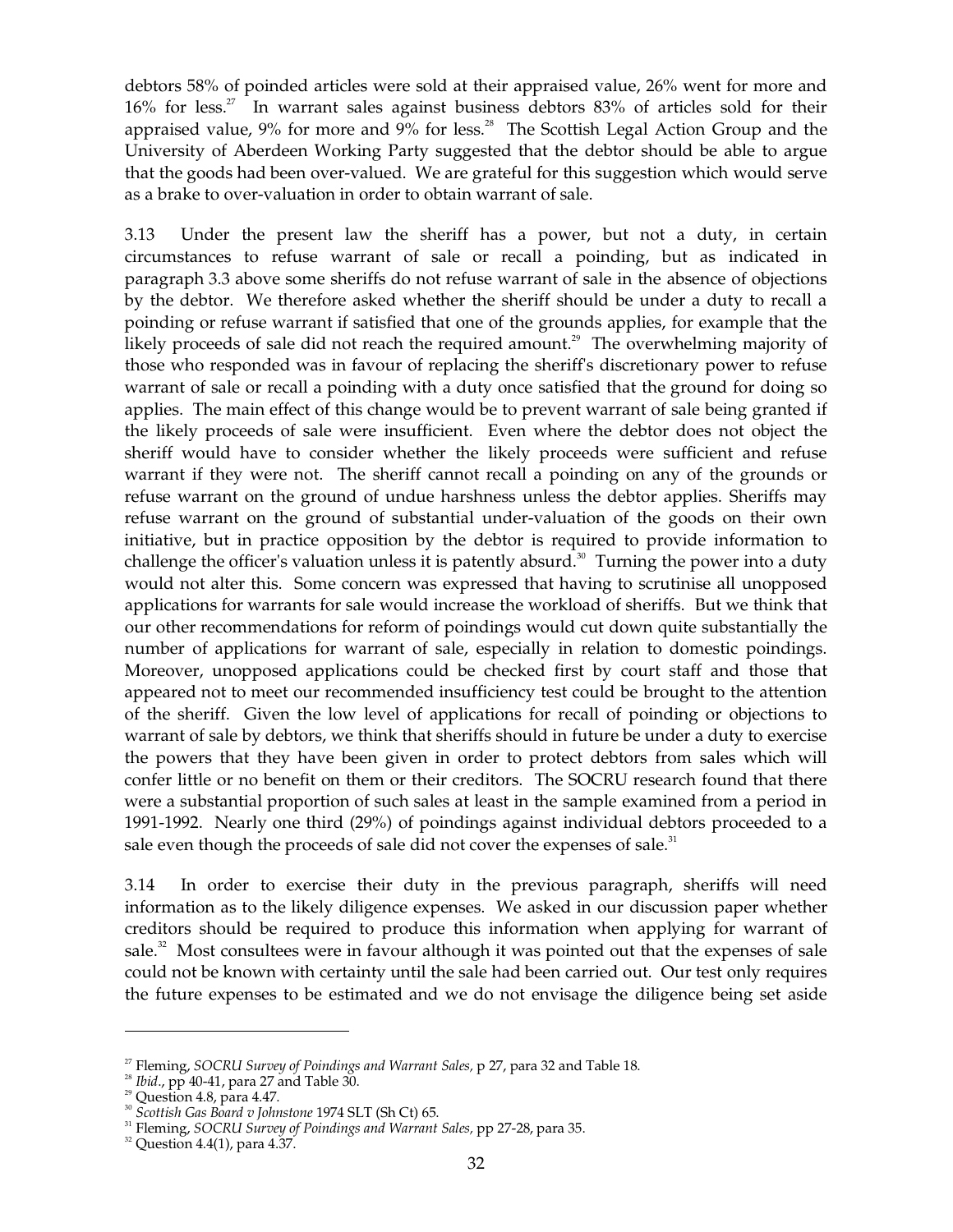later if the expenses of sale turn out to be substantially higher than could have been anticipated.

3.15 A poinding may be recalled on the same grounds as apply to a refusal of warrant of sale. $33$  The procedure is different in that the debtor has to apply and the sheriff has no power to recall on his own initiative. Application of the "not worth it" test to recall would involve the applicant debtor furnishing the court with an estimate of the expenses of the diligence.

3.16 We recommend that:

**2 (1) The sheriff should be under a duty to recall a poinding or refuse warrant of sale if satisfied that the likely proceeds of sale would not exceed the total of the diligence expenses already incurred and likely to be incurred in selling them plus 10% of the debt or £50, whichever is the lesser. The percentage and sum should be capable of being varied by the Scottish Ministers.** 

**(2) An application for warrant of sale or recall of a poinding on the ground in paragraph (1) should be required to state the expenses of all previous steps of the diligence and the likely expenses of selling the poinded articles.** 

**(3) The likely proceeds of sale should be taken to be the appraised value of the poinded articles unless the sheriff is satisfied that a different value is likely to be attained.** 

# **Special warrant to poind in dwellings**

3.17 At present the warrant for execution contained in an extract of a decree or other enforceable document authorises (among other diligences) the charging of the debtor to pay the sum due, and if the sum due is not paid, the poinding of articles belonging to the debtor. 34 In our discussion paper we asked whether poinding of goods situated in a dwellinghouse should cease to be authorised by the warrant in the extract decree and should require a special warrant from the sheriff.<sup>35</sup> There is much concern about poinding in dwellinghouses and our proposal was intended to confine poinding to those cases where other diligences could not be used effectively. The warrant in the extract decree would however continue to authorise the charging of the debtor to pay and the poinding of goods in non-residential premises, such as a shop or office.

3.18 Most of those who responded were not in favour of the proposed special warrant. They saw it as making the diligence more expensive and thought that the extra procedure would not confer any real benefits on debtors. We view the application for special warrant as an essential element of our policy of confining domestic poindings to debtors who possess a substantial amount of luxury household goods. We have recommended that a poinding should be incompetent unless goods with sufficient total appraised value were available.<sup>36</sup>

 $33$  1987 Act, ss 24(3) and 30(2).

<sup>&</sup>lt;sup>34</sup> 1987 Act, s 87.

 $35$  Question 4.9, para 4.52.

<sup>&</sup>lt;sup>36</sup> Recommendation 1, para 3.9.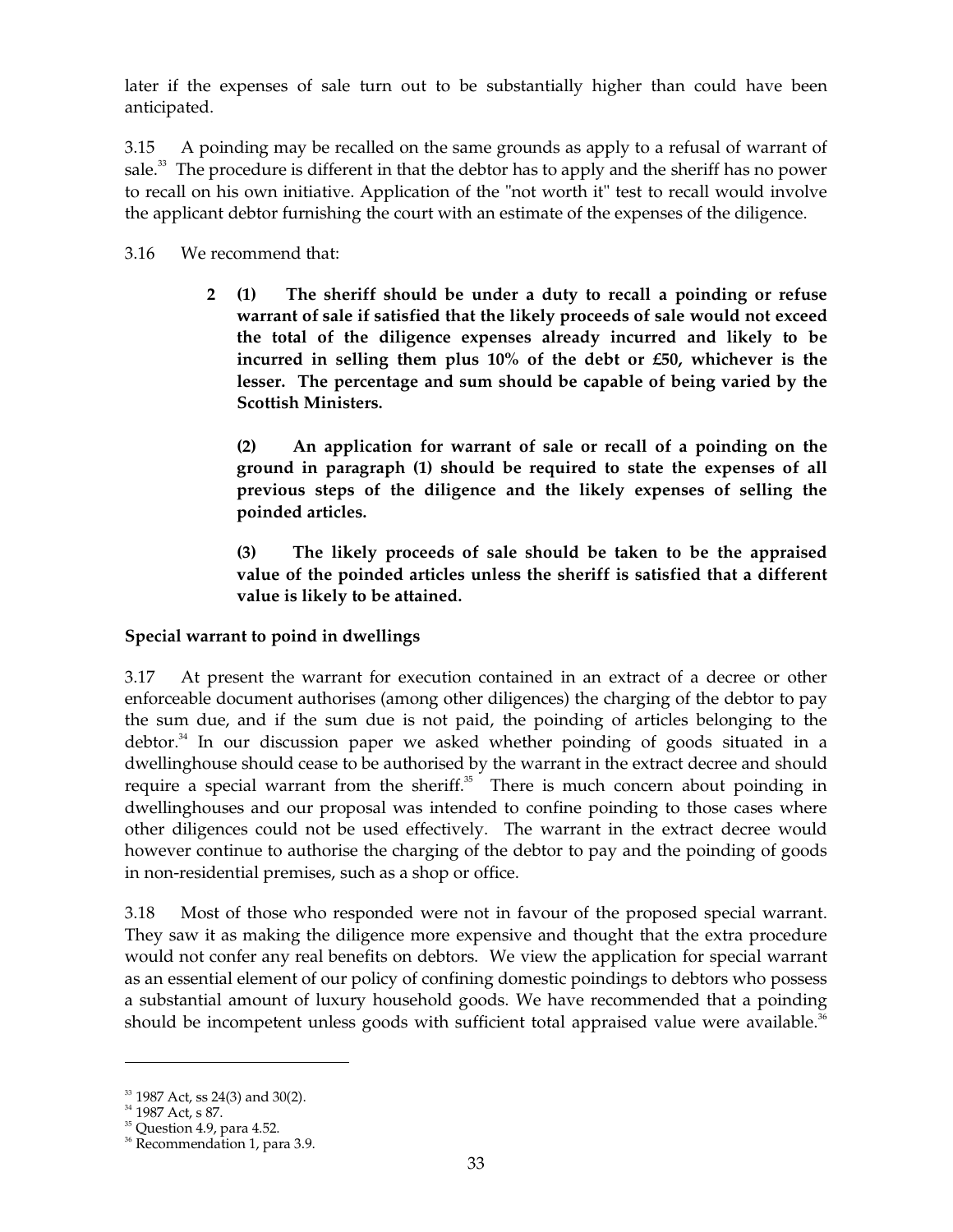While that recommendation would prevent many poindings in modestly furnished dwellings, it would not prevent officers of court coming to the debtor's dwellinghouse, entering it, using their powers of entry and searching it to ascertain whether there were sufficient non-exempt goods, activities which debtors find distressing and humiliating. The threat to carry out a poinding in the debtor's dwellinghouse would still be a potent one for all classes of debtors. We are firmly of the opinion that the prospect of a domestic poinding should not be used as a threat in situations where the poinding itself could not be carried out. Debtors with little or nothing beyond the normal household furnishings exempt from poinding should be exempt from the threat of poinding too. The best way of achieving this result is for a domestic poinding to require a special warrant from the sheriff which would be granted only if poinding was likely to be effective, that is to say that there were goods of sufficient appraised value to pay part of the debt as well as the whole diligence expenses, and no other diligences were available or likely to be effective in that debtor's case. The special warrant would also implement another of our policy objectives – diverting where possible creditors from domestic poindings to the less intrusive and more direct diligence of arrestment and in the case of local authorities pursuing arrears of council tax deductions from social security benefits.

3.19 We think that the distinction between dwellinghouses and other premises is a workable one. The concept of a dwellinghouse is already used in several places in the Debtors (Scotland) Act 1987 $^{\prime\prime}$  and as far as we are aware has not given rise to any problems. "Dwellinghouse" is defined to include a caravan, a houseboat and any structure adapted for use as a residence.<sup>38</sup> We would adopt that definition here. Some premises have a mixed use, part business and part residential, such as a hotel with a self-contained suite of rooms for the owner. We think that a special warrant should be required for these premises too in order to avoid disputes about the extent of the officer's powers under an ordinary warrant for execution.

3.20 In general officers should be able to decide whether or not premises are residential and so require a special warrant before arriving to poind. Most charges to pay are hand served which involves an officer going to the premises to deliver the documents to the debtor or another person present or leave them there for the debtor. Inspection of the premises or enquiries of any person present should elicit the necessary information. The charge should also state that the debtor should contact the officer if the premises are or contain a dwellinghouse. Where an officer arrives to poind at what he thinks are nonresidential premises he should ask any person present if the premises, or any part of them, are used as a dwellinghouse. 39 On receiving an affirmative answer the officer would not be entitled to enter and poind by virtue of an ordinary warrant for execution and would have to apply for a special warrant. Similarly, if the apparently commercial premises are empty but the officer realises after entry by virtue of an ordinary warrant for execution that they appear to have a residential part, he should withdraw.

 $\frac{37}{3}$  S 16(2), articles exempt if situated in a dwellinghouse; s 18, no entry to empty dwellinghouse unless prior notice given; s 30 no sales in dwellinghouses without consent of debtor and occupier.<br><sup>38</sup> 1987 Act, s 45. 495. Act requires the officer to question any person present about the ownership of goods that are

to be poinded.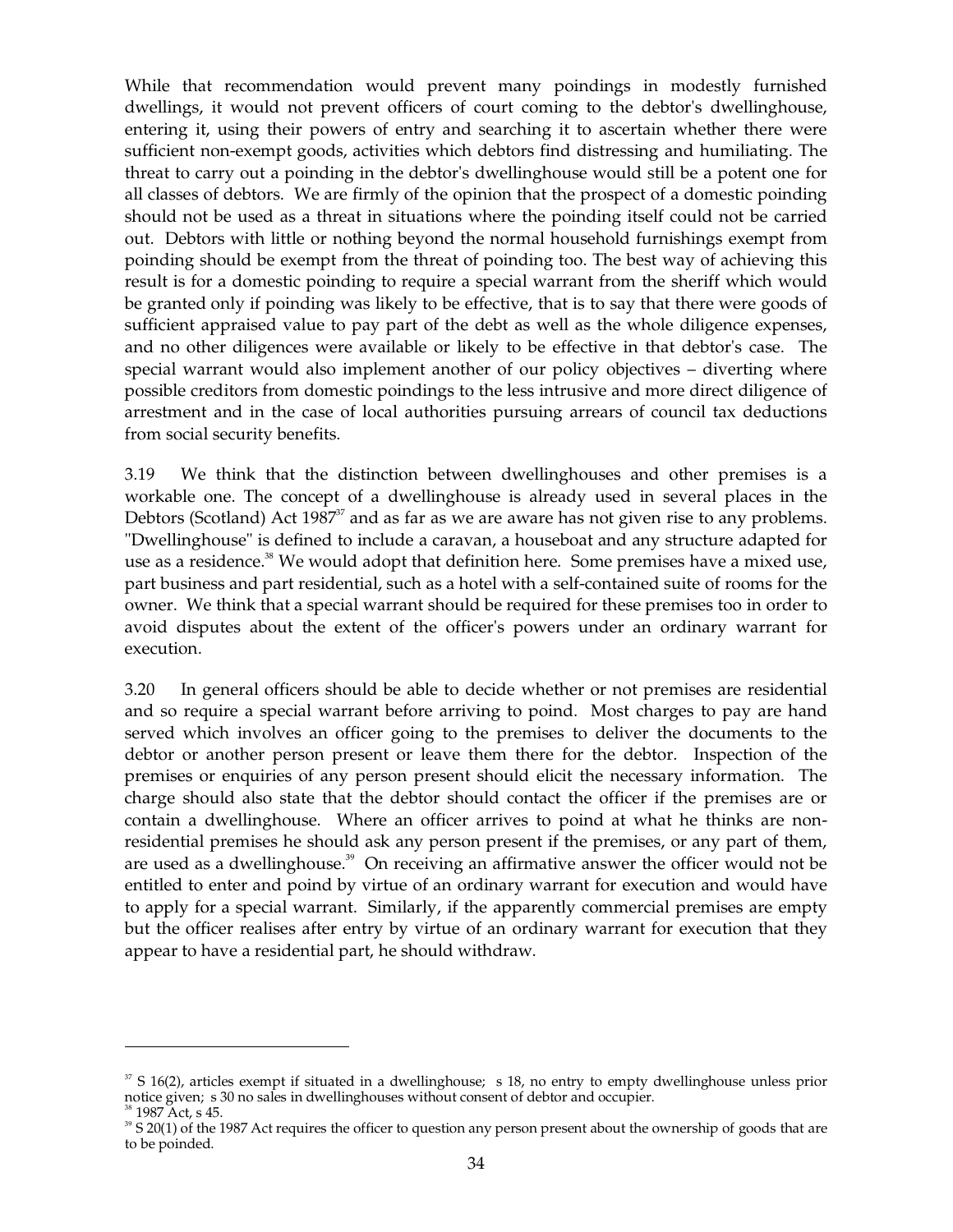3.21 Vehicles in the street outside the debtor's dwellinghouse would remain poindable without the need for a special warrant.<sup>40</sup> The warrant in the extract decree would suffice. We also think that vehicles should be so poindable if situated outside in the curtilage of the dwellinghouse, for example in the drive. Other articles, such as a horse, an unoccupied caravan or garden furniture outside in the curtilage should be treated in the same way. However, vehicles and other items in an enclosed garage or other structure within the curtilage should require a special warrant, even if the garage or other structure was a separate building from the dwellinghouse itself. Debtors would regard entry by officers of court to a garage or other domestic outbuildings in much the same way as they regard entry to the house itself.

3.22 We concede that an application for a special warrant to poind in a dwellinghouse increases the complexity and expense of the diligence. However, a warrant would be granted only if there were thought to be sufficient goods in the house to meet all the diligence expenses plus a not insubstantial part of the debt. The scheme we recommend aims to minimise the extra expense. First, the application should be intimated to the debtor by post, rather than by the more costly hand service by officer of court.<sup>41</sup> Second, the application should be capable of being made by an officer acting on behalf of the creditor.<sup>42</sup> Another objection was that a special warrant would not protect debtors since few would bother to oppose the application. Given the current low level of objections to applications for warrant of sale it is likely that few debtors will oppose applications for special warrant. But under our scheme the sheriff would not grant unopposed applications as a matter of course. The sheriff is to question the applicant and grant special warrant only if satisfied that it is appropriate to do so.<sup>43</sup> Moreover, the requirement to apply for a special warrant and the associated expense will discourage creditors from applying for a warrant to poind in dwellinghouses unless they are fairly confident of success. The expenses of an unsuccessful application should not be chargeable against the debtor.

3.23 We turn now to consider the criteria for granting a special warrant in more detail. We have modelled our scheme on section 33(1) of the Child Support Act 1991. That provision entitles the Secretary of State to apply for a liability order authorising poinding (among other diligences) if it appears to him that it is inappropriate to make a deduction from earnings order (akin to an earnings arrestment) against the debtor or such an order has proved ineffective. We think that the sheriff dealing with an application for a special warrant should have to be satisfied that an arrestment or earnings arrestment either cannot be used or is or would be wholly or substantially ineffective.<sup>44</sup> Thus an earnings arrestment could not be used if the debtor was unemployed or self-employed or if the creditor lacked sufficient information about the debtor's employment. Similarly a bank arrestment could not be used if the debtor has no bank account or the creditor has insufficient information about the account. An earnings arrestment would be ineffective if the debtor's earnings were below the minimum level required for making deductions, while a bank arrestment would be ineffective if the account was not in credit.

<sup>&</sup>lt;sup>40</sup> See discussion paper, para 4.49.

 $^{41}$  See para 3.28 below.

 $42$  See para 3.29 below.

<sup>&</sup>lt;sup>43</sup> See para 3.29 below.

<sup>&</sup>lt;sup>44</sup> The alternative diligences that the sheriff has to consider are confined to arrestment of earnings or funds. Neither adjudication nor inhibition produce payment directly and are available only if the debtor owns heritable property.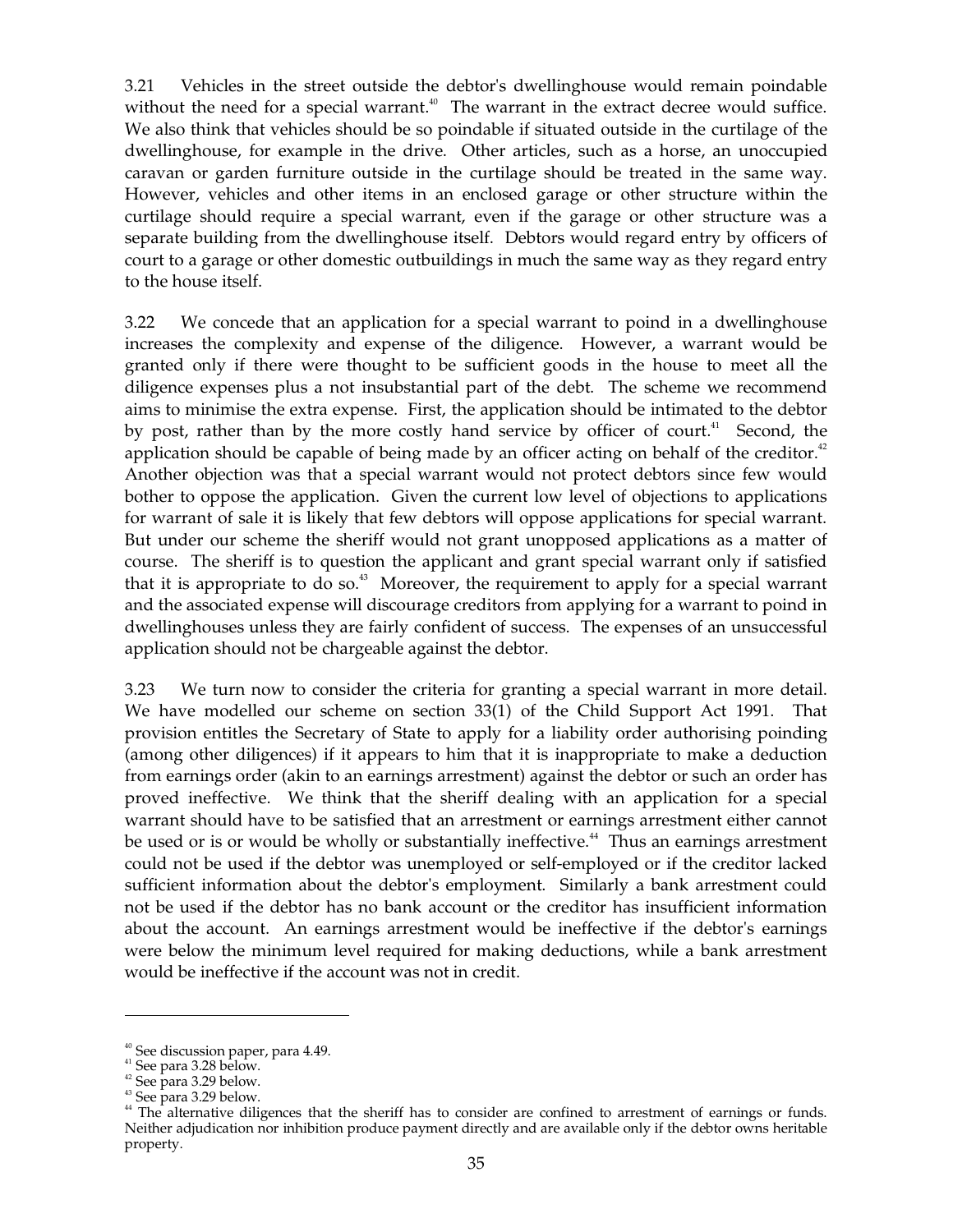3.24 Substantial ineffectiveness would arise where an arrestment of a self-employed debtor's bank account attached some money but not enough to pay the debt in full. The creditor ought to be able to recover the balance by poinding, if there was no other diligence available. Another example would be where an earnings arrestment was in effect but the deductions were such that it would take several years before the debt was paid. We think that the creditor should not be debarred from poinding luxury household goods in order to accelerate payment. In these situations the sheriff would have to exercise a discretion, balancing the benefits to the creditor against the distress to the debtor of a domestic poinding.

3.25 We also think that domestic poinding should be reserved for those cases where it is likely to be effective in the sense that the appraised value of the goods was sufficient to meet the total expenses of the diligence were it to proceed to a sale of the goods plus a portion of the debt itself. The creditor should therefore have to satisfy the sheriff that there was a reasonable likelihood of sufficient goods being situated in the premises to make a poinding of them competent.<sup>45</sup> We think that creditors would normally have the necessary information on this point. The officer who had previously charged the debtor to pay would in most cases have been to the premises<sup>46</sup> and would have reported on the prospects for poinding. Even if the officer had not been inside the premises, the general state of the premises and their situation would yield some indication as to whether a poinding was worth pursuing. The unpaid sellers of substantial luxury items which the debtor had bought would be at an advantage for they would be able to satisfy the sheriff that sufficient poindable goods were likely to be found.

3.26 The Society of Messengers-at-Arms and Sheriff Officers did not favour the introduction of the special warrant because it would prevent officers going round to a small trader's residence to poind, having found insufficient goods in the trader's business premises. We think the creditor should be entitled to put the officer's report of goods poinded in the business premises before the sheriff hearing the application for special warrant. The sheriff should consider the value of the goods in both premises. The Society was also concerned that business goods would be kept in dwellinghouses to defeat the diligence. The nature of the goods likely to be in a dwellinghouse should be a factor that the sheriff takes into account.

- 3.27 We recommend that:
	- **3 (1) The warrant for execution in the extract of a decree or other enforceable document should not authorise the poinding of articles situated within premises which constitute or include a dwellinghouse or within a building within the curtilage of a dwellinghouse. The poinding of such articles should require a special warrant from a sheriff of the sheriffdom in which the premises are situated.** 
		- **(2) The sheriff should not grant a special warrant unless satisfied that:**

<sup>&</sup>lt;sup>45</sup> See Recommendation 1, para 3.9 above.<br><sup>46</sup> Most charges to pay are hand served by officers of court visiting the debtor's premises. Postal charges are competent for certain summary cause decrees, Execution of Diligence (Scotland) Act 1926, s 2.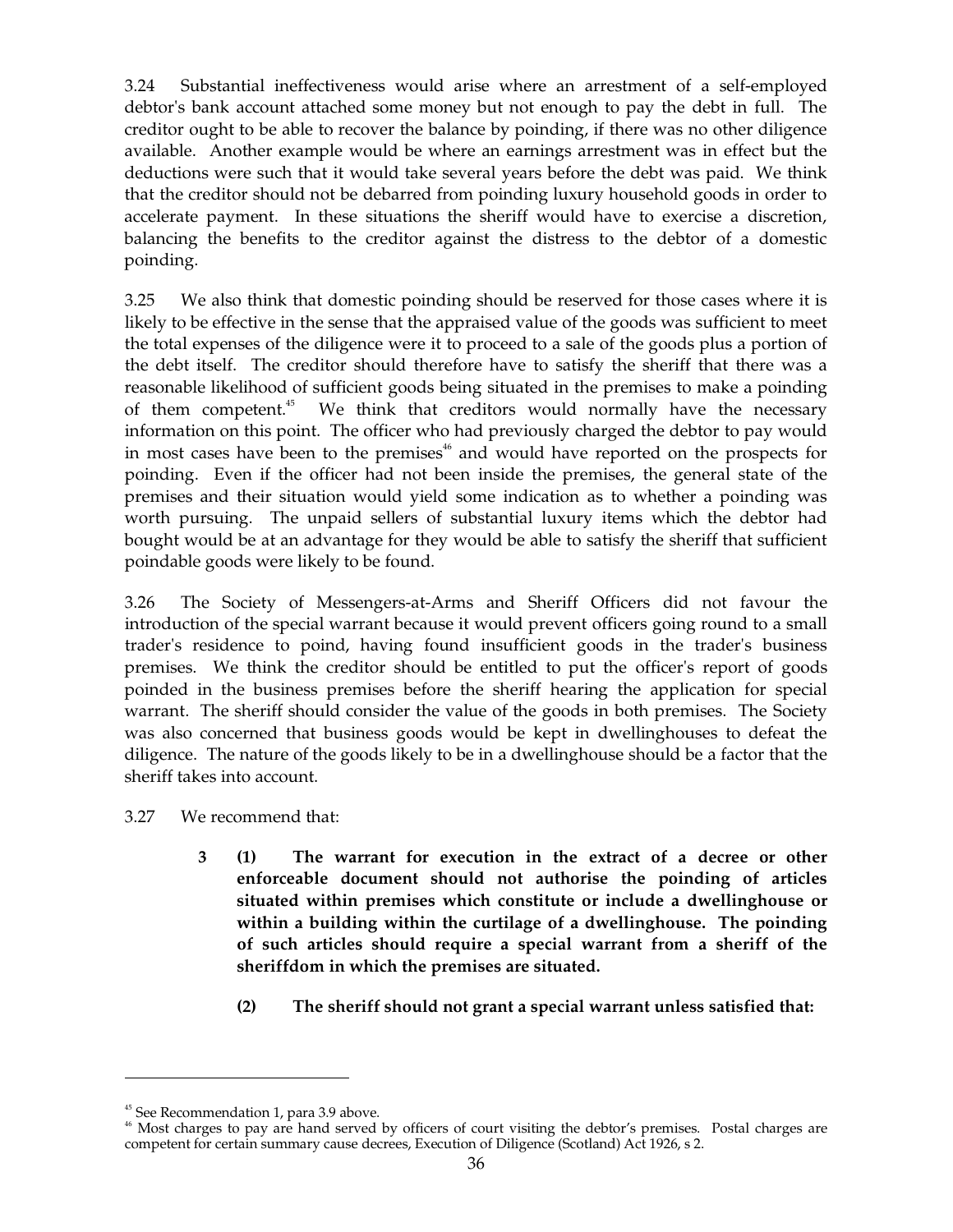## **(a) an arrestment of the debtor's earnings or funds cannot be carried out or is or would be wholly or substantially ineffective, and**

# **(b) there is a reasonable likelihood that sufficient poindable goods are situated in the premises which, taken together with other articles belonging to the debtor poinded elsewhere, would make the poinding competent in terms of Recommendation 1 above.**

3.28 The application for a special warrant should normally be intimated to the debtor. In order to minimise expense we suggest that this should be done by recorded delivery post rather than hand service by officer of court. Hand service should be used only if the recorded delivery letter was returned as undelivered. Intimation would give the debtor an opportunity to oppose the application, furnish the creditor with employment or bank account details in order for arrestment to be done, or apply for a time to pay order. Receipt of the intimation might also prompt payment of all or part of the debt. On the other hand intimation may also give the debtor time to move poindable goods from the dwellinghouse in order to defeat a poinding. Section 18 of the 1987 Act allows officers to enter empty dwellinghouses or those where only children under 16 are present if they have given four days notice of their intended visit. The sheriff may, on application by the creditor,  $\sigma$  dispense with the requirement of prior notice if satisfied that it was likely to prejudice the poinding. We would adopt the same solution here. The creditor should be entitled to apply to the sheriff for an order dispensing with the requirement to intimate to the debtor the application for special warrant to poind. Applications to dispense with notice under section 18(2) are rare and we think that applications to dispense with intimation would be equally uncommon.

3.29 Even if the application for a special warrant is unopposed we think that the applicant should have to attend court to be questioned by the sheriff as to the factual background to the averments and the appropriateness of the proposed domestic poinding. The procedure used for an application for interim interdict before service of the initial writ seems a suitable model. There the applicant has to appear before a sheriff in chambers and will be questioned on the averments in the application so that the sheriff can be satisfied that the remedy is one that may properly be granted.<sup>48</sup> The applicant's presence will avoid applications containing standardised averments being granted as a matter of course. We think that an officer of court should be entitled to apply for the warrant on behalf of the creditor. This is already the situation with many applications in connection with poinding under the 1987 Act.<sup>49</sup> The officer of court would usually be better placed than the creditor to speak to the likelihood of finding sufficient poindable goods in the dwellinghouse.

3.30 We recommend that:

# **4 (1) An application for warrant to poind articles situated in a dwellinghouse should be capable of being made by the creditor or an officer of court on the creditor's behalf.**

<sup>&</sup>lt;sup>47</sup> Which need not be intimated to the debtor; 1987 Act, s 18(2).<br><sup>48</sup> Macphail, *Sheriff Court Practice* (2nd edn), para 21-89.<br><sup>49</sup> S 21(1) immediate sale of perishables, s 27(2) extension and duration to pay, s 29(2) damaged or destroyed, s 30(1) application for warrant of sale, s 35(1) alteration of arrangements for sale, s 43(1) application to conjoin poindings.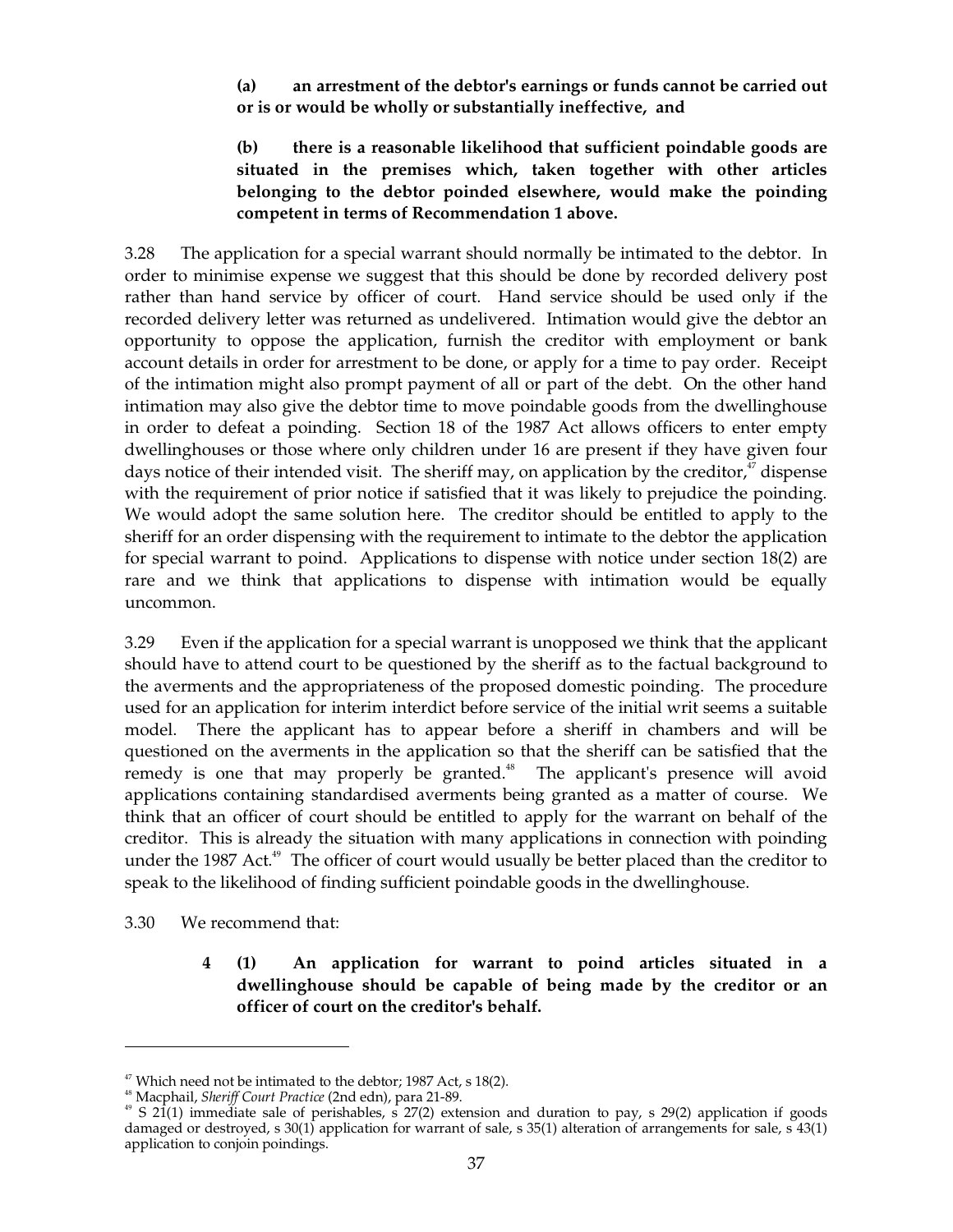**(2) The application should be intimated to the debtor who should be given an opportunity to oppose it, unless the sheriff is satisfied that intimation is likely to prejudice the proposed poinding.** 

**(3) Where the application is opposed the sheriff should hold a hearing before determining the application.** 

**(4) Where the application is unopposed the applicant should be required to appear before the sheriff in support of the application.** 

## **Information about amount arrested**

3.31 A creditor who had arrested the debtor's bank account would need to know how much, if anything, had been arrested before applying for a special warrant. In our discussion paper we revisited a recommendation in our Report on *Statutory Fees for Arrestees* 50 to the effect that an arrestee should be bound to disclose to the arrester free of charge the existence or extent of any funds attached by an arrestment in execution, even if the information is confidential. All but two of our consultees agreed with our recommendation. Significantly the Committee of Scottish Clearing Bankers had no objection provided the arrestee is paid an administrative fee by the arrester when the arrestment is lodged. It should be noted that statutory changes would be required to the bank's duty of confidentiality before this could be implemented. It has long been a criticism of ordinary arrestments that the arrestee is not under any duty to inform the arresting creditor what, if anything, has been arrested. Faced with a refusal to provide this information the creditor has to proceed to an action of furthcoming which might prove fruitless. We therefore recommend that:

**5 In an arrestment in execution, including an arrestment on the dependence converted into an arrestment in execution by decree, the arrestee should be bound (on payment of a reasonable fee) to disclose to the arrester the amount of any funds and the existence of other moveable property attached by the arrestment. Such a disclosure should not be a breach of any duty of confidentiality owed by the arrestee to the debtor with respect to those funds or property.** 

# **Powers of entry for execution of poindings in a dwellinghouse**

3.32 At present, a warrant for executing diligence authorises the opening of shut and lockfast places if necessary for the purpose of executing a poinding. An officer of court is therefore entitled to use force if necessary to gain entry to a debtor's premises, including a dwellinghouse, and to open internal doors and cupboards. Contrary to popular belief officers do not "batter down" or "kick in" doors. Locksmiths are engaged to open locked doors. Use of the power of entry must be in accordance with section 18 of the 1987 Act, which states that an officer of court is not entitled to enter an empty dwellinghouse or one which appears only to contain children below 16 years of age, unless the officer has given at

 $50$  (1992) Scot Law Com No 133, paras  $4.2 - 4.12$ , recommendation 16.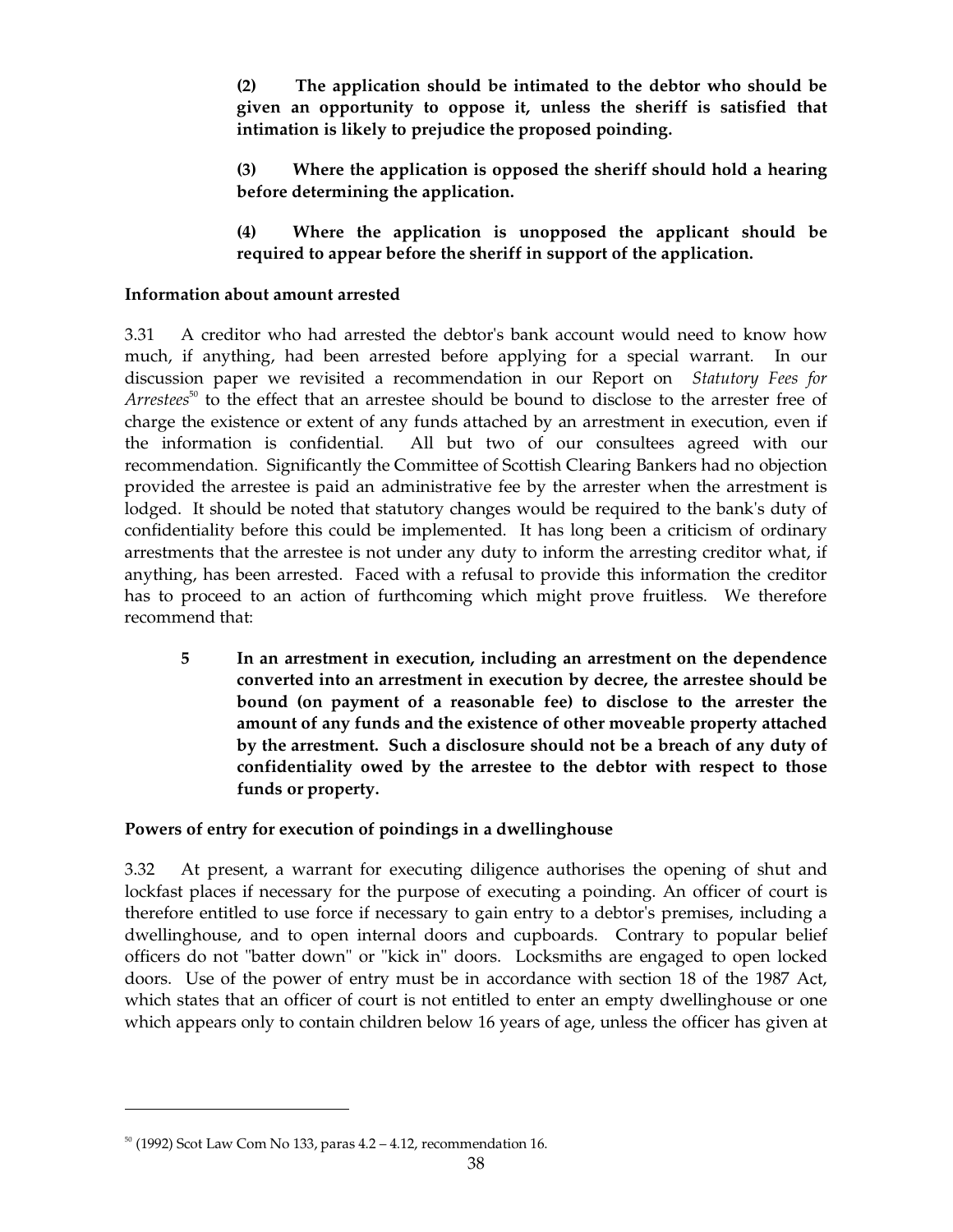least four days notice of intended entry or the sheriff has authorised entry without prior notice.<sup>51</sup> This provision followed from a recommendation in our 1985 Report.<sup>52</sup>

3.33 Our discussion paper contained some comparative research into the position in other legal systems in Europe and the Commonwealth.<sup>53</sup> It was found that in many legal systems a power of forcible entry existed.<sup>54</sup> Further examination shows that a number of other systems, such as Germany, Greece, Belgium, Luxembourg, Austria and Italy, allow an enforcement officer to use force to enter premises if necessary. In England and Wales, however, no such power exists<sup>55</sup> unless the bailiff is attempting to regain entry, having been ejected from a dwelling which he had previously entered peaceably. In addition an English bailiff may forcibly enter the premises of a third party if he believes that a debtor's possessions have been moved there to avoid execution. 56 It seems clear that a power to use force in order to gain entry to a debtor's premises for poinding or seizure of goods is the norm.

3.34 In some systems forcible entry requires a special court order.<sup>57</sup> Germany has had such a requirement since 1979 in order that the constitutional right to privacy in that country is not infringed. However even in Germany this requirement can be overridden if there is reason to believe that delay in entering a debtor's premises would result in goods being dissipated. 58 In France a court order is necessary in certain circumstances independently of whether force is required or otherwise.<sup>59</sup> Nevertheless a court order is not universally required. In Greek law it appears that no such order is required despite article 9 of the constitution allowing a right of privacy and providing that no search of a house may occur except in accordance with the law and in the presence of representatives of the judiciary.<sup>60</sup> In practice it has been interpreted as applying only to criminal law, and in any event the enforcement officers are regarded as representatives of the judiciary.

3.35 Other systems require the enforcement officer to be accompanied by witnesses or public officials.<sup>61</sup> In our discussion paper we discussed this requirement in relation to Malta where two witnesses must be present if the executing officer chooses to break down any inner or outer door, or any container. $62$  Furthermore we looked at the situation in the Netherlands, Norway, some Australian States and Territories and France where the executing officer may call upon the assistance of the police or public authorities if resistance

<sup>51 1987</sup> Act, s 18.

<sup>&</sup>lt;sup>52</sup> Recommendation 5.18.

<sup>53&</sup>lt;br><sup>53</sup> At paras 4.54 to 4.56 and Appendix.<br><sup>54</sup> Specifically France, Ireland, Malta, the Netherlands, Norway, Sweden, at least three of the Australian States and South Africa. It should be noted that exclusion from this list did not necessarily connote a lack of such a power but merely meant we had no information on other systems.

<sup>55</sup>*Vaughan v McKenzie* [1969] 1 QB 557.

<sup>56</sup>*Johnson v Leigh* (1815) 6 Taunt. 246.

57 Eg Germany and France. For a full exposition see W. Kennett, "Enforcement of Judgments" (1997) 5 *European Review of Private Law*, 321-428. See para 73 of the Appendix to our discussion paper for this requirement in

<sup>&</sup>lt;sup>58</sup> See Kennett, p 360.<br><sup>59</sup> Eg in a small claims case, where seizure may only be effected if the creditor has exhausted all other remedies unless he has obtained a court order authorising the remedy. See Kennett, p 360.

<sup>&</sup>lt;sup>60</sup> See Kennett, p 360.<br><sup>61</sup> This is the case in Germany, France, Belgium, Luxembourg, the Netherlands, Greece, Malta and Austria. See further Kennett, and P. Kaye (ed.), *Methods of Execution of Orders and Judgments in Europe* (1996). <sup>62</sup> Appendix, para 38.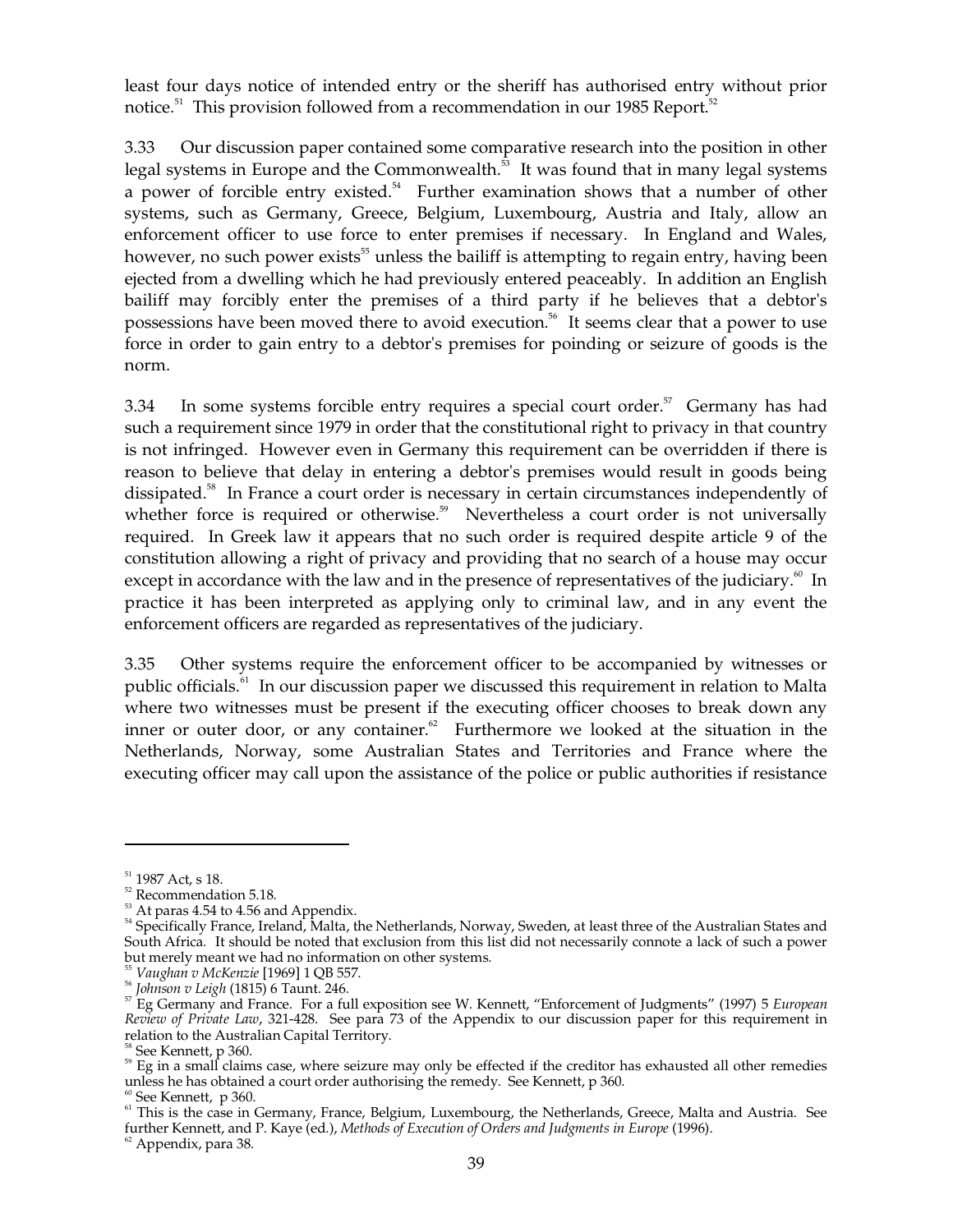is faced.<sup>63</sup> Subsequent research reveals that a large number of other legal systems require the enforcement officer to bring witnesses. 64

3.36 In Germany two witnesses must accompany an enforcement officer where force is to be used to gain access to a debtor's premises. Alternatively the German enforcement officer may be accompanied by a single police officer or local official. 65 In France, a similar requirement exists.<sup>66</sup> Belgian law requires one witness to be present regardless of whether force is to be utilised, and also requires at least one public official to be present where force is used. 67 Similarly two witnesses must be present in any *saisie* executed in Luxembourg, regardless of whether force is used. Forcible entry requires the additional presence of a *Juge*  de Paix or Police Judiciaire.<sup>68</sup> In the Netherlands the code specifies a number of named officials, one of whom must attend any forced entry.<sup>69</sup> In both Greece and Austria, witnesses are required where the debtor is not present at the seizure.<sup>70</sup> Italian law appears to have no provision requiring witnesses to attend an *espropriazione forzata,* 71 and nor does Irish law or the laws of the states and territories of Australia examined in the Appendix to our discussion paper.

3.37 The law of Scotland is in conformity with the requirement found in many other legal systems for witnesses to be present when an officer attempts a forcible entry. The 1987 Act provides that officers of court shall be accompanied at a poinding by one witness.<sup>72</sup> In our discussion paper we considered whether current Scots law on poinding and sale was in breach of any of the provisions of the European Convention on Human Rights. We concluded, on the basis of the case  $K$  v Sweden,<sup>73</sup> that the Scottish law regulating forcible entry for poinding introduced for the protection of debtors by the 1987 Act complies with the debtor's right under Article 8 of the Convention to "respect for his private and family life, his home and his correspondence". Our conclusion has been confirmed by the legal advisers to the Foreign and Commonwealth Office from whom we sought a second opinion. The Office was of the view that forcible entry was not by itself incompatible with Article 8, but the manner of entry had to pay due regard to the circumstances of the occupants, particularly where the sheriff had dispensed with the requirement to give prior notice of entry. The SOCRU research found that the section 18 notice procedure has resulted in fewer doors having to be forced open because no-one was in the premises. Applications to the sheriff to dispense with notice appear to be rare. Moreover, a dispensation is not an arbitrary act since it has to appear to the sheriff that giving notice would be likely to prejudice the execution of the poinding. Scots law also contains safeguards in that a debtor may complain to the appropriate sheriff principal about any misconduct of officers when executing diligence.

 $<sup>63</sup>$  Appendix, paras 10, 39, 72 and 73.</sup>

<sup>&</sup>lt;sup>64</sup> These are discussed in Kennett, p 361.

<sup>65</sup>*Zivilprozessordnung*, Art 759. See Kennett, p 361.

<sup>66</sup>*Loi No 91-650,* Art 21; see Kennett, p 361.

<sup>67</sup>*Ger W*, Arts 1501 and 1504. See Kennett, p 361.

<sup>68</sup>*Code de Procedure Civile*, Arts 585 and 587.

<sup>69</sup>*Rechtsvordering*, Art 444.

<sup>70</sup>*Code of civil procedure*, Art 930 II (Greece), *Exekutionsordnung*, §26(1) (Austria).

 $71$  See Kennett, p 361.

 $72$  S 20(3).

 $73$  Application No 13800/88 (European Commission of Human Rights 1 July 1991).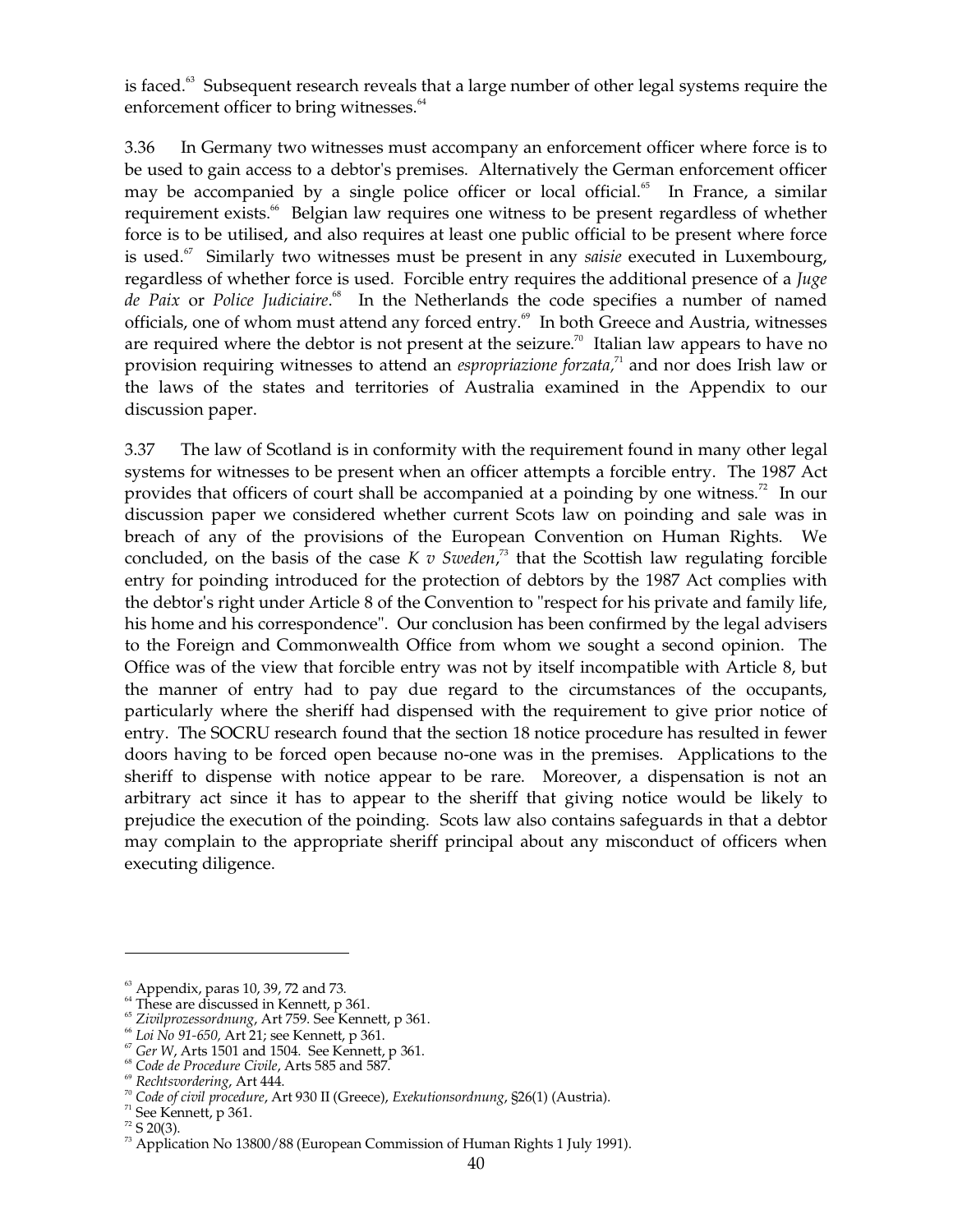3.38 In our discussion paper we asked for views on whether the present law on powers of entry to debtors' dwellinghouses was satisfactory.<sup>74</sup> Of the consultees who responded, the vast majority were of the opinion that the current system was satisfactory and required no amendment. Citizens Advice Scotland thought that further research on the use of forcible entry and its effects on debtors was necessary. Evidence was presented to the Social Inclusion, Housing and Voluntary Sector Committee of the frightening effect forcible entry or the threat of forcible entry can have on debtors and their families.<sup>75</sup> Professor Willock said that forcible entry was a grave breach of privacy and a special warrant should have to be obtained. We have previously recommended that poinding in dwellinghouses should require a special warrant. We think that that special warrant should authorise officers to open shut and lockfast places in connection with a poinding in the dwellinghouse in question, in the same way as the warrant in the decree will authorise a poinding in, and entry to, commercial premises. The use of this warrant for entry to dwellinghouses would be subject to the provisions of section 18 of the 1987 Act described in paragraph 3.28 above.

## 3.39 We recommend that:

## **6 The special warrant to poind in a dwellinghouse should authorise officers to open shut and lockfast places if necessary for the purpose of poinding articles in the dwellinghouse in question. The exercise of this authority would be subject to section 18 of the Debtors (Scotland) Act 1987.**

3.40 Section 18 of the 1987 Act, which followed from a recommendation in our 1985 Report, $76$  states that where a dwellinghouse is empty or appears only to contain children below 16 years of age the officer of court is not entitled to enter it unless he has given at least four days notice of his intended entry or has been authorised to enter by the sheriff. We understand that this has generally worked well and has reduced the need for officers to engage locksmiths to open empty houses. One body in responding to the question on powers of entry thought that a section 18 notice should have to be given before an officer was entitled to enter any dwellinghouse to poind. We disagree as it would increase the diligence expenses unnecessarily. If the debtor or some other adult was in the dwellinghouse when the officer came to poind, we do not see what point would be served by requiring the officer to hand in a notice stating that another visit would be made in four days time. Mr Jann, a retired officer of court, suggested that the section 18 notice should specify the time (within a two hour period) when the officer would return to avoid debtors having to be off work or stay in all day. We consider it should be good practice for the officer to indicate a return time, but do not think that this should be made mandatory by legislation. Making it a rule of law would invalidate the notice were the officer to be slightly late.

<sup>&</sup>lt;sup>74</sup> Question 4.10, para 4.55.<br><sup>75</sup> Official Report; col 318 17 Nov 1999, cols 477 and 482 12 Jan 2000.

<sup>76</sup> Recommendation 5.18.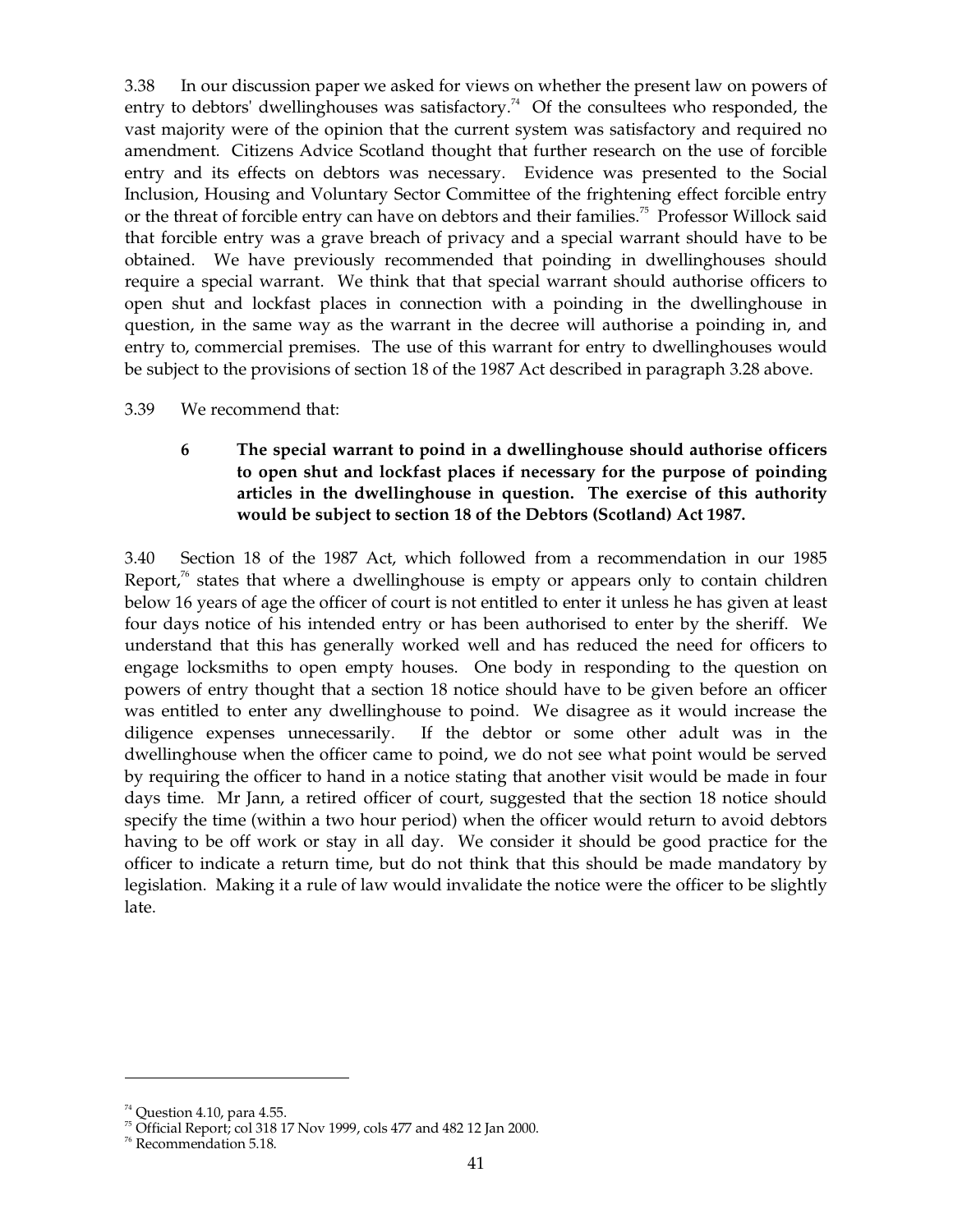## **Exemptions from poinding**

3.41 The present law on exemptions from poinding is, with some minor exceptions, $\overline{r}$ contained in section 16 of the 1987 Act. Section 16(1) and (2) provide

"16. - (1) The following articles belonging to a debtor shall be exempt from poinding at the instance of a creditor in respect of a debt due to him by the debtor:

- (a) clothing reasonably required for the use of the debtor or any member of his household;
- (b) implements, tools of trade, books or other equipment reasonably required for the use of the debtor or any member of his household in the practice of the debtor's or such member's profession, trade or business, not exceeding in aggregate value £500 or such amount as may be prescribed in regulations made by the Scottish Ministers;
- (c) medical aids or medical equipment reasonably required for the use of the debtor or any member of his household;
- (d) books or other articles reasonably required for the education or training of the debtor or any member of his household not exceeding in aggregate value £500 or such amount as may be prescribed in regulations made by the Scottish Ministers;
- (e) toys for the use of any child who is a member of the debtor's household;
- (f) articles reasonably required for the care or upbringing of a child who is a member of the debtor's household.
- (2) The following articles belonging to a debtor shall be exempt from poinding if they are at the time of the poinding in a dwellinghouse and are reasonably required for the use in the dwellinghouse of the person residing there or a member of his household:
- (a) beds or bedding;
- (b) household linen;
- (c) chairs or settees;
- (d) tables;
- (e) food;
- (f) lights or light fittings;
- (g) heating appliances;
- (h) curtains;
- (j) floor coverings;
- (k) furniture, equipment or utensils used for cooking, storing or eating food;
- (l) refrigerators;
- (m) articles used for cleaning, mending or pressing clothes;
- (n) articles used for cleaning the dwellinghouse;
- (o) furniture used for storing:
	- (i) clothing, bedding or household linen;

 $\sqrt[n]{r}$  Money and negotiable instruments in the debtor's possession may be exempt at common law, *Alexander v McLay* (1826) 4 S 439, while railway rolling stock is exempt in terms of section 4 of the Railway Companies (Scotland) Act 1867, as extended by the Carriage by Railway Act 1972, s 6(4).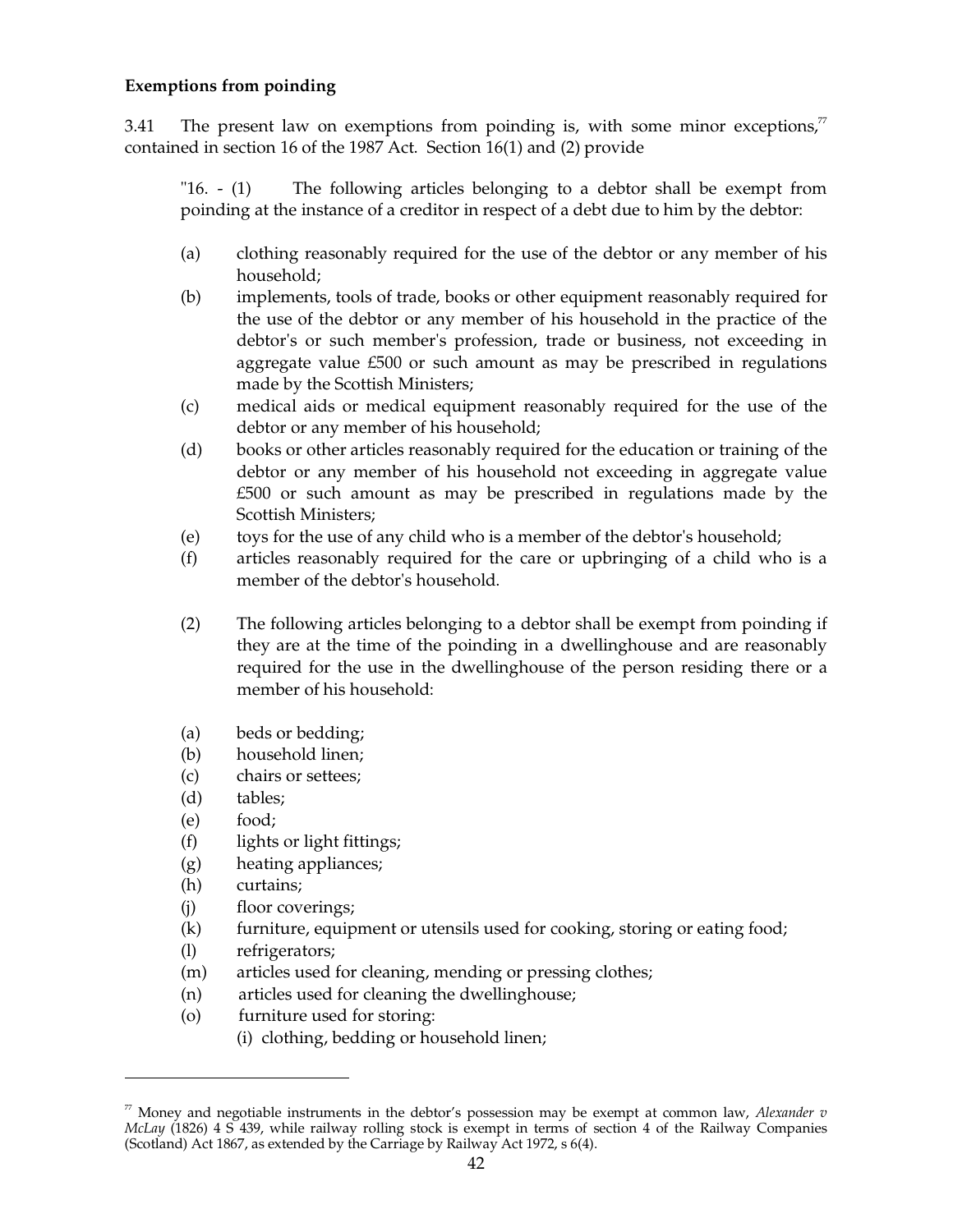- (ii) articles used for cleaning the dwellinghouse; or
- (iii) utensils used for cooking or eating food;
- (p) articles used for safety in the dwellinghouse;
- (q) tools used for maintenance or repair of the dwellinghouse or of household articles."

Regulations may add to the list or delete or vary any of the items, $78$  but no regulations have so far been made.

3.42 Our discussion paper examined the exemptions in England and Wales, Northern Ireland, most of the European countries, the Canadian provinces, the Australian states and territories, New Zealand and South Africa. All these legal systems allow seizure of a debtor's goods with various exceptions. Some countries have more generous exemptions than others. The Canadian prairie provinces have special protections for farmers. To illustrate the range we give details of the exemptions from three legal systems.

3.43 In England and Wales the exemptions from execution against the goods of any person under High Court writs of *fieri facias* and county court warrants, and from distress enforcing council tax arrears, are as follows:

"(i) such tools, books, vehicles and other items of equipment as are necessary to that person for use personally by him in his employment, business or vocation; (ii) such clothing, bedding, furniture, household equipment and provisions as are necessary for satisfying the basic domestic needs of that person and his family".<sup>79</sup>

In our discussion paper we reported the widely held view that the level of these exemptions was lower than the exemptions in Scotland.<sup>80</sup>

3.44 In Sweden, the following exemptions from seizure apply. $81$ 

## **"Chapter 5: Exemptions from seizure**

## **Exemptions which take account of the debtor's needs**

- §1 The following are exempt from seizure:
- 1. Clothes and other articles which are exclusively intended for the debtor's personal use, up to a reasonable value;
- 2. Furniture, household goods and other equipment, to the extent that the property is necessary for the running of the home;

 $78$  1987 Act, s 16(3). The power to make regulations is now exercisable by the Scottish Ministers: Transfer of Functions (Lord Advocate and Secretary of State) Order 1999 (SI 1999/678) and Scotland Act 1998, s 53. 79 Supreme Court Act 1981, s 138; County Courts Act 1984, s 89(1) both inserted by the Courts and Legal Services

Act 1990, s 15; Council Tax (Administration and Enforcement) Regulations 1992 (SI 1992/613), reg 45, paragraph (1A) inserted by Council Tax (Administration and Enforcement) (Amendment) (No 2) Regulations 1993 (SI 1993/773), reg 5.<br><sup>80</sup> Para 4.20.<br><sup>81</sup> *Utsökningsbalken (Enforcement Code), translated for us by Miss Marie-Sofie Sveidqvist, LL.B.; see also P. Kaye,* 

*Methods of Execution of Orders and Judgments in Europe* (1996) p. 313.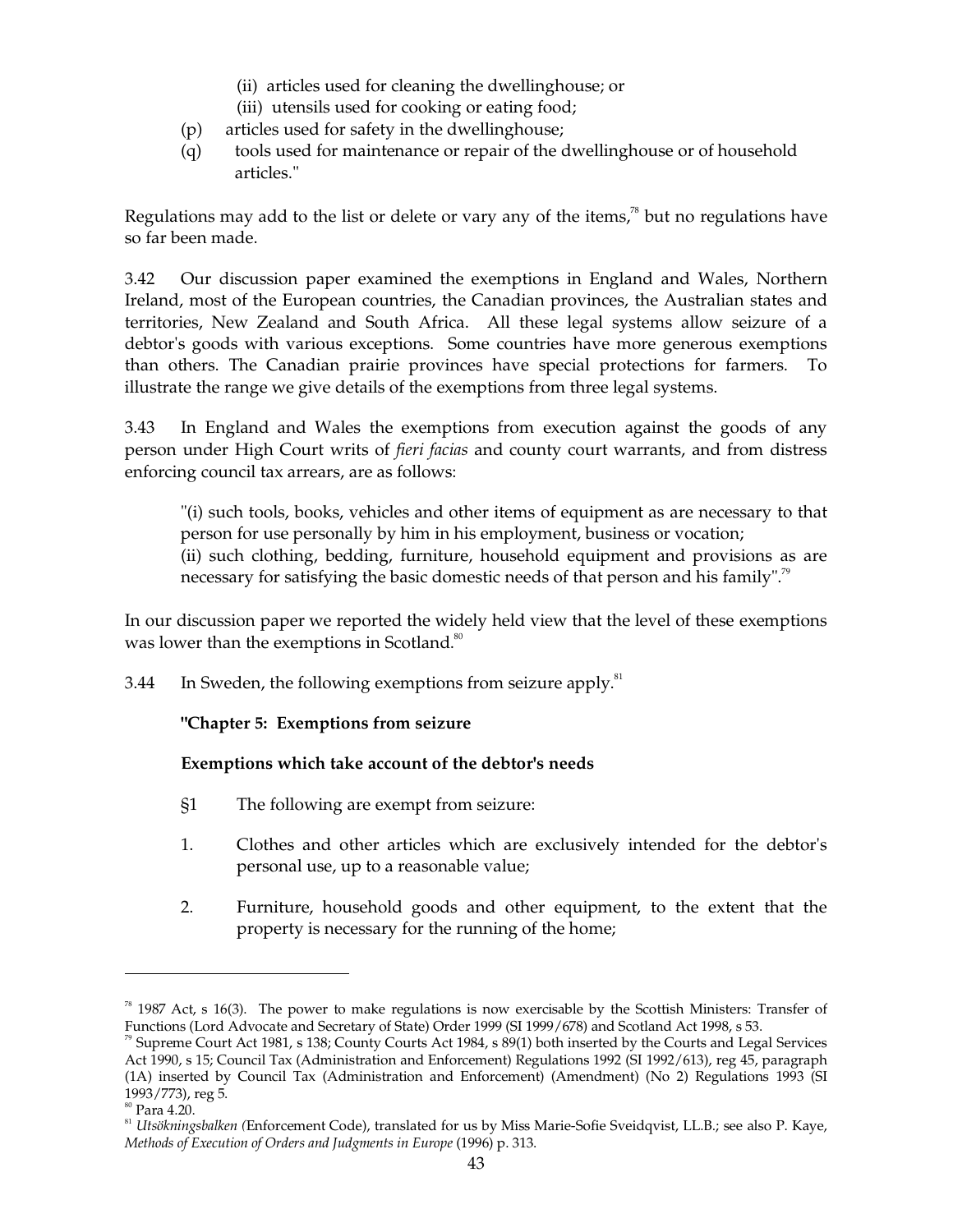- 3. Work-tools and other equipment necessary for the debtor's work/occupation or vocational training, as well as animals and food and other articles essential to their care, all up to a reasonable value;
- 4. Objects which are of such sentimental value to the debtor that it must be considered manifestly unjust to seize them;
- 7. Money/cash, bank balances in credit, debts owing and basic necessities (subject to any provisions to the contrary, and to the extent that access to these is reasonably necessary for the upkeep/maintenance of the debtor until such a time as he can expect an income which will cover this need though, in the absence of extraordinary reasons, not for any period longer than one month).
- §2 Where the debtor has a family, reasonable consideration should also be given to the use/consumption and needs of the family when determining what may be exempt in terms of §1.

If the debtor or a person in his family suffers from a disability or serious illness, this shall also be taken into consideration."

We understand that luxury items such as videos are not exempted, but that a TV may be if it is of low value and the debtor has children.<sup>82</sup>

3.45 A much more generous range of exemptions than the current Scottish exemptions is found in some Australian States – notably Victoria,<sup>83</sup> Queensland,<sup>84</sup> and South Australia<sup>85</sup>which apply the federal bankruptcy law exemptions<sup>86</sup> to execution against goods.<sup>87</sup> Household property of a kind prescribed by regulations is exempt. This is defined as being household property "(including recreational and sports equipment) that is reasonably necessary for the domestic use of the bankrupt's household, having regard to current social standards".<sup>88</sup> The regulations further provide a non-exhaustive list of such items:

- (a) in the case of kitchen equipment, cutlery, crockery, foodstuffs, heating equipment, cooling equipment, telephone equipment, fire detectors and extinguishers, antiburglar devices, bedding, linen, towels and other household effects – that property to the extent it is reasonably appropriate to the household…;
- (b) sufficient household furniture;
- (c) sufficient beds for the members of the household; and
- (d) educational, sporting or recreational items (including books) that are wholly or mainly for the use of children or students in the household;
- (e) 1 television set;

 $82$  Information supplied by Miss Marie-Sofie Sveidqvist, LL.B.

<sup>83</sup> Supreme Court Act 1958 (Vic), s 63C inserted by Judgment Debt Recovery Act 1984 (Vic), s 27.

<sup>&</sup>lt;sup>84</sup> Supreme Court of Queensland Act 1991(Qld), Sch 2.

 $85$  Enforcement of Judgments Act 1991(SA), s 7(2).

<sup>&</sup>lt;sup>86</sup> Bankruptcy Act 1966 (Commonwealth of Australia), s 116. The Law Reform Commission of Australia, Report on *General Insolvency Inquiry* (1988) ALRC 45, para 866 suggested that the Australian States should adopt the

The same approach is recommended for Western Australia by the Law Reform Commission of Western Australia, Report on *Enforcement of Judgements of Local Courts, Project No 16 Part II* (1995), Part 7.<br><sup>88</sup> Bankruptcy Regulations, reg 6.03.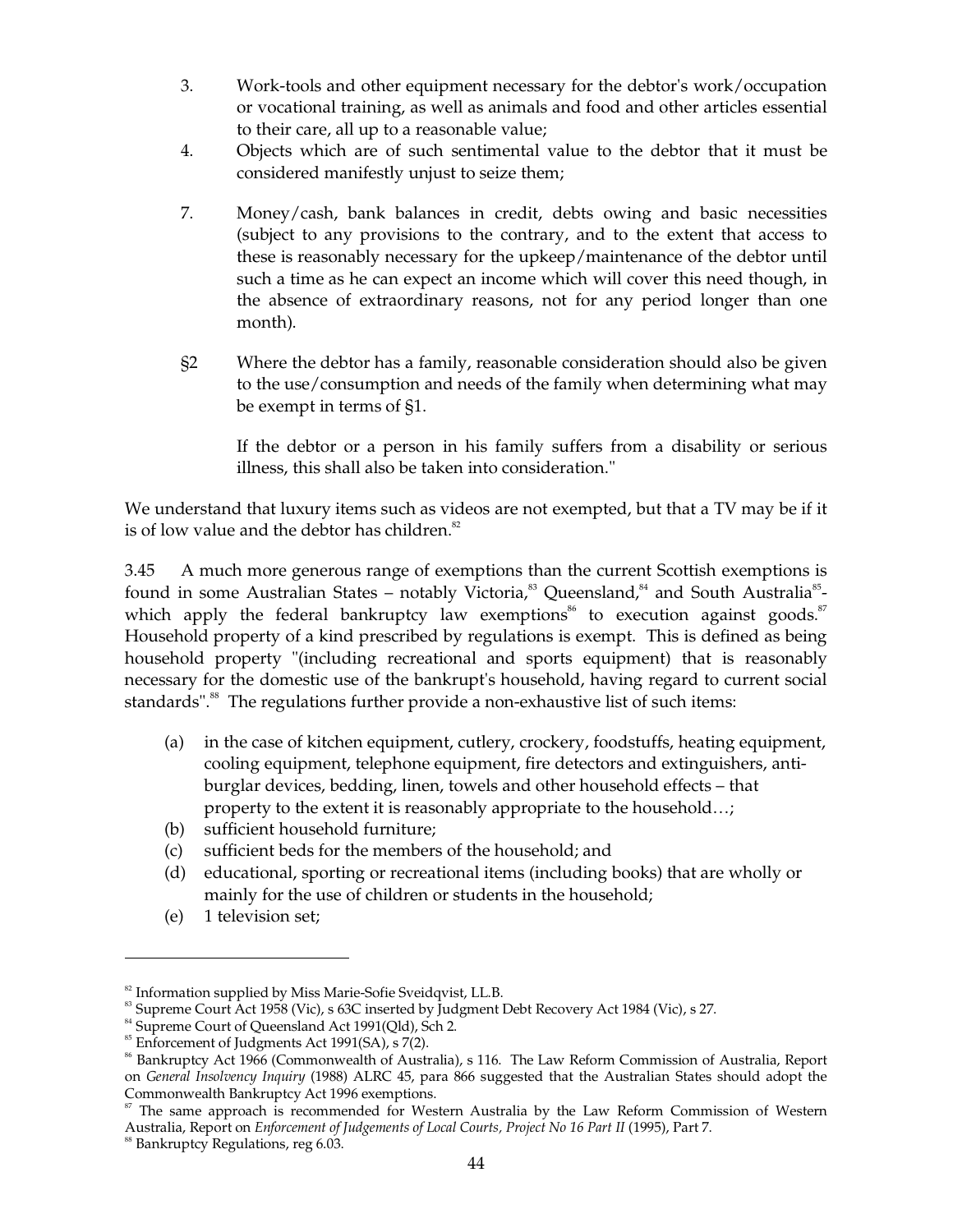- (f) 1 set of stereo equipment;
- $(g)$  1 radio;
- (h) either:
	- (i) 1 washing machine and 1 clothes drier; or
	- (ii) 1 combined washing machine and clothes drier;
- (i) either:
	- (i) 1 refrigerator and 1 freezer; or
	- (ii) 1 combination refrigerator/freezer;
- (j) 1 generator, if relied on to supply electrical power to the household;
- (k) 1 telephone appliance;
- (l) 1 video recorder. 89

In addition to this exemption for household property, there are exemptions for "property that is for use by the [debtor] in earning income by personal exertion not exceeding in total the limit prescribed by the regulations"<sup>90</sup> and for property used by the debtor primarily as a means of transport provided it does not exceed the limit set in the regulations.<sup>91</sup>

3.46 In our discussion paper we asked about altering the exemptions in sections 16(1) and (2) of the 1987 Act. $2^2$  There was virtually no support for decreasing the range of articles currently exempt. Only the Institute of Revenues, Rating and Valuation and one individual respondent were in favour of a decrease. The Institute reiterated the view in its report that the exemption levels in Scotland are more generous than in England and Wales and that this had adversely affected the recovery levels of arrears of council tax and community charge.<sup>33</sup> It stated that the exemptions should be substantially reduced from their present level. We do not agree with this view.

3.47 Our 1985 Report recommended exemptions (which were implemented virtually unchanged by section 16 of the 1987 Act) based on three principles.

**\***The range of exempt goods must not be so great that no poindable goods could be found in a normal debtor's home. Otherwise poinding would lose its effectiveness as a spur to payment;

\*The sale of household goods inflicts greater hardship on debtors than it benefits creditors since their sale value is low and much less than their replacement value; and

*\**The exemptions must be workable.<sup>94</sup>

Exemptions must clearly be workable, but we think that it is no longer acceptable to limit the exemptions so that poinding of goods in normal homes remains an effective diligence. We now prefer to base exemptions on the principle that articles should be exempt if they are reasonably required, having regard to current social standards, to allow debtors and their

<sup>89</sup> Bankruptcy Regulations, reg 6.03(3).

<sup>90</sup> Currently fixed at \$2,600; Bankruptcy Regulations, reg 6.04.

 $91$  Currently \$5,500; see reg 6.04.

 $92$  Question 4.1, para 4.25.

<sup>93</sup>*IRRV Report*, chapter 4, paras 28-31.

 $94$  Para 5.46.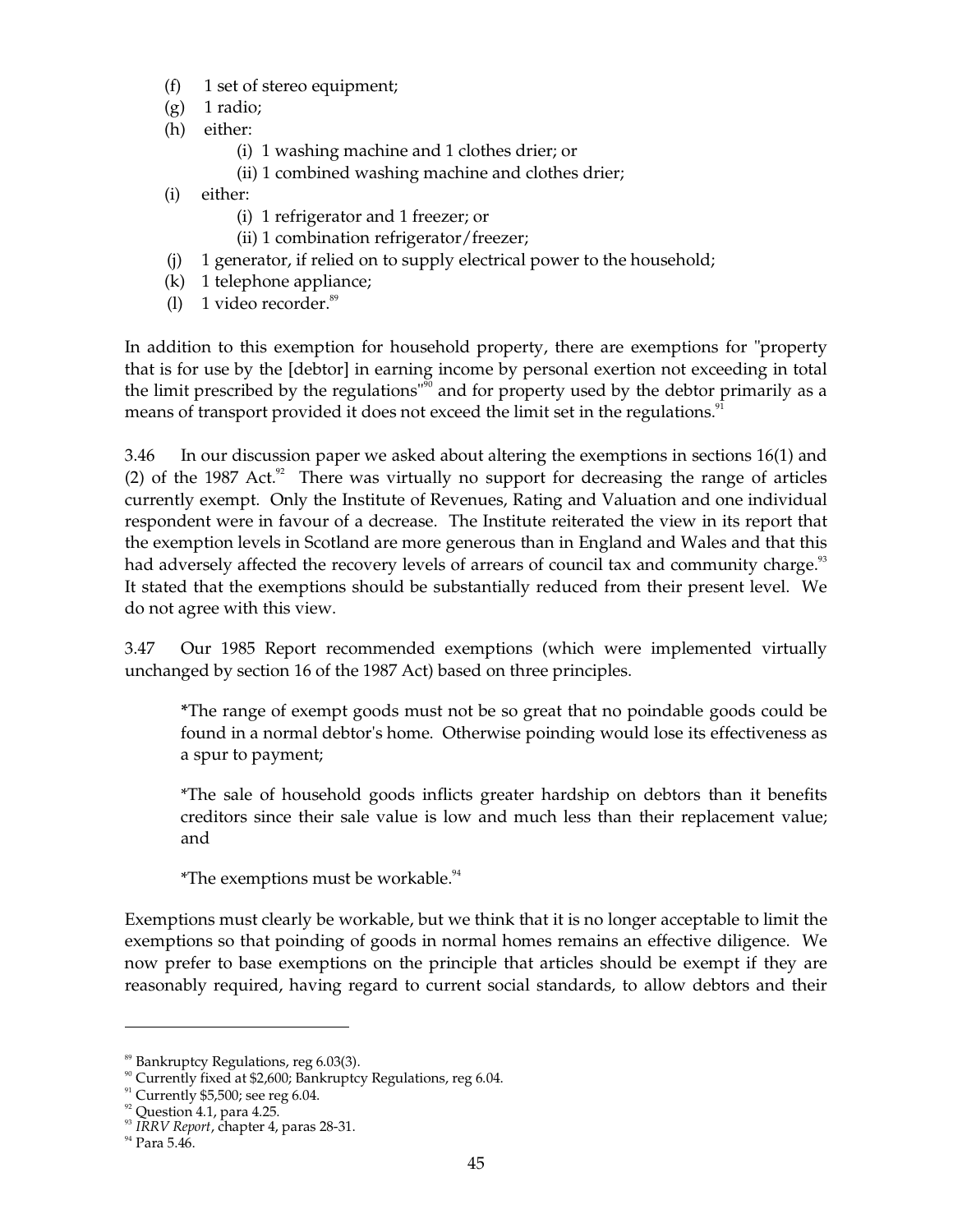families to enjoy a modest standard of living. This formula seems to us to express better the underlying purpose of exemptions - to protect debtors from undue hardship. In addition we think that some other items ought to be exempt as they enable people to keep in touch with society and prevent social exclusion. One organisation suggested that the legislation should state what domestic goods can be poinded rather than list exemptions. This seems to us unworkable as it is impossible to list every luxury item that could be found in dwellinghouses.

3.48 In our discussion paper we asked whether the range of exempt goods should be extended to cover the following goods located in a dwelling house:<sup>95</sup>

one television set, one radio, one video recorder, one set of stereo equipment, one CD player, or similar home entertainment items;

one home computer; or one microwave oven or similar kitchen electrical goods.

Consultation revealed a sharp division of opinion between those who opposed any further exemptions on the ground that poinding would lose its effectiveness and those who were in favour of exempting some or all of the listed items because they were no longer luxuries, but reasonably required by today's standards. We think that one television and one radio are now part of a modest or frugal lifestyle. Moreover, they enable people to keep in touch with the world around them and current affairs and are a cheap form of entertainment. Virtually every household now has them.<sup>96</sup> The exemptions should however be restricted to items of modest value. Expensive luxury models should remain poindable,<sup>97</sup> and equipment for receiving satellite broadcasts should not be included in a television set. Video recorders, CD players and hi-fi equipment are in our opinion still luxuries and should remain poindable. Deprivation of these items would not give rise to the same hardship or social exclusion as deprivation of a television set or radio.

3.49 Microwave ovens seem to us to lie on the border line between being part of a modest lifestyle and a luxury. A microwave oven which is the only cooking appliance should always be exempt. Indeed it would be exempt at present as reasonably required "equipment ...used for cooking ... food".<sup>38</sup> We think that a microwave oven should be exempt even if it is used in addition to other cookers. Children who cannot be left to use an ordinary cooker can use a microwave. Disabled adults could be in the same position. Money Advice Scotland stated in its response that many low income debtors buy frozen food at budget freezer shops and require a microwave to heat it. Again the exemption should be restricted to a basic appliance of modest value, so that a large luxury model owned in addition to another cooker would remain poindable.

3.50 Exemption of a home computer of modest value can in our opinion be justified as a reasonably required educational article if there are children in the debtor's household or any member of the household is undertaking a course of study or training. We favour such an

<sup>&</sup>lt;sup>95</sup> Question 4.1(2), para 4.25.<br><sup>96</sup> 97% of UK households have a colour television; Office for National Statistics, Social Survey Division, *Living in Britain: Results from the 1996 General Household Survey* (1998), p 2

But the debtor should be entitled to the cost of a modest replacement out of the proceeds of sale, see Recommendation 10, para 3.63 below.<br><sup>98</sup> 1987 Act, s 16(2)(k).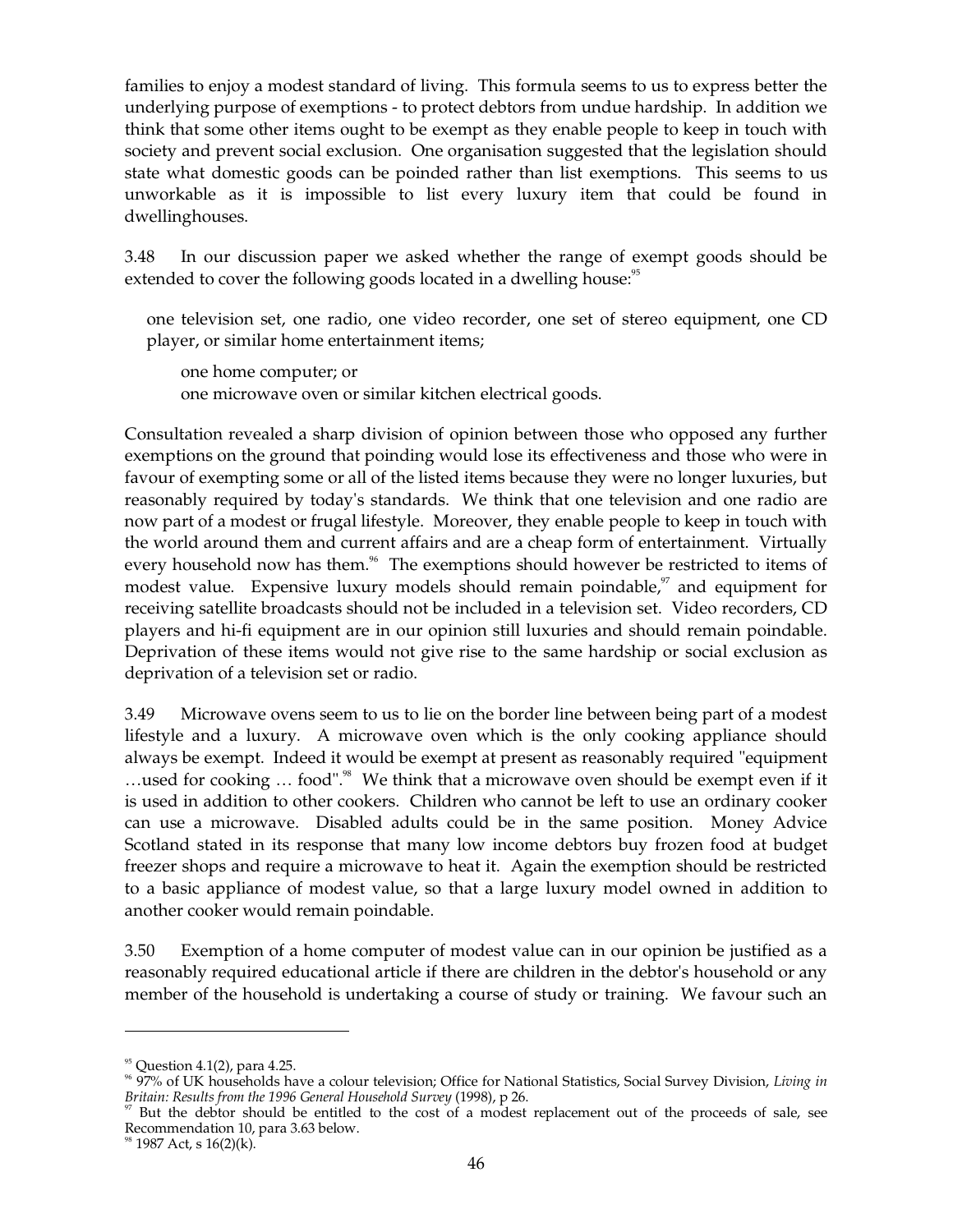item being expressly added to paragraph (d) of section 16(1) in order to put the matter beyond doubt. The exemption should be limited to a computer of modest value. The current limit for educational articles is £500. This has not been altered since 1987. Based on changes in the Retail Price Index between January 1987 and January 2000 the figure ought to be increased to £833. We suggest rounding this up to  $£1,000$ , which would assist in exempting computers of only modest value. It may be that in the future computers will form such an important link to the outside world that they should be automatically exempt, but in our view that day has not yet arrived.

3.51 We also asked in our discussion paper whether any other items should be added to the list of those exempt in section 16.<sup>99</sup> Sheriff Principal Nicholson suggested a telephone on the basis that it enabled people to contact the emergency services. Until recently telephones were fairly basic and usually rented and consequently could not be poinded or were not considered worth poinding. Telephones are now often owned and can have many additional features such as fax and voice mail or be expensive "designer" articles. We think that a basic telephone of modest value should be exempt. A fax telephone or a similar elaborate instrument could be exempt as business equipment if the debtor or another member of the household used it for business purposes.

3.52 At present section 16(1)(b) of the 1987 Act exempts "implements, tools of trade, books or other equipment reasonably required for the use of the debtor or any member of his household in the practice of the debtor's or such member's profession, trade or business, not exceeding in aggregate value £500 or such amount as may be prescribed in regulations" made by the Scottish Ministers. This figure has not been increased since 1987. Three consultees suggested that the current level was too low. We think that some increase is justified by the change in the value of money over the intervening 13 years. Based on the change in the Retail Price Index between January 1987 and January 2000 the current figure would be £833,<sup>100</sup> but we suggest a figure of £1,000. It is not clear whether a car or a van is exempt under section 16(1)(b) as it is not a tool of trade, a book or an implement and is arguably not "other equipment" either.<sup>101</sup> We think that this doubt should be clarified by expressly including a car or van. Many small business people need a car, especially in rural areas, to visit their customers or transport stock or materials. Only modest vehicles would be exempt as they would be included in the recommended new aggregate monetary limit. Some consultees suggested that a computer should also be exempt. It would be exempt as "other equipment" if used for business purposes, $102$  but we do not think it should be exempt in addition to the £1,000 worth of business items.

3.53 The Dumbarton Law Centre and the Scottish Legal Action Group mentioned a family car as being worthy of exemption in certain circumstances. We are not in favour of exempting family cars from poinding $103$  but a car that is essential in the debtor's particular circumstances should be capable of being released. 104

3.54 Summing up the preceding paragraphs we recommend that:

<sup>&</sup>lt;sup>99</sup> Question 4.1(3), para 4.25.<br><sup>100</sup> Office of National Statistics.<br><sup>101</sup> It had been held before the 1987 Act that the motor cycle needed by a photographer in connection with his work in remote country areas was not exempt as a tool of trade, *Steele v Eagles* 1922 SLT (Sh Ct) 30.<br><sup>102</sup> See para 3.50 above for exemption if required for education.<br><sup>103</sup> See para 3.52 above for business vehicles.<br><sup>1</sup>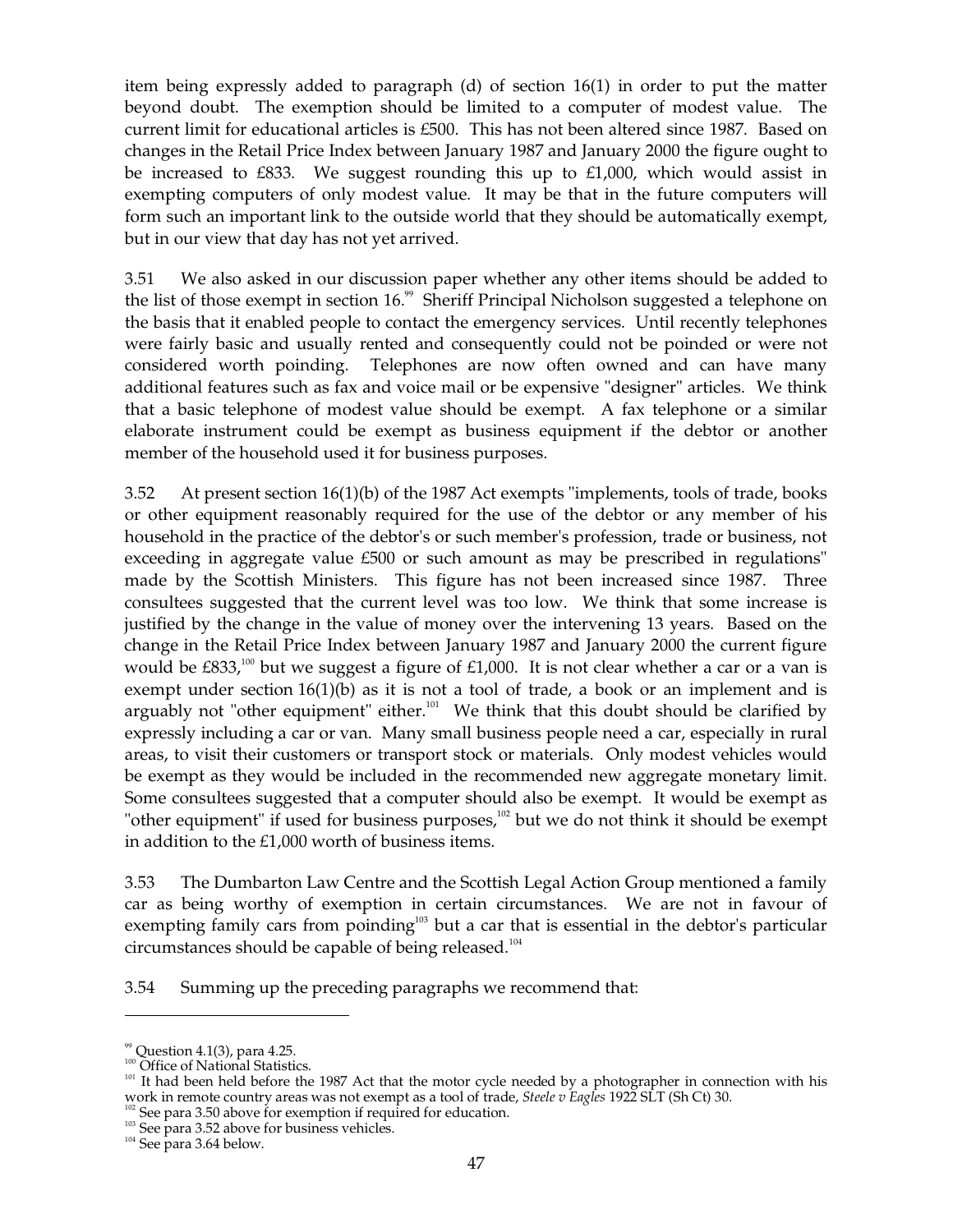- **7 (1) The list of exempt articles in section 16(2) of the Debtors (Scotland) Act 1987 should be added to so as to include:** 
	- **(a) one television set**
	- **(b) one radio**
	- **(c) one microwave oven**
	- **(d) one telephone**

**but only in so far as the item is of modest value.** 

**(2) A computer and accessory equipment should be expressly included in the list of items in section 16(1)(d) as exempt if reasonably required for the education or training of the debtor or any member of the debtor's household. The aggregate value of such items, currently £500, should be increased to £1,000.** 

**(3) A car, van or other vehicle should be expressly included in the list of items in section 16(1)(b) that are exempt if reasonably required for the purposes of a profession, trade or business. The aggregate value of such items, currently £500, should be increased to £1,000.** 

3.55 At present (with the minor exception of children's toys which are unconditionally exempt) any article must be reasonably required for the relevant use before it is exempt. The decision as to whether an article is reasonably required is made initially by the officer of court carrying out the poinding. The debtor may apply to the sheriff for release of the article on the ground that it is reasonably required. The application has to be made within 14 days after the date of the poinding.<sup>105</sup> Few applications for release were made in the period 1989 to 1993 when such statistics were collected. The number of applications ranged from 22 in 1989 to 78 in 1992.<sup>106</sup> The only reported case of which we are aware is *Irvine v Strathclyde* Regional Council<sup>107</sup> where it was held that a single debtor did not reasonably require a three piece suite.

3.56 In our discussion paper we asked whether it should continue to be a requirement for exemption of articles in a dwellinghouse that the articles were reasonably required for use of the persons resident there.<sup>108</sup> Most of those replying to this question agreed that the test of reasonably required should be retained. We think that in general this is the correct approach. Households vary so much in their composition and requirements that what would be an excess in one house would be reasonably required or even necessary in another. There has to be an element of discretion in the system. Sheriff Principal Nicholson made the useful suggestion that an officer completing the report of poinding must note if the debtor challenged the inclusion of an article on the ground that it was reasonably required. The report of poinding already has to note any assertion that a poinded article does not

 $105$  S 16(4).

<sup>&</sup>lt;sup>106</sup> Civil Judicial Statistics 1989-1993, Table 5.2.

 $107$  1995 SLT (Sh Ct) 28.

<sup>&</sup>lt;sup>108</sup> Question 4.2, para 4.28.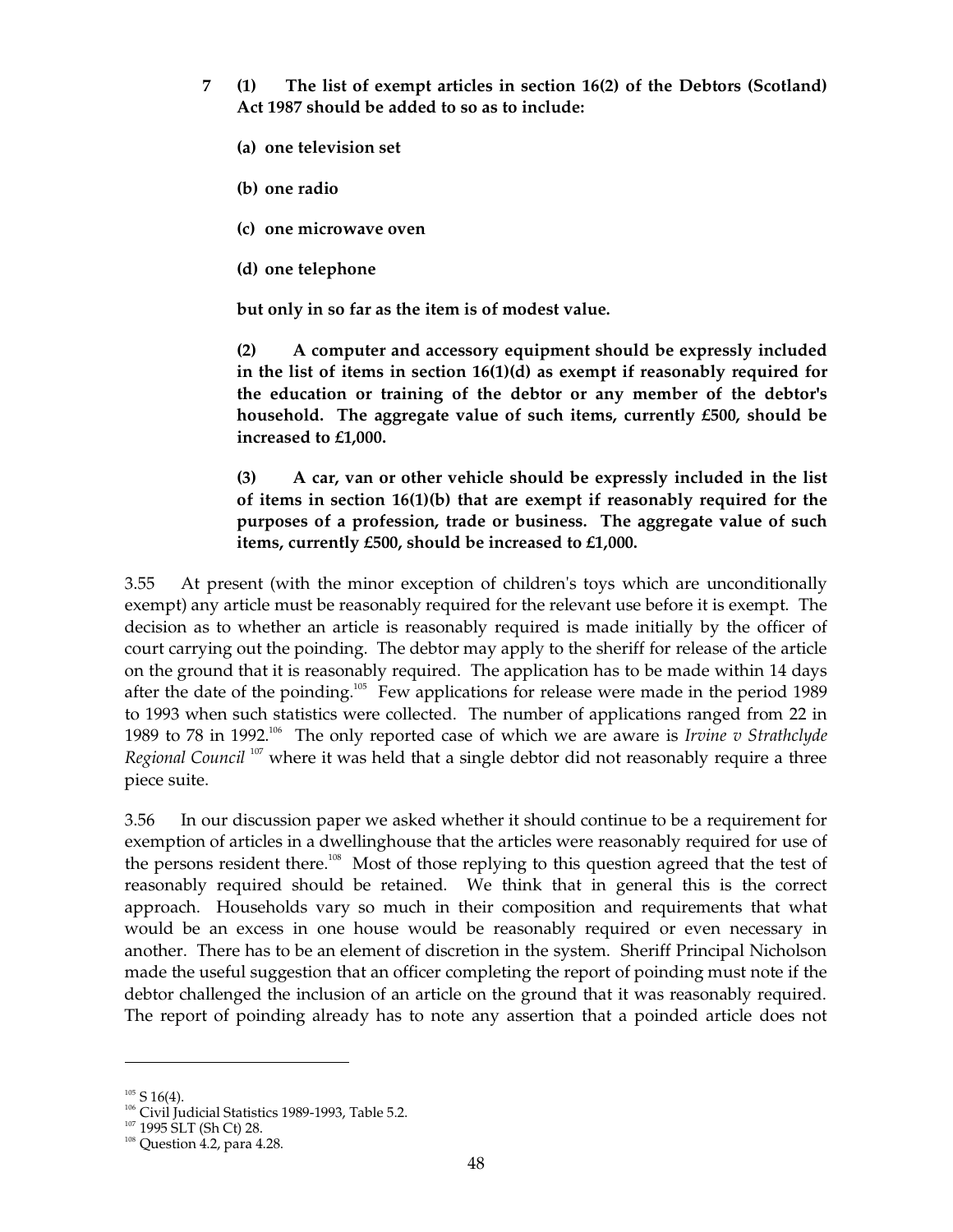belong to the debtor.<sup>109</sup> Sheriffs should not however be entitled to release items on their own initiative simply because of the note in the poinding report. The debtor should still have to apply for release.

3.57 The Scottish Consumer Council and the Scottish Sheriff Court Users Group suggested that some items on the list should be automatically exempt. The former body also thought that the test for the remainder should be that they were "required" and that certain items (such as a refrigerator) should be presumed to be required. We are not in favour of such a change. It would make section 16(1) and (2) even more complicated than they are already. Officers do not in practice poind items such as beds, bedding, household linen, food or articles used for safety in the dwellinghouse. Few, if any, homes will have a surplus of these items and even if they did they would have a very low resale value. We are not in favour of substituting "required" for "reasonably required", as this would not remove the discretionary element. The officer would still need to consider the particular circumstances of the household. Indeed "required" is arguably a more exacting standard than "reasonably required" and might result in fewer items being exempt. The Australian federal bankruptcy legislation uses the concept of sufficiency - sufficient beds or sufficient household furniture.<sup>110</sup> We see no benefit in changing over to that formula.

## 3.58 We therefore recommend that:

# **8 The officer of court should note in the report of poinding any claim that a poinded article should have been exempted as being reasonably required.**

## **Items of sentimental value**

3.59 Section 23(1) of the 1987 Act empowers the sheriff to release an article from the poinding if it appears to the sheriff that "its continued inclusion in the poinding or its sale under warrant of sale would be unduly harsh in the circumstances". The application for release is made by the debtor or any person in possession of the poinded article. If the article is released, the sheriff may authorise the poinding of other articles so that the value of the poinding is restored.<sup>111</sup> Section 23 enables debtors to get various articles released, including items of sentimental value, but it has not been widely used. Between 1989 and 1993 the number of applications under section 23 made each year ranged between 22 and  $48.^{112}$  Almost half the applications made (on grounds of undue harshness or that the article was exempt from poinding) was granted. No information is available on what sort of articles were released on grounds of undue harshness or the number of applications for release on this ground which were granted.

3.60 In the Scandinavian countries there is an express exemption from seizure of items of sentimental value. In Norway "objects which have a particular personal value for the debtor or any member of his household are exempt provided the value is low enough to make it obviously unreasonable to put the objects up for forced sale". 113 Similarly in Sweden "objects which are of such sentimental value to the debtor that it must be considered manifestly

 $109$  1987 Act, s 22(2).

 $110$  See para 3.45 above.

 $111$  S 23(2).

<sup>112</sup> Fleming and Platts, *SOCRU Analysis of Diligence Statistics,* p 21, Tables 12 and 13.

<sup>&</sup>lt;sup>113</sup> Creditors Recovery Act 1984, s 2-3(c).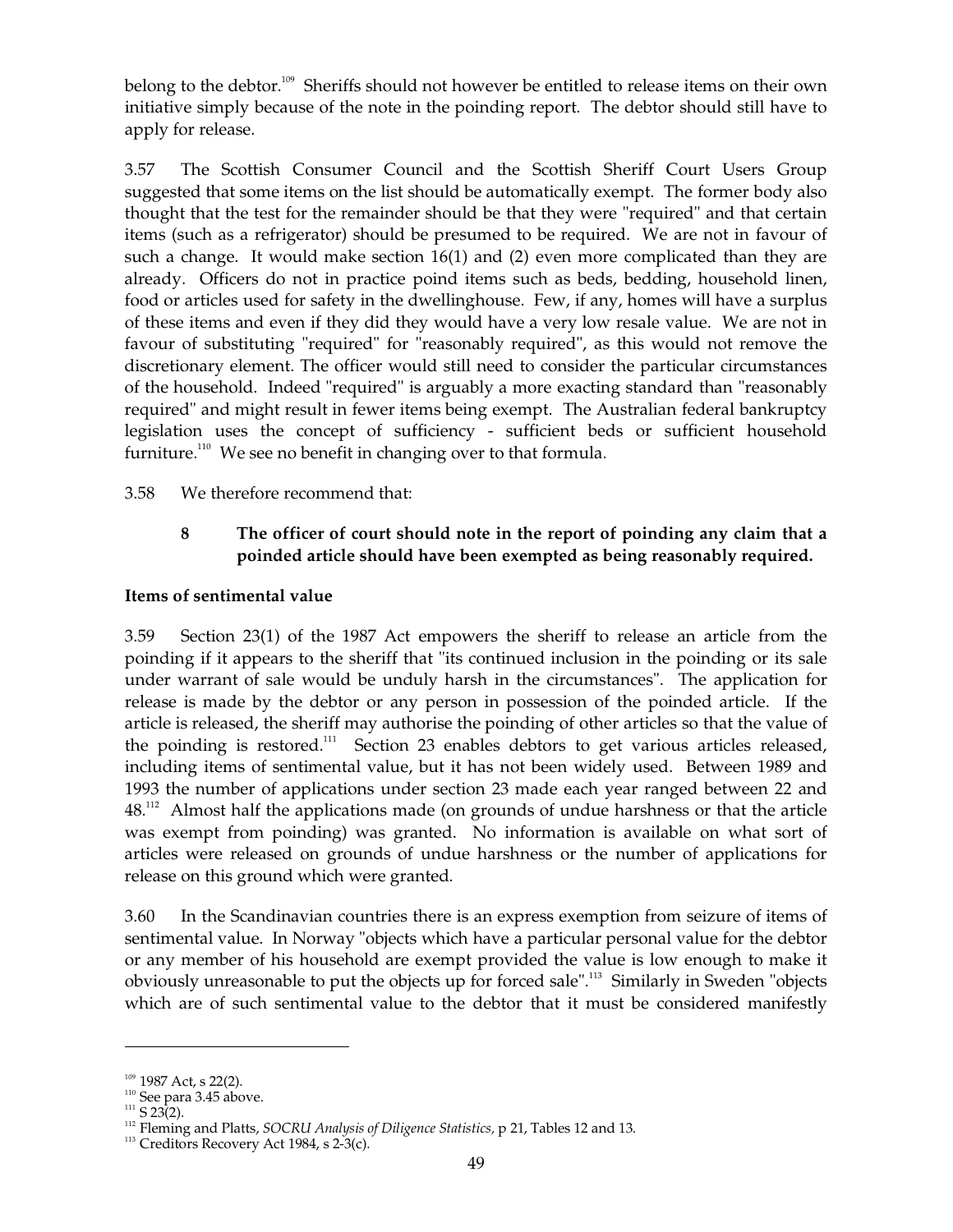unjust to seize them" are exempt. $114$  We understand that Swedish practice restricts the exemptions to items of small or modest value so that valuable family heirlooms may still be seized.<sup>115</sup> The Danish law is similar to that of Sweden.<sup>116</sup> Given the reluctance of debtors to take advantage of the various protective provisions in the 1987 Act by applying to the courts for release and other remedies, we consider that there should be an express exemption of items of sentimental value but modest monetary value. This would prevent officers poinding war medals, sports trophies or trinkets. Items of no commercial value - such as a family photograph album - are exempt at present. $^{117}$ 

3.61 There is no overall monetary limit in Denmark, Norway or Sweden. A limit would clarify what constituted modest value and would assist officers conducting a poinding. We suggest an aggregate value of £150 which could be varied from time to time by regulations made by the Scottish Ministers. We therefore recommend that:

**9 Items of particular sentimental value to the debtor or any member of his household should be exempt from poinding up to an aggregate appraised value of £150 or such other sum as may be prescribed by the Scottish Ministers.** 

## **Substitution of luxury items**

3.62 The debtor may possess only luxury or expensive versions of articles that are reasonably required for use in the dwellinghouse or for business. For example, the debtor's only chairs may be valuable antiques, or a piano teacher may have an expensive grand piano. If these items were poinded the debtor could apply for their release on grounds of undue harshness. The sheriff on granting an order for release may authorise the poinding of other articles to restore the value of the poinding.<sup>118</sup> We imagine that in most cases there would not be any other goods that could be poinded instead. Release of a valuable item from the poinding without replacement would severely prejudice the creditor, but failure to release could cause the debtor hardship.

3.63 In Germany, the enforcement officer may seize expensive necessary items on replacing them with cheaper equivalents.<sup>119</sup> We are not in favour of this approach. It would complicate the task of officers of court and deprive debtors of any choice in the replacement. It could also lead to disputes about the suitability of the replacement and claims against officers if the replacement broke down shortly afterwards. We prefer the Norwegian solution whereby the creditor has to provide the debtor with sufficient money from the proceeds of sale to purchase a cheaper equivalent.<sup>120</sup> The debtor should have to apply to the court for an order setting aside sufficient money for a replacement. The application should be capable of being made from after the poinding up until expiry of the period during which the debtor may object to the creditor's application for warrant of sale. The period lasts for 14

<sup>114</sup>*Utsökningsbalken* (Enforcement Code), Chapter 5, § 1(4), translated for us by Miss Marie-Sofie Sveidqvist, LL.B.

<sup>&</sup>lt;sup>115</sup> Information supplied by Miss Marie-Sofie Sveidqvist, LL.B.

<sup>116</sup>*Retsplejeloven* (Administration of Justice Act), s 509.

<sup>117</sup> J Graham Stewart, *The Law of Diligence* (1898), p 344.

<sup>&</sup>lt;sup>118</sup> 1987 Act, s 23.

 $119$  Code of Civil Procedure, s 811.

 $120$  Creditors Recovery Act 1984, s 2-3(c).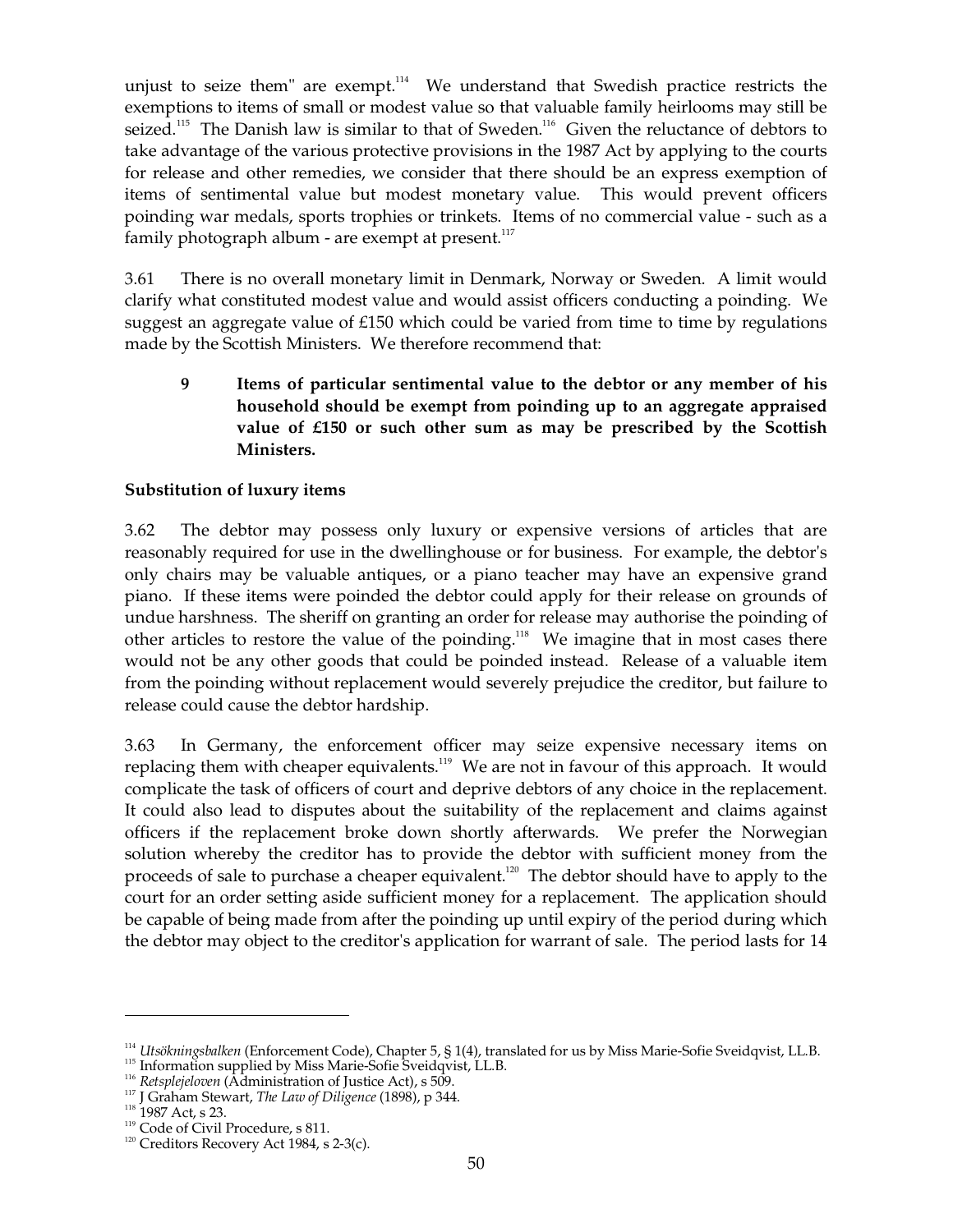days starting from the date of the creditor's application.<sup>121</sup> The sheriff would fix the amount that had to be set aside for this purpose. We recommend that:

**10 (1) The sheriff should have power, on application by the debtor, to order the creditor to pay the debtor out of the proceeds of sale of a poinded article a sum specified in the order to obtain a cheaper version of that article.** 

**(2) This power should be available only if a cheaper version of the article would be exempt as being reasonably required for use in the dwellinghouse, business etc in terms of section 16(1) or (2) of the Debtors (Scotland) Act 1987.** 

**(3) The debtor's application may be made at any time after the execution of the poinding until 14 days after the creditor's application for warrant of sale.** 

## **Release of cars and other vehicles**

3.64 The Dumbarton Law Centre and the Scottish Legal Action Group suggested that a family car should be capable of being exempted from poinding. In paragraph 3.52 above we considered the case of a car or other vehicle used for business purposes and recommended that it should be part of business equipment which should be exempt up to an aggregate value of £1,000. We are not in favour of an automatic exemption for a family car or other vehicle which is not used for business purposes, even if it is worth less than a prescribed value. Debtors should not be entitled to continue to have the use and possession of such a valuable asset which is in general a luxury or convenience. However, in some parts of Scotland having a car is essential in that without one the debtor or a member of the household cannot get to work or is excluded from the labour market or cannot reach necessary services such as shops or a doctor's surgery. In these circumstances (which we envisage as being exceptional) the debtor should be entitled to apply to the sheriff for release of the car from the poinding. Where the debtor had an expensive vehicle the sheriff should have power to refuse release, but to order the creditor to pay the debtor a specified sum out of the proceeds of sale so that he may obtain a cheaper vehicle. The application should be capable of being made from after the poinding up until the period expiry of the period during which the debtor may object to the creditor's application for warrant of sale. The period lasts for 14 days starting from the date of the creditor's application.<sup>122</sup> We recommend that:

# **11 (1) The debtor may apply to the sheriff for an order releasing a car or other vehicle (other than a car or other vehicle used for business purposes) from the poinding.**

**(2) The sheriff should grant the application if satisfied that the car or other vehicle is necessary for the debtor (or a member of the debtor's household) to get to or obtain employment or to get to shops or other** 

 $121 \over 122$  1987 Act, s 30(3).<br>
122 1987 Act, s 30(3).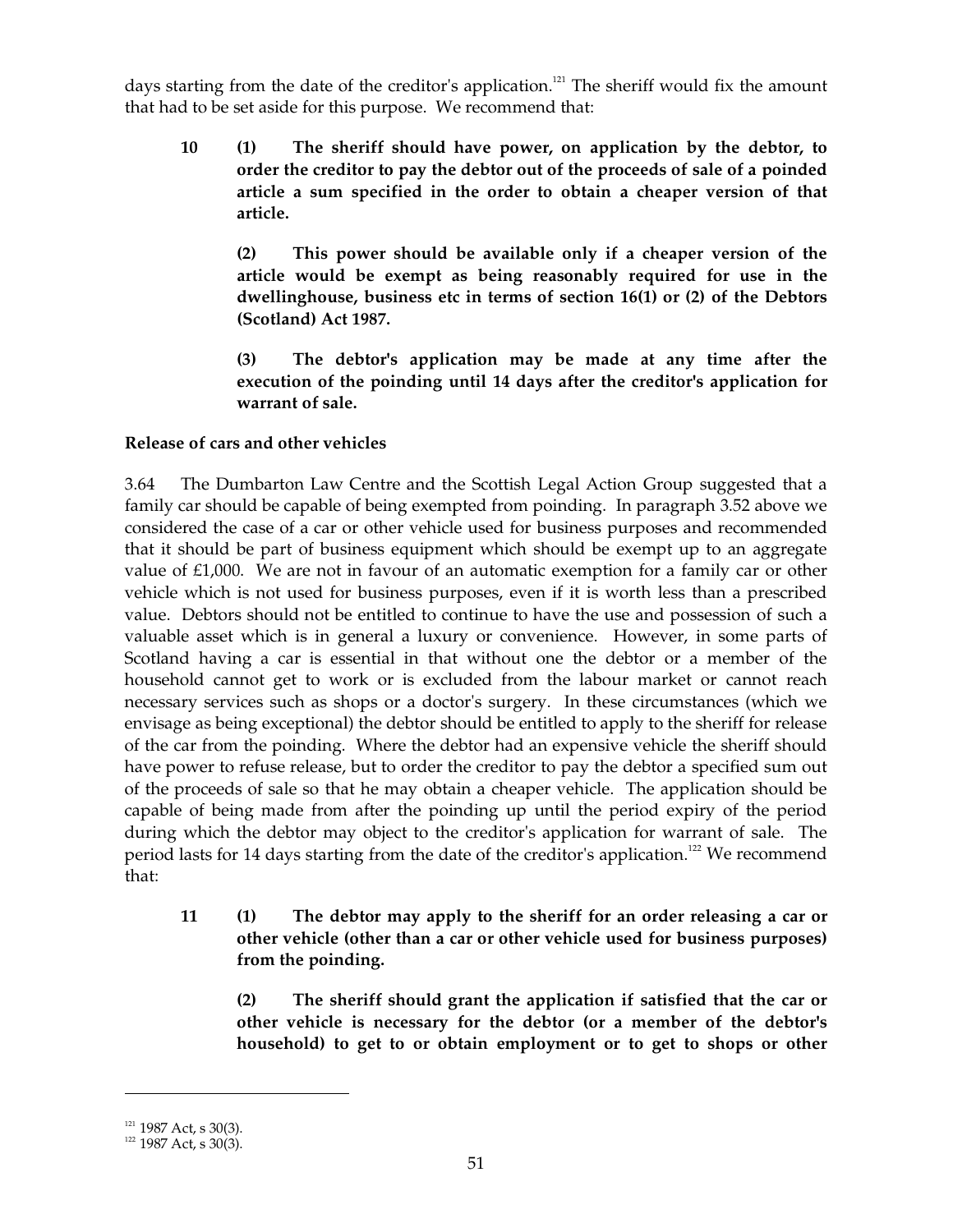**essential services and its appraised value does not exceed £1,000 or such other sum as may be prescribed by the Scottish Ministers.** 

**(3) Where the sheriff is satisfied that the car or other vehicle is necessary as in paragraph (2) above but its appraised value exceeds £1,000 or the prescribed sum, the sheriff should instead of ordering release be empowered to order the creditor to make over to the debtor a specified sum out of the proceeds of sale to enable the debtor to buy a cheaper replacement vehicle.** 

**(4) The application should be capable of being made at any time after the poinding up until 14 days after the date of the creditor's application for warrant of sale.** 

## **Time of application for release**

3.65 An application for release of an article from poinding on the ground that it is exempt<sup>123</sup> or on the ground of undue harshness<sup>124</sup> has to be made within 14 days of the date of the poinding. The need for finality at an early date as to what goods were included in the poinding was the reason put forward for this time limit in our 1985 Report.<sup>125</sup> The time limit may however prevent debtors from having goods released that are exempt or whose sale would be unduly harsh. Although the schedule of poinding will alert debtors as to the time limit they may fail to take action within 14 days. We are unconvinced as to the need for early finality and note that debtors can obtain release of articles at the application for warrant of sale stage by paying the creditor their appraised value. Clearly, any application has to be made and determined before warrant of sale is granted, but there seems no need to impose an earlier time limit. We think that an application should be capable of being made from after the poinding up until the expiry of the period during which the debtor may object to the creditor's application for warrant of sale. The period lasts for 14 days starting from the date of the creditor's application.<sup>126</sup> Accordingly we recommend that:

**12 An application for release of an article under sections 16(4) or 23 of the Debtors (Scotland) Act 1987 should be capable of being made at any time after the poinding up until 14 days after the creditor's application for warrant of sale.** 

## **Other grounds for recall or refusal**

3.66 Sections 24(3) and 30(2) of the 1987 Act set out the grounds for recall of a poinding or refusal of warrant of sale respectively. Apart from insufficiency of goods (which we have considered above $^{127}$ ) these are that:

- (a) the articles are in aggregate substantially undervalued;
- (b) a sale of the articles would be unduly harsh; or

 $123$  1987 Act, s 16(4).

<sup>124 1987</sup> Act, s 23.

 $125$  Para 5.62.

 $126$  1987 Act, s 30(3).

 $127$  Recommendation 2, para 3.16.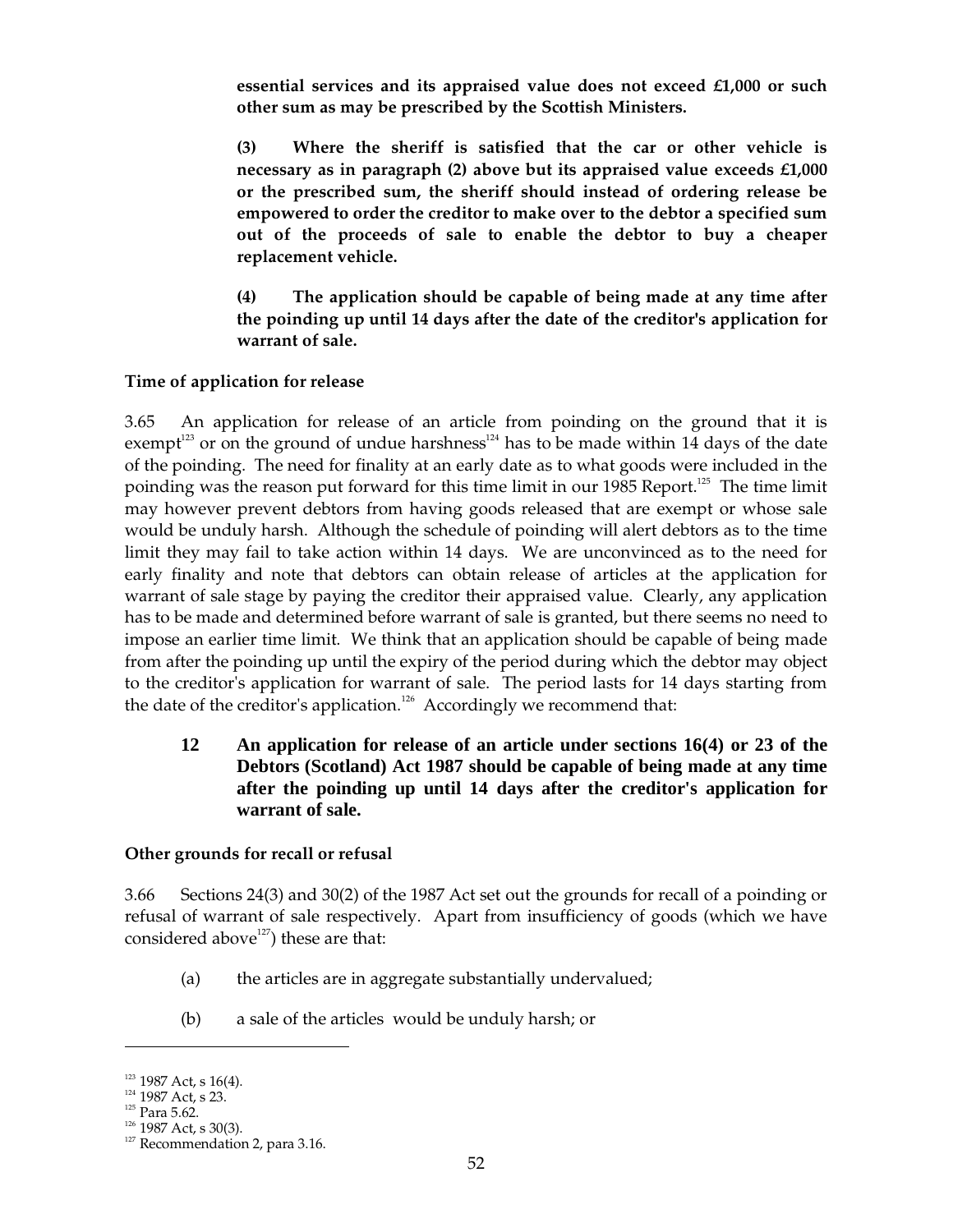(c) the poinding is invalid or has ceased to have effect.

In our discussion paper we asked whether these grounds should continue in effect and, if not, what amendments should be made. 128

3.67 Most of those responding to this question favoured retention of the existing grounds unchanged. Three bodies considered that it should no longer be a ground for recall or refusal that the articles were in aggregate substantially undervalued. We disagree and consider it an essential safeguard for debtors. The SOCRU research showed that in the warrant sales studied, 27% of household articles were adjudged in default of sale to the creditor at their appraised value, while a further 35% sold at their appraised value.<sup>129</sup> Sales of business items were even worse. Forty-two per cent of articles were adjudged and 37% were sold at their appraised value.<sup>130</sup> The debtor is credited with the greater of the appraised value or the sale price. Substantial under-valuation will severely prejudice debtors where goods are adjudged or sold at this appraised value. Moreover, the low values placed by officers on their goods is a matter of concern to debtors. The sheriff's power to recall a poinding or refuse warrant on this ground serves as a check to substantial under-valuation.

3.68 The Scottish Consumer Council thought that consideration should be given to replacing "undue harshness" as a ground by "likely to cause undue personal or economic hardship to debtors or their families". Our recommendations making poinding or sale incompetent if there are insufficient articles to cover the whole diligence expenses plus a portion of the debt address the economic hardship aspect.<sup>131</sup> In our view "undue personal hardship" is not sufficiently different from "unduly harsh" to warrant changing the current formula.

## **Redesigning the forms**

3.69 In our discussion paper we drew attention to the fact that the form of application for recall of poinding<sup>132</sup> does not specify the prescribed grounds for refusal but simply invites the debtor to state the reasons for the application and refers to section 24 of the 1987 Act.<sup>133</sup> We asked whether the statutory grounds for recall set out in section 24 should be specified in the form.<sup>134</sup> There was unanimous approval of this suggestion. Many of those responding also thought the forms should be redesigned and written in plain English. We would agree and have made a similar recommendation in relation to forms relating to time to pay directions and orders.<sup>135</sup> We recommend that:

**13 The forms relating to poinding and sale should be redesigned after consultation with debt advice workers and others involved in debt recovery. In particular forms of applications for various remedies and the accompanying notes should give applicants sufficient information to** 

 $128$  Question 6, para 4.45.

<sup>&</sup>lt;sup>129</sup> Fleming, *SOCRU Study of Poindings and Warrant Sales*, pp 26-27, tables 17 and 18.

<sup>&</sup>lt;sup>130</sup> *Ibid*, pp 40-41, tables 29 and 30.

 $131$  Recommendations 1 and 2, paras 3.9 and 3.16 respectively.

<sup>&</sup>lt;sup>132</sup> Act of Sederunt (Proceedings in the Sheriff Court under the Debtors (Scotland) Act 1987) 1988, Form 11.

 $133$  Para 4.46.

 $134$  Question 4.7, para 4.46.

<sup>&</sup>lt;sup>135</sup> See Recommendation 22, para 5.32 below.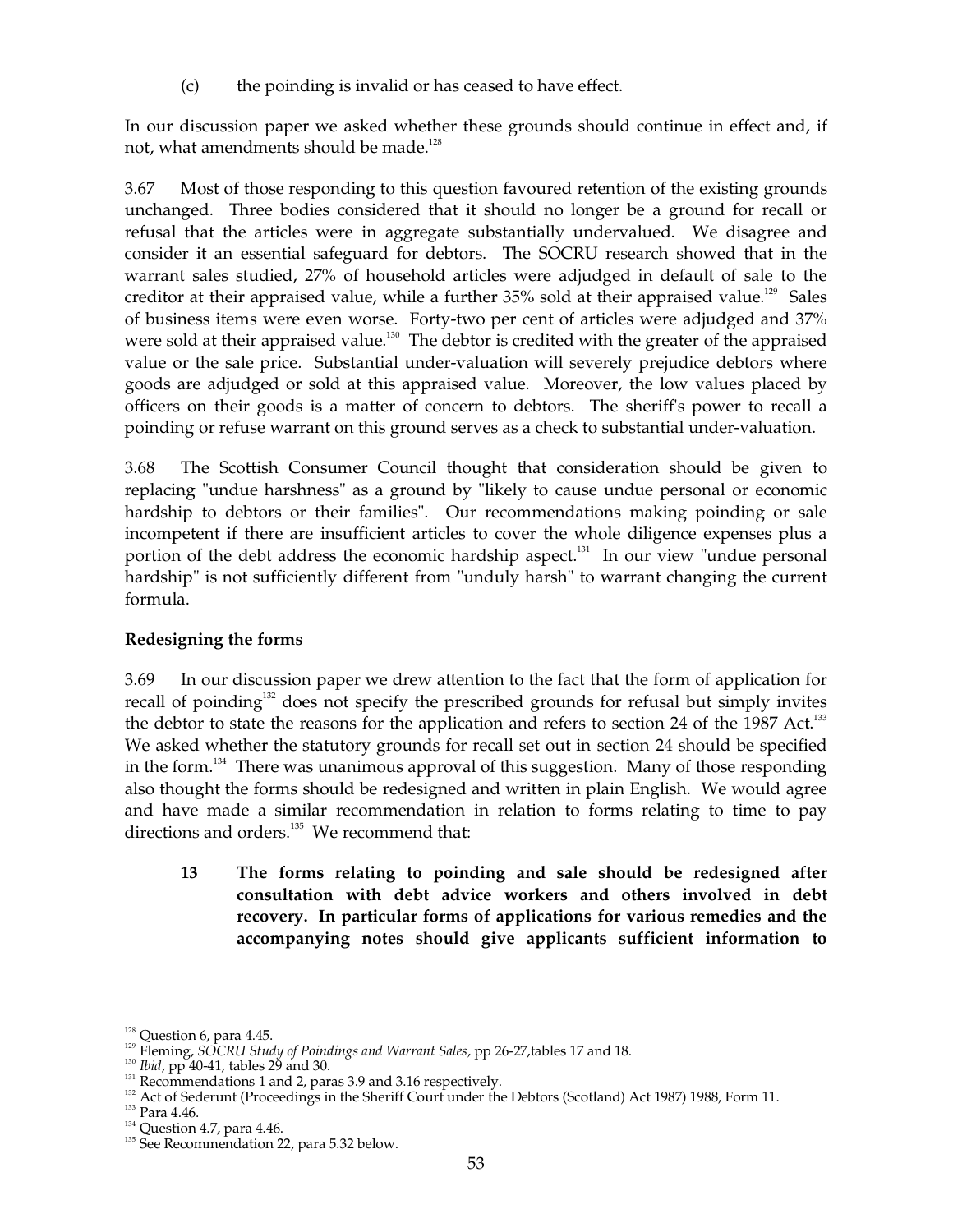**enable them to complete the forms without having to refer to the Debtors (Scotland) Act 1987 or other sources of information.**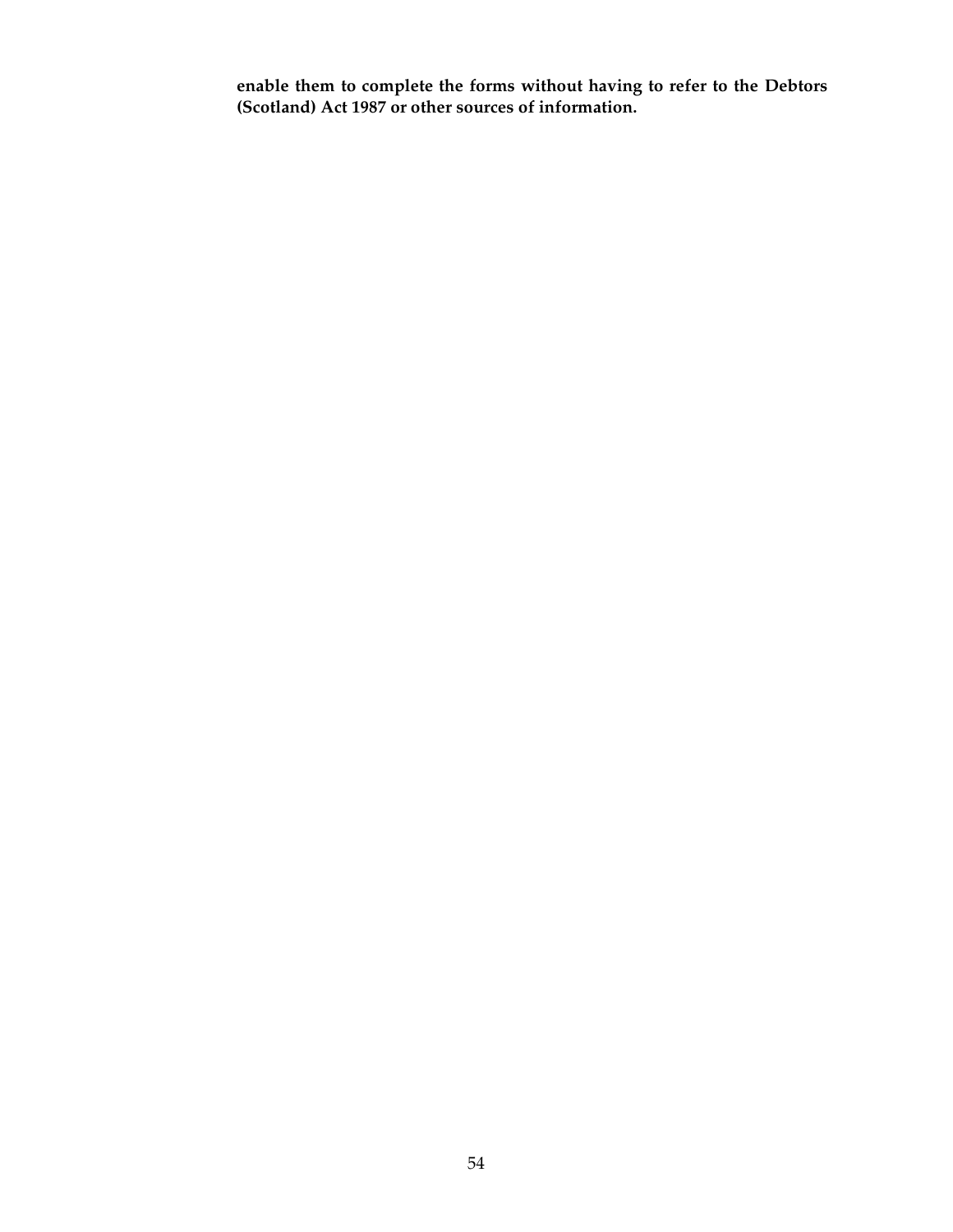# **PART 4 SUMMARY WARRANTS FOR ARREARS OF CENTRAL AND LOCAL GOVERNMENT TAXES AND SIMILAR CHARGES**

## **Preliminary**

4.1 Local authorities,<sup>1</sup> the Inland Revenue<sup>2</sup> and HM Customs and Excise<sup>3</sup> may obtain a summary warrant from the sheriff in respect of arrears of various taxes, non-domestic rates, water and sewerage charges and other levies. Poinding and sale is one of the diligences authorised by a summary warrant. The stages of the recovery of central and local taxes by the different public authorities concerned up to and including the grant of a summary warrant are regulated by specific enactments and fall outwith our terms of reference. In this Part we examine three issues peculiar to summary warrants: the poinding and sale procedure used to enforce them; the exclusion of time to pay measures; and collection of arrears by deduction from social security benefits. While many more poindings are executed under summary warrants than under court decrees, far fewer sales are carried out.<sup>4</sup> The greater use of warrant sales by ordinary creditors is all the more remarkable in that some important statutory safeguards for debtors in ordinary diligence, for example time to pay directions and orders and applications to the sheriff for warrant of sale, do not apply in summary warrant diligence.

## **A: POINDING AND SALE PROCEDURE**

4.2 The provisions regulating poinding and sale under summary warrants follow closely the provisions on ordinary poinding and sale procedure. 5 An important point of resemblance is that the exemptions from poinding are the same. There are however some important differences, notably:

\*the execution of a poinding is not preceded by a charge for payment;<sup>6</sup>

\*no report of poinding is made to the sheriff;

\*there is no application to the sheriff for warrant of sale; and

\*no report of sale is made to the sheriff after the sale is executed.

In this Section we consider whether there should be changes to the summary warrant poinding procedure and to what extent the recommendations we made in Part 3 for poindings in pursuance of ordinary decrees should apply to summary warrant poindings.

<sup>&</sup>lt;sup>1</sup> Local Government (Scotland) Act 1947, s 247 (non-domestic rates); Abolition of Domestic Rates Etc. (Scotland) Act 1987, Sch 2, para 7 (community charge); Local Government Finance Act 1992, Sch 8, para 2 (council tax).<br>
<sup>2</sup> Taxes Management Act 1970, s 63.<br>
<sup>3</sup> Finance Act 1997, s 52.<br>
<sup>4</sup> 1998: ordinary poindings 6,282, ordinary s

 $^5$  Set out in the 1987 Act, Sch 5.<br> $^6$  1987 Act, s 90(2).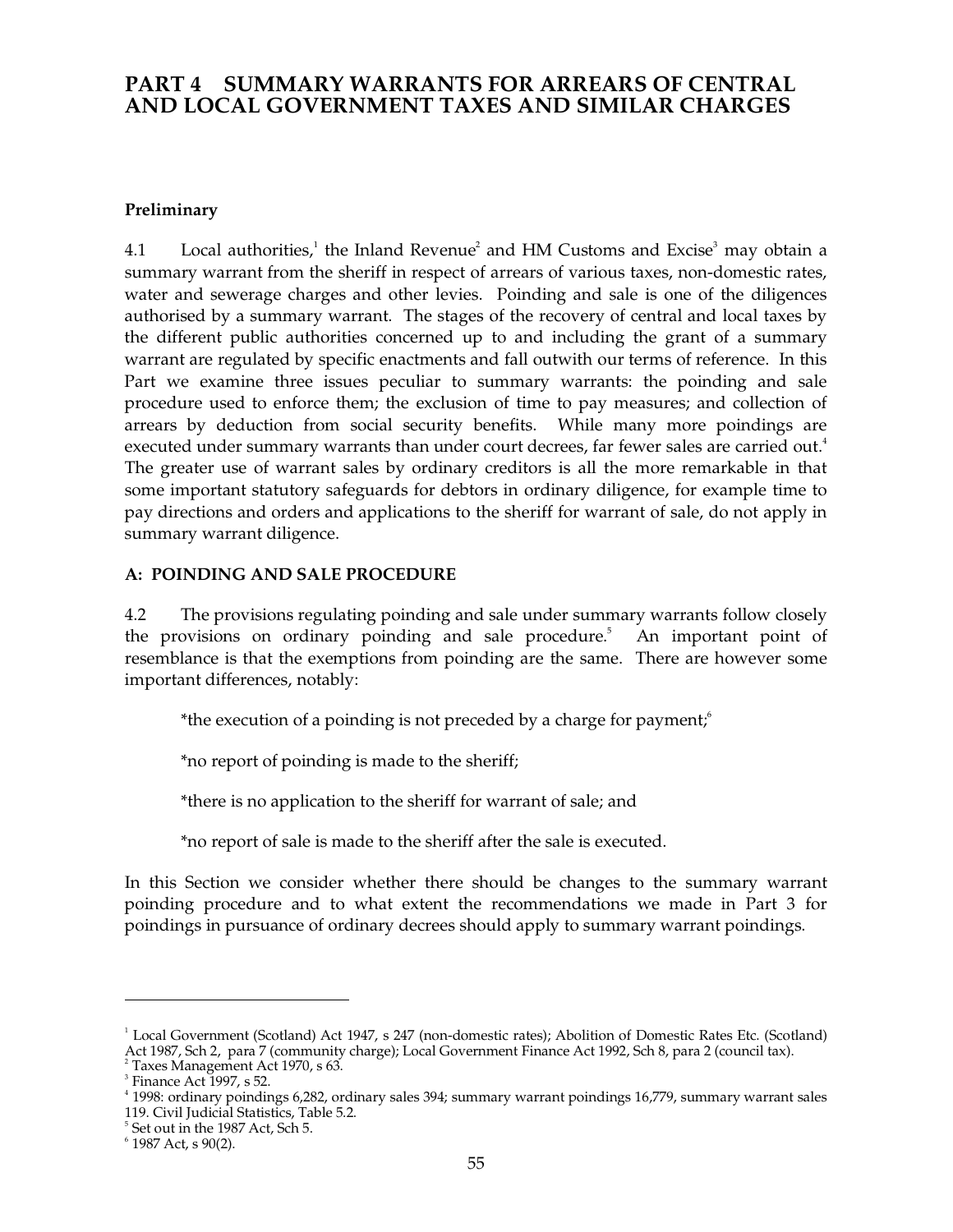4.3 In our discussion paper we asked whether the poinding and sale procedure used to enforce court decrees should apply to summary warrant poinding and sale.<sup>7</sup> Opinion was fairly evenly divided amongst those who responded to this question. Many thought that there was no need to change the existing summary warrant poinding procedure. A fasttrack procedure was justified both by the volume of defaulters and by the nature of the creditors who could be relied on to act responsibly in their approach to debt recovery. At the other end were those who were in favour of a complete replacement of the summary warrant procedure with the ordinary procedure. In their view it was confusing to have two separate procedures and the summary warrant procedure gave debtors far less protection than the ordinary decree procedure. The assertion by supporters of summary warrant procedure that public bodies could be trusted to act more correctly and less oppressively than ordinary creditors was also questioned. Some of the opponents of summary warrant procedure, such as the Scottish Consumer Council and the Scottish Legal Action Group, went further and wished to see summary warrants themselves abolished on the grounds that the protection of ordinary court procedures was lacking and that local authorities were too quick to use them. As we mentioned in paragraph 4.1 above, the question of whether summary warrants should be abolished is outwith the scope of this report.

4.4 A substantial number of respondents took an intermediate stance. They considered that summary warrant procedure should be different from ordinary procedure, but wished to see some of the steps in the latter incorporated into the former. The steps included charging the debtor to pay, the officer's report on poinding to the sheriff and the sheriff's granting warrant of sale on the creditor's application. In the following paragraphs we look at some possible changes to summary warrant poinding procedure.

## **Charge for payment**

4.5 Our 1985 Report recommended that a charge to pay should continue to be a necessary preliminary to enforcing a decree debt by poinding. 8 The requirement of a prior charge was also recommended for the new diligence of earnings arrestment.<sup>9</sup> Both these recommendations were implemented in the 1987 Act.<sup>10</sup> Summary warrant poindings have never required a prior charge and there was no pressure for introducing charges in the early 1980s. Our 1985 Report did not recommend charges in summary warrant poindings or earnings arrestments.<sup>11</sup> A charge to pay serves three main purposes. First, service of a charge on the debtor may prompt payment of the debt or the making of instalment arrangements, and allows the debtor to apply for a time to pay order.<sup>12</sup> Second, it helps to prevent diligence being done against those who have had a decree against them granted in error or who have subsequently paid the debt. Finally, it notifies debtors that decree has been granted and that the creditor intends to enforce it. Officers arriving to poind without any prior notification of the granting of the decree would give rise to much resentment.

4.6 A number of those responding to our question about summary warrant procedure specifically mentioned the introduction of charges for payment. The Faculty of Advocates

 $7$  Question 5.1, para 5.14.

 $\frac{8}{\text{Recommendation}}$  5.1, para 5.9.

<sup>&</sup>lt;sup>9</sup> Recommendation 6.7, para 6.59.

 $10^{10}$  S 90(1).

 $11$  Paras 7.19-7.20 and Recommendation 7.3, para 7.18.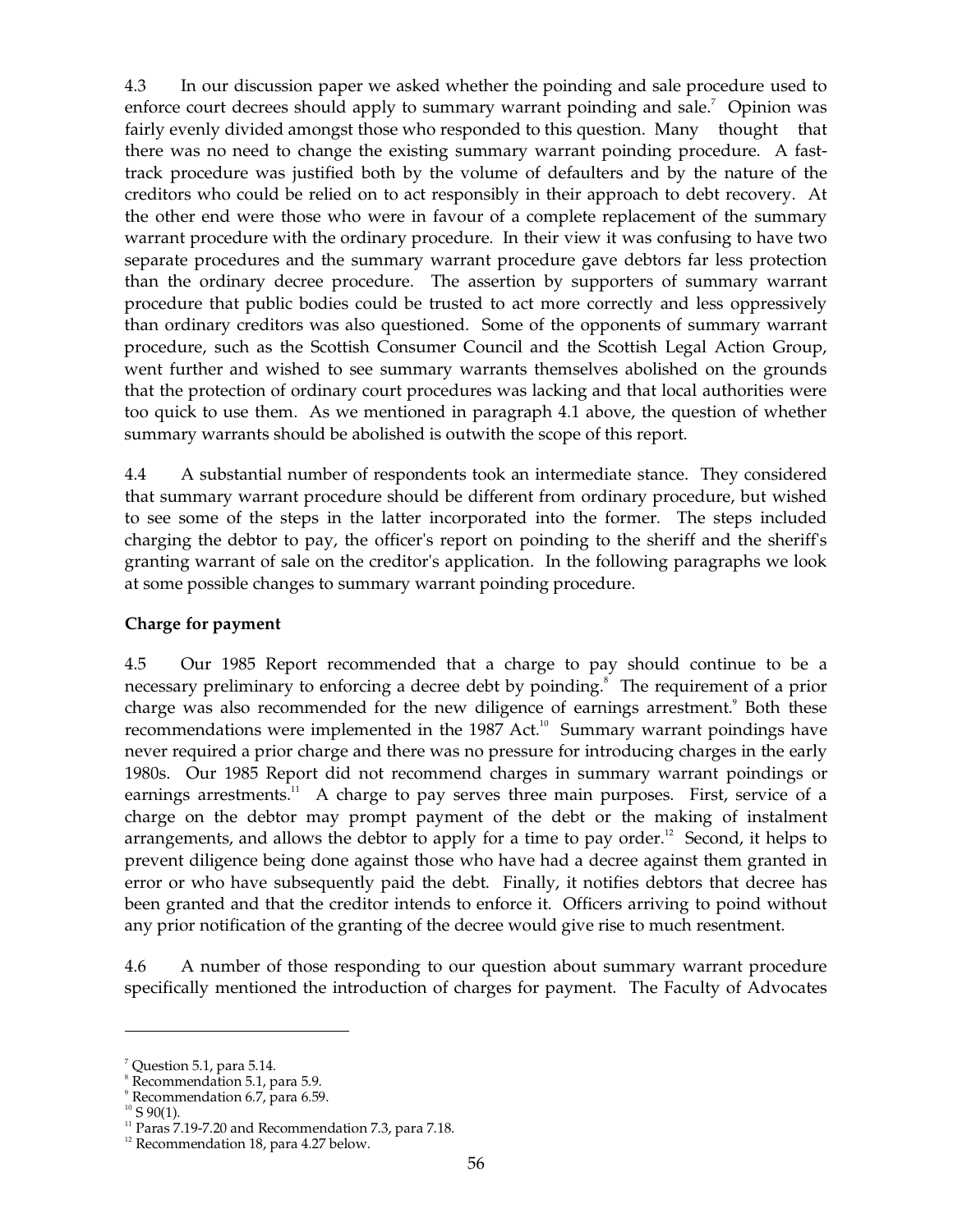said that charges would be particularly useful where a mistake had been made, for example if a person included in the summary warrant had paid. Citizens Advice Scotland reported their bureaux' experiences that the lists of defaulters in local authority summary warrants were not always correct. They also mentioned the resentment caused where a poinding to enforce long-standing arrears was carried out without any warning. In addition, as we have said, a considerable number of consultees wished to see summary warrant procedure either replaced by ordinary procedure or brought more into line with ordinary procedure.

4.7 One reason for not requiring a charge for payment in summary warrant procedure is that in practice most summary warrant creditors intimate to the debtor that a summary warrant has been granted. This informal letter also warns debtors that diligence might follow if there is continued non-payment. Furthermore the costs of sending this intimation is considerably less than that of a formal charge which is served by an officer of court who, along with a witness, attends the debtor's premises. However we have been impressed by the point that defaulters do not receive intimation of the creditor's application for summary warrant and have no opportunity to oppose it, unlike an ordinary court action. The extra steps in ordinary action procedure which help to identify and eliminate errors are absent. Although the creditors usually make informal intimation after obtaining summary warrant, they are not required to do so. As a consequence the first occasion on which the debtor may be aware that a legal process has been invoked to recover payment from him is at the poinding itself. We regard this state of affairs as unsatisfactory. The lack of prior formal contact between creditor and debtor means that the filter effect of using legal processes does not operate until an advanced stage has already been reached.

4.8 Accordingly we see merit in the argument that there should be a formal intimation made by a summary warrant creditor to the debtor. We considered whether the present practice of the creditor sending an informal letter should be made mandatory. This would achieve most of the benefits of charges without too much additional expense. However we have reached the conclusion that if a step in procedure is a prerequisite for taking further stages in diligence, there should be no difficulties in being able to prove that that step had been taken. Accordingly we take the view that if there is to be a requirement of formal intimation on the debtor to allow diligence to proceed, the service of a charge for payment is the most straightforward way of achieving this objective. The major disadvantage of requiring service of a charge is expense. However we believe that there are advantages which outweigh the costs of such a requirement. In the first place, service of a charge should lead to parties making arrangements for payment at an earlier stage than at present. As a result there will be a decrease in the number of summary warrant poindings, with consequent savings in the overall cost which poindings give rise to. Furthermore service of a charge will provide summary warrant creditors with some of the information they require if they need to apply for special warrant to execute a poinding in a dwellinghouse. $^{13}$ 

4.9 We are of the view that the requirement of serving a charge for payment should apply to diligence under summary warrant in the same way as it does to diligence in execution of decrees or their equivalents. A creditor would not be entitled to execute an earnings arrestment<sup>14</sup> or a poinding until the days of charge have expired without payment

<sup>&</sup>lt;sup>13</sup> At paras 4.11-4.14 we consider whether our recommendations in respect of dwellinghouse poinding in Part 3 should be applied to summary warrant poindings.

 $14$  Or apply for a conjoined arrestment order.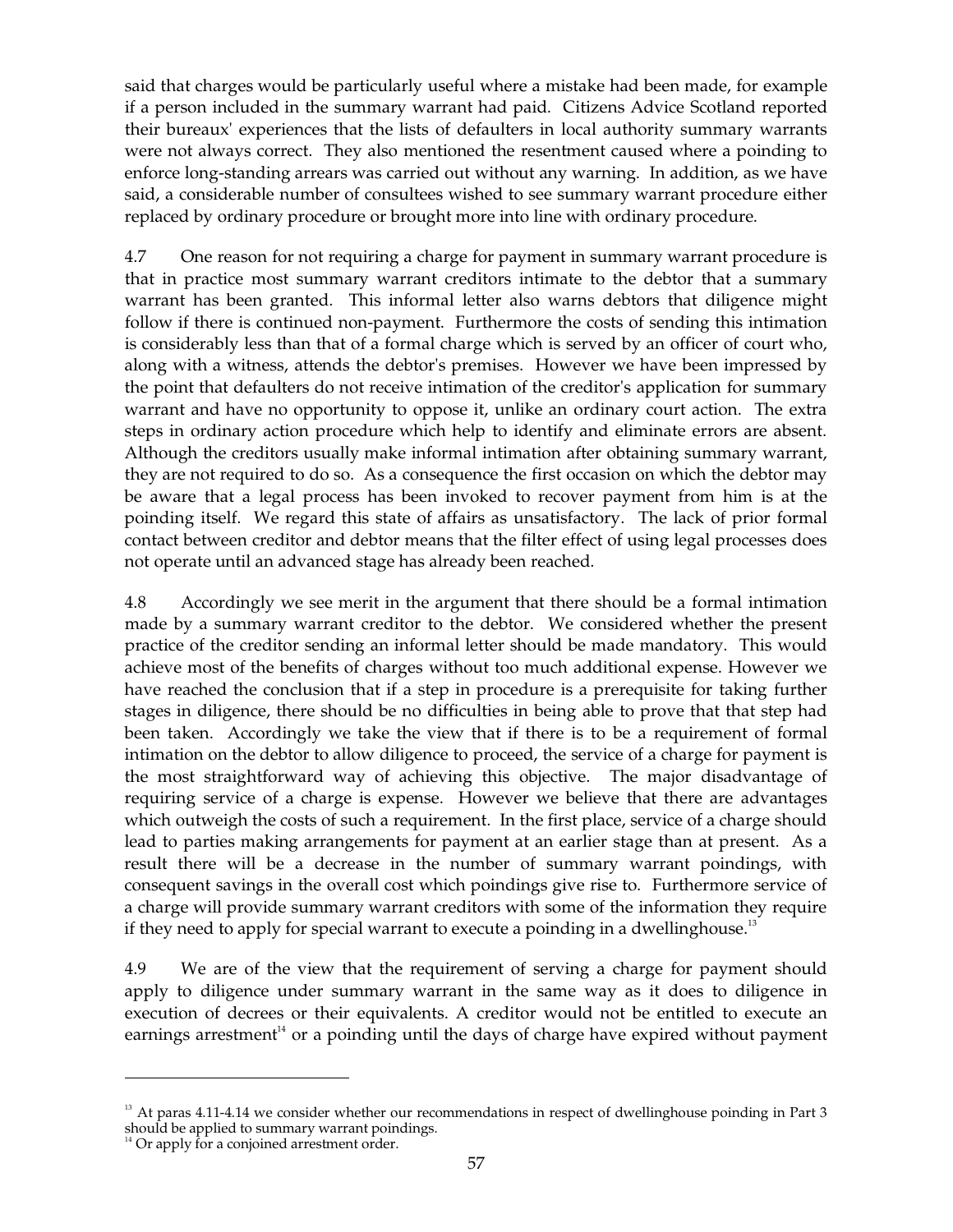in full. An ordinary arrestment would, however, be competent without a prior charge, as is the case with arrestment to enforce a decree.

4.10 We recommend that:

**14 The execution of a poinding or an earnings arrestment in pursuance of a summary warrant should not be competent unless a charge for payment has been served on the debtor and the days of charge have expired without payment being made.** 

# **Special warrant to poind in dwellings**

4.11 In Part 3 we recommended that a poinding of articles in a dwellinghouse should be incompetent unless a special warrant had been obtained from the sheriff. 15 We are firmly of the view that this requirement and the procedure recommended for obtaining a special warrant should be extended to summary warrant procedure. This requirement was recommended to prevent domestic poindings being used as an incentive to make payment where other diligences have not been considered and where there is little or no likelihood of there being sufficient goods to make the diligence economically viable. In our opinion these considerations apply whatever the nature of the debt. Public debt should not be enforced more harshly than private debt. Moreover, failure to extend this requirement to summary warrant debtors might have the effect of denying its protection to the majority of those subject to poinding. In 1998 there were nearly three times as many summary warrant poindings as ordinary poindings. 16

4.12 In terms of our previous recommendation, the sheriff could not grant a special warrant unless satisfied that:

(a) an arrestment of the debtor's earnings or funds cannot be carried out or is or would be wholly or substantially ineffective, and

(b) there is a reasonable likelihood that sufficient poindable goods are situated in the premises which taken together with other articles belonging to the debtor poinded elsewhere would make the poinding competent in terms of Recommendation 1 above. 17

Local authorities holding a summary warrant for arrears of council tax and community charge may enforce the debt by deductions from the debtor's income support or jobseeker's allowance.<sup>18</sup> The local authority applies to the Department of Social Security for a deduction order to be made. A domestic poinding in our view should be a diligence of last resort and should not be available where deductions from benefit can be made. The local authority seeking a special warrant should therefore have to satisfy the sheriff that the arrears due

<sup>&</sup>lt;sup>15</sup> Recommendation 3, para 3.27.<br><sup>16</sup> 6,282 ordinary poindings, 16,779 summary warrant poindings; Civil Judicial Statistics 1998, Tables 5.2 and 5.5. Once a charge for payment is made a part of summary warrant procedure it is likely that there will be a drop in the number of summary warrant poindings. However given the volume of debt subject to summary warrant it is

probable that there will continue to be more summary warrant poindings than ordinary debt poindings.<br>
<sup>17</sup> The appraised value of the goods would have to exceed the total diligence expenses plus the lesser of £50 or 10% of

<sup>&</sup>lt;sup>18</sup> Council Tax (Deductions from Income Support) Regulations 1993, SI 1993/494 and Social Security (Jobseekers Allowance Consequential Amendments) (Deductions) Regulations 1996, SI 1996/2344; see also para 4.28.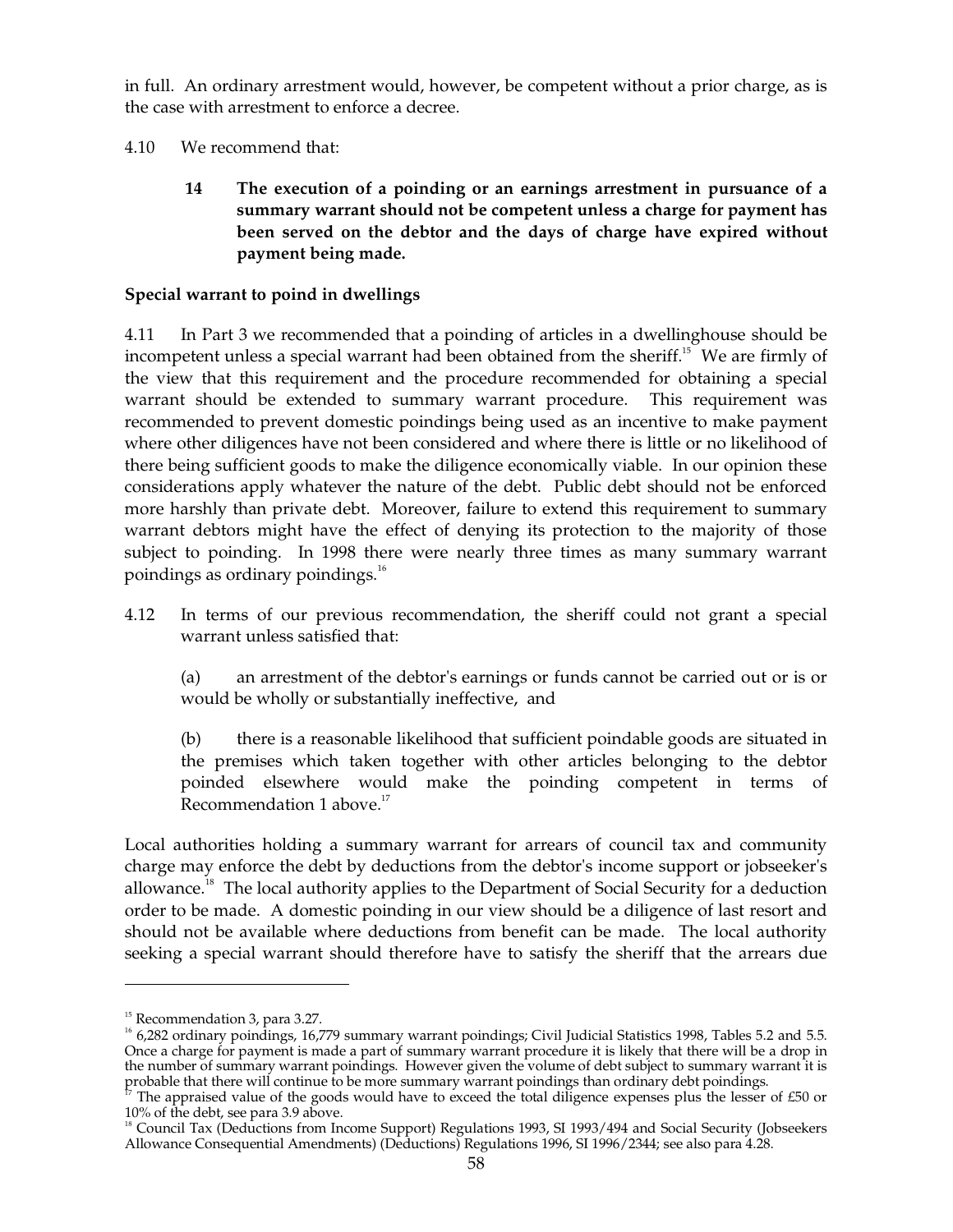cannot be collected by means of deductions from benefit. Sometimes a local authority will have two or more summary warrants against the same debtor for arrears of council tax and community charge or for arrears of council tax for two or more different years. The Department will process only one application for deductions at a time. Once deductions are being made for one summary warrant, other later applications have to wait. We think that deduction from benefit in respect of any summary warrant should be a bar to the granting of a special warrant for poinding in a dwellinghouse in respect of all summary warrants held by the local authority in relation to that debtor.

4.13 Local authorities have statutory powers to require debtors against whom a summary warrant or decree has been granted to give details of their employment and bank accounts.<sup>19</sup> A civil penalty of £50 payable to the authority may be imposed for failure to supply information or for knowingly supplying inaccurate information.<sup>20</sup> The penalty rises to  $£200$ for each subsequent failure. $21$  The local authority should therefore be in a position to satisfy the sheriff that an arrestment of earnings or funds could not be carried out or is or would be wholly or substantially ineffective. Earlier we recommended that service of a charge for payment should be introduced into summary warrant procedure.<sup>22</sup> One effect of that recommendation is that summary warrant creditors would be able to obtain information on the likelihood that there are sufficient poindable goods in the dwellinghouse where the poinding is to take place.

4.14 We recommend that:

**15 (1) It should be incompetent for a creditor in pursuance of a summary warrant to poind articles situated within premises which constitute or include a dwellinghouse or within a building within the curtilage of a dwellinghouse. The poinding of such articles should require a special warrant from a sheriff of the sheriffdom in which the premises are situated.** 

**(2) The creditor's application for a special warrant should be intimated to the debtor who should be given an opportunity to oppose it, unless the sheriff is satisfied that intimation is likely to prejudice the proposed poinding.** 

**(3) The sheriff should not grant a special warrant unless satisfied that:** 

**(a) an arrestment of the debtor's earnings or funds cannot be carried out or is or would be wholly or substantially ineffective, and** 

**(b) there is a reasonable likelihood that sufficient poindable goods are situated in the premises which taken together with other articles belonging to the debtor poinded elsewhere would make the poinding competent in terms of Recommendation 16.** 

<sup>&</sup>lt;sup>19</sup> Local Government Finance Act 1992, Sch 8, para 5; Council Tax (Administration and Enforcement) (Scotland) Regulations 1992 (SI 1992/1332), reg 31.<br>
<sup>20</sup> Local Government Finance Act 1992, Sch 3, para 2(2).<br>
<sup>21</sup> Local Government Finance Act 1992, Sch 3, paras 2(3) and (4).<br>
<sup>22</sup> Recommendation 14, para 4.10.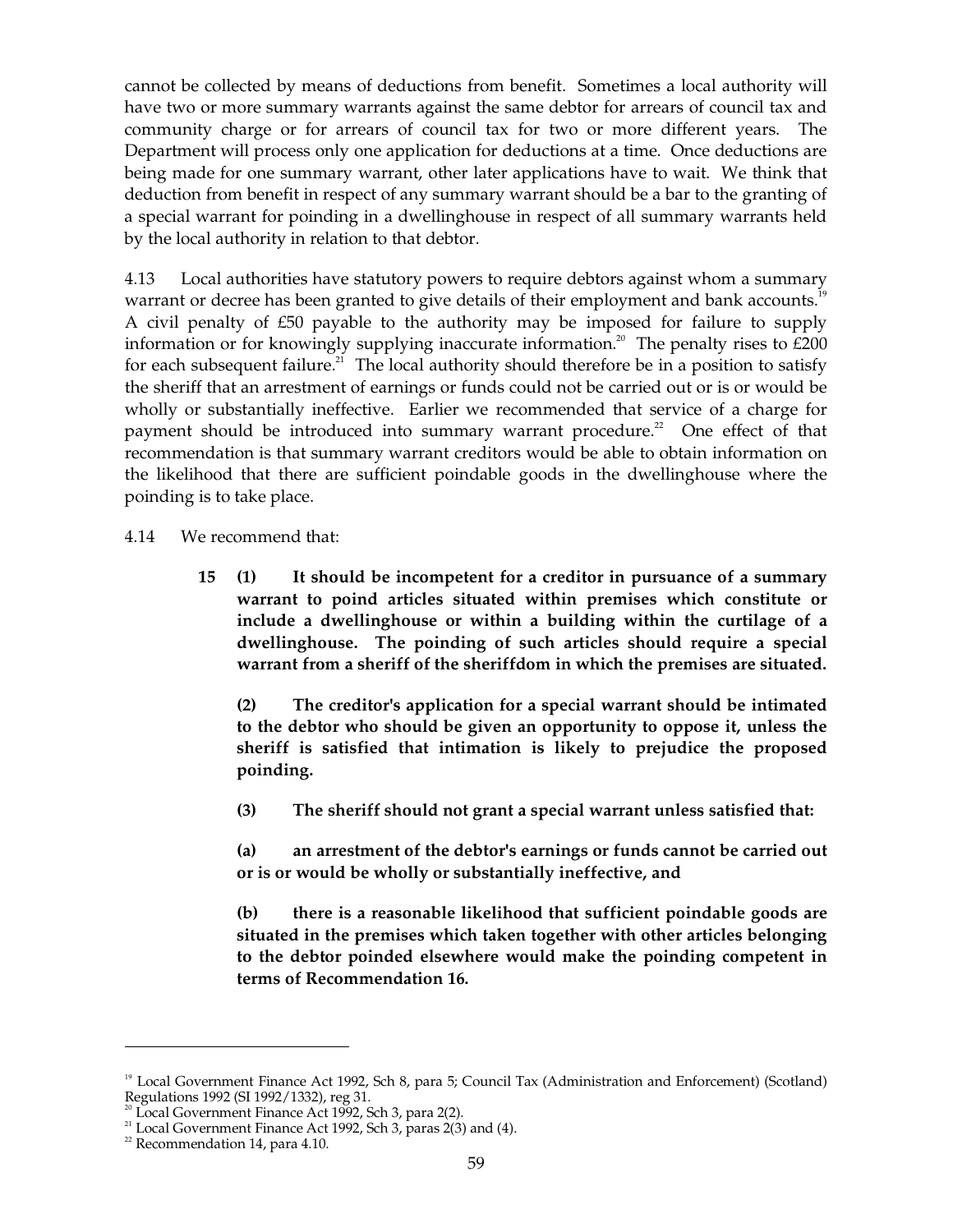**(4) The sheriff should not grant a special warrant to a local authority creditor unless satisfied that recovery of the debt by way of deduction from social security benefits is not competent (unless the reason for its incompetence is that the authority is already receiving deductions from the debtor's benefits in respect of another debt).** 

#### **Insufficiency of goods**

4.15 We recommended in Part 3 that it should not be competent to poind goods or obtain warrant for their sale unless their appraised value is such that the whole diligence expenses plus some portion of the debt would be likely to be met by selling them.<sup>23</sup> We would extend these recommendations to summary warrant procedure with some modifications. In that procedure there is no application for warrant of sale so that the sheriff could not refuse warrant on the ground of insufficiency of goods. Although debtors would be entitled to apply for a recall of the poinding on that ground, $24$  it affords insufficient protection as so few debtors make applications for recall of poinding. In our discussion paper we suggested placing a duty on officers of court not to poind or sell goods in pursuance of a summary warrant if their appraised value did not exceed the same proportion of the debt and expenses that applied in ordinary poinding procedure.<sup>25</sup> The overwhelming majority of those responding were in favour of the same rules applying to summary warrant poindings as to ordinary poindings. We agree. Summary warrant debtors are entitled to the same protection against uneconomic poindings as ordinary decree debtors. Two local authorities raised the issue of what the incentive to payment would be if poinding could not be carried out. The alternatives available in the vast majority of cases are arrestment of earnings or funds or deduction from social security benefits. If none of these is applicable, local authorities could well be left with no effective method of enforcing council tax and other debts against certain debtors. This consequence of restricting the availability of poindings has to be accepted as the price for increasing the level of debtor protection, but it is not one that is unique to summary warrant creditors. A firm of officers of court suggested that a summary warrant creditor should have to apply for warrant of sale and that the sheriff should have unfettered discretion whether to grant or refuse warrant. We are not in favour of introducing warrants of sale into summary warrant procedure for the reasons set out in paragraph 4.19 below. Moreover, an unfettered discretion would leave sheriffs uncertain as to what to do and lead to wide variations in practice between courts.

4.16 The officer may have competently poinded the debtor's goods but discovers at the sale stage that there are insufficient articles for the likely sale proceeds to pay the whole diligence expenses and a portion of the debt. For example, the debtor may have redeemed some articles by paying the creditor their appraised values or the sheriff may have released articles as being exempt from poinding. We recommended that in this situation the sheriff in ordinary poinding procedure should refuse warrant of sale.<sup>26</sup> We would extend that recommendation to summary warrant procedure by prohibiting the officer from selling the goods.

 $2<sup>23</sup>$  Recommendation 1, para 3.9; Recommendation 2, para 3.16.

<sup>&</sup>lt;sup>24</sup> 1987 Act, Sch 5, para 8.

 $25$  Question 5.4, para 5.21.

 $26$  Recommendation 2, para 3.16.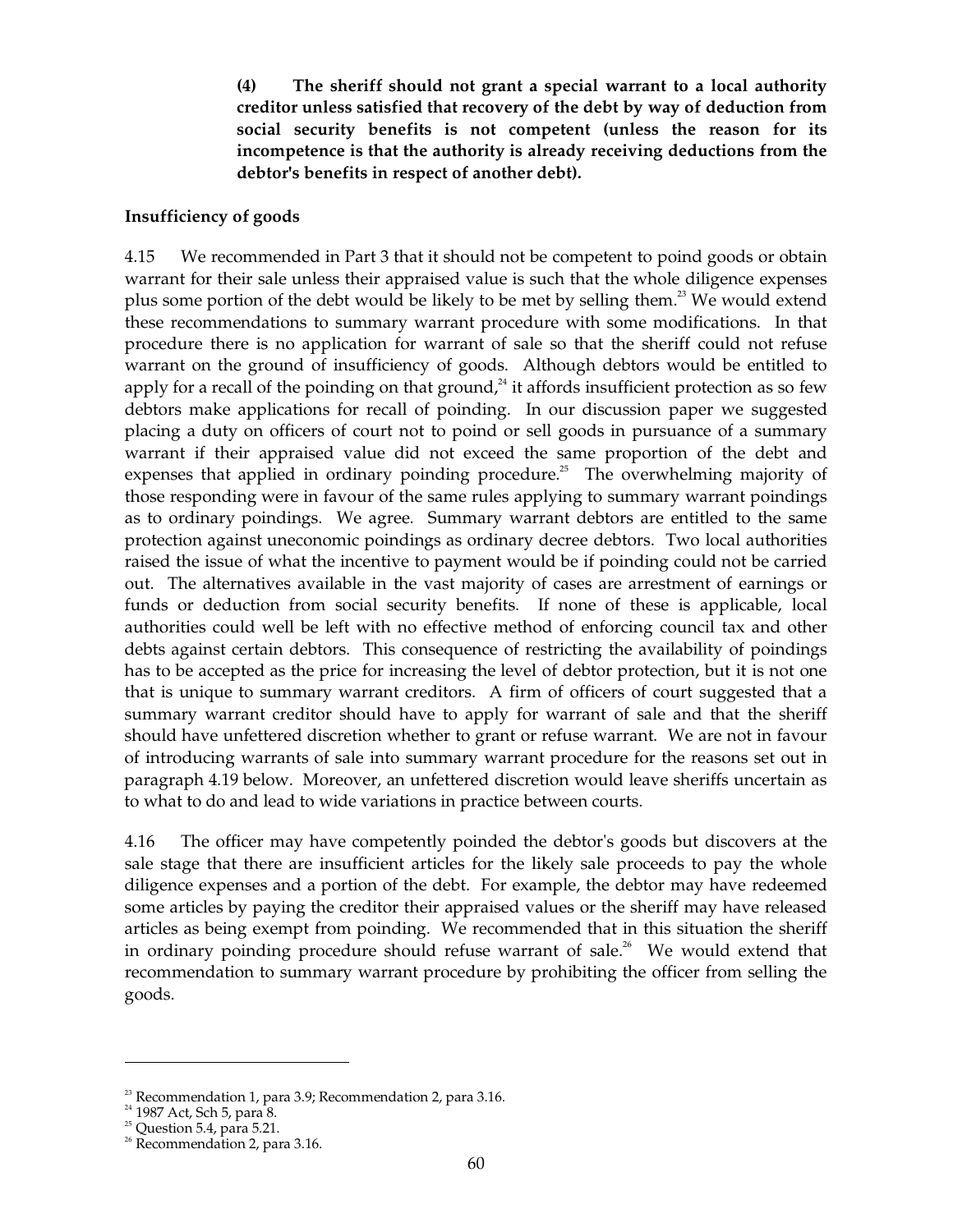## 4.17 We recommend that:

**16 (1) An officer of court should not be entitled to poind or sell articles in pursuance of a summary warrant if the total appraised value of non-exempt articles situated in the premises does not exceed the total of the diligence expenses already incurred and likely to be incurred in selling them plus 10% of the debt or £50 whichever is the lesser. The percentage and sum should be capable of being varied by the Scottish Ministers.** 

**(2) Where an officer visits the debtor's premises to poind but finds insufficient goods the officer should make a formal report to the creditor detailing what non-exempt articles were found, their appraised values and the likely total diligence expenses on which the decision not to poind was based. A copy of the report should be given to, or left in the premises for, the debtor. The expenses of these steps should be chargeable against the debtor.** 

# **Reports of poinding**

4.18 In our discussion paper we considered that the existing position, whereby no report of a summary warrant poinding has to be submitted to the sheriff, should be retained.<sup>27</sup> Judicial supervision seemed to us unnecessary as public authorities could be trusted to conduct poindings responsibly, and summary warrant procedure is meant to be quick and relatively inexpensive. The requirement to submit a report of poinding would slow the diligence down and increase the expense. Most of those responding to the question of whether summary warrant procedure should be the same as ordinary poinding procedure were in favour either of making the ordinary procedure available for all debts or of bringing the summary warrant procedure more into line with ordinary procedure. On reconsideration we now think that officers should submit reports of summary warrant poindings. Our restriction on poinding in Recommendation 16 is such a new and significant protection for debtors that we think there should be some independent monitoring of compliance. The sheriff should be directed to refuse a report that disclosed that the total appraised value of the articles poinded did not exceed the likely total diligence expenses plus some portion of the debt. Enforcement of the restriction would then not depend on the debtor making an application. Introducing the requirement to submit a report of poinding to the sheriff would not slow down the diligence to any appreciable extent or add much to the expense. The officer's fee for submitting a report of poinding is currently only  $£6.10<sup>28</sup>$ We therefore recommend that:

**17 (1) An officer of court who has poinded articles in pursuance of a summary warrant should be required to submit a report of poinding in prescribed form to the sheriff within 14 days of the poinding.** 

**(2) The sheriff should refuse to receive a report that discloses that the officer was not entitled to have carried out the poinding by virtue of Recommendation 16(1), and the poinding should thereby cease to have effect.** 

 $27$  Paras 5.7-5.8.

 $2^8$  Act of Sederunt (Fees of Sheriff Officers) 1999, SI 1999/150.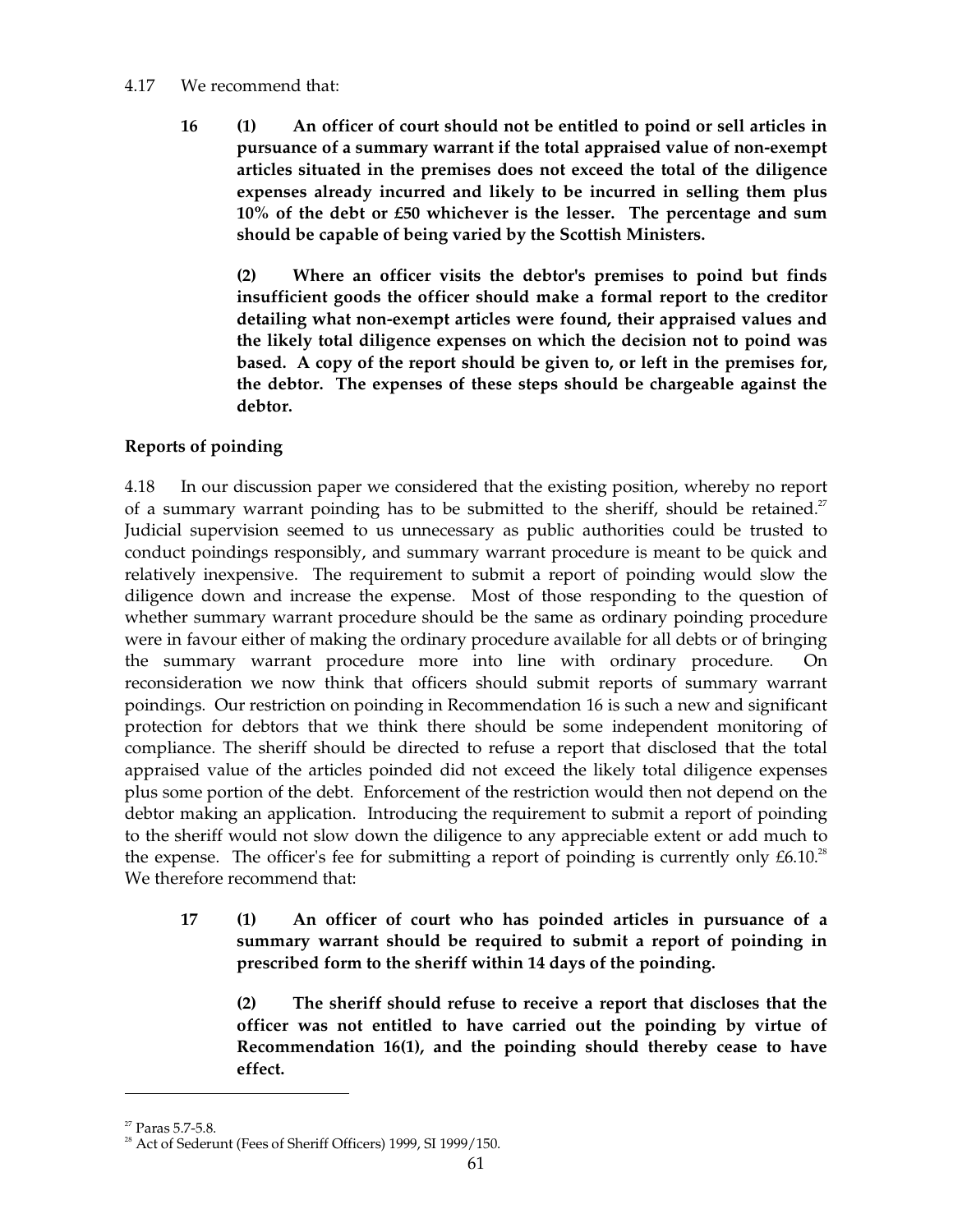## **Warrants of sale**

4.19 We are not in favour of introducing into summary warrant procedure a requirement that the creditor applies for warrant of sale. Adding this stage would make summary warrant procedure equivalent to ordinary procedure as we have already recommended the introduction of a charge to pay and a report of poinding. Making summary warrant procedure exactly the same as ordinary procedure was not supported by the majority of those consulted. The annual number of summary warrant sales presently carried out is just over  $100.^{29}$  Adding such a major procedural stage with attendant delay and expense is, in our view, not worth it for such a small number of sales. Debtors already have the protection of being entitled to apply for recall of the poinding on the same grounds as in an ordinary poinding,<sup>30</sup> and would be further protected by our recommendation that sheriffs should bring a poinding to an end if the report of poinding disclosed an insufficiency of goods. $31$ 

## **Exempt goods**

4.20 At present the articles that are exempt from poinding in pursuance of a summary warrant are exactly the same as those exempt in ordinary poinding procedure. We asked in our discussion paper whether this should continue to be the position or whether, as in some other countries, $32$  there should be fewer exemptions where central and local government debts were concerned.<sup>33</sup> All but one of the respondents agreed that the exemptions should be the same. The dissenting organisation thought that no articles should be exempt when a poinding was carried out in pursuance of a summary warrant. We reject this. We adhere to our view expressed in the discussion paper that debtors should be left with items that are reasonably required for a basic standard of living for themselves and their families, and that this protection should apply whatever the nature of the debt sought to be enforced or the process by which it is enforced. 34

## **B: TIME TO PAY AND SUMMARY WARRANT DILIGENCE**

4.21 Our 1985 Report recommended that time to pay directions and orders should be available in cases of rates and tax arrears. $35$  This was despite the fact that time to pay orders may be thought incompatible with the nature of summary warrant procedure.<sup>36</sup> Furthermore it was recognised that there is more of a non-payment culture for rates and taxes than there is for ordinary debts. $37$  Nevertheless it was thought that a debtor should be given time to pay where he truly cannot pay and that sheriffs would not grant a time to pay order in an opposed application unless the debtor was genuinely unable to pay. $^{38}$ 

4.22 The 1987 Act makes no provision for time to pay where the debt consists of arrears of specified taxes or is collected by summary warrant. The government of the day gave a number of reasons for this omission. First, it was contended that central and local

<sup>&</sup>lt;sup>29</sup> 1996, 123; 1997, 132; 1998, 119: Civil Judicial Statistics 1996-98, Table 5.5.<br><sup>30</sup> 1987 Act, Sch 5, para 8.

 $31$  Recommendation 17, para 4.18 above.

<sup>&</sup>lt;sup>32</sup> Norway for example.

 $33$  Question 5.3, para 5.19.

 $34$  Para 5.19.

<sup>&</sup>lt;sup>35</sup> Recommendations 3.3 and 3.13.

<sup>36</sup> Para 3.55.

<sup>37</sup>*Idem*. 38 *Idem.*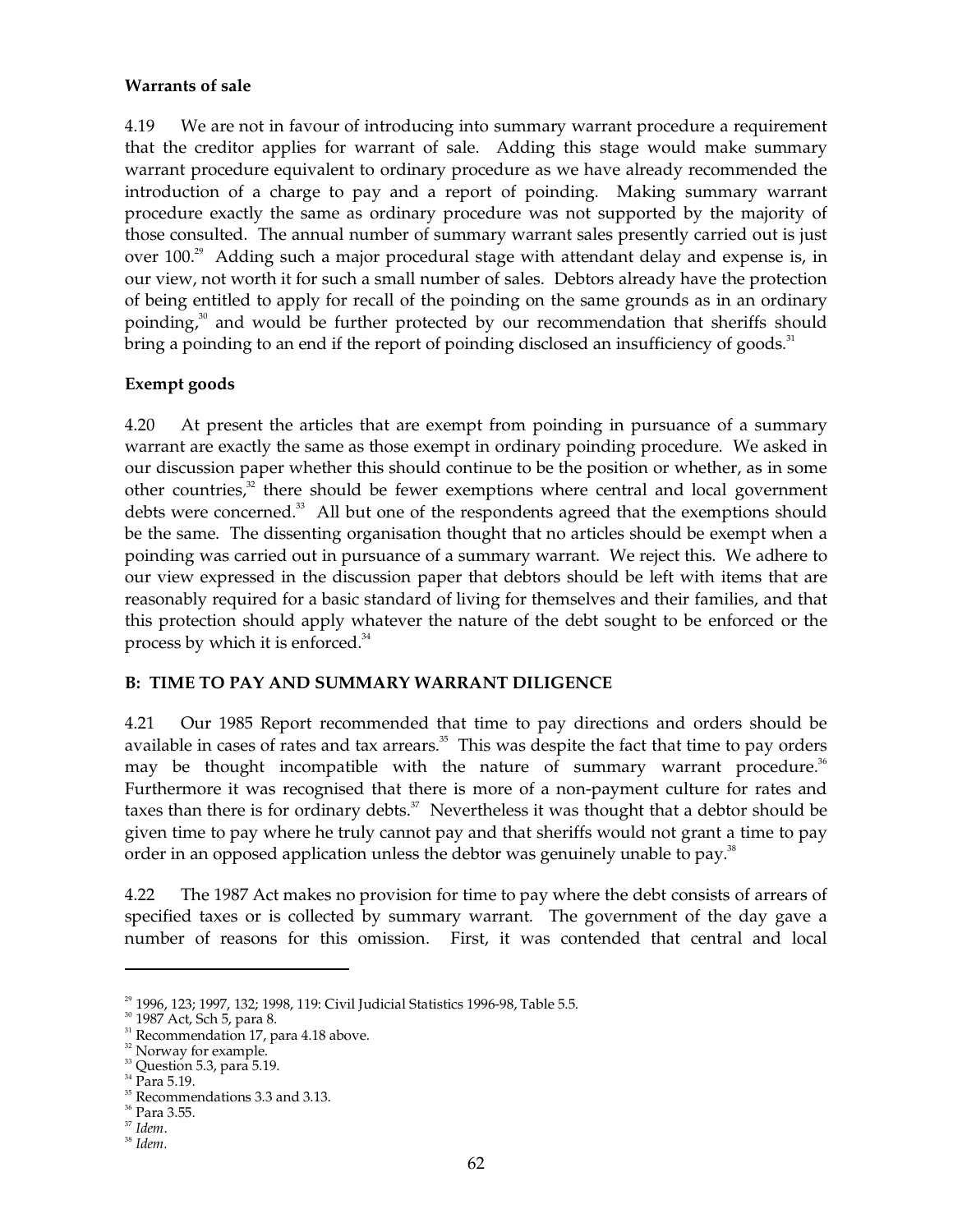government collectors could be relied upon to give time to pay to those most in need.<sup>39</sup> Second, allowing time to pay in Scotland would create a cross-border difference in an area where the whole of the UK had traditionally been treated in the same way. $40$  Finally, it was thought that, because taxes and similar charges were often a continuing liability, allowing an extended period to pay could create problems for debtors when the next assessment became due. 41

4.23 In our discussion paper we re-examined the issue.<sup> $42$ </sup> We sought views on whether time to pay orders should be available where the debt is arrears of central or local government taxes due under a decree or summary warrant. The question divided consultees but generally it was thought that such orders should be available.

4.24 Of those who were against the introduction of orders the primary concern was that debtors are already given time to pay on an informal basis by local authorities. There was also concern that allowing time to pay for arrears would mean that the current year's liability would not be paid. A recent Scottish Executive/COSLA report dealt with this concern.<sup>43</sup> It seems that the usual practice is to allocate any payment received from the debtor to the earliest debt due. The result of this practice is that many debtors fail to meet their current liability and therefore remain perpetually in arrears.<sup>44</sup> Of course it would be possible for the sheriff to set a repayment period so that the debt would be cleared before the new tax debt was payable. However this would make little difference in practice. The Scottish Executive/COSLA report recommended that councils should be encouraged to attribute payments to the debtor's current liability first, in order to "stabilise the position and provide a base from which earlier years' debts could be reduced". 45 We support this recommendation.

4.25 Many consultees involved in money advice expressed concern that some local authorities used the summary warrant procedure irresponsibly and failed to take into account the individual debtor's circumstances.<sup>46</sup> The lack of time to pay orders in summary warrant diligence was a specific concern in evidence before the committees of the Scottish Parliament.<sup>47</sup> It was further felt that, whilst informal arrangements may work well in practice, they are dependent on the will of the creditor. Even where the creditor is perceived as being "responsible" it is considered that debtors deserve the legal right to time to pay free from the threat of diligence. We find this a persuasive argument.

4.26 We have recommended that a charge to pay should have to be served on the debtor before a summary warrant poinding could be done.<sup>48</sup> The charge should inform the debtor of the right to time to pay and enclose an application form. There may be concerns about

 $^{40}$  *Ibid,* cols 20 and 21.<br> $^{41}$  *Ibid,* col 20.

 $42$  Paras 5.15-5.17, and Question 5.2.

<sup>&</sup>lt;sup>43</sup> Scottish Executive/COSLA, It Pays to Pay: Improving Council Tax Collection in Scotland, (2000).

 $44$  Ibid, para 110.

 $^{\rm 45}$  Idem.

<sup>&</sup>lt;sup>39</sup> First Scottish Standing Committee, 17 March 1987, col 20.<br><sup>40</sup> *Ibid*, cols 20 and 21.<br><sup>41</sup> *Ibid*, col 20.<br><sup>42</sup> Paras 5.15-5.17, and Question 5.2.<br><sup>43</sup> Scottish Executive/COSLA, *It Pays to Pay: Improving Council Tax* Committee, 12 January 2000, *Official Report*, cols 452 and 453. 47 Justice and Home Affairs Committee, 17 November 1999, *Official Report* cols 405 (Mike Dailly, Govan Law

Centre) and 416 to 417 (Tommy Sheridan MSP); Social Inclusion, Housing and Voluntary Sector Committee, 1 December 1999, *Official Report cols 391* and 393 (Frank Johnstone, Law Society of Scotland). <sup>48</sup> See Recommendation 14, para 4.10 above.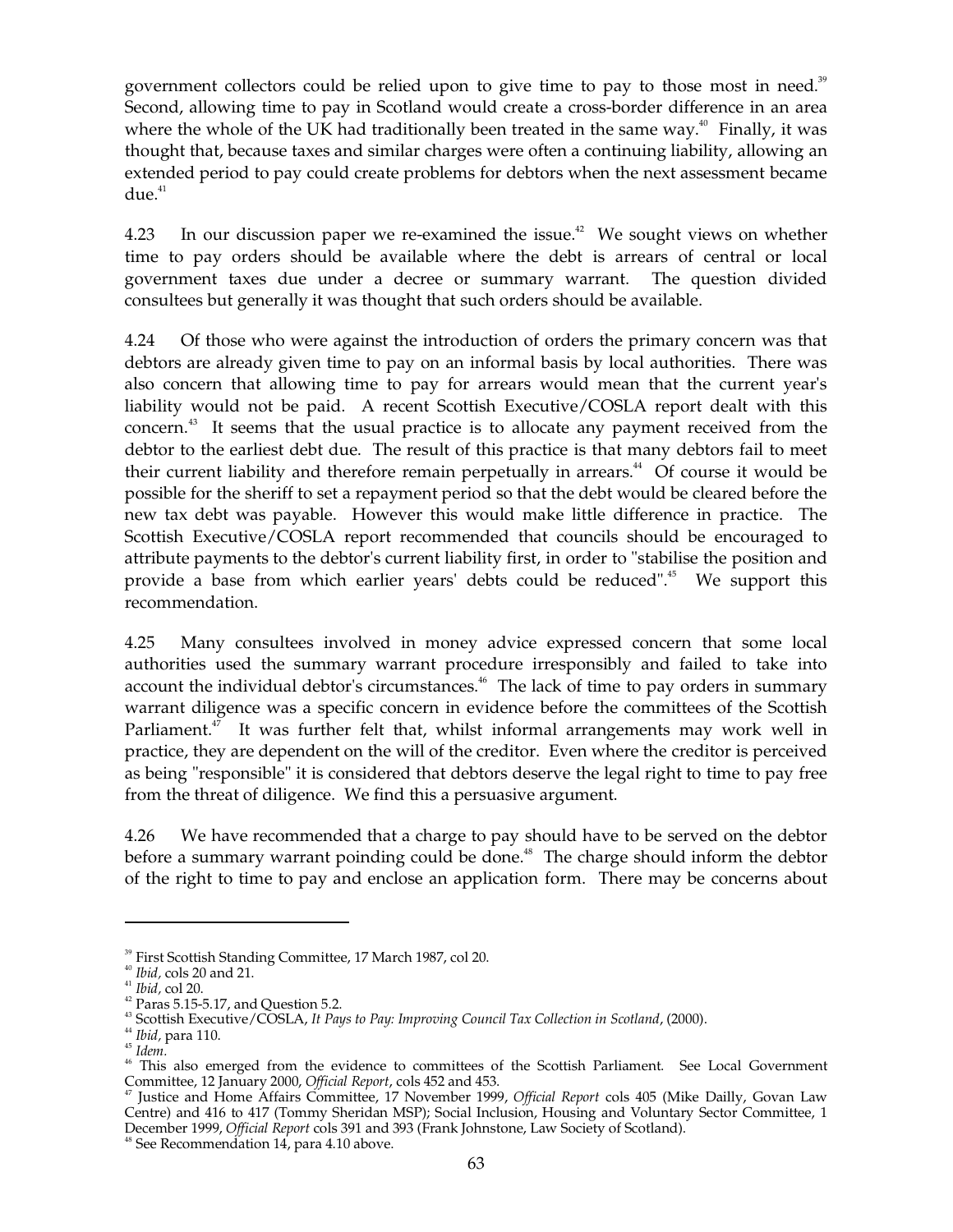delays in the enforcement process if time to pay orders are introduced. Certainly there will be some amount of delay by the very nature of the order. However the rules on default would be the same as the rules in ordinary debts and therefore two missed instalments would lead to the entire debt becoming enforceable.<sup>49</sup> Furthermore the rule would remain that a time to pay order could be applied for only once, and default on an order would mean that time to pay could not be granted a second time. If the order was successful then the debt would, of course, be recovered and the issue of delay would be immaterial. Where the creditor pursues arrears of tax by ordinary action the debtor should be entitled to apply for a time to pay direction to be attached to the decree.

## 4.27 We recommend that:

**18 (1) A debtor should be entitled to apply for a time to pay order where the debt is arrears of central or local government taxes and similar charges due under a decree or summary warrant. Where the arrears are being pursued by ordinary action the debtor should be entitled to apply for a time to pay direction to be attached to the decree.** 

**(2) The charge to pay served on the debtor should inform him of his right to apply for a time to pay order. An application form should accompany the charge.** 

### **C: SUMMARY WARRANTS AND DEDUCTION FROM BENEFITS**

4.28 An order for deductions at source from income support and jobseeker's allowance<sup>50</sup> is available only to special classes of creditor enforcing special classes of debt. These classes of debt include arrears of council tax;<sup>51</sup> rent arrears; mains gas and electricity charges;<sup>52</sup> unpaid fines and compensation orders;<sup>53</sup> and child support maintenance.<sup>54</sup> To illustrate how such orders work, we give as an example the council tax scheme. A local authority which has obtained a summary warrant for arrears of council tax against a debtor in receipt of income support may apply to the Secretary of State requesting that deductions be made in order to satisfy the debt. A sum equal to 5% of the personal allowance for a single claimant aged 25 or over (£52.60<sup>55</sup>) may be deducted each week. The deduction is therefore just over £2.60 per week. The deductions are paid over to the local authority at agreed intervals of no longer than 13 weeks.

4.29 Like earnings arrestments, orders for deduction of income support at source have lower transaction costs than poinding and sale and cause less personal distress. In our discussion paper we pointed out that many local authorities use deductions from income support as a more humane method of enforcement than subjecting those who are on very

<sup>&</sup>lt;sup>49</sup> 1987 Act, s 11.<br><sup>50</sup> Extended to jobseeker's allowance by the Social Security (Jobseeker's Allowance Consequential Amendments)(Deductions) Regulations 1996 (SI 1996/2344).

<sup>&</sup>lt;sup>51</sup> Council Tax (Deductions from Income Support) Regulations 1993 (SI 1993/494).<br><sup>52</sup> Social Security (Claims and Payments) Regulations 1987 (SI 1987/1968), reg 35 and Sch 9.<br><sup>53</sup> Fines (Deductions from Income Support) R Regulations 1992, (SI 1992/1815), regs 13 and 28.<br><sup>55</sup> From April 2000.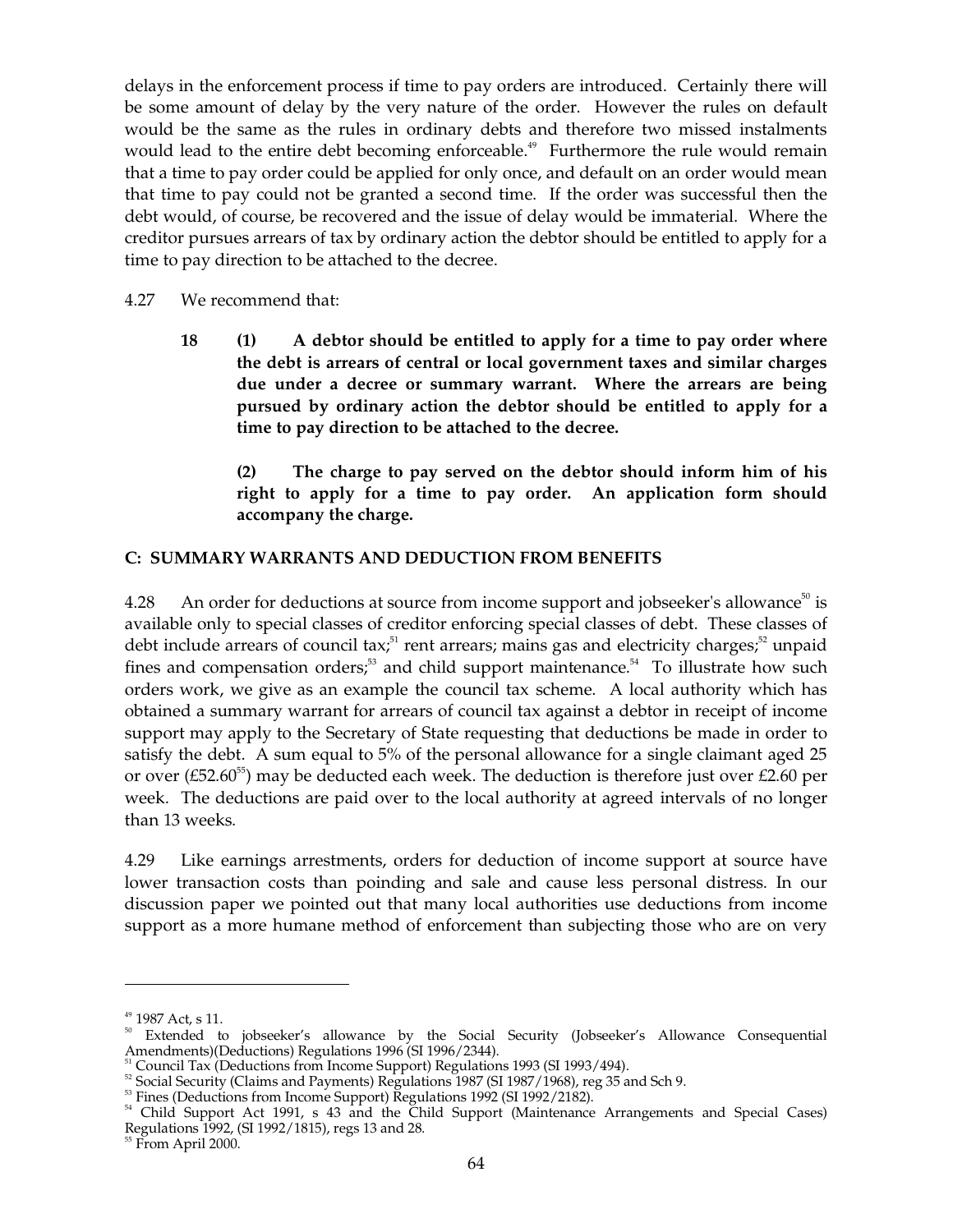low incomes to poinding and sale.<sup>56</sup> However, a local authority can apply for a deduction from benefit order only after a summary warrant has been granted against the debtor. This requirement to obtain a summary warrant has been criticised in evidence to the Scottish Parliament and in seminars at which we were represented.<sup>57</sup> It imposes a 10% surcharge on the amount of the arrears, adding an unnecessary burden on the debtor. We think it should be sufficient for the local authority to state in its application to the Department of Social Security that all the requirements for the granting of a summary warrant have been met in the debtor's case.

- 4.30 We recommend that:
	- **19 A local authority should be entitled to apply to the Department of Social Security for deductions to be made from the debtor's benefits in respect of arrears of council tax or community charge without first having to obtain a summary warrant or a decree.**

<sup>56</sup> Para 2.50.

<sup>&</sup>lt;sup>57</sup> Social Inclusion, Housing and Voluntary Sector Committee, 17 November 1999, Official Report col 314, (Mary Patterson, Communities Against Poverty Network).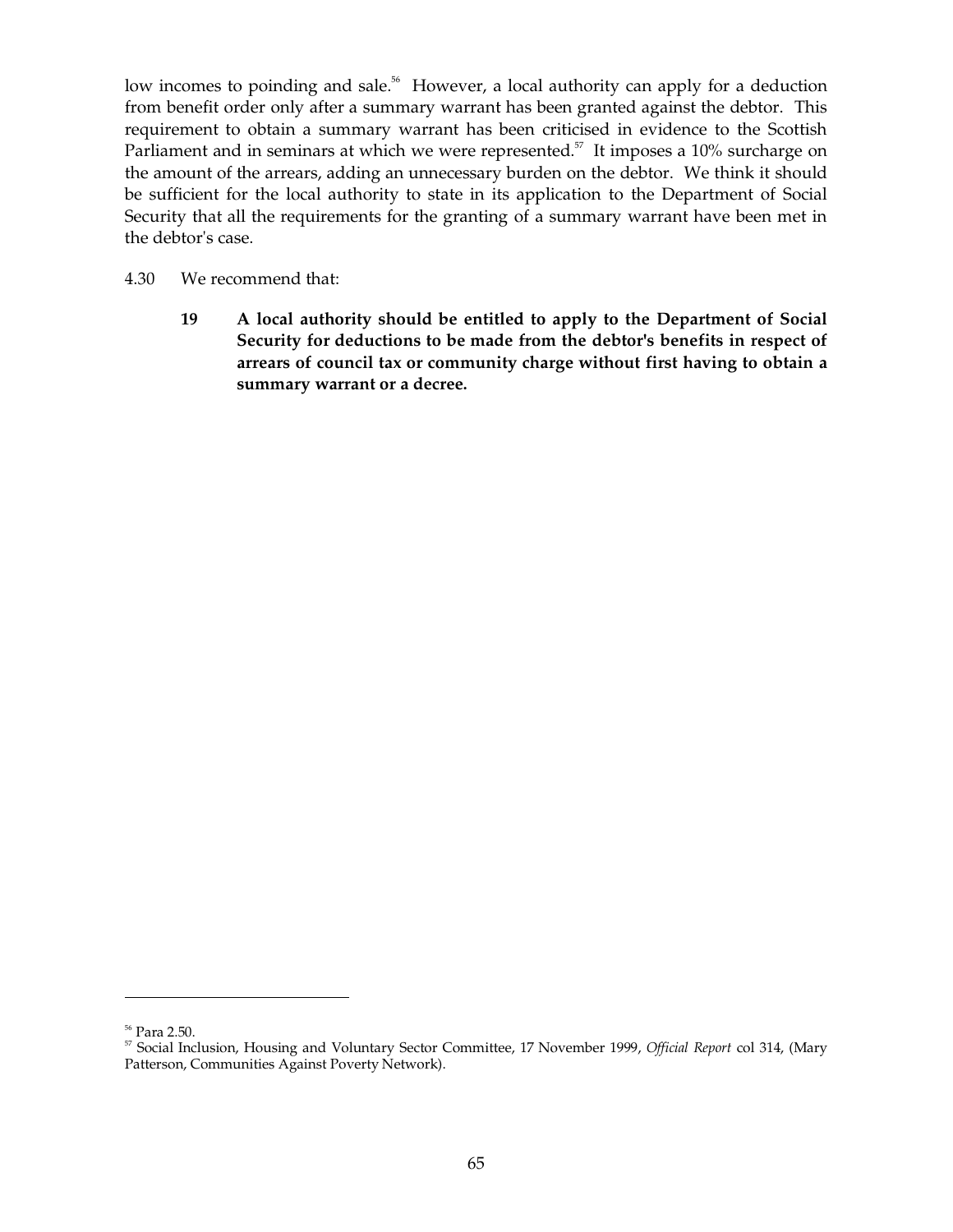# **PART 5 MEASURES TO FACILITATE BY-PASSING POINDING AND SALE**

## **Introduction**

5.1 In Part 2 we concluded that poinding and sale should be retained with reforms rather than abolished. Central to that reform is increased debtor protection. We also referred to what we called the principle of least coercion, which we argued had two important consequences in the context of reforming the diligence of poinding and sale. In the first place the principle of least coercion suggests that if diligence can be avoided altogether by resort to other procedures then those procedures are preferable methods of recovering a debt. For this reason we consider in section A of this Part the so-called diligence stoppers of time to pay measures and debt arrangement schemes. Secondly, where a creditor has an option of using more than one type of diligence to recover a debt, the law should facilitate his opting for the least coercive type. Accordingly a creditor should attempt to use arrestment or earnings arrestment rather than poinding and sale. However it was also noted in Part 2 that to achieve this objective a creditor would require accurate information about a debtor's bank account and employment details, information which he would not often obtain in previous dealings with the debtor. Accordingly in this Part we consider (at Section B) how such information can be made available.

## **A: DILIGENCE STOPPERS**

5.2 The 1987 Act implemented Chapter 3 of our 1985 Report regarding time to pay directions and time to pay orders.<sup>1</sup> These provisions allow the debtor an opportunity to settle the debt by instalments (or by way of a deferred payment in a lump sum) free from the threat of diligence in cases where he cannot make immediate payment in a single lump sum. For this reason they have been termed "diligence stoppers". Another measure which would have the effect of freezing diligence, the debt arrangement scheme, was also recommended in our 1985 Report but not implemented. Debt arrangement schemes differ from time to pay measures in that they deal with problems arising from multiple indebtedness of a debtor but during their operation these schemes would have the effect of preventing diligence.

## **6. TIME TO PAY DIRECTIONS AND ORDERS: THE PRESENT POSITION**

### **Time to pay directions**

5.3 Time to pay directions, as introduced by the 1987 Act, can be made a part of a sheriff court or Court of Session decree for the payment of money (other than for expenses). The debtor must apply before the decree is granted and an application form is to be included with the summons or initial writ served on the debtor. $^2$  The debtor applies by returning to

 $1$  1987 Act, Part I.<br><sup>2</sup> RCS 44.2 and Forms 44.2A and 44.2B (Court of Session), OCR 5.2(2) and Form O3 (Ordinary Cause). In summary causes and small claims the application form is part of the printed form summons, Summary Cause Rules, Form Ab; Small Claims Rules, r 3(2) and Form 2.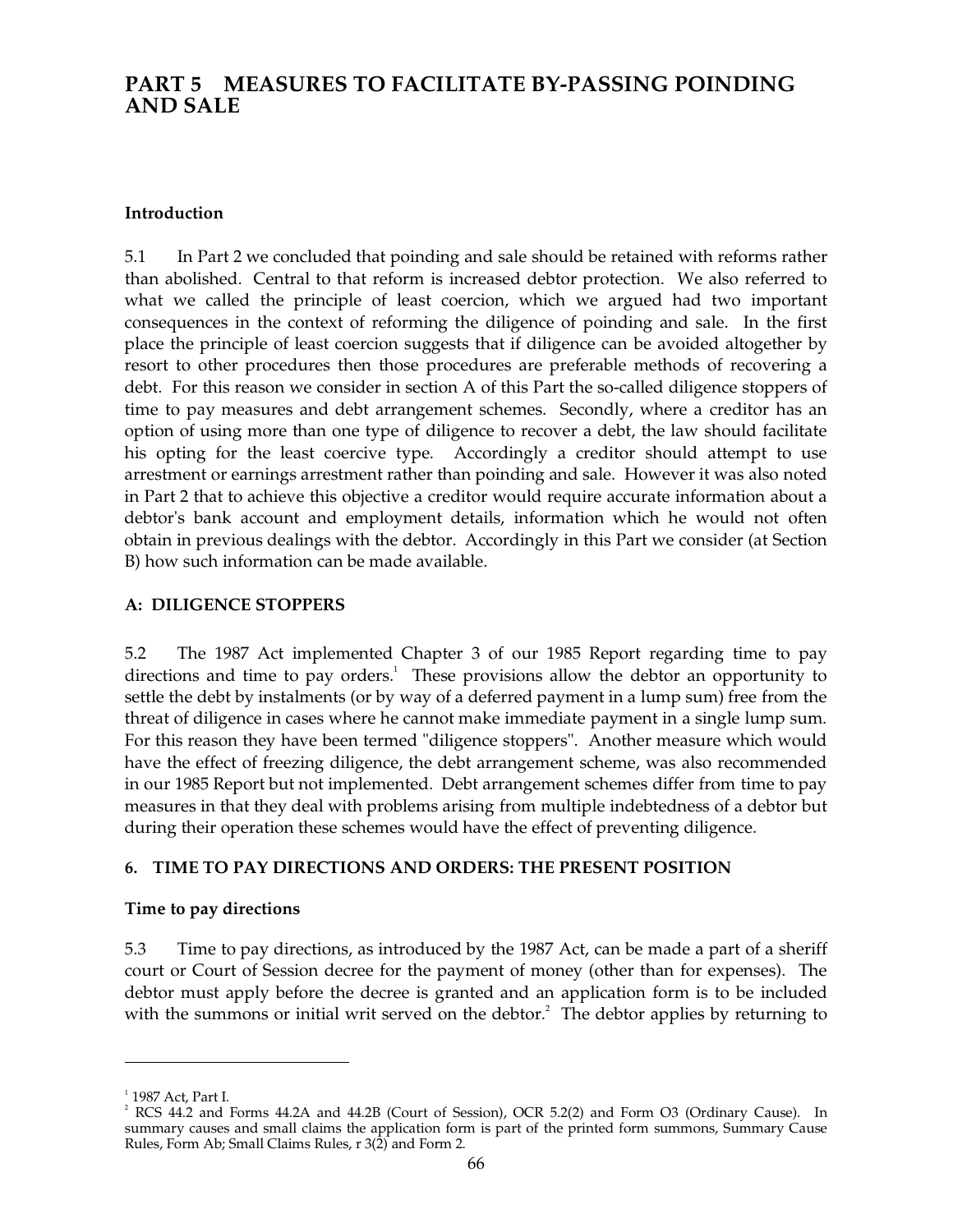the clerk of court a completed application form setting out his financial position and his proposals for payment.

5.4 If the debtor chooses not to attend court, the debtor's proposal (but not the entire application form) is forwarded to the creditor. If the creditor does not object to the proposal the court will grant the direction in the terms specified by the debtor. If there are objections they are disposed of at a hearing after which the court may grant the direction as proposed, or in such other terms as seem fit, or indeed may refuse to grant the direction at all.<sup>3</sup> Most time to pay directions provide for payment by instalments, but a direction may instead allow for payment of the debt in a lump sum at a specified future date.<sup>4</sup>

5.5 Time to pay directions are not available for certain classes of debt.<sup>5</sup> The primary categories are central and local government taxes, rates and charges, and debts of over £10,000. Time to pay directions are also not available for payment of arrears of child maintenance due under a liability order, fines and other sums imposed in criminal proceedings, aliment, and orders for financial provision on divorce or nullity of marriage. Furthermore a direction can only be applied for by an individual debtor or his tutor, judicial factor or curator bonis.<sup>6</sup> Debts due by a company or a partnership cannot be the subject of a time to pay measure.

5.6 Where a time to pay direction is granted the creditor must intimate the extract of the decree containing the direction to the debtor. Instalments are payable from a specified period after intimation and any period of deferment runs from the date of intimation.<sup>7</sup>

5.7 The creditor is prohibited from using any form of diligence, with the exception of inhibition, while a time to pay direction is in effect. The direction does not, however, prevent secured creditors from enforcing their securities or utility companies from discontinuing supply to the debtor. Once a direction lapses, however, the creditor may proceed to enforce the debt by diligence without further court proceedings or intimation to the debtor.

5.8 An instalment time to pay direction lapses automatically if at any time an amount equal to two instalments is in arrears when an instalment becomes due. In the case of a deferred lump sum payment the direction lapses if full payment is not made within 24 hours of the due date.

5.9 There are provisions for variation or recall of the direction. On application by either the debtor or creditor the court may vary or recall the direction on change of circumstances. These provisions would allow, for example, a court to alter the amount to be paid in each instalment where a debtor had lost his job or had a fall in his income. However there appears to be little use made of the provisions on variation.

 $3$  OCR 7.3.<br> $4$  1987 Act, s 1(1)(a) and (b). In the SOCRU research on data from 1989 to 1993 the number of instalment directions as a percentage of all directions granted ranged from 78% to 94%. See Fleming and Platts, *SOCRU Analysis of Diligence Statistics*, p 12, Table 4.<br><sup>5</sup> 1987 Act, s 1(5).<br><sup>6</sup> 1987 Act, s 14(1).<br><sup>7</sup> 1987 Act, s 1(1).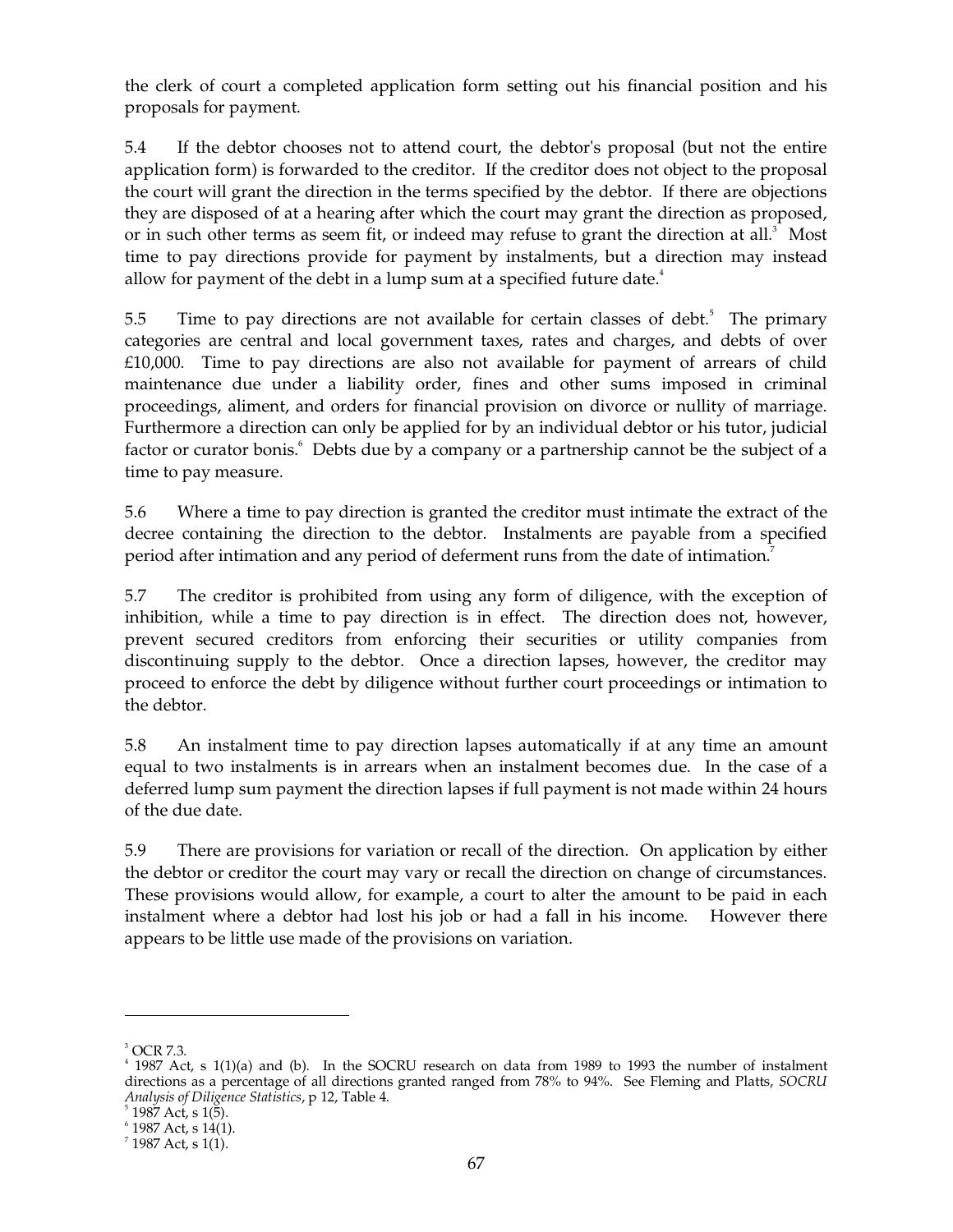## **Time to pay orders**

5.10 A time to pay order may be applied for by the debtor once diligence to enforce the debt has been commenced. Application may be made after a charge has been served, a nonearnings arrestment executed or an action of adjudication commenced.<sup>8</sup> Application may be made up to the advanced stages of diligence, eg before the granting of a decree of furthcoming or a warrant of sale.<sup>9</sup> Debtors may apply for a time to pay order even though their earnings are subject to an earnings arrestment. Time to pay orders are subject to the same restrictions with regard to the type of debt as time to pay directions.<sup>10</sup> In addition a time to pay order may not be granted where a debtor has previously defaulted on a time to pay direction or earlier order.<sup>11</sup>

5.11 An application for a time to pay order is made to a sheriff court, irrespective of the court which granted the decree.<sup>12</sup> The debtor completes the application form by setting out details of the debt and the terms of the order he is seeking (which may be for payment by instalments or by deferred lump sum). The sheriff clerk sends a copy of the application to the creditor along with the sheriff's order sisting diligence. If the creditor does not object within 14 days, the order will be granted in the terms of the application. The creditor may object or may make counter-proposals for a repayment scheme. If no agreement can be reached between the debtor and creditor a hearing will be arranged after which the sheriff may refuse the application or grant it in such terms as seem fit.

5.12 A time to pay order is intimated to the debtor by the sheriff clerk, who informs the creditor of the intimation. Instalments are due from a specified period after intimation and any deferred period commences from the date of intimation.<sup>13</sup> The effect of a time to pay order is to preclude a creditor from serving a charge to pay, executing any arrestment, earnings arrestment or poinding, or commencing an action of adjudication. On the granting of an order the sheriff must recall any existing earnings arrestment, but has discretion whether to recall a poinding or to recall or restrict an arrestment of funds. If the diligence is not recalled the sheriff will prohibit any further steps being taken in the diligence, apart from certain minor steps.<sup>14</sup>

5.13 The provision for recall, lapse and variation of a time to pay order closely follow those for a time to pay direction. 15

## **7. REFORM OF TIME TO PAY MEASURES**

5.14 We continue to accept the principle behind the time to pay measures, namely that a debtor should be able to defer payment or pay his debt by instalments where he cannot afford an immediate lump sum. The effectiveness of the provisions on time to pay has been hampered by the low take-up rate by debtors.<sup>16</sup> The SOCRU research showed that between 15% and 20% of debtors apply for and obtain time to pay directions, whereas only 1% of

 $13$  1987 Act, s 5(2).

 $8$  1987 Act, s 5(1).

 $\degree$  1987 Act, s 5(5).

 $10$  1987 Act, ss 5(4) and 15(3).

 $11$  1987 Act, s 5(4)(b).

<sup>&</sup>lt;sup>12</sup> See 1987 Act, s 15(3) for the jurisdiction of the sheriff.

 $14$  1987 Act, s 9(4).

<sup>&</sup>lt;sup>15</sup> 1987 Act, ss 10-11.

 $16$  Discussion paper, paras 7.15-7.20, and tables Y and Z.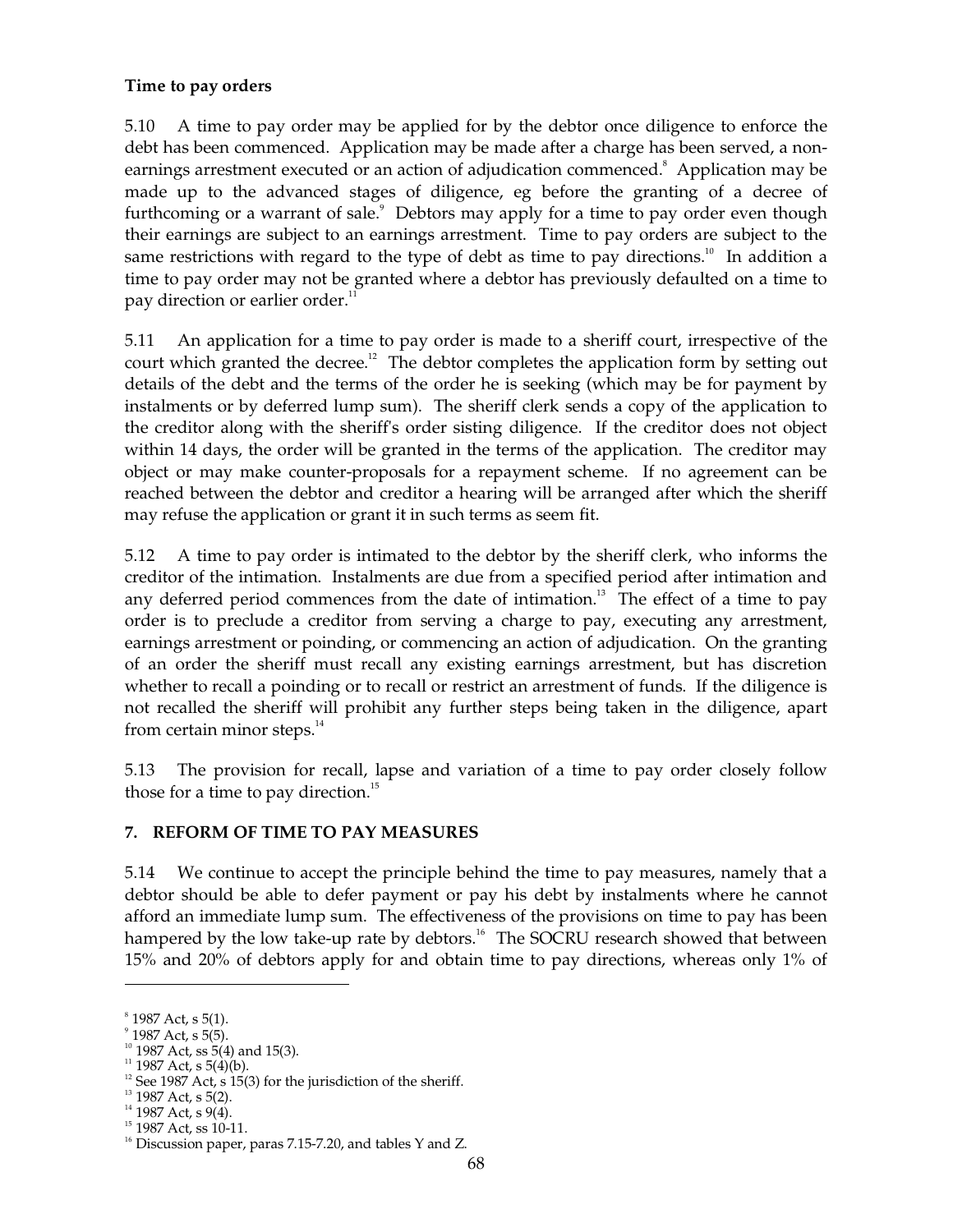eligible debtors apply for time to pay orders. The research suggests a number of reasons for this low rate. Debtors (and their advisers) are often unaware of the measures or do not fully understand how they operate (as for example the possibility of having the terms of a direction or order varied on change of the debtor's circumstances). It also appears that money advisors prefer to negotiate informally on the debtor's behalf rather than use court– based measures. In our discussion paper we put forward a number of options for reform with a view to increasing the use made of time to pay directions and orders.

## **(a) Monetary levels of time to pay directions and orders**

5.15 Under the 1987 Act time to pay measures are only available in respect of debts not exceeding  $£10,000$ .<sup>17</sup> This limit does not include interest or expenses. The limit was suggested in our 1985 Report<sup>18</sup> on the basis that applications for time to pay measures for larger debts might be hotly contested and lead to delays and further expense. It was also felt that inability to pay debts of this size would be more appropriately dealt with through bankruptcy and insolvency procedures.

5.16 The SOCRU research found that only 7% of debts sued for in the sheriff courts were above this level in 1996.<sup>19</sup> Some consultees felt that the limit should be raised to  $£25,000$  in order to bring it into line with the consumer credit legislation. This legislation allows debtors to apply for "time orders", which are similar in nature to a time to pay order.<sup>20</sup> A majority of consultees felt that there should be no change to the monetary limit. It was argued that debtors with larger debts would not be unprotected as the courts still have the common law power to "supersede extract", delaying the extract of the decree and thereby giving debtors a short period to realise assets free from the threat of diligence. However we think that superseding extract is not a satisfactory alternative to a time to pay measure, especially for larger debts where more time to pay will inevitably be required.

5.17 There does not appear to be a valid reason why time to pay directions and orders are not brought into line with the consumer credit limits, especially as the two types of measure interact. Where a time order has been granted under the Consumer Credit Act 1974, a subsequent time to pay direction or order under the 1987 Act is not competent. Conversely where there has been a time to pay measure under the 1987 Act, a subsequent time order under the 1974 Act cannot be granted. If the £10,000 figure were adjusted in line with the retail price index since 1987 it would work out to around £16,500 in today's values. We do not therefore feel that a £25,000 limit would be unreasonable.

# 5.18 We recommend that:

**20 The upper monetary limit on debts in respect of which time to pay directions and time to pay orders under the Debtors (Scotland) Act 1987 are competent should be raised to £25,000, in line with time orders under the Consumer Credit Act 1974.** 

 $17$  1987 Act, ss 1(5); 5(4). Power to alter these limits by regulation lies with the Scottish Ministers, by virtue of The Transfer of Functions (Lord Advocate and Secretary of State) Order 1999 (SI 1999/678) and Scotland Act 1998, s

<sup>53.</sup>  18 Recommendation 3.6 and para 3.22.

<sup>19</sup> Fleming and Platts, *SOCRU Survey of Payment Actions in the Sheriff Courts*, pp 15-16, para 17 and Table 10.

 $20$  Consumer Credit Act 1974, ss 129-130.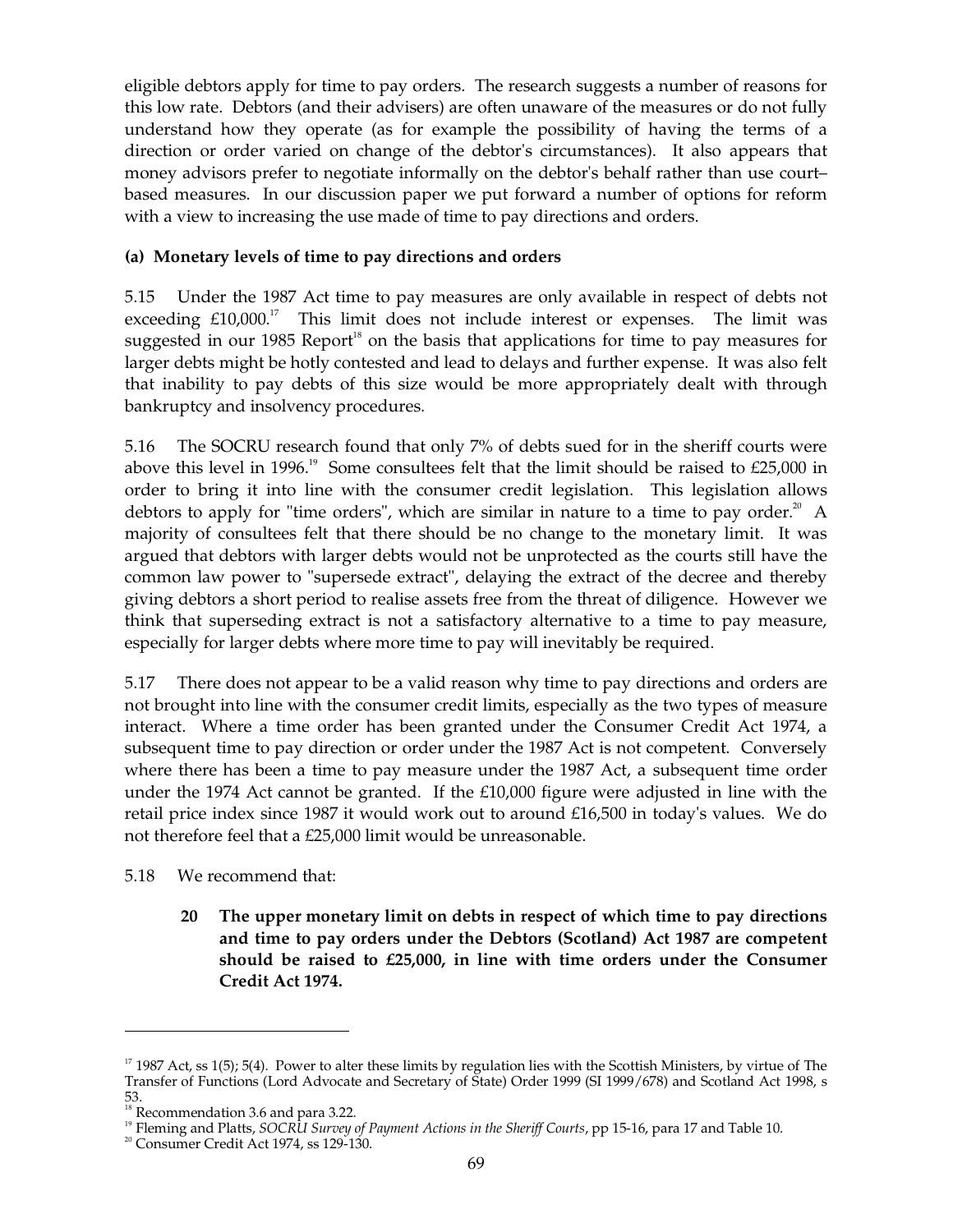## **(b) Prior default and time to pay orders**

5.19 The present law states that a debtor may not be granted a time to pay order if he has already defaulted on a previous time to pay direction or order.<sup>21</sup> In our discussion paper views were sought on whether this rule ought to be changed. The responses that were received were almost equally split between those who felt that the rule should be changed and those who did not. There was a very small majority in favour of no change.

5.20 The main argument advanced for changing the rule is that debtors often offer to pay more than they can afford in the first instance out of fear that the offer would otherwise be rejected. As a consequence those debtors most deserving of consideration are also those most likely to default. However, even a number of those in favour of a change in the rules recognised the need to prevent unreasonable delay in the creditor receiving payment which might arise if debtors were to default continually but be allowed to re-apply for time to pay orders. Most consultees also recognised that, if a second application were to be allowed, a previous default would have to be taken into account by the sheriff in deciding whether to grant an application.

5.21 The primary problem appears to be a lack of awareness amongst debtors, not just of the existence of time to pay measures itself, but also of the provisions for variation of the terms of directions and orders. It has been suggested that many debtors simply resign themselves to default if they go through a change of circumstances which leaves them unable to pay the agreed instalments. We think that more should be done to boost awareness of the variation provisions of time to pay directions and orders. We revert to this below. 22

5.22 Slightly more of those consulted felt that no change should occur in the present law. Among the reasons for this were that having a right to re-apply would lead to unacceptable delays in the system during which time diligence could not be used. Furthermore, the right to re-apply would be likely to lead to an increase in the rejection of orders by creditors, primarily because of concerns over delays. We accept these arguments and do not recommend any change.

## **(c) Increasing awareness of time to pay directions and orders and of the variation provisions**

5.23 In our discussion paper we noted that a lack of awareness did not seem to be a major problem with regard to time to pay directions. 23 Most debtors seemed aware of their existence,<sup>24</sup> and most advice workers were similarly aware, but chose to negotiate informally instead. 25

5.24 The situation is significantly different in respect of time to pay orders.<sup>26</sup> A possible contributory factor to differences in debtor awareness is that the initial writ or summons

 $21$  1987 Act, s 5(4)(b). A time to pay order may not be granted if there has been an earlier time order in respect of the same debt under the Consumer Credit Act 1974.

 $22$  Paras 5.23-5.27.

<sup>&</sup>lt;sup>23</sup> Paras 7.27-7.28.

24 Platts, *SOCRU Overview*, p 19, para 9.

<sup>25</sup> Fleming, *SOCRU Study of Facilitators*, p 16, para 17.

<sup>26</sup> Platts, *SOCRU Overview*, p 19, para 10.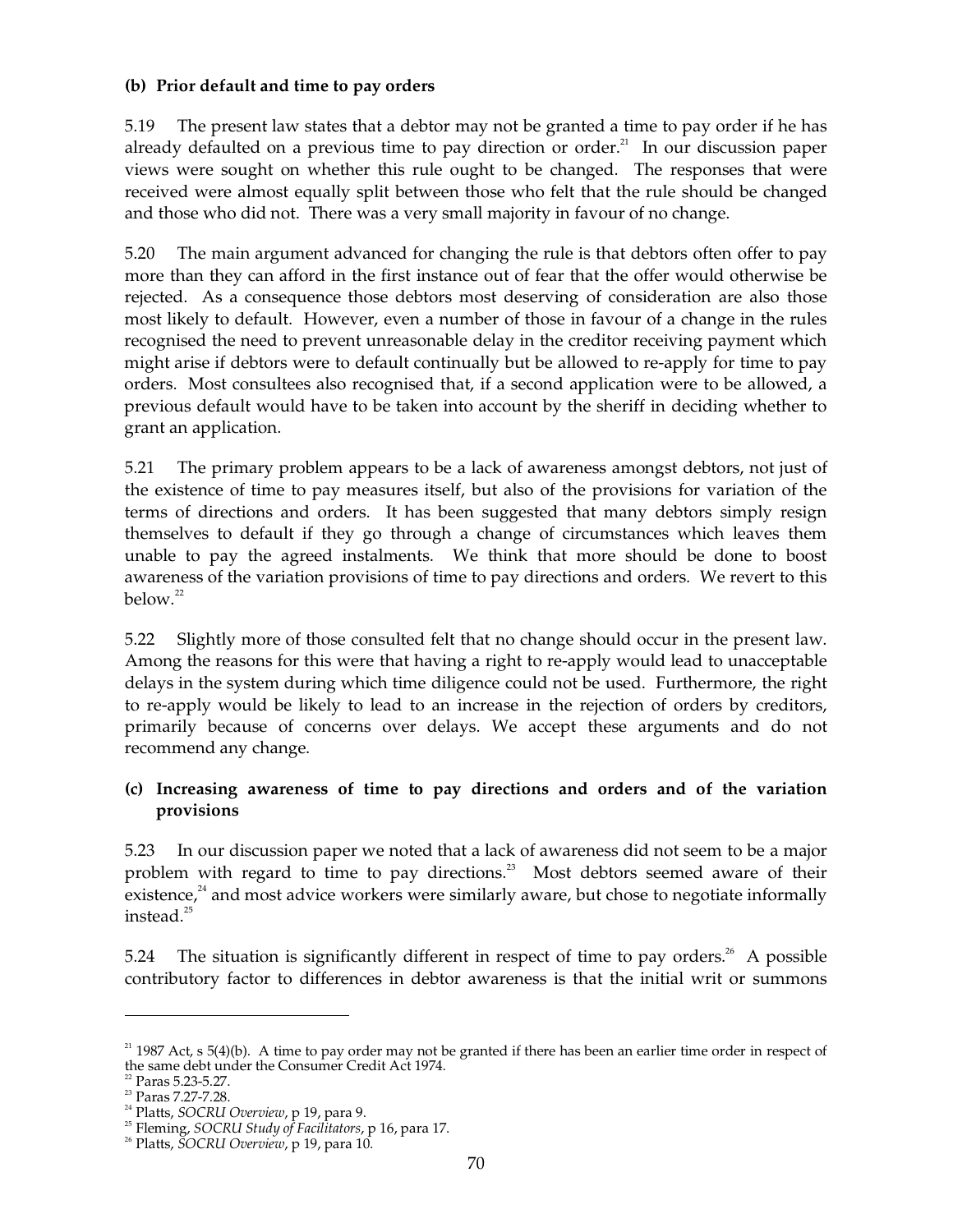served on the debtor will refer to time to pay directions. By contrast no diligence documents served on the debtor currently mention time to pay orders.<sup>27</sup> We asked for views on whether the charge to pay should be accompanied by a short note explaining time to pay orders and enclosing an application form. The overwhelming majority of those offering comment suggested that the charge to pay should be accompanied by such a note in clear and simple language along with an application form.

5.25 A slightly smaller majority of those who commented were in favour of other diligence documents containing similar information. Many stated that all "relevant" or "appropriate" documents served on the debtor during the diligence should contain such information. Others named specific documents such as the schedule of poinding and the application for warrant of sale, both of which are intimated to the debtor. $38$  It was further commented by some that the note should include details of where to find money advice in the debtor's area. Several consultees made useful suggestions on how to get a debtor to notice the note amongst the official forms (eg using different colours of paper). Many consultees felt that the official diligence forms themselves were particularly unhelpful to the debtor and required urgent review. We revert to this argument below.<sup>29</sup>

5.26 In Part 2 above we argued that where a debtor is given a right as a measure of debtor protection, the legal system should strive to make that right a meaningful one. Increased awareness of the provisions on time to pay orders is an important step in ensuring greater use of these measures. Accordingly we are of the view that a charge and other diligence documents should contain a note. This note should very clearly set out the debtor's rights in respect of his entitlement to apply for a time to pay order, the effect of the order, and the debtor's rights to vary the order on change of circumstances.

5.27 We recommend that:

**21 (1) The charge for payment served on a debtor who is eligible to apply for a time to pay order should be accompanied by a note on time to pay orders and an application form. The note should clearly set out the debtor's rights and duties in respect of applying for, complying with and varying an order.** 

# **(2) Other documents served or intimated to the debtor during the course of diligence should contain a similar note and an application form.**

5.28 In our discussion paper we noted the work of the Edinburgh in-court advisory scheme.<sup>30</sup> This is a pilot scheme designed to advise those involved in raising and defending small claims and summary cause actions.<sup>31</sup> Our discussion paper asked consultees to consider whether the introduction of such schemes on a nation-wide basis would increase the awareness of time to pay measures. It was almost unanimously accepted that it would. We also noted that where debtors attended court in support of time to pay applications,

<sup>&</sup>lt;sup>27</sup> Idem.<br><sup>28</sup> Comments of the Society of Messengers-at-Arms and Sheriff Officers.

 $29$  Paras  $5.28 - 5.30$ .

<sup>30</sup> Para 7.35.

<sup>&</sup>lt;sup>31</sup> See further E. Samuel, *Supporting Court Users: The Pilot In-Court Advice Project in Edinburgh Sheriff Court, SOCRU* (1999).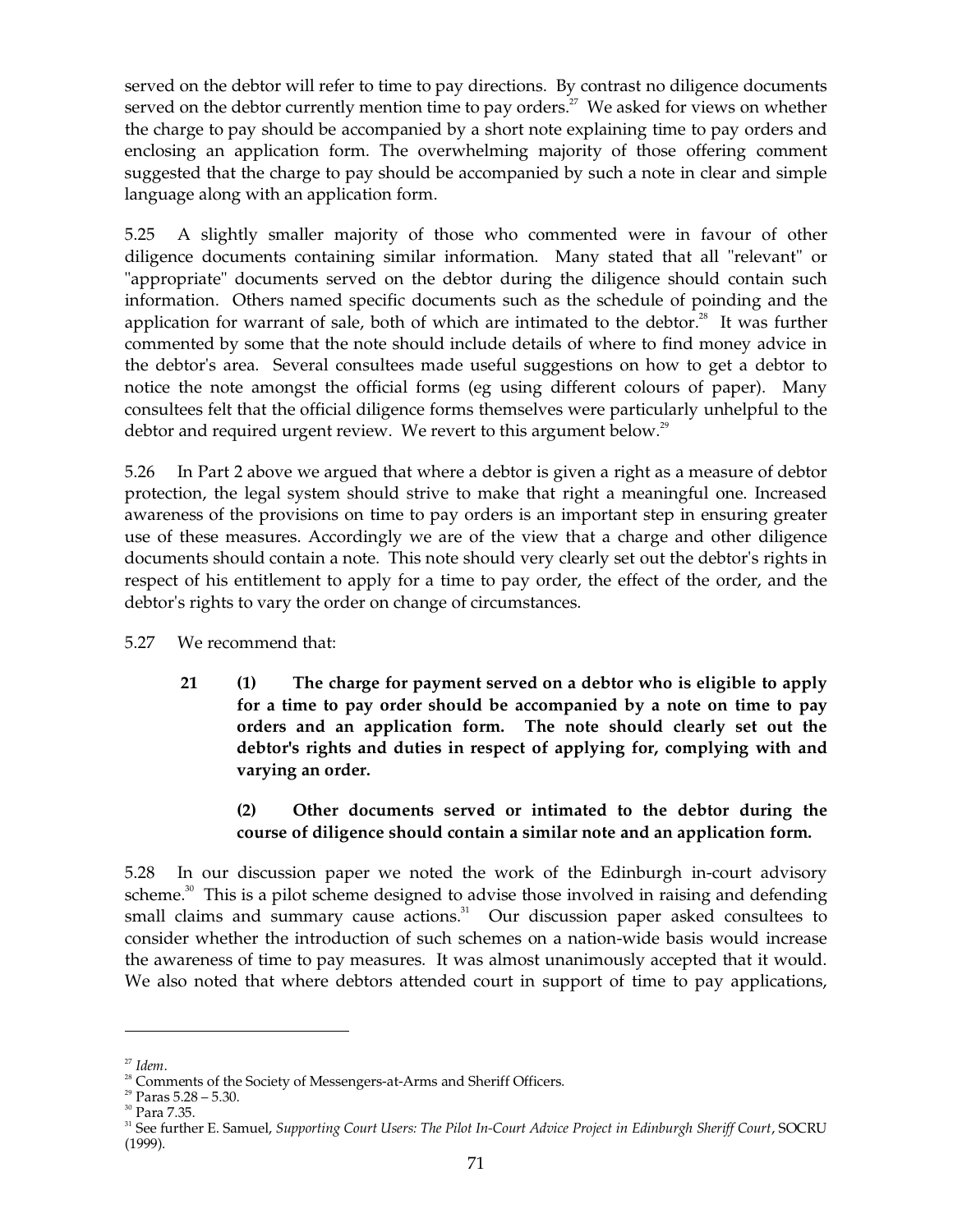there is a greater chance of a time to pay direction or order being granted. $32$  We have been very impressed by the experience of those who have used the Edinburgh sheriff court scheme. It has made a significant contribution to increasing access to civil justice to many persons who otherwise have no easy means of obtaining legal advice.

5.29 The in-court advisory service has a much wider scope than simply advising on time to pay measures, and accordingly we make no formal recommendations on the issue of whether the scheme should be extended to all sheriff courts. However we are firmly of the opinion that the extension of this scheme would lead to an increase in the awareness of time to pay measures and in the number of measures granted.

# **(d) Redesigning the forms**

5.30 Our discussion paper noted that debtors find the existing application forms or combined summons and application forms difficult to understand.<sup>33</sup> The SOCRU research found that 80% of debtors did not respond to the summons and over half of these debtors stated that they had difficulties in understanding the language used in the summons and application forms.<sup>34</sup> Solicitors involved with debtors and other advice workers reported that many debtors did not fully understand the application process or how to complete the form. Many reported serious misunderstandings by debtors as to the operation of time to pay measures.

5.31 There was virtually unanimous approval for the proposal in our discussion paper to improve the application forms by redesigning them after consultation with debt advice workers and others involved in debt recovery.<sup>35</sup> Many consultees suggested additional help should be sought from experts in the use of plain English. Others referred to various specific problems with the current forms, for example lack of adequate space for detailing the debtor's income and expenditure.

5.32 We recommend that:

**22 Application forms for time to pay directions and time to pay orders should be redesigned after consultation with debt advice workers and others involved in debt recovery.** 

# **(e) Debtor's application to be copied to the creditor**

5.33 Our discussion paper highlighted the fact that the creditor is often not furnished with full information as to the debtor's income and outgoings. This is because the full application form for time to pay, which contains this information, is only sent to unrepresented pursuers where the sheriff clerk has served the summons. In all other cases only details of the debtor's offer itself will be sent. This potentially leaves creditors with insufficient information to judge whether the debtor's offer is reasonable or otherwise. The SOCRU

<sup>&</sup>lt;sup>32</sup> Para 7.33.

<sup>33</sup> Paras 7.30-7.31.

<sup>34</sup> Whyte, *SOCRU Study of Debtors*, pp 27 and 30, paras 11 and 24.

 $35$  Question 7.4, para  $7.\overline{3}1.$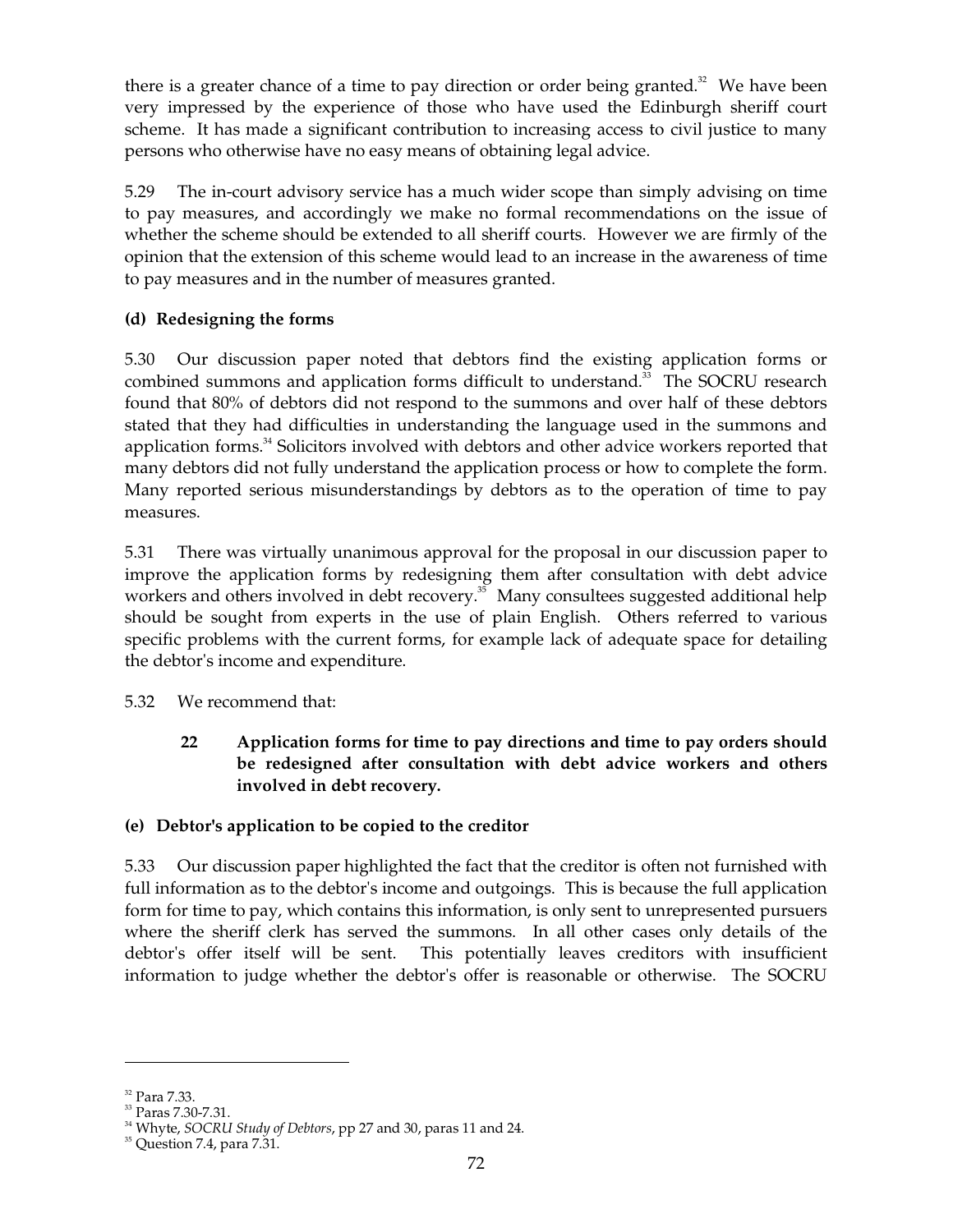research found that many creditors, as well as solicitors and debt collectors, want more information to be available as to the debtor's financial position. $36$ 

5.34 There was unanimous agreement amongst those who commented, that the sheriff clerk should send the creditor not simply the details of the debtor's offer but also a copy of the application form which contains financial information furnished by the debtor. One issue raised was whether the debtor would be informed that the information would be passed on to the creditor. This should be made clear to a debtor in the application form.<sup>37</sup>

5.35 We recommend that:

# **23 The clerk of court should send the creditor a copy of the debtor's completed application form for a time to pay direction or order, rather than merely sending details of the debtor's offer, as at present.**

## **(f) Greater guidance to sheriffs on time to pay**

5.36 The SOCRU research showed that sheriffs take a variety of factors into account in deciding whether to grant a time to pay application where a creditor rejects the debtor's offer.<sup>38</sup> At present the 1987 Act does not give any specific guidance to the sheriff on dealing with this issue. This lack of guidance appears to have resulted in inconsistency and variation in the approach taken by different sheriffs.

5.37 In our discussion paper we identified one of the most important factors as the length of the proposed repayment period.<sup>39</sup> It seems that it is quite rare to find a sheriff willing to allow a repayment period of more than three years. More usually repayment is expected within a single year.

5.38 This shrieval attitude has a knock-on effect on the debt recovery process. Creditors tend to focus on the repayment period, whilst debtors and their advisors feel compelled to offer larger instalments than they can afford out of fear of the offer being rejected.

5.39 Most consultees felt that the 1987 Act should be amended to prevent time to pay applications being rejected solely on the basis that their repayment period would exceed one year.<sup>40</sup> It was widely felt that arbitrary periods should be discouraged and that each case should be examined solely on its merits, not just on the length of the repayment period. It was pointed out that many loan agreements run far beyond one (and even three) years, and that the sheriff should also enquire into the terms of the original credit agreement as a matter of course. One consultee felt that guidance should be given to the sheriff as to the size of debt which would warrant a repayment period of one year (eg up to £2,000). We consider however, that such guidance would amount to an arbitrary period and would defeat the purpose of each case being tailored to the individual circumstances of the debtor, having regard to his income and outgoings.

<sup>&</sup>lt;sup>36</sup> Platts*, SOCRU Overview,* p 22, para 24.<br><sup>37</sup> Note also Recommendation 22, para 5.32 above.

<sup>38</sup> Fleming, *SOCRU Study of Facilitators*, p 73, paras 9-12.

<sup>39</sup> Paras 7.38 to 7.40.

 $40$  An error in our discussion paper saw Question 7.7 talking in terms of three years at p 155 and one year at p 178. Unless specifically stated by the consultee, it is assumed that they were referring to the question as phrased at p 178.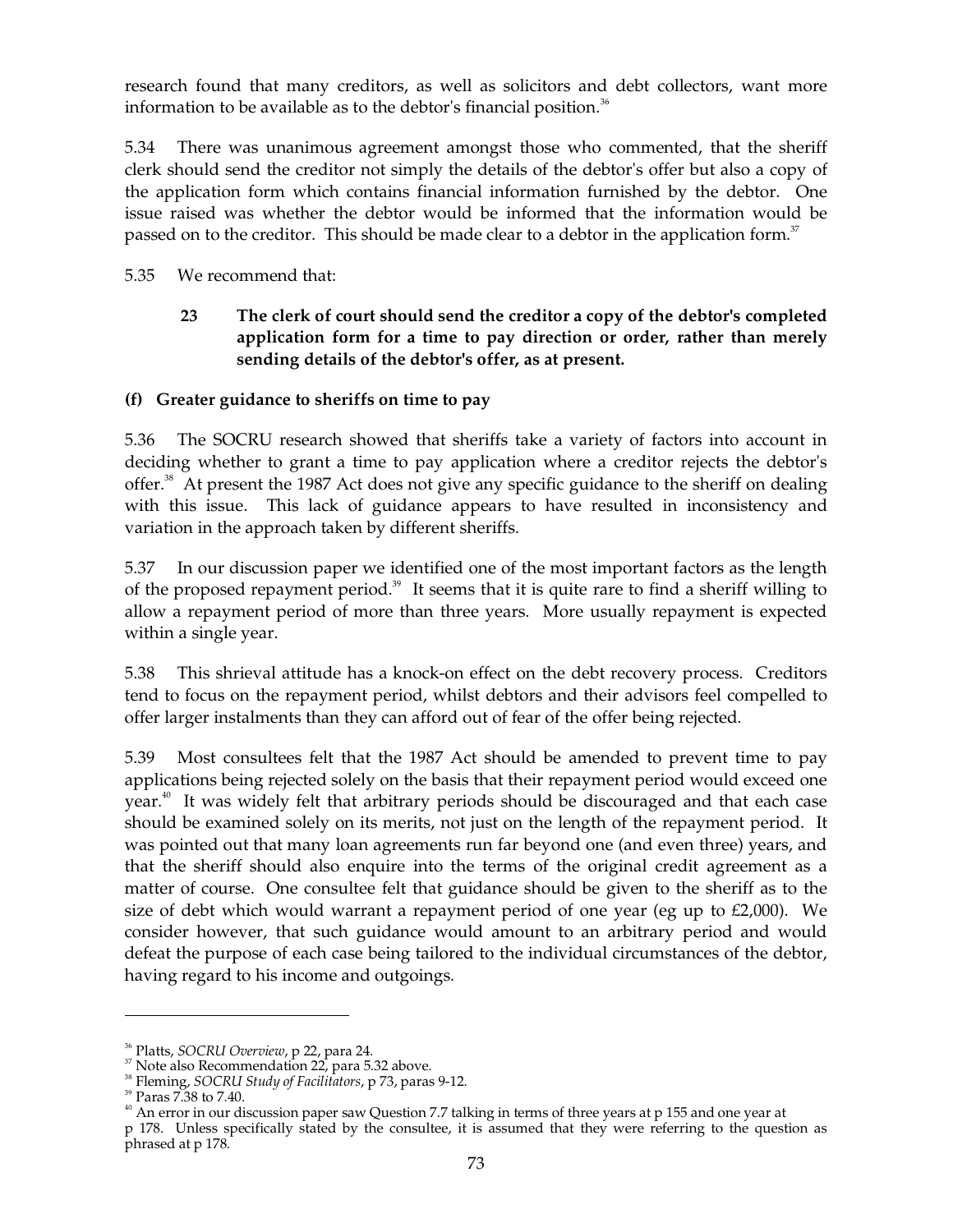5.40 Our discussion paper also recognised a further extra-statutory hurdle which may have been denying many worthy debtors the chance of time to pay. The SOCRU research identified that sheriffs generally felt they needed "very good reasons" to agree to a time to pay direction or order once it had been rejected by the creditor.<sup>41</sup> We sought views on whether this hurdle should be removed by a statutory direction to sheriffs not to be bound by a creditor's prior rejection of an offer.<sup>42</sup>

5.41 Consultees were equally divided over whether to change the law in this way. Many thought that the attitude of the creditor was irrelevant. Others considered that it was something which the court should take into account. However it was almost unanimously accepted that, if it were to be considered at all, the creditor's attitude should not be the overriding concern of the court, but rather one of a number of factors. We agree with this assessment.

5.42 We take the view that in dealing with a time to pay application the sheriff should seek to give effect to the objectives of this part of the 1987 Act. We feel that the 1987 Act needs to be changed to give the sheriff better guidance as to what issues are relevant to dealing with an application. We do not think that any single consideration is more important than any other. But we consider that the law would be better stated as requiring the sheriff to grant an application if satisfied that the debtor's proposals for payment are reasonable.

5.43 We recommend that:

- **24 The Debtors (Scotland) Act 1987 should be amended to make it clear that the court shall grant a time to pay direction or time to pay order if satisfied that it is reasonable in all circumstances. In particular, and without prejudice to the generality of this principle, the court should consider:** 
	- **(a) the length of the proposed repayment period;**
	- **(b) the length of the original credit or loan agreement (if applicable);**
	- **(c) the debtor's financial position;**
	- **(d) the reasonableness of the creditor in his rejection of the offer.**

# **(g) Instalments and default**

5.44 The majority of applications for time to pay directions and orders offer monthly instalments. However it has been found that creditors generally prefer weekly instalments. 44 The primary reason for this preference is that a time to pay direction will not lapse until two instalments are owing when a third becomes due, regardless of the period of the instalments. A weekly arrangement will therefore lapse sooner than a monthly arrangement, leaving a creditor free to proceed with diligence. It is possible therefore that a

<sup>41</sup> Fleming, *SOCRU Study of Facilitators*, p 73, para 9.

 $42$  Question 7.8, para 7.41.

<sup>&</sup>lt;sup>43</sup> Fleming and Platts, SOCRU S*urvey of Payment Actions in the Sheriff Courts,* p 25, paras 19-21 and Table 17.<br><sup>44</sup> Platts, SOCRU Study of Commercial Creditors, p 58, para 48; Fleming, SOCRU Study of Facilitators, p 27,

<sup>(</sup>b) (solicitors) and p 61, para 28 (debt collectors).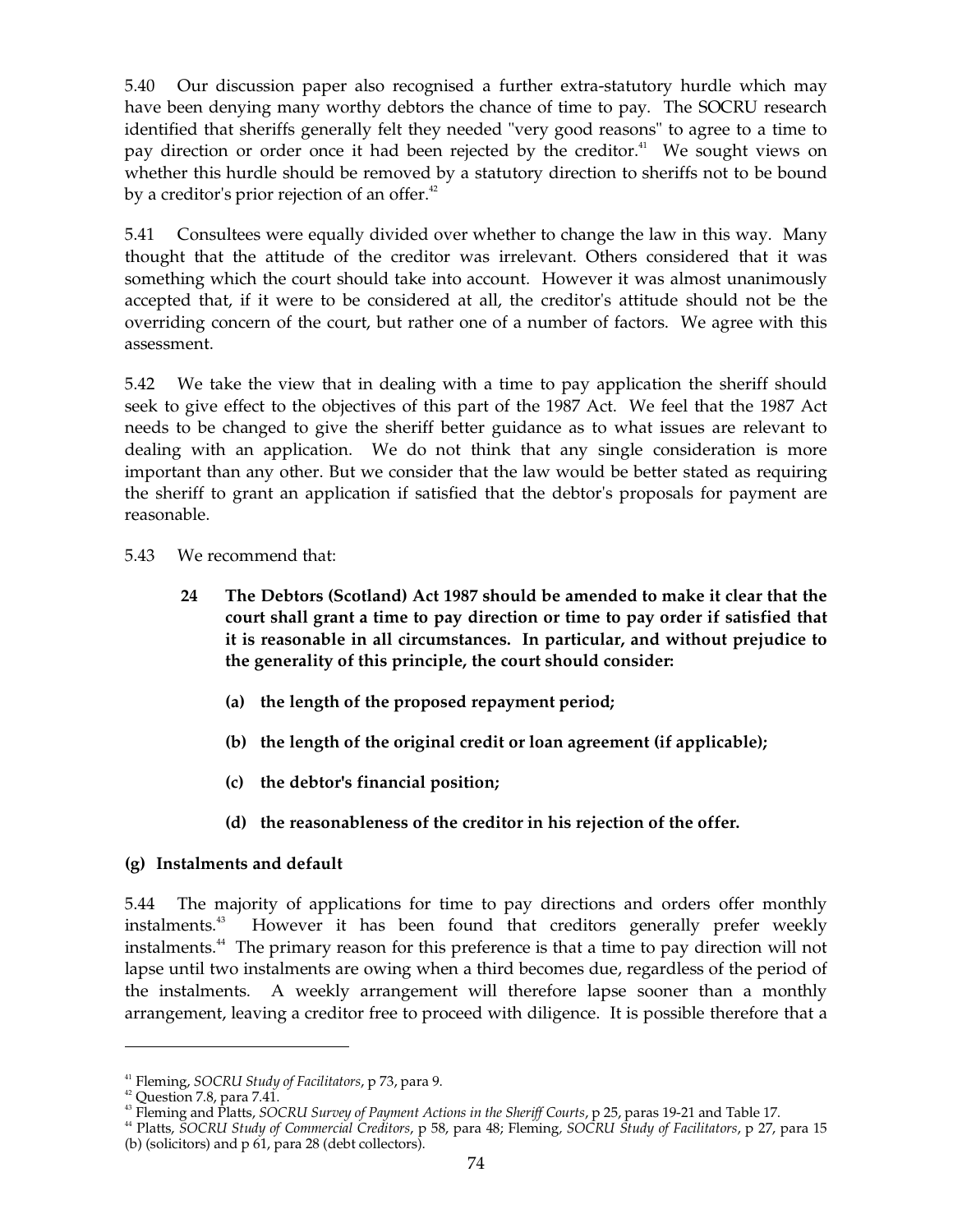creditor may reject an offer solely on the grounds that it is expressed in terms of monthly instalments.

5.45 There are various reasons why a debtor may prefer monthly instalments to weekly instalments. For example he may be paid monthly. In addition some creditors may prefer monthly instalments because weekly instalments can be more costly to administer. In our discussion paper we asked whether there should be different default rules where the period of instalment is monthly or longer as opposed to weekly. There was virtually no support for this proposal and it is not one we recommend.

5.46 Our discussion paper also asked consultees to consider whether it should be compulsory for a creditor to write to a debtor after an instalment has been missed reminding him of the consequences of default.<sup>45</sup> This question was rooted in the findings of the SOCRU research to the effect that many creditors do not send out such reminders, preferring to let time to pay orders and directions lapse in order to obtain an open decree.<sup>46</sup>

5.47 In general consultees thought that this would be an unnecessary step and would lead to delays for the creditor. It would also lead to an increase in the costs of enforcement, which would ultimately be borne by the debtor. There would need to be a statutory form of letter to ensure consistency and the question would arise as to sanctions against a creditor for failure to send the letter in the correct form, or at all. Above all it is noted that the conditions of time to pay are notified to the debtor at the time the order or direction is made. We take the view that the extra procedure involved would not produce benefits outweighing the disadvantages and we make no recommendations on this point.

# **(h) Intimation of the decree with direction**

5.48 Under the 1987 Act the duty to intimate the decree containing a time to pay direction on the debtor lies with the creditor.<sup>47</sup> This provision followed a recommendation in our 1985 Report where we suggested two reasons for it. First, creditors are almost always legally represented, and, secondly, the creditor will need to know the exact date of intimation in order to calculate when default occurs.<sup>48</sup> Our discussion paper asked consultees to consider whether this duty should be transferred to the clerk of the court.

5.49 Our consultees put forward a number of reasons for such a change. First, and perhaps most importantly, it was felt that a debtor would treat a document from the court with more weight than a document intimated by the creditor. Secondly creditors would no longer have to bear the expense of administration and intimation. It was also argued that some creditors may delay intimation, which causes confusion for a debtor who becomes unsure when to begin making payments. In addition to these points it can be argued that our 1985 conclusions are not entirely valid. The mere fact that a creditor is legally represented is hardly a valid reason to require him to intimate the decree. In any case, many pursuers are not legally represented, particularly in small claims procedures. Furthermore, a creditor does not have to make the intimation to find out the precise date it was made. As

<sup>&</sup>lt;sup>45</sup> Question 7.10, para 7.49.<br><sup>46</sup> Fleming, *SOCRU Study of Facilitators,* p 62, paras 31-32.<br><sup>47</sup> 1987 Act, s 1(1)(a).

 $48$  Para 3.44 and Recommendation 3.10(1), para 3.45.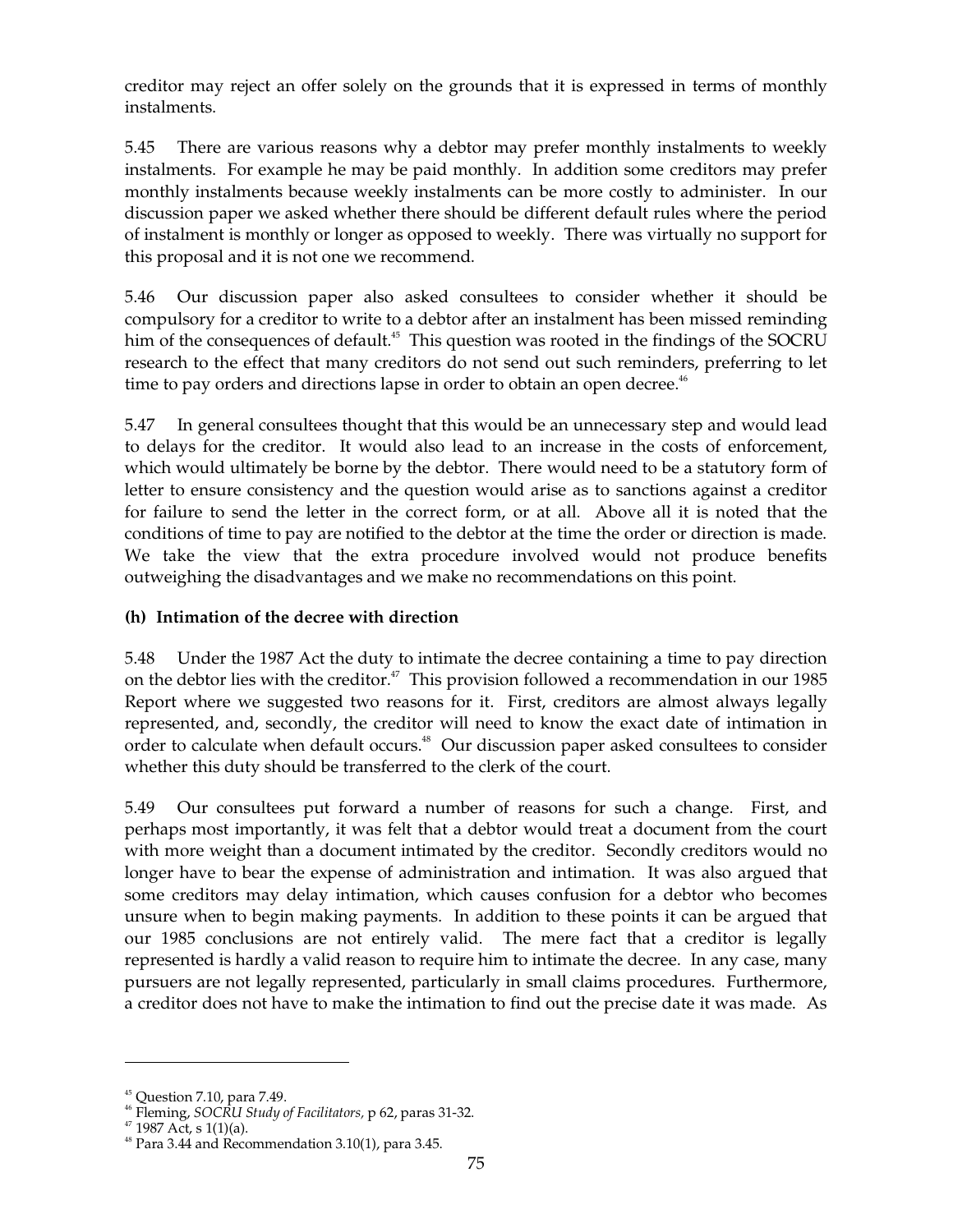with time to pay orders<sup>49</sup> clerks of court could intimate the decree containing the direction to the debtor and send to the creditor an extract of the decree endorsed with a note of when intimation was made.

5.50 The clerks of court already have responsibility for intimation of other court documents to various parties to legal proceedings. We accept that requiring them to intimate the decree with direction would add to their workload. However this consequence must be balanced against the increased efficacy of time to pay directions which may result if a debtor takes more notice of the intimation.

5.51 We recommend that:

# **25 The intimation to the debtor of an extract decree containing a time to pay direction should be made by the clerk of court rather than by the creditor.**

## **8. DEBT ARRANGEMENT SCHEMES**

5.52 Our 1985 report recommended the introduction of debt arrangement schemes.<sup>50</sup> The purpose of a debt arrangement scheme was to assist a debtor with multiple debts to make orderly and regular payments to his several creditors. Research at the time showed that 49% of debtors examined against whom diligence had been done were in arrears for other debts.<sup>51</sup> It was recognised that such debtors were in need of time to pay their debts free from the threat of diligence. We noted that, "[t]he plight of a debtor subjected to diligence by one creditor may be bad enough but may be considerably worsened if he is pressed on all sides by several creditors".<sup>52</sup>

5.53 Our 1985 Report advanced recommendations for introducing a new type of process, to be called a debt arrangement scheme, designed primarily to assist a wage or salary earner or a small trader owing multiple debts to make orderly and regular payment of his debts to his several creditors. Debt arrangement schemes as proposed were intended to focus on multiple indebtedness and would have complemented time to pay directions and orders which were designed to deal with single debts. Whereas time to pay measures give a debtor an extension of time to pay, a debt arrangement scheme would have given a debtor not only an extension of time to pay but also in appropriate cases a discharge of debts on payment of a composition of less than their full amounts. In this sense they would have been of the nature of an insolvency procedure rather than a mere diligence stopper, the important distinction being that the scheme would act as a sequestration over income only and not of assets. A scheme would have run for up to three years, with the option of an extension to five years. An administrator, appointed by the sheriff, would have supervised the process and monitored compliance. The administrator (intended to be the sheriff clerk in most cases) would receive the payments and distribute them to creditors, all of whom would rank *pari passu*.

<sup>&</sup>lt;sup>49</sup> 1987 Act, s 7(4).<br><sup>50</sup> Chapter 4.<br><sup>51</sup> *The Origin and Consequences of Default – An Examination of the Impact of Diligence, M Adler & E Wozniak,* Edinburgh University Dept of Social Administration, Report No 5, Central Research Unit Papers (1981), cited in<br>our 1985 Report, para 4.4.

<sup>&</sup>lt;sup>52</sup> 1985 Report, para 4.6.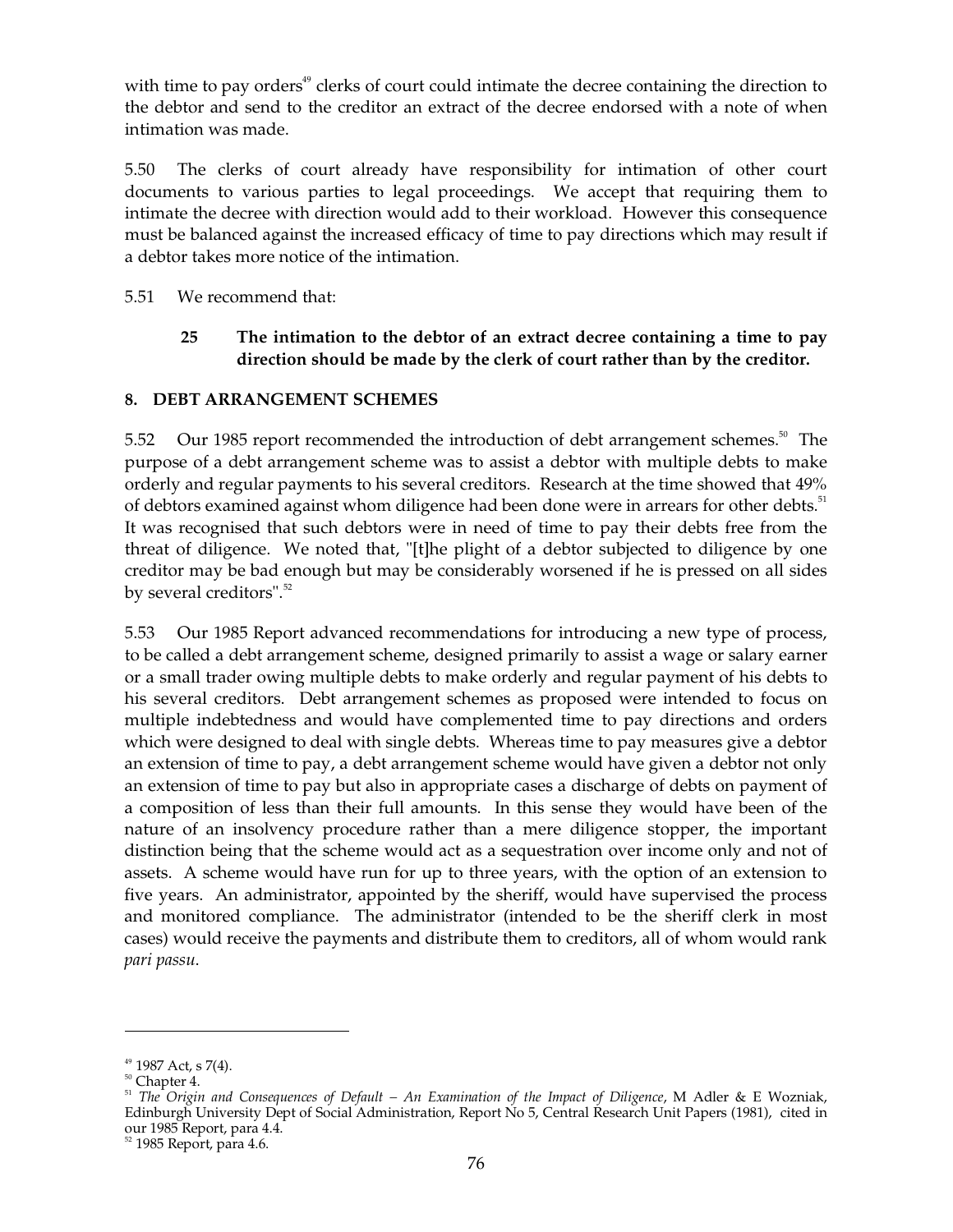5.54 Our proposals were rejected by the government of the day for a number of reasons. First, it was felt that voluntary arrangements brokered by money advice workers and debt counsellors worked well in practice, and that this precluded any need for a statutory basis. Secondly, it was felt that a voluntary trust deed would be more appropriate in many cases. Linked to this was the argument that there was no need for a process so closely resembling sequestration in bankruptcy. Thirdly, it was felt that our recommendations were too complicated. 53 Fourthly, it was argued that the scheme would be unfair to subsequent creditors, who would not benefit from the scheme and yet could not enforce their debts against the debtor during the currency of the scheme. Fifthly, the experience of other legal systems was that such schemes would be unsuccessful as debtors usually failed to keep up payments. It was therefore thought that the scheme would simply be an additional administrative burden with a high failure rate, offering no long-term comfort to the debtor. Sixthly, it was thought that the schemes were set up at too late a stage of the debtor's indebtedness. Multiple debt should be tackled at an earlier stage, through debt counselling for example. Finally, it was argued that the schemes would have implications for the public purse, which would have to be met by the taxpayer. Given the expected high failure rate, and the fact that the schemes were unlikely to significantly reduce the number of sequestrations, it was considered that the benefits would not outweigh the expense and could not be justified.

5.55 Attempts were made during the parliamentary debates to introduce debt arrangement schemes.<sup>54</sup> They were unsuccessful for the reasons stated above. In debates in the House of Lords on the Bankruptcy (Scotland) Bill 1992-93 the issue was raised again.<sup>55</sup> Once again attempts to introduce such schemes were unsuccessful.

5.56 The SOCRU research has found that multiple debt problems persist.<sup>56</sup> Many debtors find it difficult to cope with deductions made from an earnings arrestment or even with payments on a time to pay direction or order when they are attempting to pay off other creditors.<sup>57</sup> For this reason we re-opened the issue of debt arrangement schemes in our discussion paper and asked for views on whether such schemes should be introduced.<sup>58</sup>

5.57 Some of our consultees did not favour the introduction of debt arrangement schemes. Those against the introduction of the schemes were primarily local authorities who felt that the schemes would be inappropriate in respect of local authority debt. It was argued that local authorities already set up informal schemes for time to pay and that there would be no need for councils to be bound by a formal debt arrangement scheme. Renfrewshire Council were against the schemes on a number of grounds. First, local taxes would have no preference over the debts of ordinary creditors. Secondly, the annual cycle of taxation would be incompatible with a repayment period of three to five years. Thirdly, the sisting of diligence during the currency of a scheme would dilute the incentive for payment function of diligence. Fourthly, the involvement of the sheriff clerk would add to the expense of the process, which would be borne by the public purse.

<sup>&</sup>lt;sup>53</sup> 1985 Report, Chapter 4 and the draft Bill.<br><sup>54</sup> *Hansard, Parl Deb,* HL, 1986-87, vol 484, cols 340 to 353; *ibid,* HC, 1986-87, Standing Committees, vol IV, 1<sup>st</sup> Scot.,<br>24 March 1987, cols 63 to 66.

<sup>&</sup>lt;sup>55</sup> Hansard, Parl Deb, HL, 1992-93, vol 540, cols 20 and 31; vol 541, cols 51 to 55.<br><sup>56</sup> Platts, SOCRU Overview, p 70, para 16.<br><sup>57</sup> Idem.<br><sup>58</sup> Paras 7.53 to 7.65 and Question 7.13.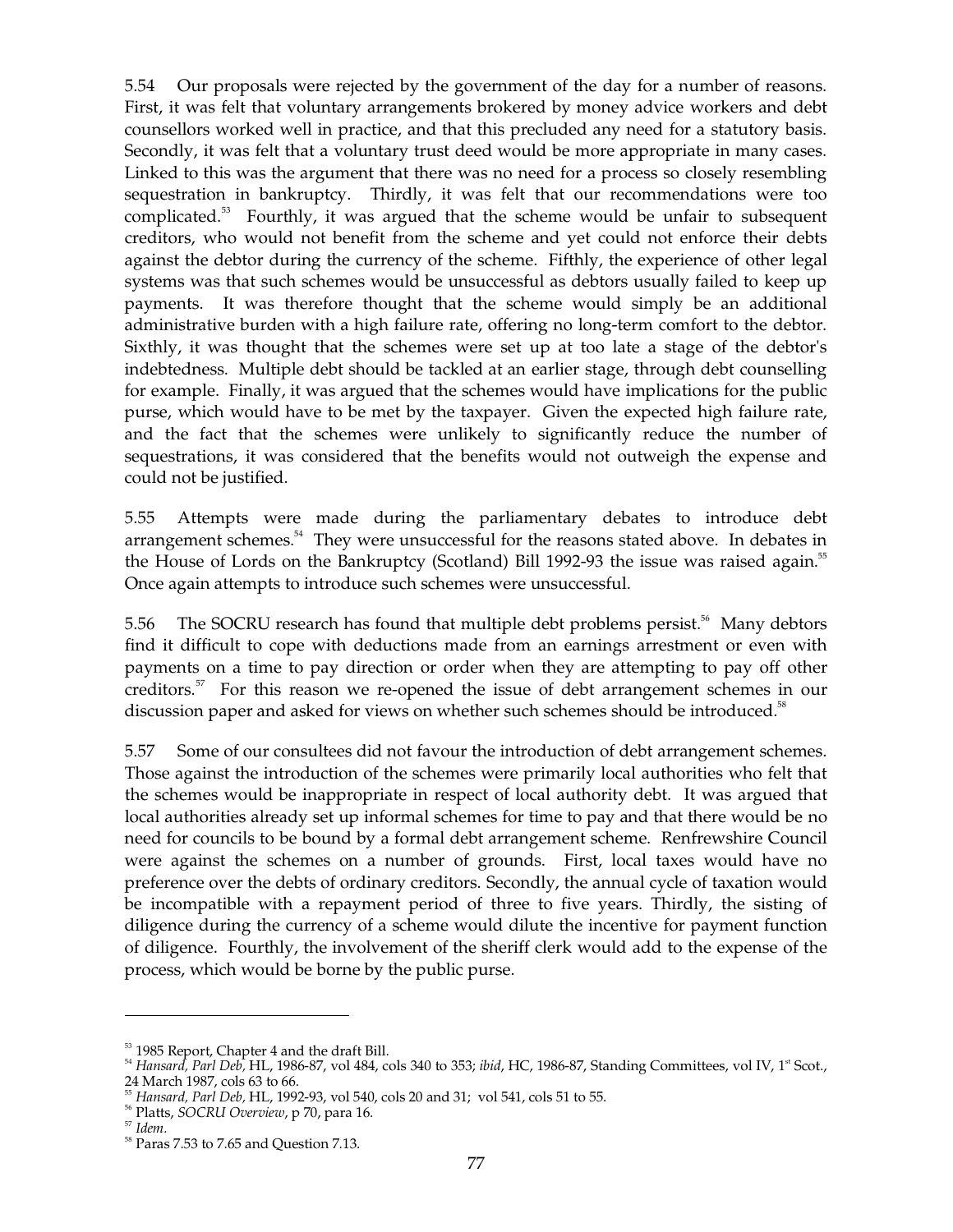5.58 However the overwhelming majority of our consultees supported the introduction of debt arrangement schemes. It was widely felt that voluntary arrangements did not go far enough to protect the debtor, as they were dependent on the goodwill of the creditor. Citizens Advice Scotland took the view that the majority of debt schemes would continue to be voluntary, but that the introduction of a compulsory system could be used to persuade creditors to cooperate. Many consultees noted that in-depth consideration would be required as to the exact workings of such schemes. We agree with this and do not propose to make detailed recommendations here. We do think, however, that consultation is required with workers on both sides of debt recovery, ie those advising debtors and creditors, to consider how such schemes would operate.

5.59 Specific mention was made of some issues. Many consultees commented that the schemes should be administered through the courts, presumably using the sheriff clerk as an administrator. Professor Gordon made the interesting suggestion that the schemes could be linked with an in-court advisory service, a proposal which would be of considerable merit if such a service were to be introduced in every court.<sup>59</sup> The Accountant in Bankruptcy suggested that a debt arrangement scheme could take the form of a summary bankruptcy procedure. If coupled with a means enquiry this may provide both a way of recovering as much of the debt as possible and a way of writing off the debt for those who simply cannot pay. Presumably such a scheme would be administered by the Accountant in Bankruptcy himself. We mention these proposals merely as suggestions and offer no further comment.

5.60 The question remains however, whether such a scheme should be extended to local and central government tax arrears. Our original proposals in 1985 would have applied to such debts. We mentioned above a number of objections to the imposition of debt arrangement schemes to council tax debts and we find some of these arguments more compelling than others. However from the perspective of a debtor who is facing multiple indebtedness, the problems remain exactly the same whether or not one of his debts is owing to a local authority and we incline to the view that on principle local authority taxes should not be exempt from any system of debt arrangement schemes. We take the same view as regards central government taxes.

- 5.61 We recommend that:
	- **26 (1) Consideration should be given to the introduction of debt arrangement schemes to assist a debtor in the orderly and regular payment of his debts to his several creditors. The precise workings of such schemes should be the product of consultation with both debtor and creditor representatives**.

**(2) Arrears of central and local government taxes and charges should be included in a debt arrangement scheme.** 

<sup>&</sup>lt;sup>59</sup> See paras 5.28 and 5.29 above.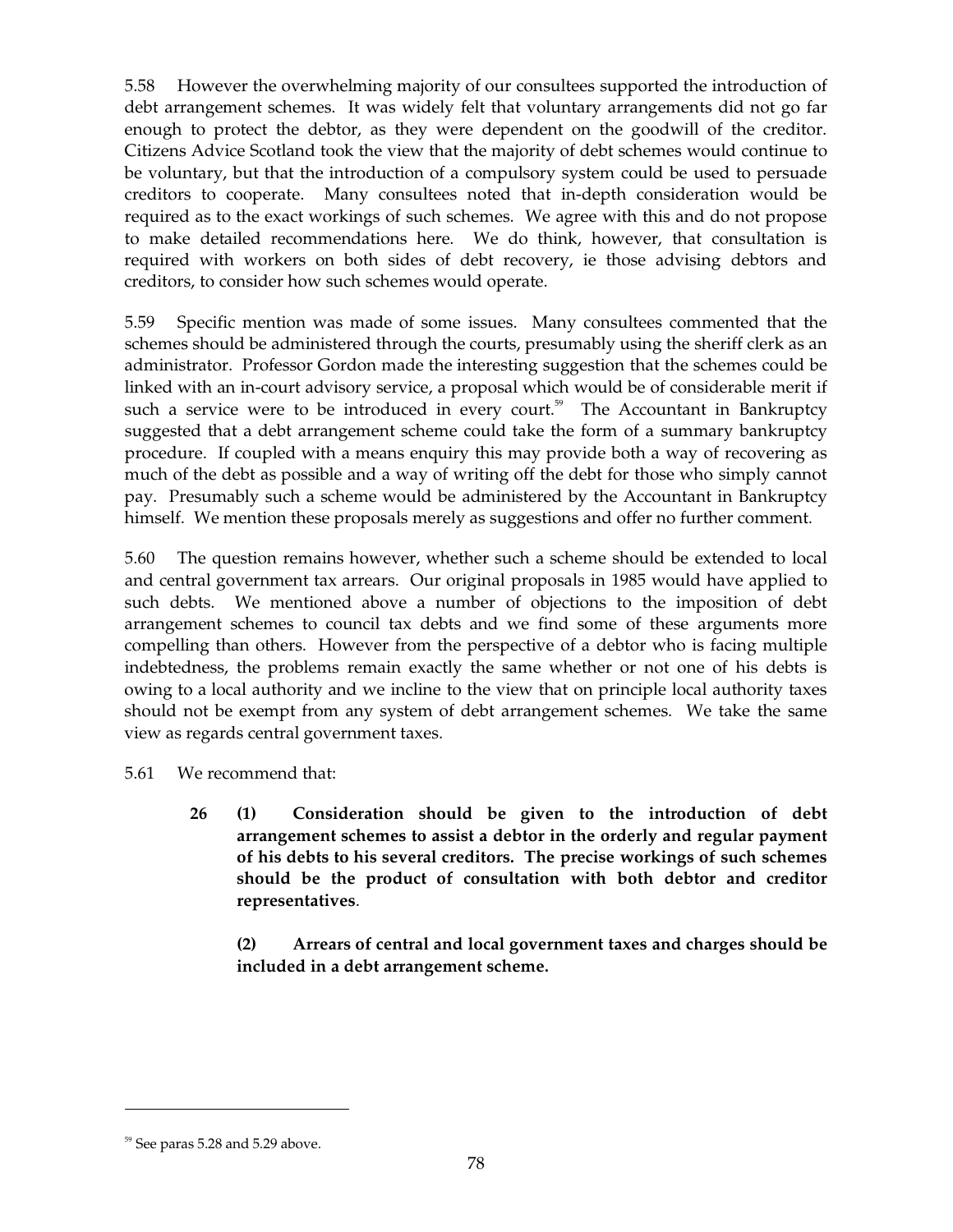## **B: ENHANCING DEBTOR ADVICE AND INFORMATION PROVISION**

## **Introduction**

5.62 The SOCRU research recognised that creditors outside of the summary warrant system tend to view the use of poinding and warrant sale as a last resort.<sup>60</sup> Ordinary creditors tend to prefer earnings and bank account arrestments to poinding and warrant sale. In many cases poinding is utilised only where the creditor does not have sufficient information to use any other diligence. It is intended that the recommendations of this report will reinforce the status of poinding and sale as a diligence of last resort. However the question remains how a creditor may gain information enabling him to target diligence more effectively and humanely. Our discussion paper noted this problem and sought views on a number of innovations designed to alleviate it.<sup>61</sup>

## **(a) Means enquiries in aid of diligence**

5.63 A means enquiry in aid of diligence could be one mechanism to achieve this objective. Such an enquiry would allow the sheriff, on the creditor's application, to examine the debtor orally as to his attachable assets and means. The information derived from the enquiry would assist the creditor in choosing the most appropriate form of diligence. As the enquiry would be in aid of diligence, it need not have been a compulsory prerequisite to diligence and therefore diligence could have proceeded without it. In council tax cases an analogous provision confers a duty on the debtor to disclose certain information on the request of the levying authority.<sup>62</sup> We discuss this special provision below.<sup>63</sup>

5.64 There are both advantages and disadvantages to means enquiries. A summons to appear may itself act as an incentive to pay. However there would inevitably be a question as to sanctions against a debtor who fails to appear. Forcing a debtor to submit to such an enquiry would almost certainly be contrary to some of the principles considered in Part 2 above.

5.65 The position in England and Wales may serve as a guide to how such a system works in practice. There a creditor can apply to the court for oral examination of the debtor, on payment of a fee. The court then informs the debtor of the date when he must appear at court and be examined by the Master, District Judge or officer of court. The examiner, along with the creditor if he is present, will choose the questions to ask. The information is given on oath and the penalties for giving false information are potentially draconian, including imprisonment, although this is rare. Failure of the debtor to attend will bring a direction to attend an adjourned hearing by the court. This direction takes the form of an order handserved on the debtor personally at least 10 days before the hearing.<sup>64</sup> Failure to attend the second hearing may result in a warrant for committal to prison being issued, or alternatively

<sup>&</sup>lt;sup>60</sup> Platts, *SOCRU Overview,* pp 42-43, paras 15 and 18.<br><sup>61</sup> Part 6.<br><sup>62</sup> Local Government Finance Act 1992, Sch 8, para 5; Council Tax (Administration and Enforcement) (Scotland) Regulations 1992 (SI 1992/1332), reg 31. Information usually relates to employment details or bank or building society accounts.<br><sup>69</sup> Paras 5.69-5.70.

 $<sup>64</sup>$  County Court Rules 1981, Order 25, rule 3(4), (5A) and (5B).</sup>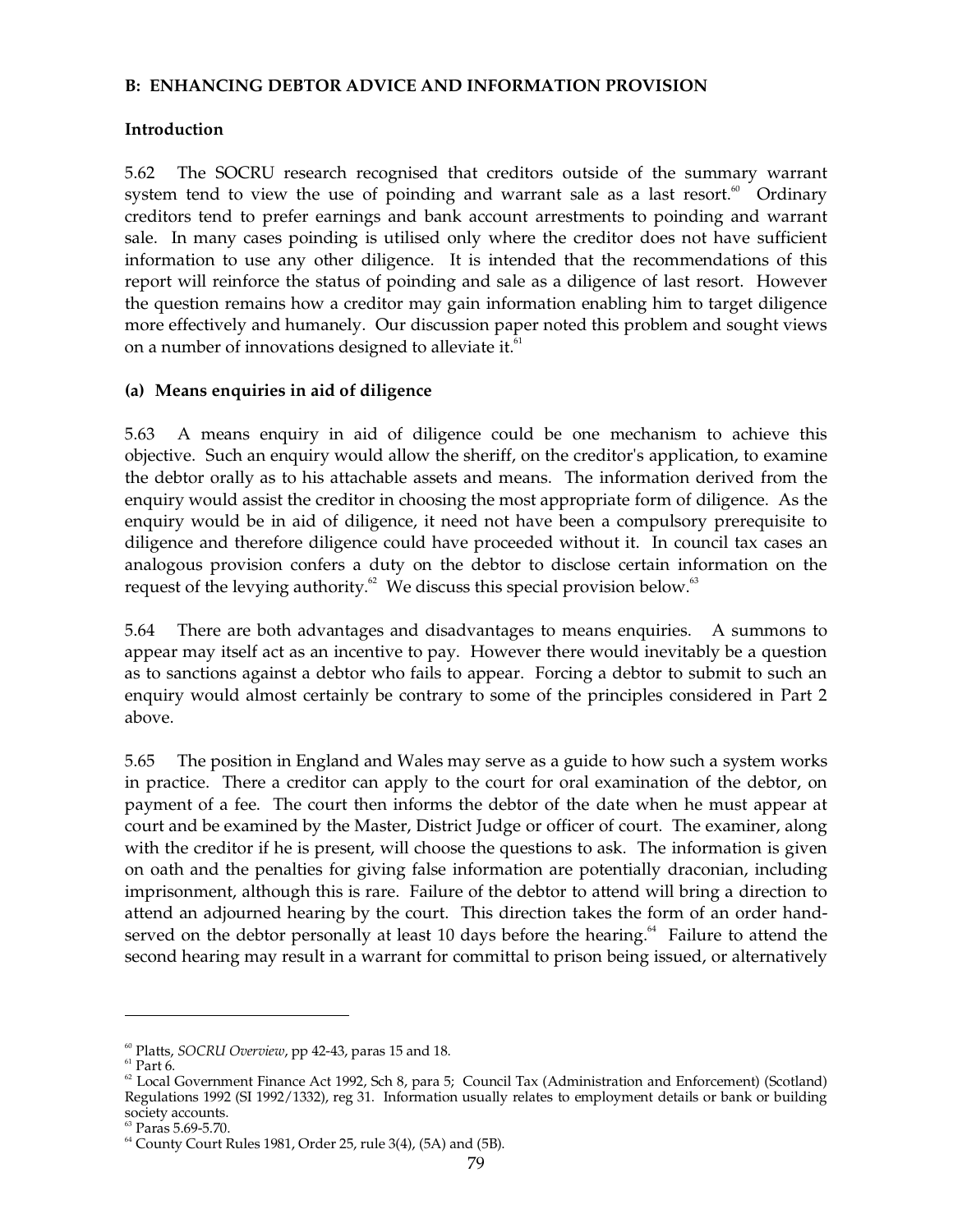the arrest of the debtor by bailiffs after which they will bring him before the court, either straight away or at a specified time thereafter.<sup>65</sup>

5.66 We think that the introduction of such a coercive system in Scotland would be unpopular and in all likelihood unsuccessful. It has been recognised in England and Wales that the system is not particularly successful. The *LCD Consultation Paper No 2*, for example, states that in many oral examinations "the information requested is either not forthcoming – because the debtor deliberately refuses to provide it, or simply avoids acknowledging the need to take action through fear, ignorance or indifference – or the information is incomplete and inaccurate".<sup>66</sup> Responses to our discussion paper<sup>67</sup> revealed very little enthusiasm for their introduction, and virtually no support was given for following the English model. There is also the experience of the lack of success manifested in the means enquiry courts in Scottish criminal proceedings.<sup>68</sup> It seems clear that compulsory means enquiries in aid of diligence are not an acceptable way forward in Scots law.

5.67 Nonetheless, we are of the opinion that some form of information exchange should take place between debtor and creditor. We strongly believe that lack of adequate information is a significant problem facing creditors wishing to enforce their debts. Built into our recommended system for poindings in dwellinghouses<sup>69</sup> is a requirement that a creditor can obtain a special warrant to poind only where no other diligence would be successful. A debtor who informs the creditor as to his employment, bank account or any other information upon which a creditor could base another diligence would free himself from the possibility of poinding by doing so. We do not think that there is justification for a system which coerces debtors into supplying such information. It is clearly in the debtor's interests to supply such information in order to avoid a poinding. We are of the opinion that it should be supplied voluntarily. Whilst we accept that many debtors will not wish to provide information, we are of the view that a non-coercive system available for those who wish to use it is preferable to a mandatory system which would almost certainly be unsuccessful.

5.68 The effectiveness of the system requires provision of information to debtors as to their rights, and we have recommended that this information should be supplied when a charge to pay is served.<sup>70</sup> This information could also include giving advice to seek debt counselling and money advice as well as reminding the debtor that he can inform the court, whether by personal appearance or by letter, as to his means and assets. This information would clearly assist the sheriff greatly in deciding whether to grant a warrant to poind in a dwellinghouse.

5.69 We think that such a voluntary system of information exchange is preferable by far to any coercive mandatory system, which would frighten and intimidate a debtor. We have stated repeatedly in this report that an empty threat to pursue diligence is unacceptable. We

 $65$  County Court Rules 1981, Order 25, rule 3(5), applying Attachment of Earnings Act 1971, s 23(1) (imprisonment for up to 14 days for failure to attend court or refusal to be sworn to give evidence) and (1A) (inserted by the Contempt of Court Act 1981, Sch 2, para 6). 66 Para 2.5.

 $67$  Question 6.1, para 6.13.

<sup>&</sup>lt;sup>68</sup> See discussion paper, para 6.9.

<sup>69</sup> See Parts 3 and 4, above.

 $70$  See Recommendation 21, above.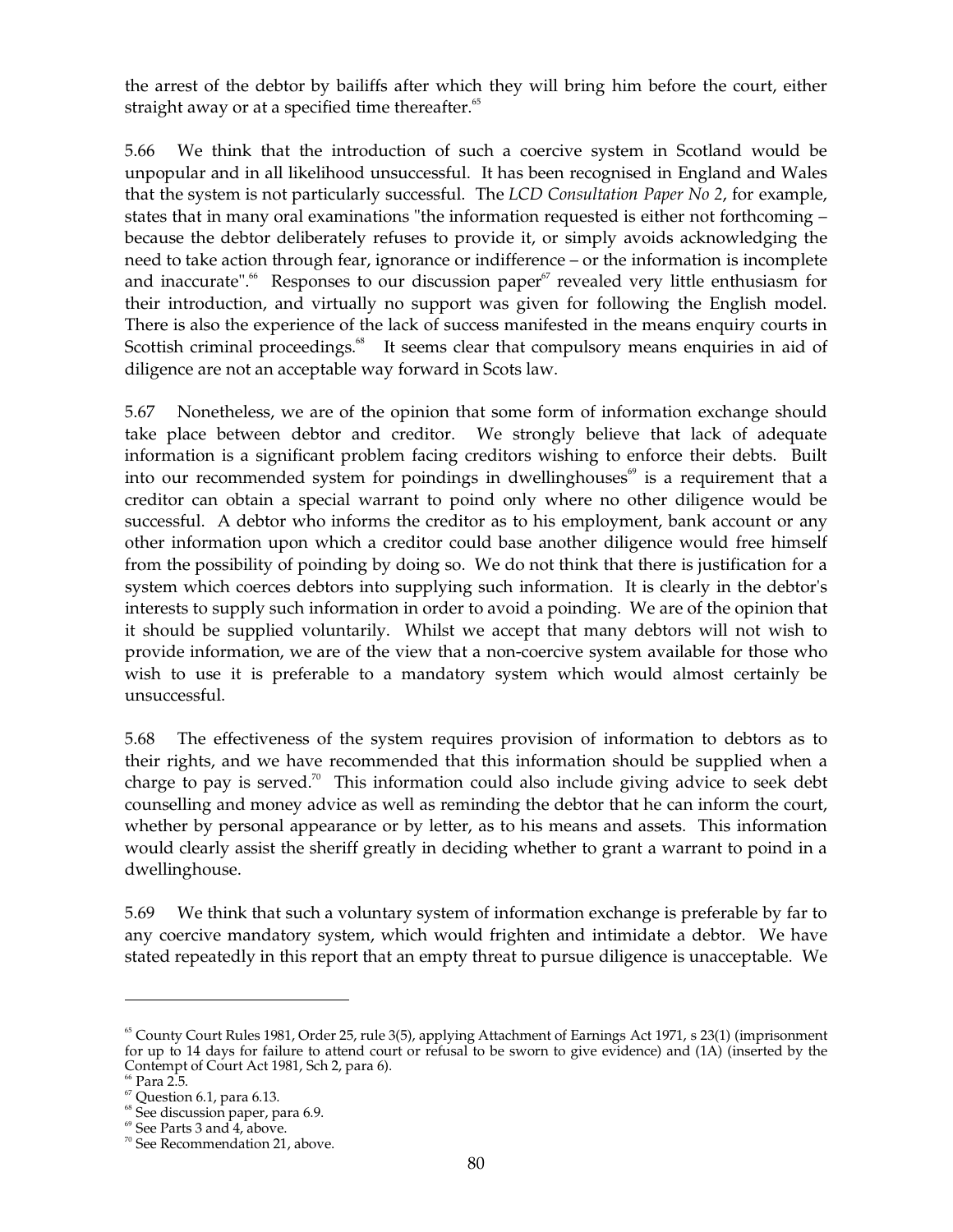would oppose any system which replaced such empty threats with other threats designed to intimidate and elicit payment that cannot be afforded. We believe that a compulsory means enquiry would be such a system.

5.70 George Walker & Co suggested the adoption of the *Constat* procedure used in France, Belgium, Luxembourg, Holland and Quebec. Under this system the officer of court, together with a witness, would call at the house of the debtor and complete a statement of facts analogous to a precognition in criminal law. The statement would be admissible in court as evidence. We are grateful for the suggestion. The debtor should not be compelled to give information which he does not wish to give. We would suggest that an informal version of such an interview may be good practice if the sheriff officers took note of information imparted by the debtor when the charge is served. The officer could then use the information to advise the creditor as to his best course of action. If a creditor decided to proceed with an application for a special warrant to poind, the officer's notes could be taken into consideration by the sheriff. However we do not make any formal recommendation on this point.

# **(b) Duty of council tax defaulter to give information**

5.71 There is currently a statutory power for local authorities in Scotland to require a debtor to give information as to his employment and bank account.<sup>71</sup> This is compulsory for the debtor and subject to a £50 civil penalty for non-compliance or for provision of false or inaccurate information.<sup>72</sup> Any subsequent failures will result in a £200 civil penalty on each occasion.<sup>73</sup> In our discussion paper we noted calls for this power to be backed by criminal sanctions, as it is in England and Wales.<sup>74</sup> We asked whether such a change to the law should be made in Scotland. 75

5.72 The Institute of Revenues, Rating and Valuation and a small number of our other consultees suggested that the statutory powers of local authorities should be backed by criminal sanctions. We do not see any practical benefit in such a move as the only socially acceptable sanction would be a fine, which is the equivalent of the current sanction, with the addition of imprisonment for its non-payment. The only purpose of such a move would be to further humiliate a debtor by adding criminality to his indebtedness. We do not think that this should be the purpose of reform.

# **(c) Obtaining information from third parties**

5.73 Our discussion paper touched upon the controversial debate whether a creditor should be allowed to gain access to information on the debtor held by third parties, where no information is forthcoming from the debtor himself. We noted the governmental, fiscal, commercial and civil liberties interests which are at stake in such a proposal. We also noted

<sup>&</sup>lt;sup>71</sup> Local Government Finance Act 1992, Sch 8, para 5; Council Tax (Administration and Enforcement) (Scotland) Regulations 1992 (SI 1992/1332), reg 31.<br><sup>72</sup> Local Government Finance Act 1992, Sch 3, para 2(2).

<sup>&</sup>lt;sup>73</sup> *Ibid*, paras 2(3) and 2(4).<br><sup>74</sup> Local Government Finance Act 1992, Sch 4, para 18; Council Tax (Administration and Enforcement) Regulations, reg 56(1).<br><sup>75</sup> Question 6.2, para 6.19.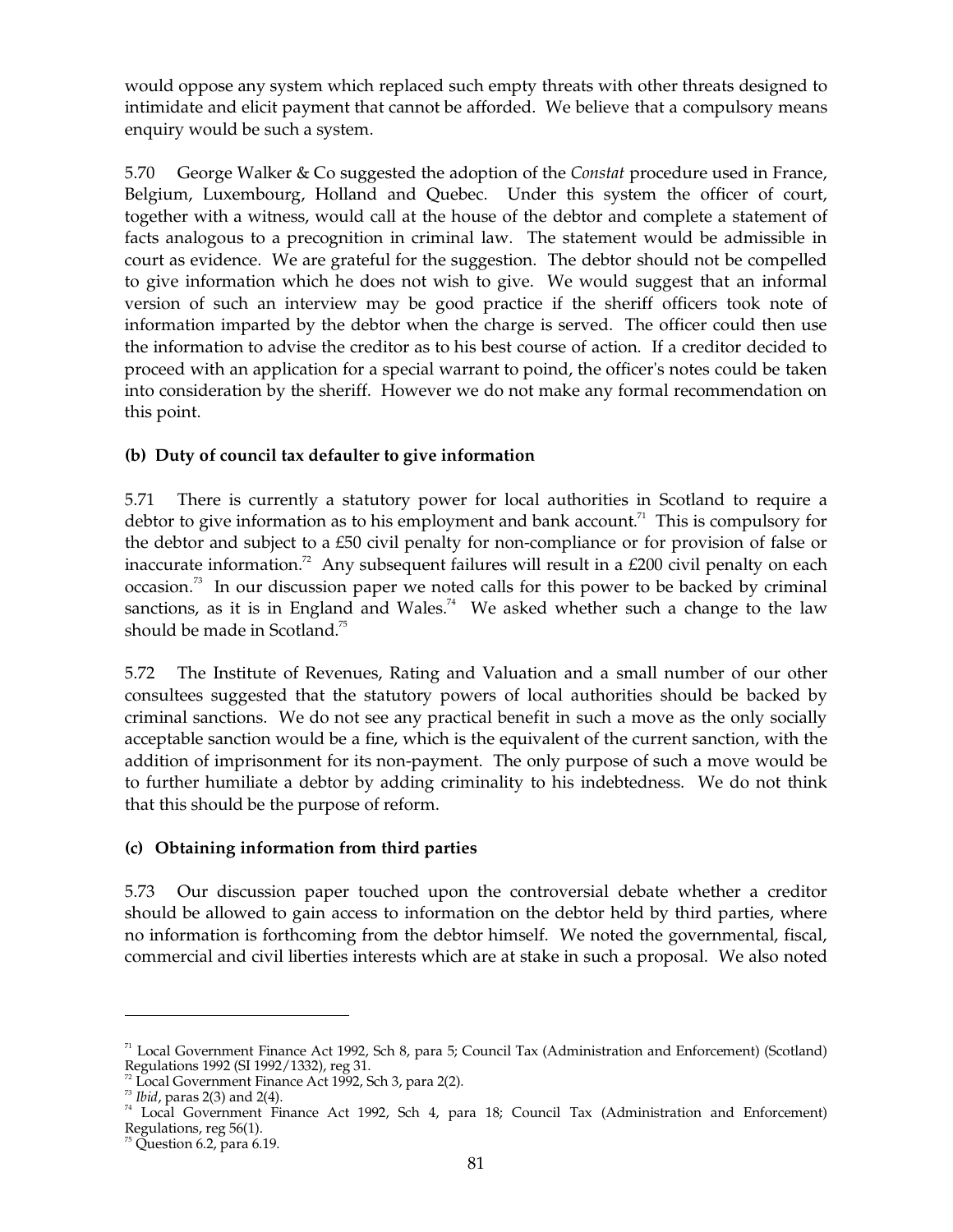that such a rule would require to comply with the European Convention on Human Rights and the Data Protection Act 1998.

5.74 We asked consultees to consider whether the court should have the power, on the creditor's application, to require a third party to furnish information relating to a debtor's attachable assets for the purpose of facilitating diligence against those assets. Alternatively we asked whether the creditor should be entitled, by statutory notice, to obtain such information himself. Specifically we asked whether information should be available from banks and building societies,<sup>76</sup> other deposit-taking institutions, the Department of Social Security, the Driver and Vehicle Licensing Agency and the Inland Revenue. $77$ 

5.75 Whilst some consultees were in favour of some sort of mechanism for retrieving information in this way, there were a number of objectors. The Committee of Scottish Clearing Bankers felt that the current procedures of commission and diligence used to seek information from banks, are often deployed as a fishing expedition. They believed that a strengthening of such powers would increase this type of use. The Department of Social Security pointed out that changes to the procedures for disclosure of information held by them would require action by the UK Parliament. Many consultees were worried by the data protection and human rights implications of such a move. We had previously noted in our discussion paper the objection by the Inland Revenue that disclosure from their records may discourage taxpayers from making full and frank returns. $^{78}$ 

5.76 We are of the opinion that allowing a creditor to obtain information in this manner would be damaging to relations between individuals and their banks or building societies and also between individuals and public bodies. If our arguments against compulsory means enquiries are accepted then the concept of giving creditors a power which could be used as a lever to obtain information from debtors directly would defeat the idea of a debtor voluntarily giving information.

5.77 We consider that it is in the debtor's best interests to furnish the creditor with information to allow for the least coercive diligence to be used. We think that debtors who are sufficiently aware of their rights will recognise this and give the information voluntarily. If they choose not to, they should not be pressured into doing so. Accordingly we do not think that there is sufficient grounds for introducing a system to force the information from debtors and as a consequence breach long-standing duties of confidentiality.

# **(d) Tracking debtors to new jobs through the PAYE system**

5.78 In our discussion paper we referred to a suggestion made in *LCD Consultation Paper 3*  designed to furnish the creditor with more information as to the debtor's employment details. Under the proposal a system would be put in place to track debtors through the PAYE system when they change jobs. We asked consultees to consider whether such a

 $76$  We have recommended in Part 3 above, that banks and building societies should disclose the existence of funds and other moveable property once an arrestment in execution has been served. This is very different from the suggestion that a bank or building society should be obliged to disclose confidential information to a creditor before an arrestment has even been executed.

 $^{77}$  Question 6.5, para 6.34.

 $^{78}$  Paras 6.27 and 6.30.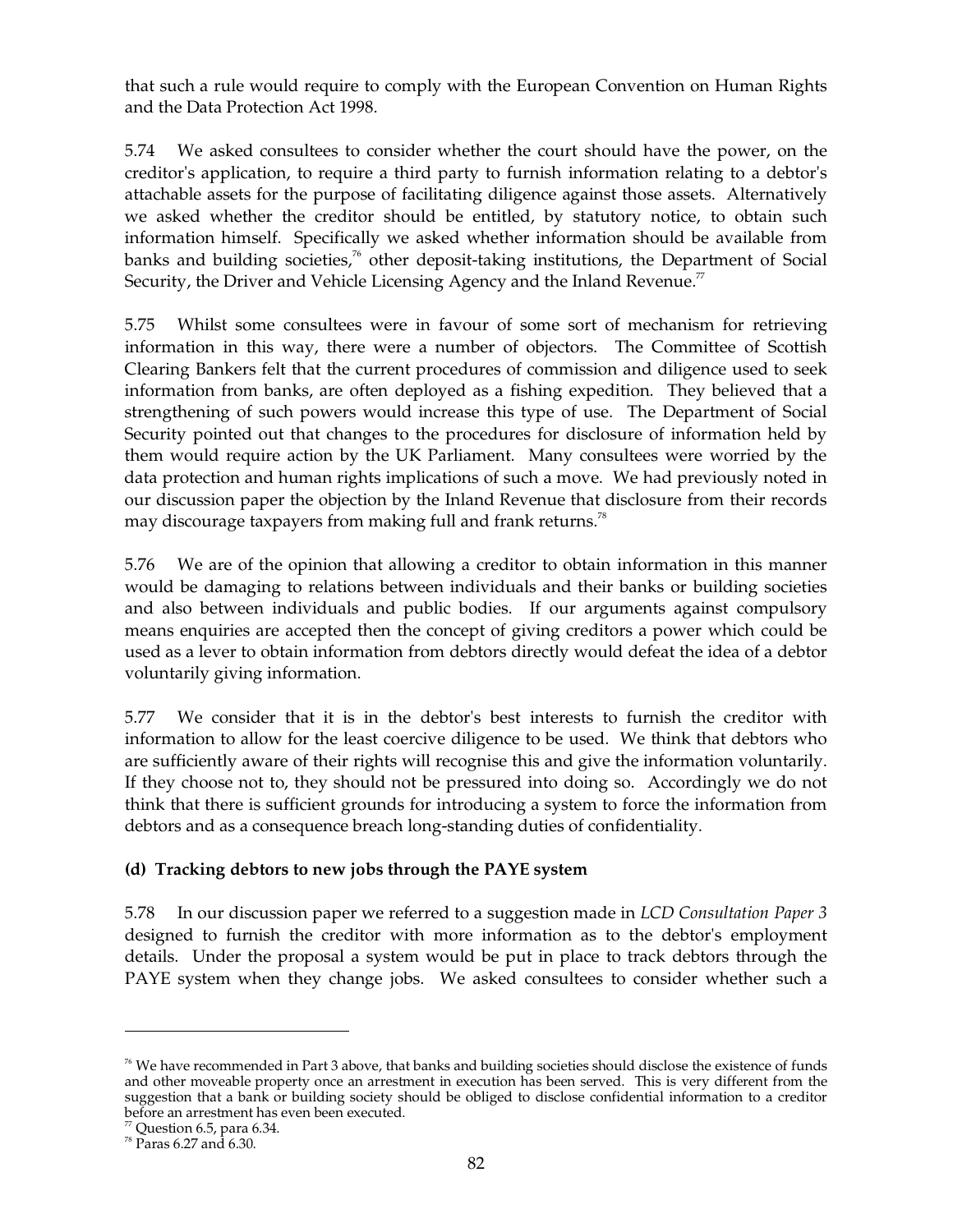system would be justified in Scots law,<sup>79</sup> noting that it would require legislation by the UK Parliament to implement it.

5.79 There was a mixed response to this question. Many consultees favoured such a scheme, although many of those who did were concerned about the cost implications on the public purse. The Faculty of Advocates contended that there would be considerable legal difficulties, particularly as regards confidentiality and human rights. Money Advice Scotland put forward similar arguments. We are of the opinion that such a system is not required. When a creditor ceases to receive payments from an earnings arrestment he will realise that the employment has come to an end. The creditor can then approach the debtor himself and informally request the information as to new employment. We think that this is preferable to the perceived 'big brother' system of tracking a debtor through the PAYE system. It is also more in line with the principle of least coercion.

 $79$  Question 6.6, para 6.37.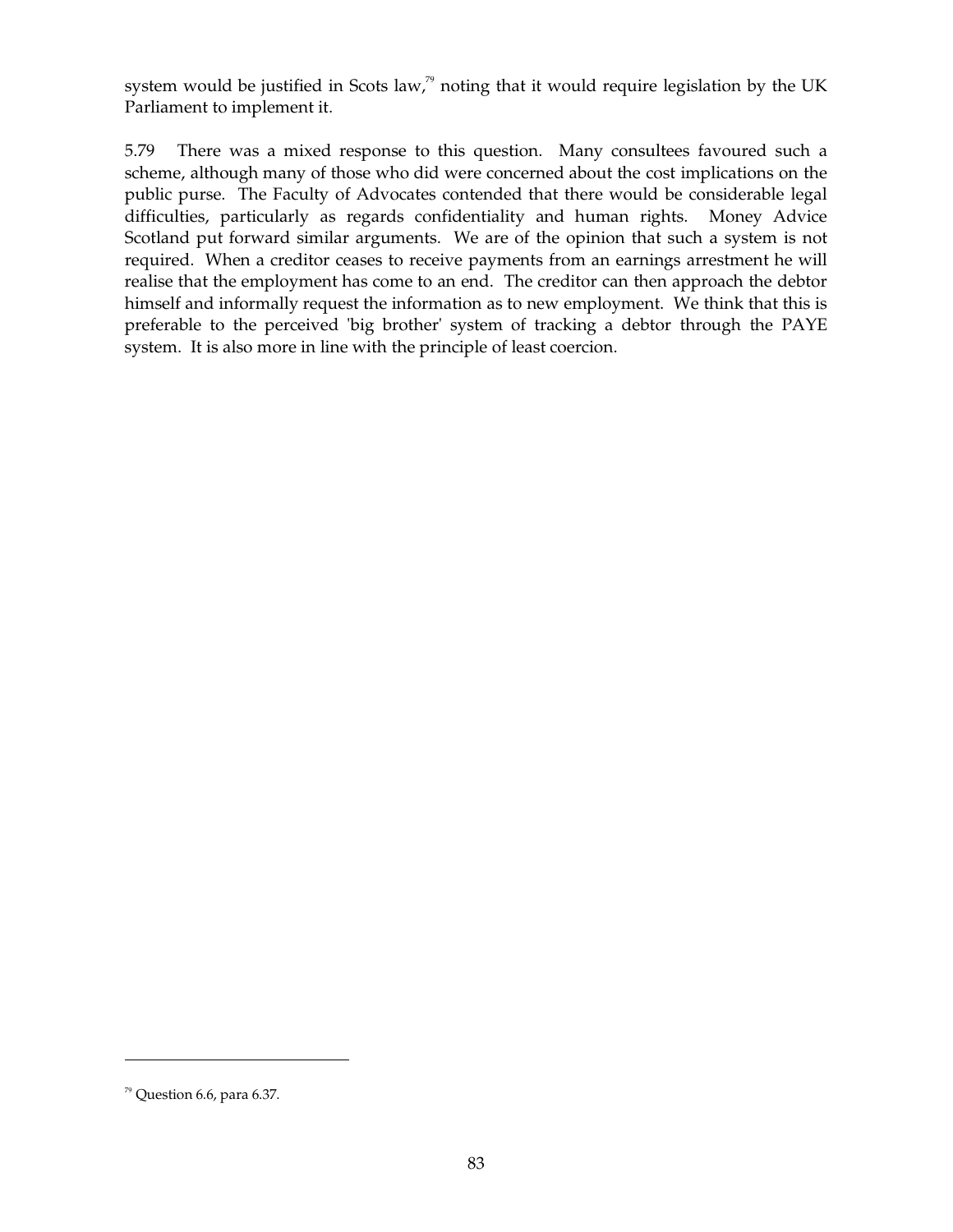# **PART 6 LIST OF RECOMMENDATIONS**

## **Preventing economically ineffective poindings and sales**

1. (1) A poinding should be incompetent if the total appraised value of the nonexempt goods situated in the premises does not exceed the total of the diligence expenses already incurred and likely to be incurred in selling them plus 10% of the debt or £50, whichever is the lesser. The percentage and sum should be capable of being varied by the Scottish Ministers.

(2) Where a poinding is incompetent by reason of paragraph (1) the officer should make a formal report of insufficient goods to the creditor, detailing what goods were present, their appraised values and the estimated total diligence expenses on which the decision not to poind was based. A copy of this report should be handed to, or left on the premises for, the debtor. The expenses of these steps should be chargeable against the debtor.

(3) The sheriff should refuse to receive a report of poinding which is incompetent by reason of paragraph (1).

(Para 3.9)

2. (1) The sheriff should be under a duty to recall a poinding or refuse warrant of sale if satisfied that the likely proceeds of sale would not exceed the total of the diligence expenses already incurred and likely to be incurred in selling them plus 10% of the debt or £50, whichever is the lesser. The percentage and sum should be capable of being varied by the Scottish Ministers.

(2) An application for warrant of sale or recall of a poinding on the ground in paragraph (1) should be required to state the expenses of all previous steps of the diligence and the likely expenses of selling the poinded articles.

(3) The likely proceeds of sale should be taken to be the appraised value of the poinded articles unless the sheriff is satisfied that a different value is likely to be attained.

(Para 3.16)

## **Special warrant to poind in dwellings**

3. (1) The warrant for execution in the extract of a decree or other enforceable document should not authorise the poinding of articles situated within premises which constitute or include a dwellinghouse or within a building within the curtilage of a dwellinghouse. The poinding of such articles should require a special warrant from a sheriff of the sheriffdom in which the premises are situated.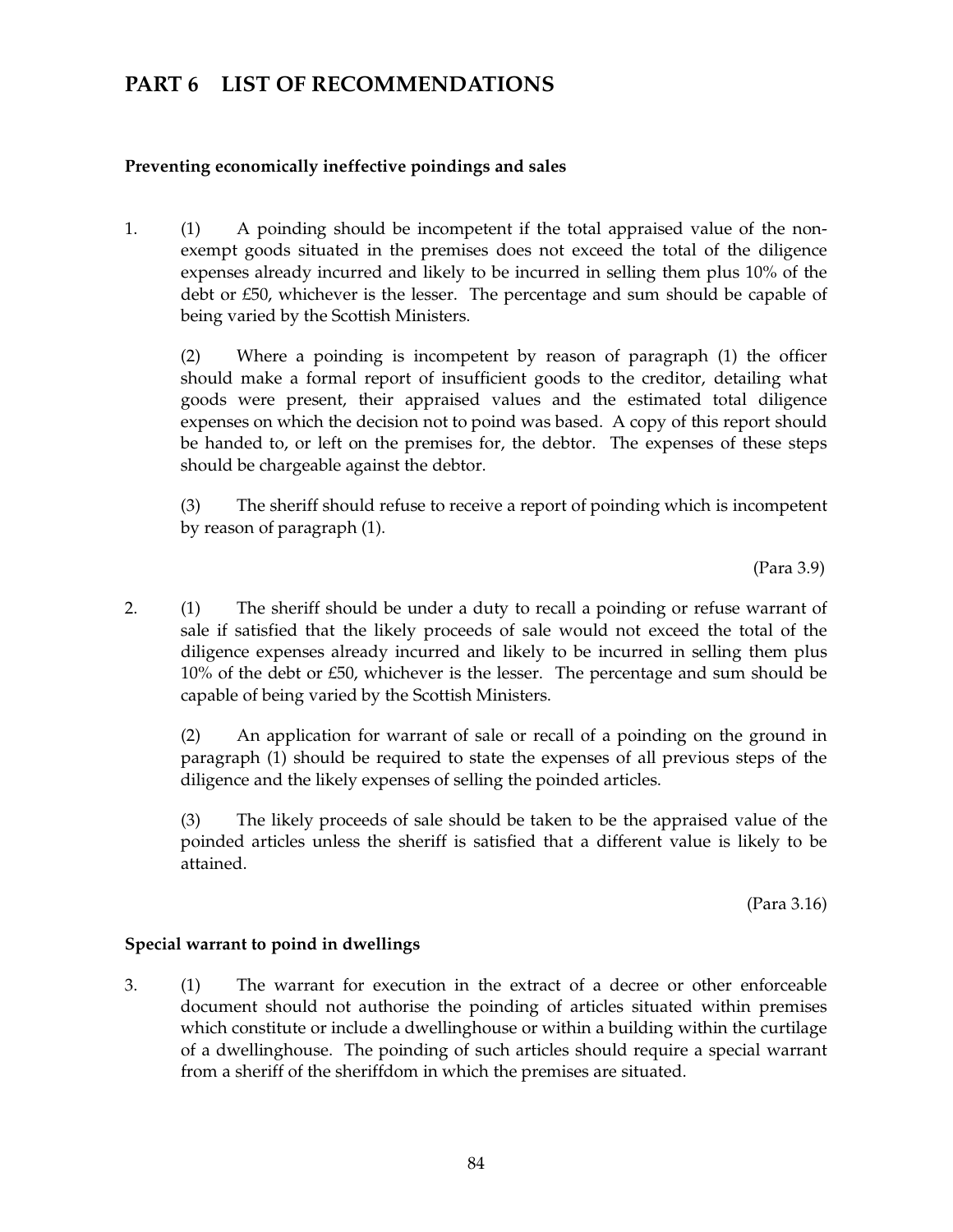(2) The sheriff should not grant a special warrant unless satisfied that:

(a) an arrestment of the debtor's earnings or funds cannot be carried out or is or would be wholly or substantially ineffective, and

(b) there is a reasonable likelihood that sufficient poindable goods are situated in the premises which, taken together with other articles belonging to the debtor poinded elsewhere, would make the poinding competent in terms of Recommendation 1 above.

(Para 3.27)

4. (1) An application for warrant to poind articles situated in a dwellinghouse should be capable of being made by the creditor or an officer of court on the creditor's behalf.

(2) The application should be intimated to the debtor who should be given an opportunity to oppose it, unless the sheriff is satisfied that intimation is likely to prejudice the proposed poinding.

(3) Where the application is opposed the sheriff should hold a hearing before determining the application.

(4) Where the application is unopposed the applicant should be required to appear

before the sheriff in support of the application.

(Para 3.30)

## **Information about amount arrested**

5. In an arrestment in execution, including an arrestment on the dependence converted into an arrestment in execution by decree, the arrestee should be bound (on payment of a reasonable fee) to disclose to the arrester the amount of any funds and the existence of other moveable property attached by the arrestment. Such a disclosure should not be a breach of any duty of confidentiality owed by the arrestee to the debtor with respect to those funds or property.

(Para 3.31)

## **Powers of entry for execution of poindings in a dwellinghouse**

6. The special warrant to poind in a dwellinghouse should authorise officers to open shut and lockfast places if necessary for the purpose of poinding articles in the dwellinghouse in question. The exercise of this authority would be subject to section 18 of the Debtors (Scotland) Act 1987.

(Para 3.39)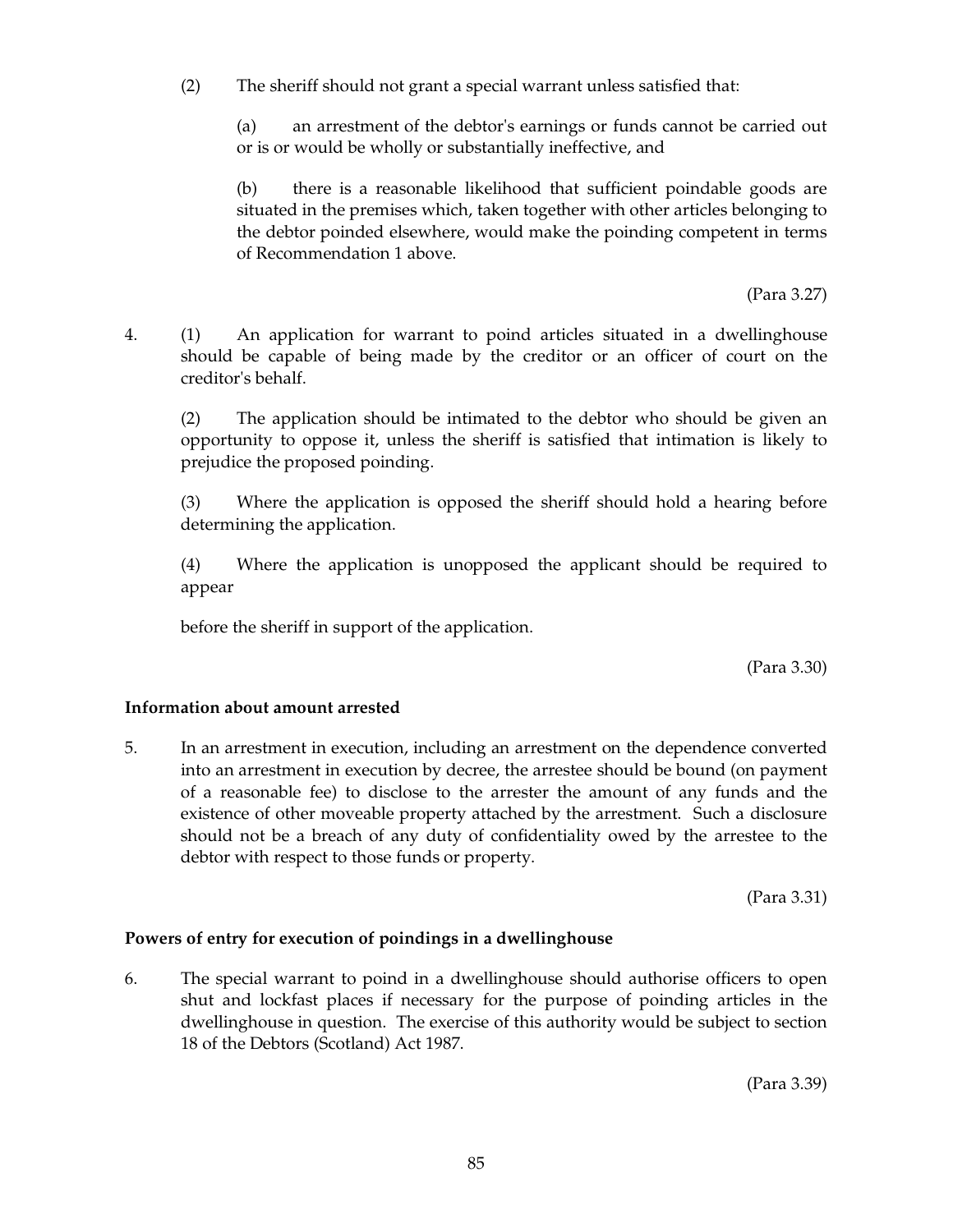### **Exemptions from poinding**

- 7. (1) The list of exempt articles in section 16(2) of the Debtors (Scotland) Act 1987 should be added to so as to include:
	- (a) one television set
	- (b) one radio
	- (c) one microwave oven
	- (d) one telephone

but only in so far as the item is of modest value.

(2) A computer and accessory equipment should be expressly included in the list of items in section  $16(1)(d)$  as exempt if reasonably required for the education or training of the debtor or any member of the debtor's household. The aggregate value of such items, currently £500, should be increased to £1,000.

(3) A car, van or other vehicle should be expressly included in the list of items in section  $16(1)(b)$  that are exempt if reasonably required for the purposes of a profession, trade or business. The aggregate value of such items, currently £500, should be increased to £1,000.

(Para 3.54)

8. The officer of court should note in the report of poinding any claim that a poinded article should have been exempted as being reasonably required.

(Para 3.58)

### **Items of sentimental value**

9. Items of particular sentimental value to the debtor or any member of his household should be exempt from poinding up to an aggregate appraised value of £150 or such other sum as may be prescribed by the Scottish Ministers.

(Para 3.61)

### **Substitution of luxury items**

10. (1) The sheriff should have power, on application by the debtor, to order the creditor to pay the debtor out of the proceeds of sale of a poinded article a sum specified in the order to obtain a cheaper version of that article.

(2) This power should be available only if a cheaper version of the article would be exempt as being reasonably required for use in the dwellinghouse, business etc in terms of section 16(1) or (2) of the Debtors (Scotland) Act 1987.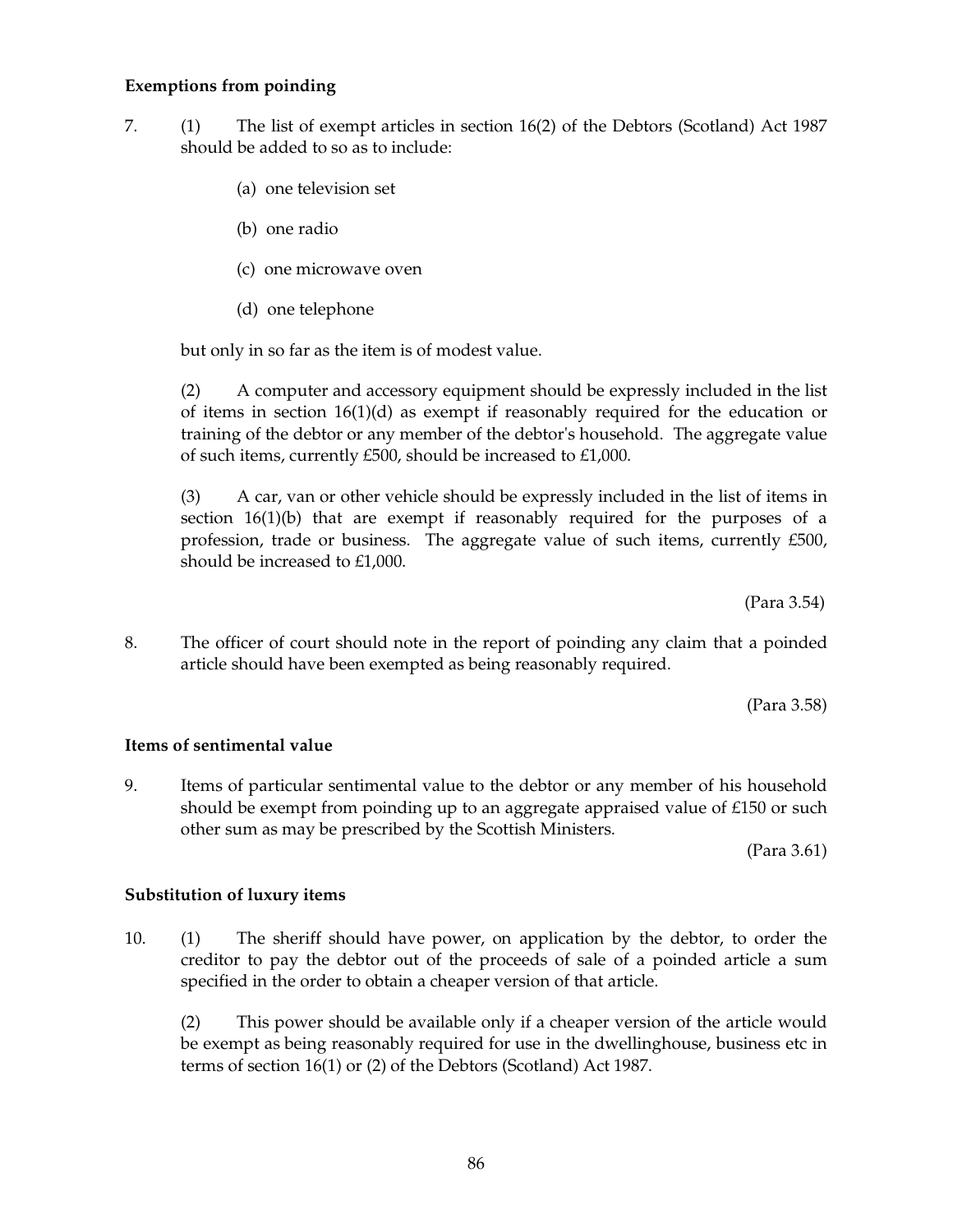(3) The debtor's application may be made at any time after the execution of the poinding until 14 days after the creditor's application for warrant of sale.

(Para 3.63)

## **Release of cars or other vehicles**

11. (1) The debtor may apply to the sheriff for an order releasing a car or other vehicle (other than a car or other vehicle used for business purposes) from the poinding.

(2) The sheriff should grant the application if satisfied that the car or other vehicle is necessary for the debtor (or a member of the debtor's household) to get to or obtain employment or to get to shops or other essential services and its appraised value does not exceed  $\pounds1,000$  or such other sum as may be prescribed by the Scottish Ministers.

(3) Where the sheriff is satisfied that the car or other vehicle is necessary as in paragraph (2) above but its appraised value exceeds  $£1,000$  or the prescribed sum, the sheriff should instead of ordering release be empowered to order the creditor to make over to the debtor a specified sum out of the proceeds of sale to enable the debtor to buy a cheaper replacement vehicle.

(4) The application should be capable of being made at any time after the poinding up until 14 days after the date of the creditor's application for warrant of sale.

(Para 3.64)

### **Time of application for release**

12. An application for release of an article under sections 16(4) or 23 of the Debtors (Scotland) Act 1987 should be capable of being made at any time after the poinding up until 14 days after the creditor's application for warrant of sale.

(Para 3.65)

### **Redesign of forms**

13. The forms relating to poinding and sale should be redesigned after consultation with debt advice workers and others involved in debt recovery. In particular forms of applications for various remedies and the accompanying notes should give applicants sufficient information to enable them to complete the forms without having to refer to the Debtors (Scotland) Act 1987 or other sources of information.

(Para 3.69)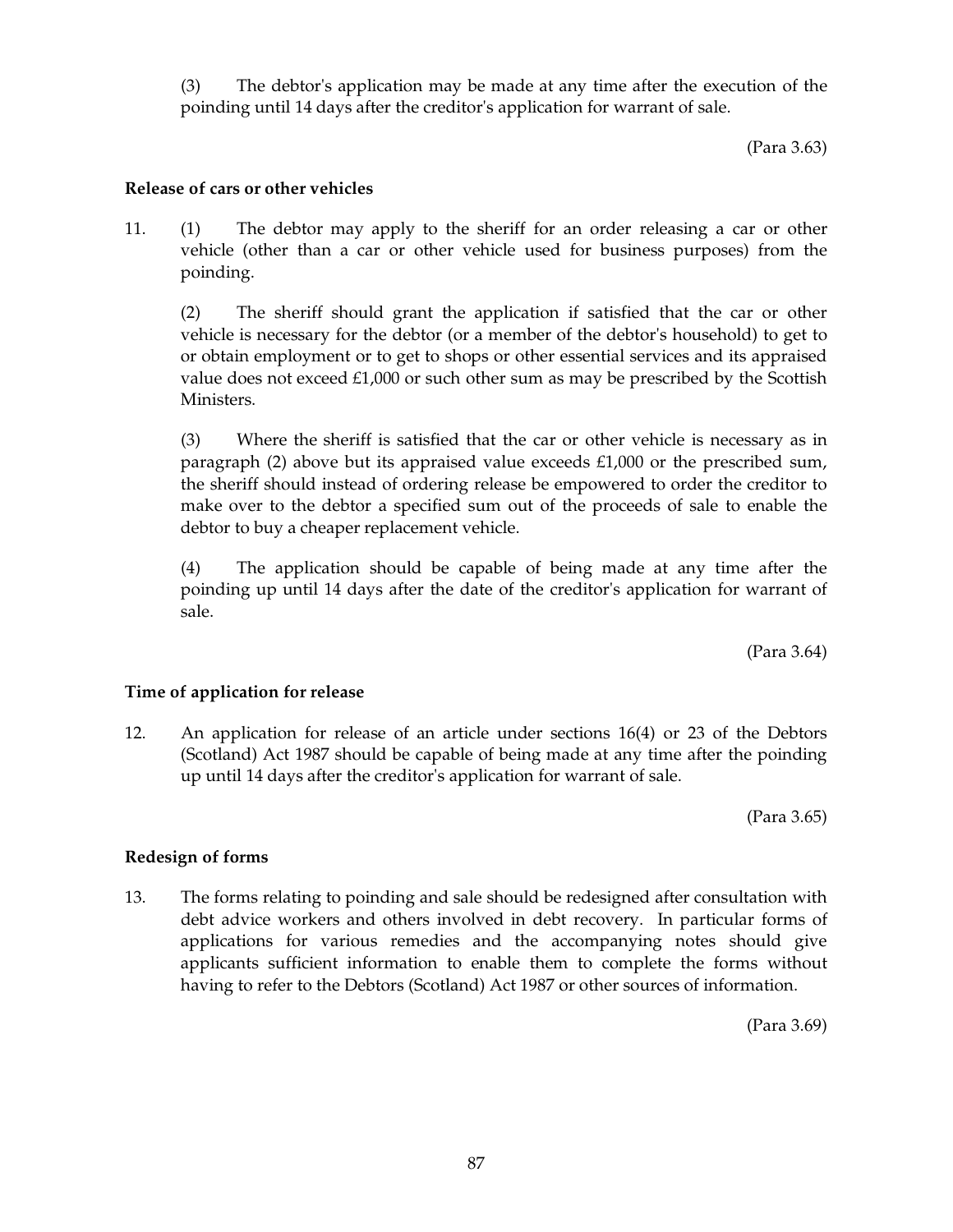## **Poinding and sale procedure in pursuance of a summary warrant**

14. The execution of a poinding or an earnings arrestment in pursuance of a summary warrant should not be competent unless a charge for payment has been served on the debtor and the days of charge have expired without payment being made.

(Para 4.10)

15. (1) It should be incompetent for a creditor in pursuance of a summary warrant to poind articles situated within premises which constitute or include a dwellinghouse or within a building within the curtilage of a dwellinghouse. The poinding of such articles should require a special warrant from a sheriff of the sheriffdom in which the premises are situated.

(2) The creditor's application for a special warrant should be intimated to the debtor who should be given an opportunity to oppose it, unless the sheriff is satisfied that intimation is likely to prejudice the proposed poinding.

(3) The sheriff should not grant a special warrant unless satisfied that:

(a) an arrestment of the debtor's earnings or funds cannot be carried out or is or would be wholly or substantially ineffective, and

(b) there is a reasonable likelihood that sufficient poindable goods are situated in the premises which taken together with other articles belonging to the debtor poinded elsewhere would make the poinding competent in terms of Recommendation 16.

(4) The sheriff should not grant a special warrant to a local authority creditor unless satisfied that recovery of the debt by way of deduction from social security benefits is not competent (unless the reason for its incompetence is that the authority is already receiving deductions from the debtor's benefits in respect of another debt).

(Para 4.14)

16. (1) An officer of court should not be entitled to poind or sell articles in pursuance of a summary warrant if the total appraised value of non-exempt articles situated in the premises does not exceed the total of the diligence expenses already incurred and likely to be incurred in selling them plus  $10\%$  of the debt or £50, whichever is the lesser. The percentage and sum should be capable of being varied by the Scottish Ministers.

(2) Where an officer visits the debtor's premises to poind but finds insufficient goods the officer should make a formal report to the creditor detailing what nonexempt articles were found, their appraised values and the likely total diligence expenses on which the decision not to poind was based. A copy of the report should be given to, or left in the premises for, the debtor. The expenses of these steps should be chargeable against the debtor.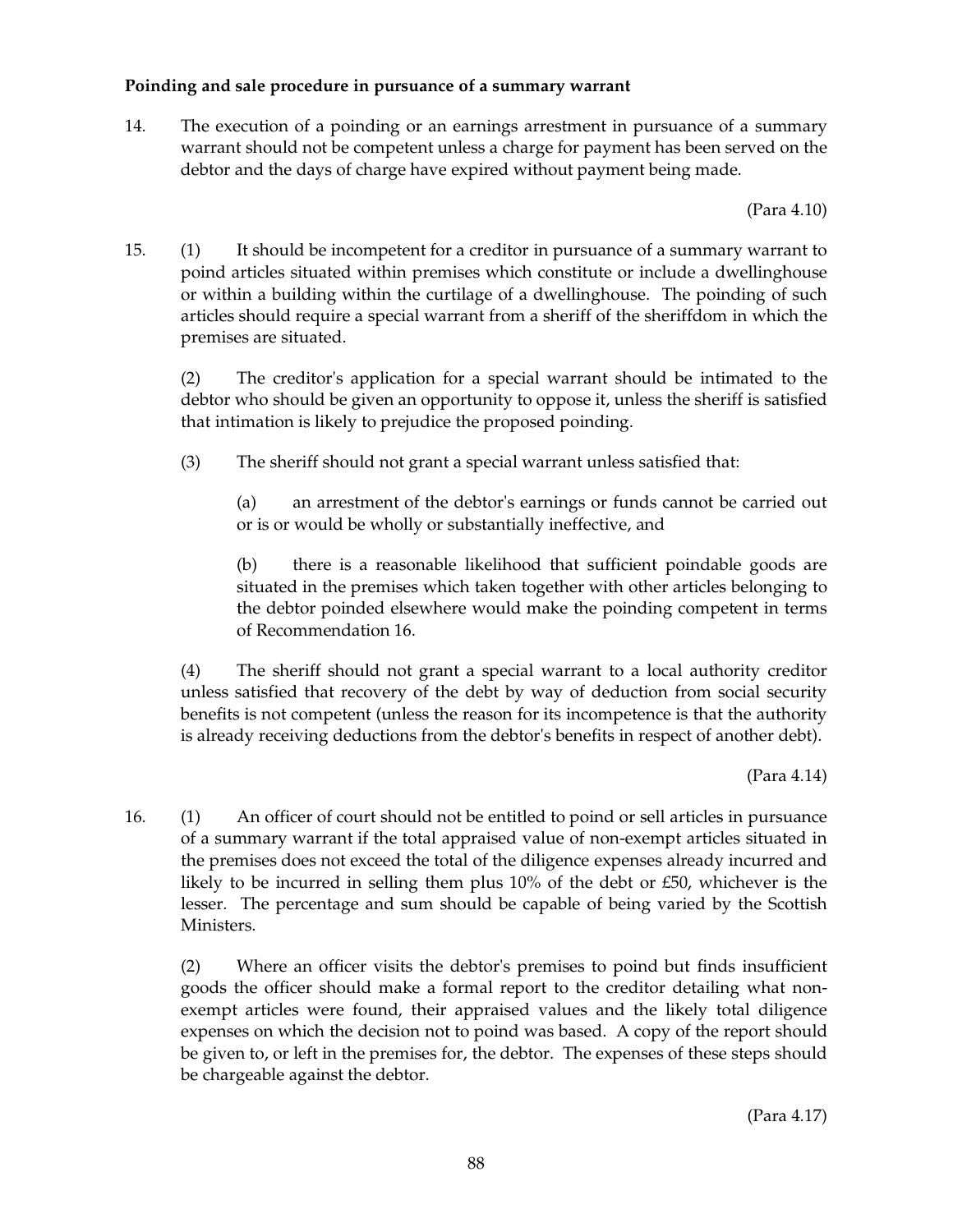17. (1) An officer of court who has poinded articles in pursuance of a summary warrant should be required to submit a report of poinding in prescribed form to the sheriff within 14 days of the poinding.

(2) The sheriff should refuse to receive a report that discloses that the officer was not entitled to have carried out the poinding by virtue of Recommendation 16(1), and the poinding should thereby cease to have effect.

(Para 4.18)

### **Time to pay and summary warrant diligence**

18. (1) A debtor should be entitled to apply for a time to pay order where the debt is arrears of central or local government taxes and similar charges due under a decree or summary warrant. Where the arrears are being pursued by ordinary action the debtor should be entitled to apply for a time to pay direction to be attached to the decree.

(2) The charge to pay served on the debtor should inform him of his right to apply for a time to pay order. An application form should accompany the charge.

(Para 4.27)

### **Summary warrants and deductions from benefits**

19. A local authority should be entitled to apply to the Department of Social Security for deductions to be made from the debtor's benefits in respect of arrears of council tax or community charge without first having to obtain a summary warrant or a decree.

(Para 4.30)

### **Monetary limit on time to pay**

20. The upper monetary limit on debts in respect of which time to pay directions and time to pay orders under the Debtors (Scotland) Act 1987 are competent should be raised to £25,000, in line with time orders under the Consumer Credit Act 1974.

(Para 5.18)

#### **Increasing awareness of time to pay**

21. (1) The charge for payment served on a debtor who is eligible to apply for a time to pay order should be accompanied by a note on time to pay orders and an application form. The note should clearly set out the debtor's rights and duties in respect of applying for, complying with and varying an order.

(2) Other documents served or intimated to the debtor during the course of diligence should contain a similar note and an application form.

(Para 5.27)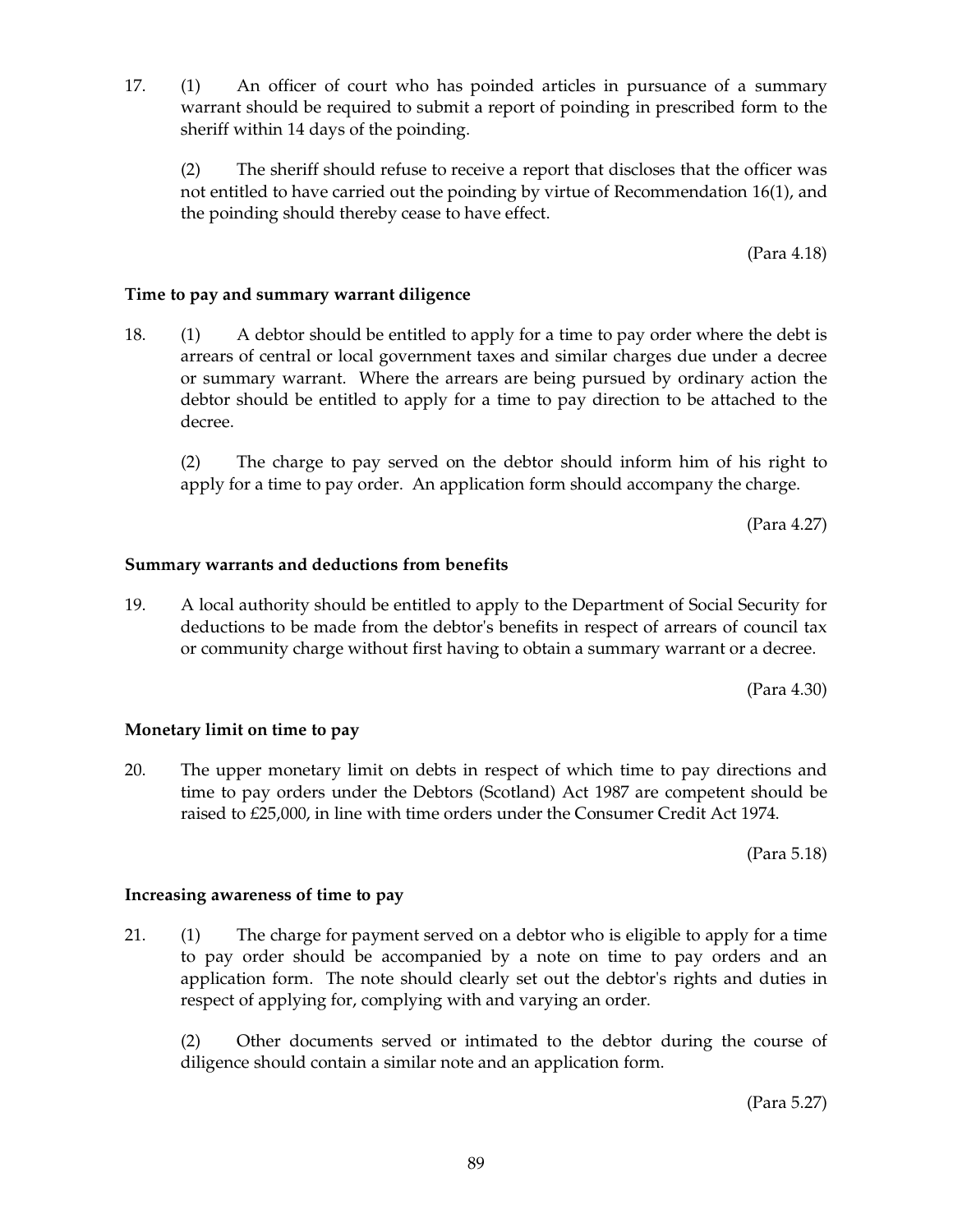## 90

### **Improving the forms**

22. Application forms for time to pay directions and time to pay orders should be redesigned after consultation with debt advice workers and others involved in debt recovery.

(Para 5.32)

### **Debtor's time to pay application to be copied to creditor**

23. The clerk of court should send the creditor a copy of the debtor's completed application form for a time to pay direction or order, rather than merely sending details of the debtor's offer, as at present.

(Para 5.35)

### **Greater guidance to sheriffs on time to pay**

- 24. The Debtors (Scotland) Act 1987 should be amended to make it clear that the court shall grant a time to pay direction or time to pay order if satisfied that it is reasonable in all circumstances. In particular, and without prejudice to the generality of this principle, the court should consider:
	- (e) the length of the proposed repayment period;
	- (f) the length of the original credit or loan agreement (if applicable);
	- (g) the debtor's financial position;
	- (h) the reasonableness of the creditor in his rejection of the offer.

(Para 5.43)

### **Intimation of decree with direction**

25. The intimation to the debtor of an extract decree containing a time to pay direction should be made by the clerk of court rather than by the creditor.

(Para 5.51)

### **Debt arrangement schemes**

26. (1) Consideration should be given to the introduction of debt arrangement schemes to assist a debtor in the orderly and regular payment of his debts to his several creditors. The precise workings of such schemes should be the product of consultation with both debtor and creditor representatives.

(2) Arrears of central and local government taxes and charges should be capable of inclusion in a debt arrangement scheme.

(Para 5.61)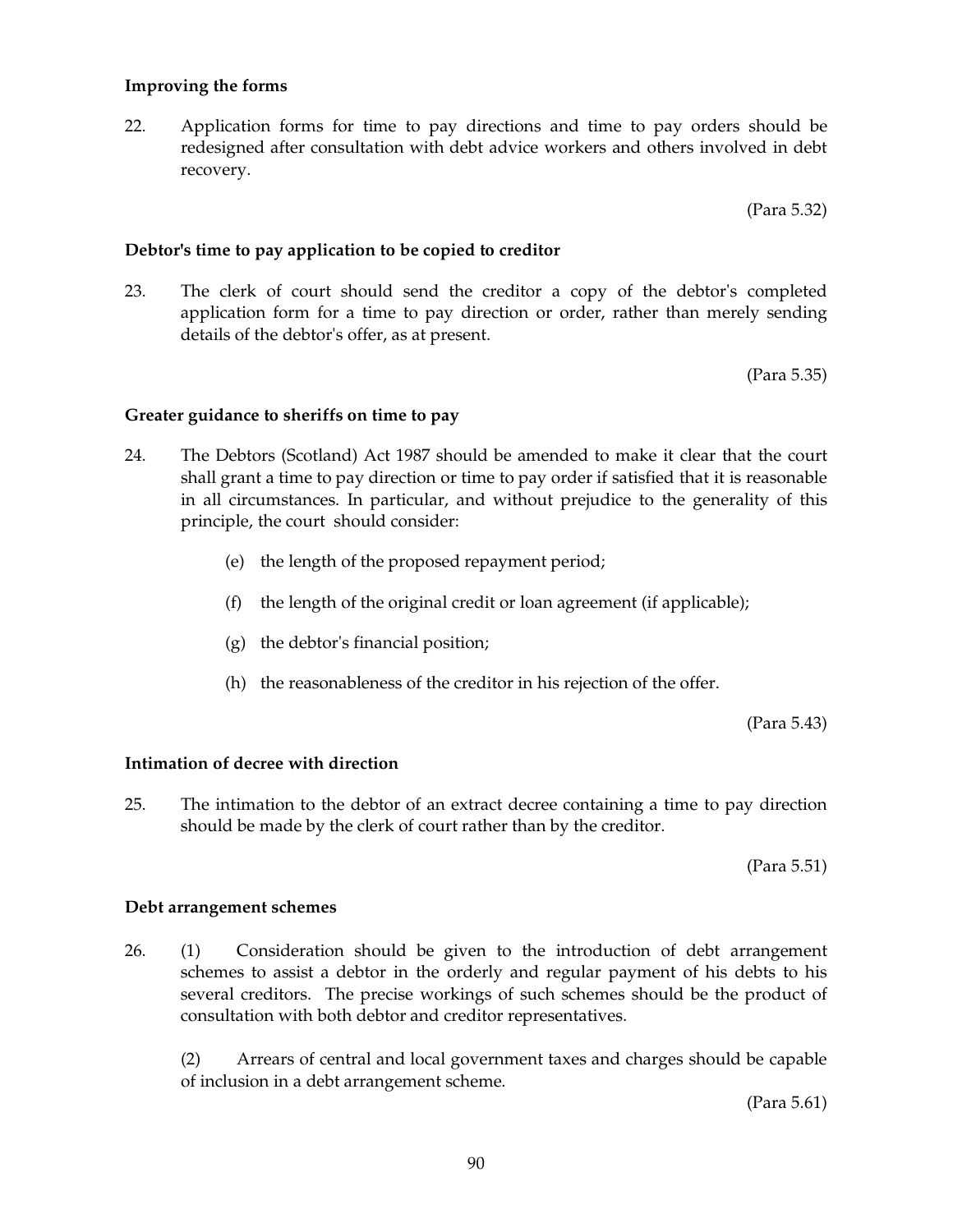# **APPENDIX**

# **LIST OF THOSE SUBMITTING WRITTEN COMMENTS ON DISCUSSION PAPER No 110 POINDING AND SALE: EFFECTIVE ENFORCEMENT AND DEBTOR PROTECTION**

Aberdeenshire Council The Accountant in Bankruptcy The Advice Shop, Edinburgh Advisory Council on Messengers-at-Arms and Sheriff Officers Angus Council, Law and Administration Department and Finance Department Argyll and Bute Council, Head of Legal Services T J Bailey, Revenues Manager, Dundee City Council (Personal) Certificated Bailiffs Association Citizens Advice Scotland Civil Court Users Association Committee of Scottish Clearing Bankers Mr R C Connal, Solicitor, Messrs McGrigor Donald Mr Stephen Cowan, Solicitor, Messrs Yuill & Kyle Credit Services Association (Memorandum and Evidence to Scottish Parliament Committees) Department of Social Security Dundee City Council, Finance Department The Faculty of Advocates Finance and Leasing Association George Walker & Co, Messengers-at-Arms and Sheriff Officers Glasgow Anti-Poverty Project Professor William M Gordon, University of Glasgow Professor George Gretton, University of Edinburgh Inland Revenue and Customs and Excise Institute of Credit Management Institute of Revenues, Rating and Valuation (IRRV), Scottish Branch Mr Horace Jann, Retired Sheriff Officer The Law Centre, Dumbarton The Law Society of Scotland, Consumer Law and Diligence Committees Professor Michael Meston Money Advice Scotland Mr Peter Mowat, Money Advisor Dr F Namdaran National Consumer Credit Federation North Ayrshire Council, Welfare Rights and Money Advice Team Perth and Kinross Council, Financial Services and Administration of Legal Services The Poverty Alliance Renfrewshire Council Scottish Borders Council Scottish Consumer Council Scottish Homes